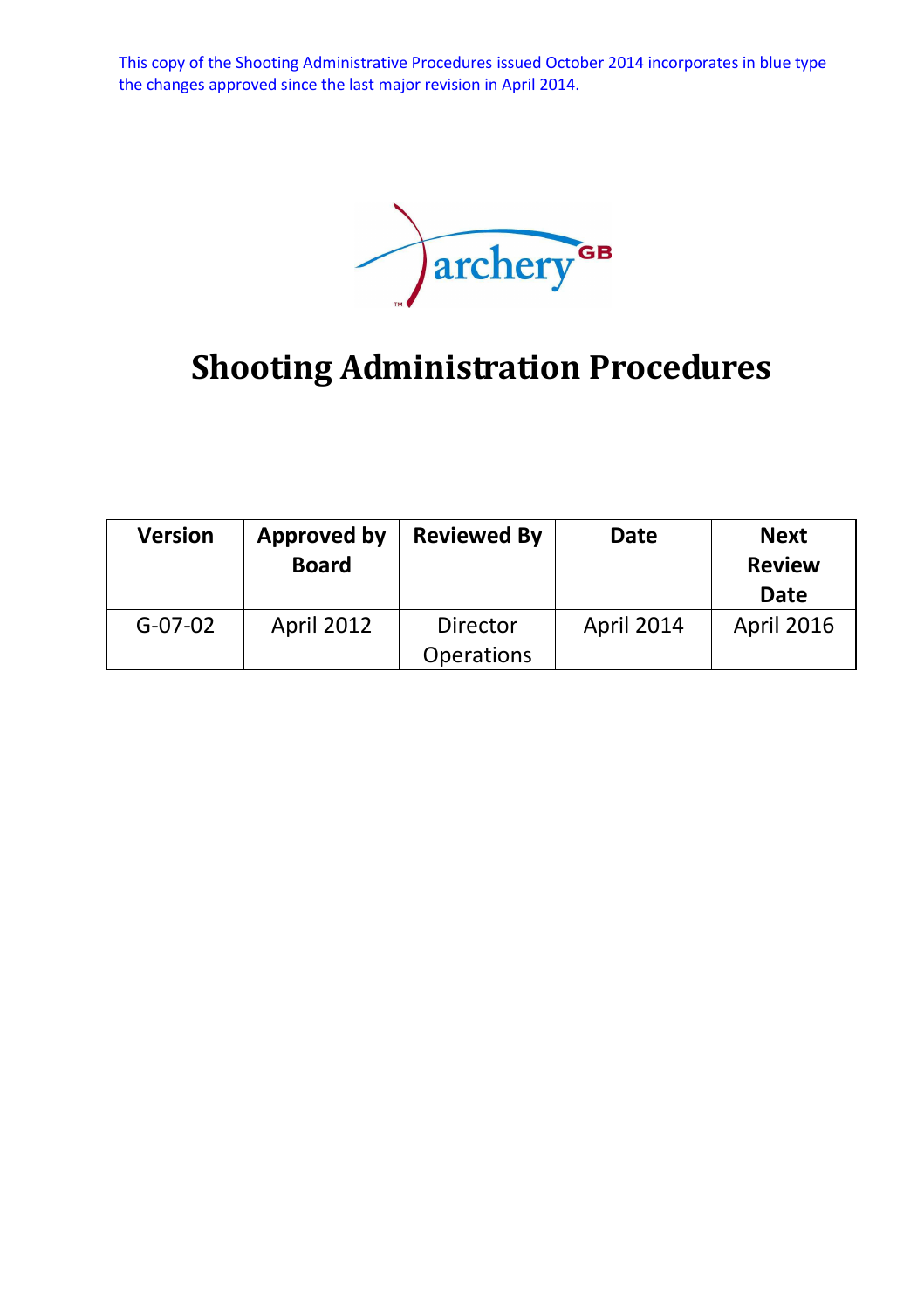ii April 2014

# INTENTIONALLY BLANK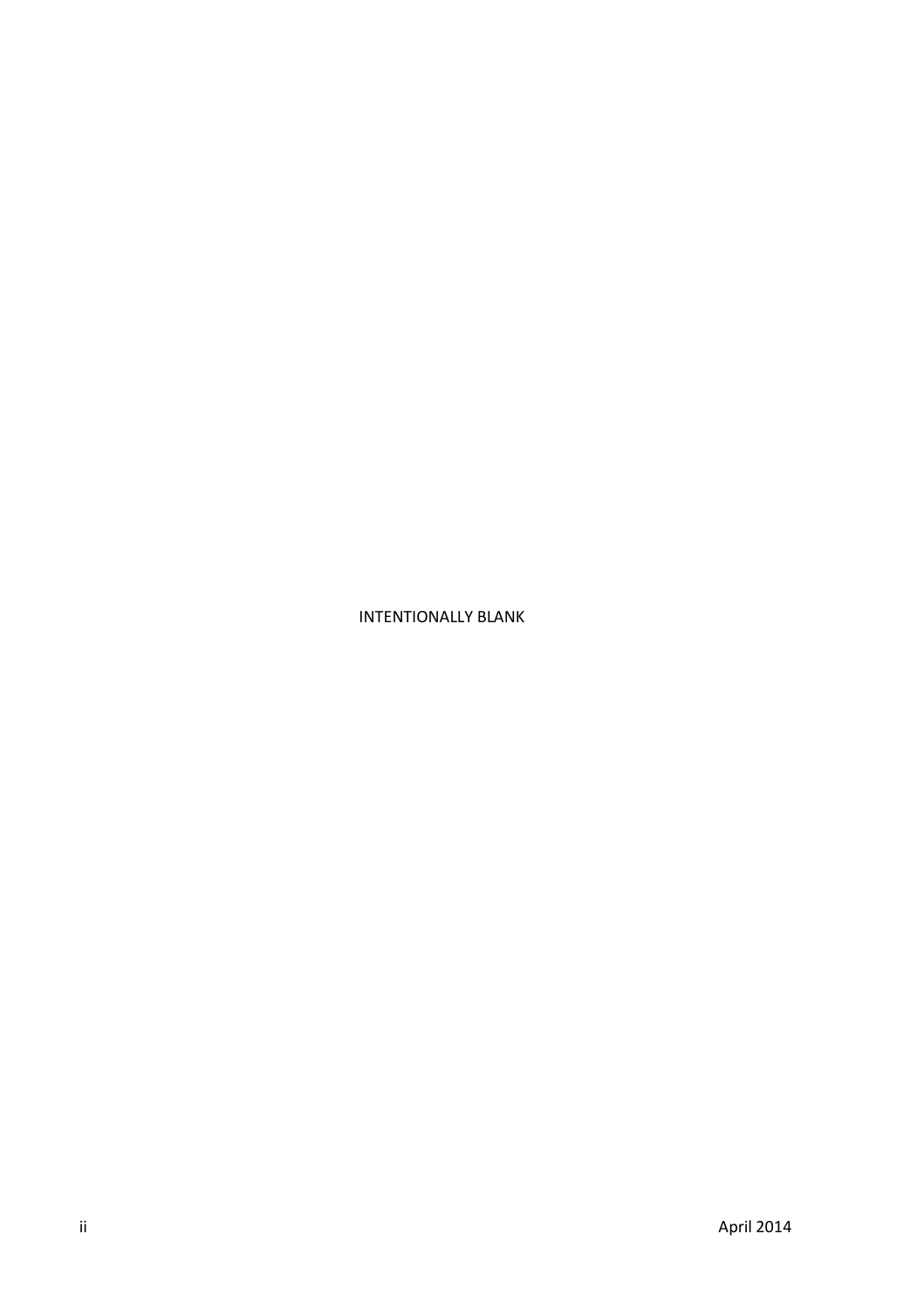# **ARCHERY GB**

#### **SHOOTING ADMINISTRATIVE PROCEDURES**

#### **Contents**

| Procedure<br>N٥ | Title                               |
|-----------------|-------------------------------------|
|                 | Contents                            |
|                 | Preface                             |
| 1               | Insurance                           |
| $\mathcal{P}$   | Drug Control Procedures             |
| 3               | <b>Accreditation of Tournaments</b> |
| 4               | <b>National Tournaments</b>         |
| 5               | World, European and UK Records      |
| 6               | <b>Shooting Awards</b>              |
|                 | <b>Classification Scheme</b>        |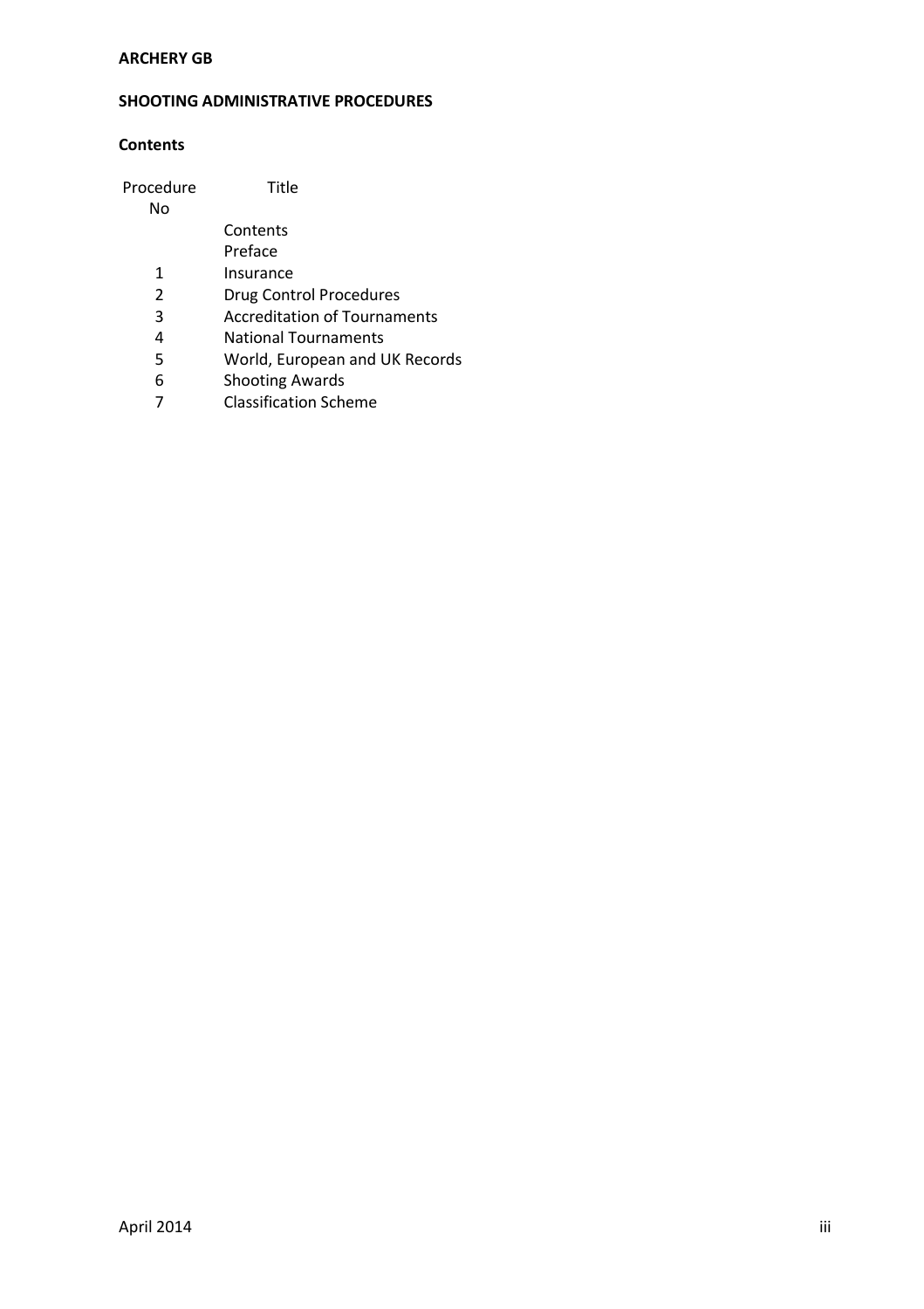## **ARCHERY GB**

#### **SHOOTING ADMINISTRATIVE PROCEDURES**

Published by Archery GB Lilleshall National Sports & Conferencing Centre Newport Shropshire TF10 9AT Telephone: 01952 677888 E-Mail: enquiries@archerygb.org

© Archery GB 2002, 2004, 2006, 2008, 2010, 2012, *2014*

#### **ISSUE DATE OF PAGES**

All Pages *April 2014*



Archery GB is the trading name of the Grand National Archery Society, a company limited by guarantee no. 1342150 Registered in England.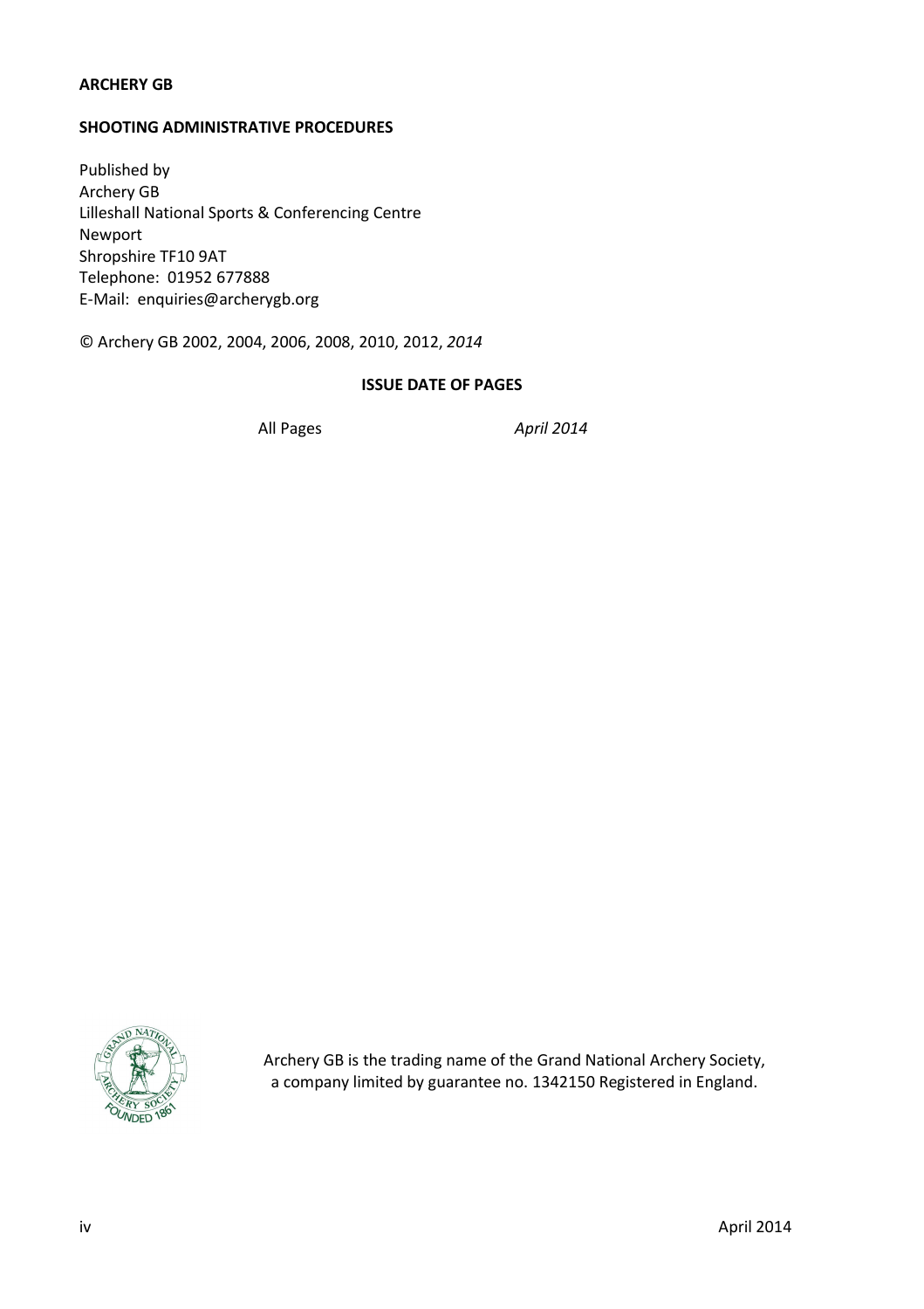## **Preface**

These Shooting Administrative Procedures have been approved by Archery GB and provide guidance to organisers and to archers about matters closely allied to the practice of archery within Archery GB.

Archery GB is a Member Association of World Archery (WA), the international governing body for archery recognised by the International Olympic Committee.*World Archery was previously known as the Federation International de Tir à l'Arc (FITA).* 

## **Amendment Procedures**

- 1. Proposals or suggestions for changes to these Shooting Administrative Procedures should initially be forwarded in writing to the Director Operations and Chairman of the Rules Committee via Membership Services.
- 2. The Chairman of the Rules Committee will consult any relevant Committee Chairman.
- 3. If a change is agreed in principle, a proposal will then be drafted by the Rules Committee in conjunction with the relevant Committee and put before the Operations Committee for consideration. If a change is approved it will be published in the next issue of Archery UK and on the website and will become effective immediately.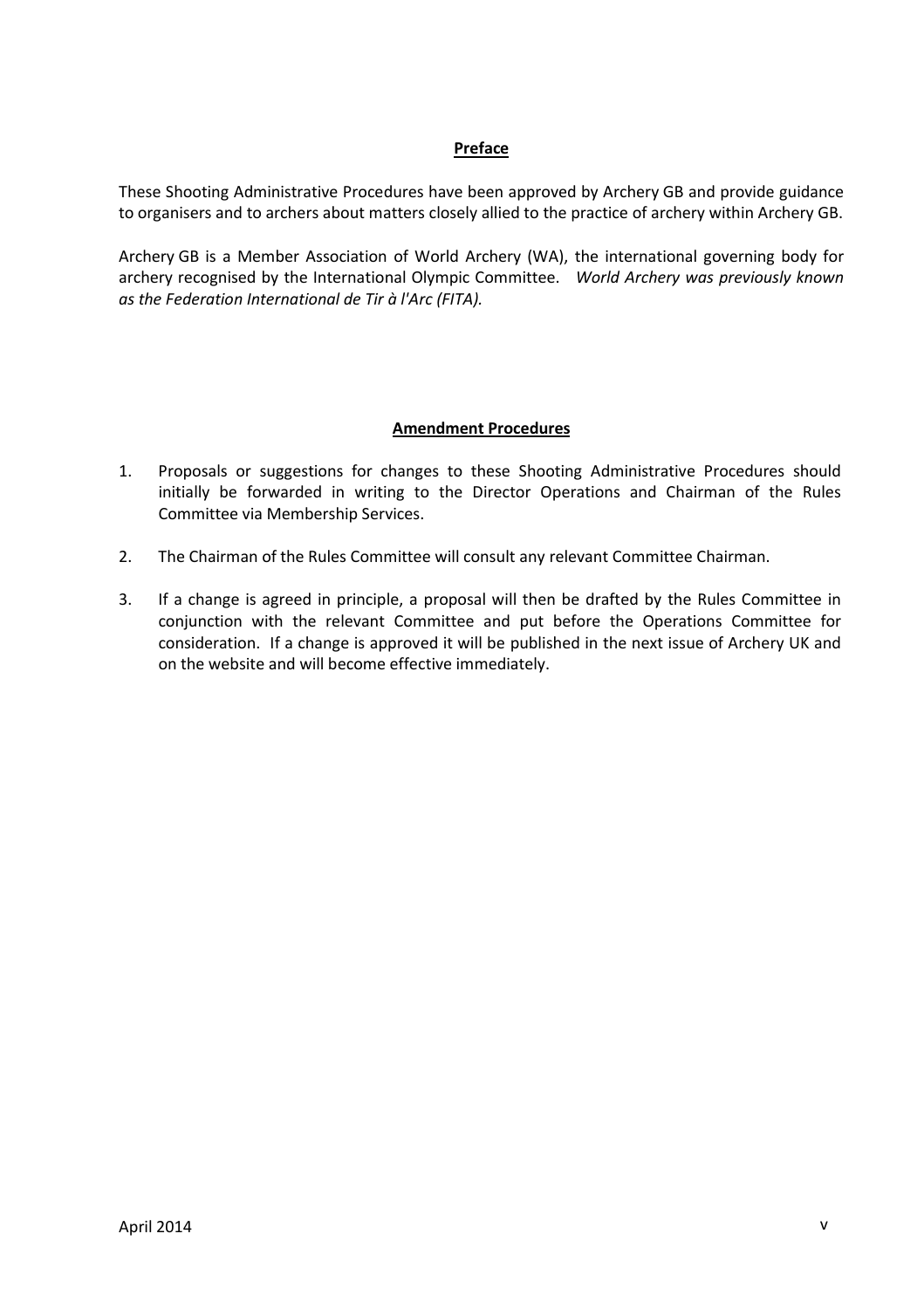INTENTIONALLY BLANK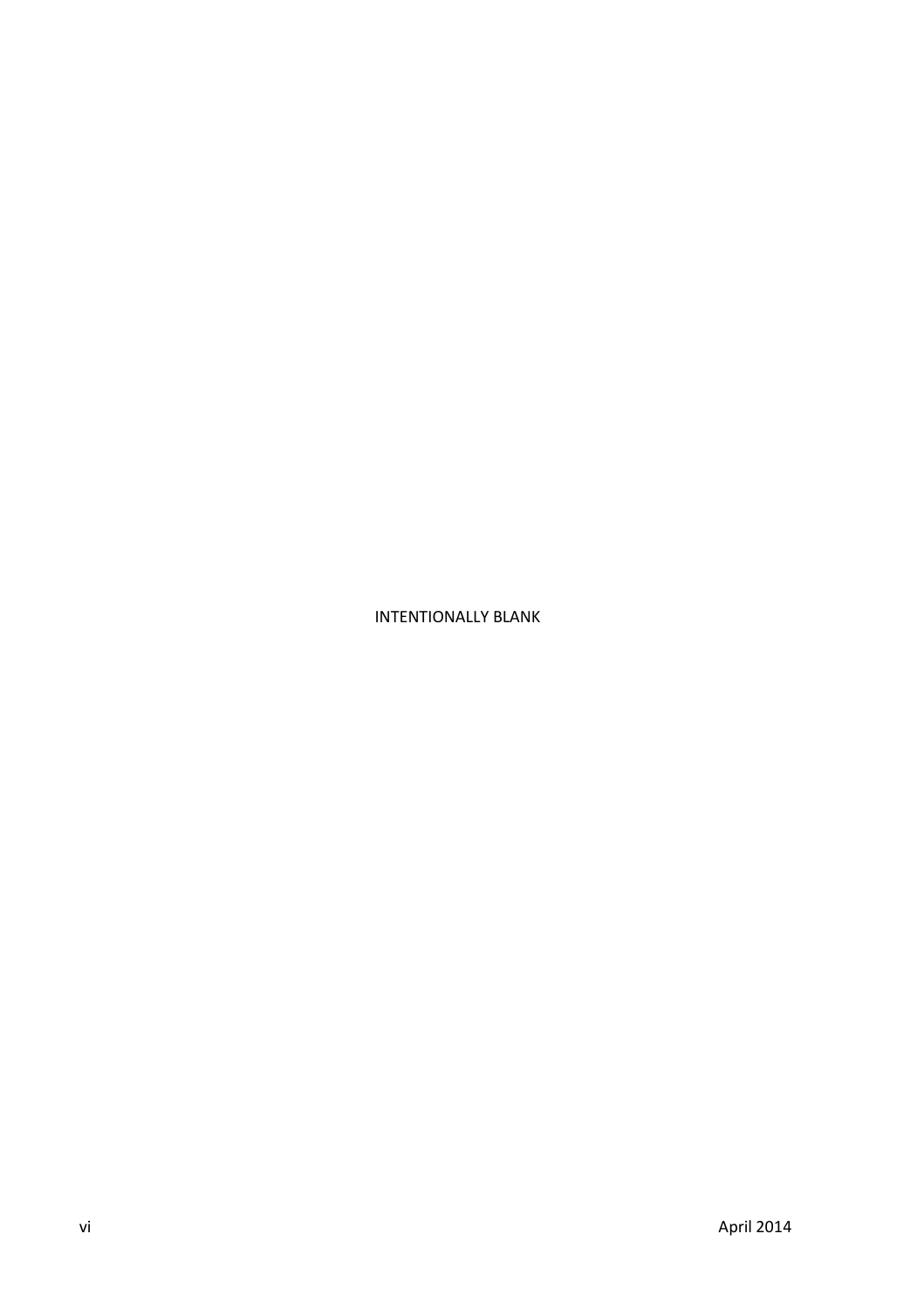#### **SHOOTING ADMINISTRATIVE PROCEDURE 1**

#### *INSURANCE*

*The information provided is based on the insurance arrangements at the time of publication. Alterations to the cover and recognised activities may be made during the period of cover.* 

*This document is intended only as a summary of the insurance, for full details of the cover provided please refer to the policy documents, available from Archery GB for a small administration fee.* 

#### *COMBINED LIABILITY INSURANCE*

*Please note that this is a Liability Policy where Insurers decide if negligence attaches to you.* 

#### *Cover Provided by:*

*XL Insurance Company plc* 

#### *Retroactive Date:*

*January 1985 (or the date of your last continuous membership, whichever is the later)* 

*Incidents occurring in the past. The policy will respond to valid claims made against it, provided that you are not aware of the claim and the incident from which the claim arises occurred after the retroactive date of 1st January 1985 (or date of your last continuous membership, whichever is the later)* 

*It is essential that you notify incidents/claims as soon as you become aware of them. Please refer to the Claims and incident notification requirements.* 

#### *Limits of Indemnity:*

| <b>Policy Section</b>                                       | <b>Limit of Indemnity</b> |                                                                                                |
|-------------------------------------------------------------|---------------------------|------------------------------------------------------------------------------------------------|
| <b>Public/Products Liability</b><br>(Including instruction) | £10,000,000               | any one claim and in any one period of<br>insurance in respect of Products                     |
| Professional Indemnity                                      | £10,000,000               | any one period of insurance                                                                    |
| <b>Financial Loss</b>                                       | £5,000,000                | any one period of insurance.                                                                   |
| Abuse                                                       | £7.500.000                | any one period of insurance costs inclusive                                                    |
| <b>Directors and Officers</b>                               | £10,000,000               | any one period of insurance costs inclusive<br>(environmental/pollution defence costs £50,000) |
| <b>Employers Liability</b>                                  | £10,000,000               | any one claim (Terrorism is restricted to<br>£5,000,000)                                       |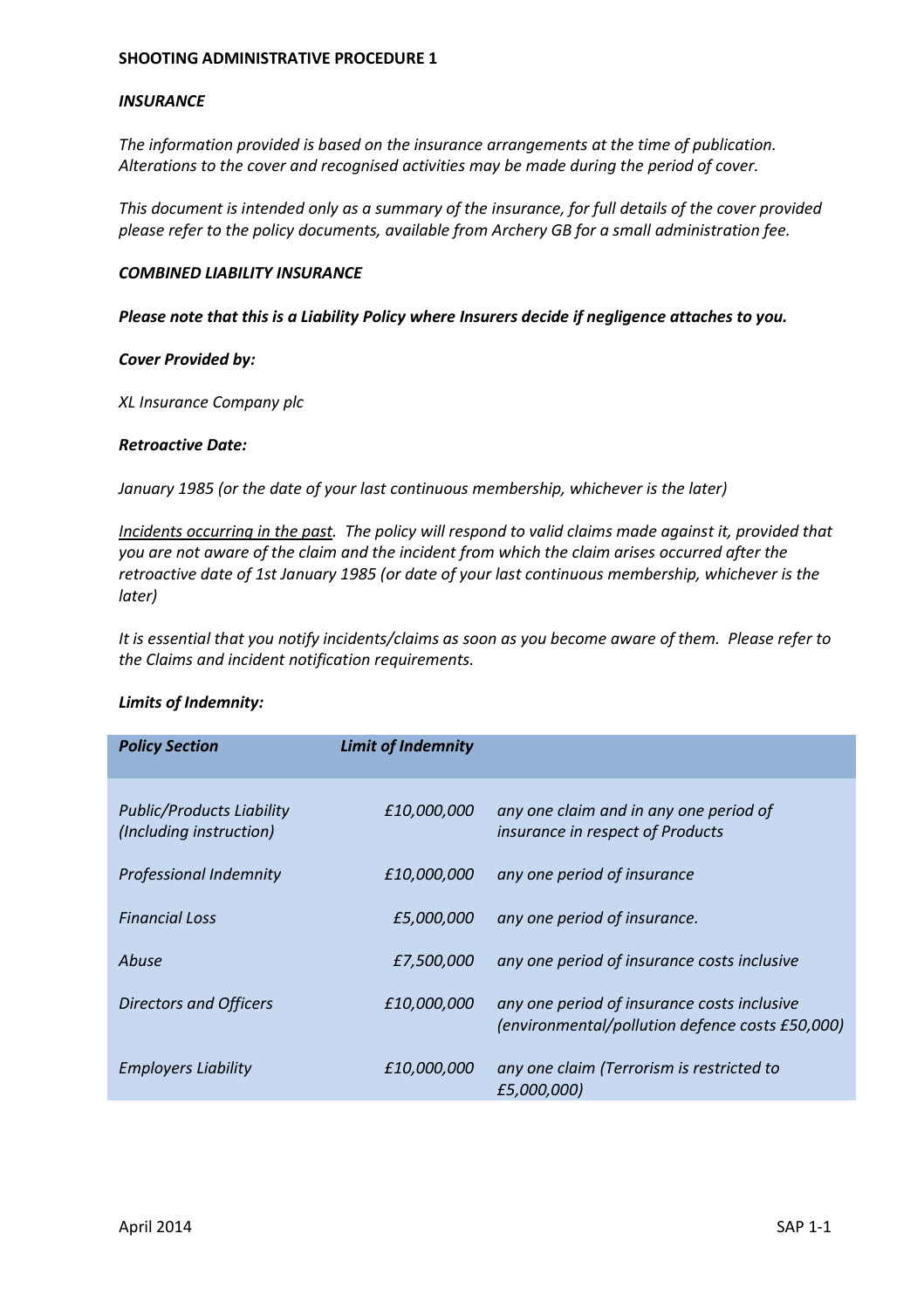*Legal Defence Costs is limited to £2,500,000 in connection with defence of criminal proceedings brought or in appeal against a conviction relating to an offence alleged to have been committed in respect of breach of Health and Safety at Work Act or Part II of the Consumer Protection Act and Corporate Manslaughter.* 

## *Excess:*

*£100 Third Party Property Damage excess each and every claim £100 Each and every Professional Indemnity claim £2500 Each and every Entity claim insured under the Corporate Legal Liability/Directors and Officers Policy* 

# *Those Entitled to Indemnity:*

- *Grand National Archery Society T/As Archery GB and Archery UK Limited & Archery GB Ltd, including officers and officials, committee members, employees and volunteers*
- *Regions, officers, officials, committee members and volunteers*
- *County Associations, officers, officials, committee members and volunteers*
- *Affiliated Clubs, officers, officials, committee members and volunteers*
- *Affiliated members*
- *Affiliated coaches and officials in the agreed environment (coaching for remuneration is excluded)*
- *Members of the British Longbow Society while shooting on an Archery GB ground and participating in traditional longbow events as detailed in the rules of shooting.*
- *Beginners prior to becoming members of the Archery GB for a maximum of their first 6 lessons/sessions.*
- *Participants on Level 1 Coaching Course for the duration of the course of training, supported practice and practical assessments up to completion of the course (no more than 12 months from registration) under supervision.*

*The policy only provides Indemnity to UK residents, with the exception of:* 

- *non-UK residents whilst training for and representing Archery GB in competition / events at national / international level*
- *non-UK residents (on referral) whilst participating in Archery GB events & courses, within the UK only, provided direct / overseas membership has been purchased*

## *Cover:*

• *Legal Liability to pay damages and legal costs in respect of claims made against the policyholder arising out of the conduct of the business for Third Party loss, injury or damage, in connection with the activities described above and notified to the insurer.*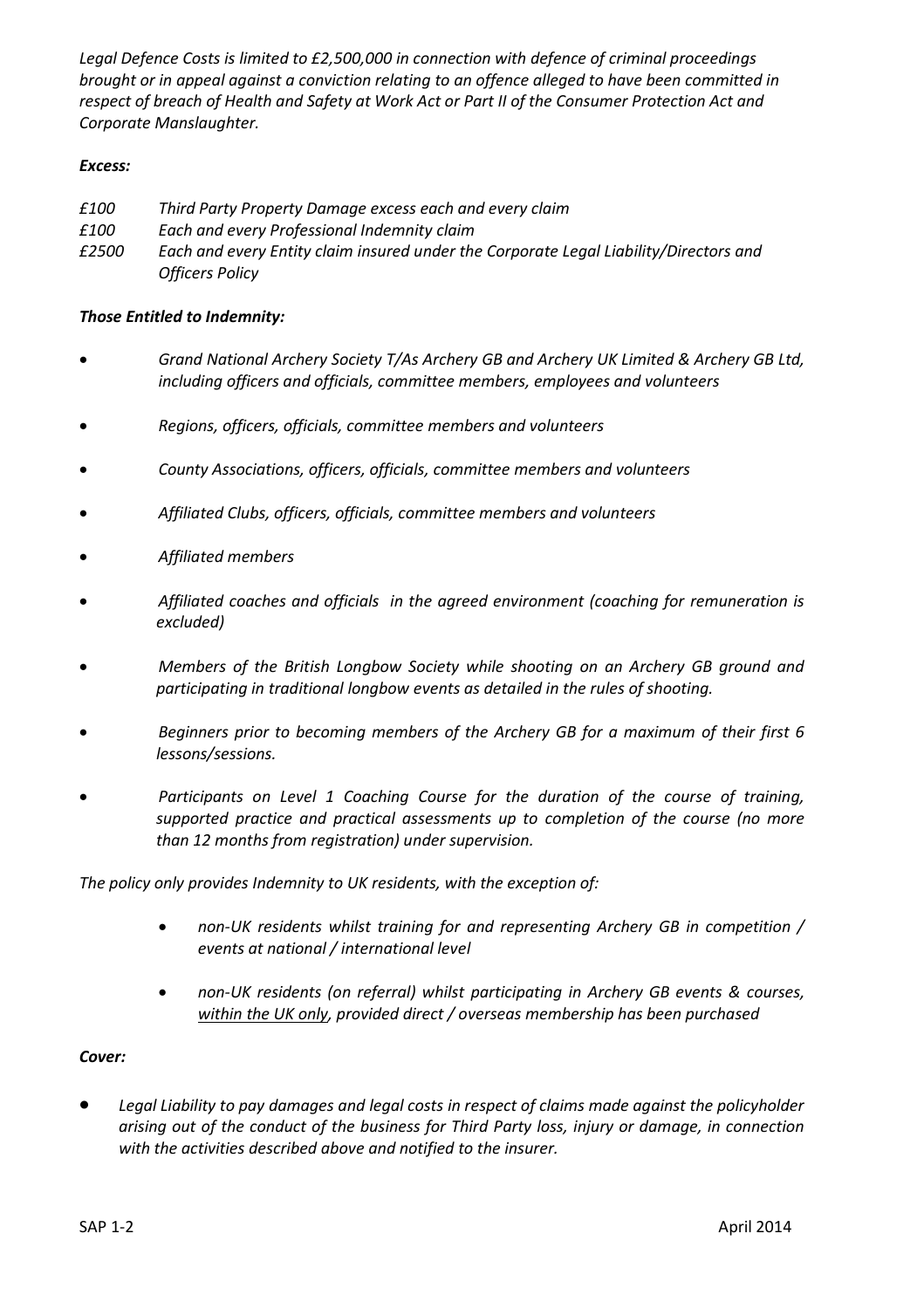- *Legal Liability for claimants associated costs and expenses*
- *The policy is written on a claims made basis which means that for the policy to respond, a claim should be notified under the policy in force at the time you first become aware a claim may be made against you*

*The Cover includes, public & products liability, professional indemnity, Financial Loss, libel and slander and abuse.* 

*Directors, officers, committee members of regions, counties and clubs are also provided with a directors and officers insurance.* 

*The cover also includes liability for damage to leased and rented premises, member to member liability, indemnity to principals and liability arising out of goods sold or supplied including refreshments.* 

## *Principal Exclusions:*

*Liability arising out of* 

- *Criminal Acts*
- *The ownership, possession or use of any mechanically propelled vehicle, aircraft/aerial device, hovercraft or water-borne craft.*
- *Product Guarantee or recall, repair or replacement*
- *Or in connection with damage to any data*
- *Medical malpractice*
- *Damage to own property*
- *Non UK residents (other than as described in the entitled to indemnity).*
- *Deliberate acts which result from a pre-meditated action with an intent to cause injury*
- *Injury to employees Where you have employees you should purchase Employers Liability Insurance.*
- *Infringement of trademark/copyright*
- *Asbestos*
- *Abuse in respect of the individual accused/alleged to be the abuser or who permitted abuse.*
- *Directors and Officers liability for any activity in or action brought against the insured originating from or within the USA/Canada*
- *Incidents occurring prior to the Retroactive date*
- *Incidents/claims know to you but not reported to insurers*

*Restricted cover applies in respect of legal actions brought in a court of Law within the USA or Canada.* 

## *Activities Covered:*

*The normal activities usually associated with being a member of Archery GB. This will include archery in all forms covered by the Memorandum and Articles of Association, Laws and Rules of Shooting, policies and procedures (this would extend to cover practice, training & coaching sessions within the affiliated club or Archery GB environment, demonstrations and "Have-a-Go's" in line with the Archery GB Code of Practice) associated social and administrative activities and the use of unregistered horticultural equipment. (e.g. lawnmowers)*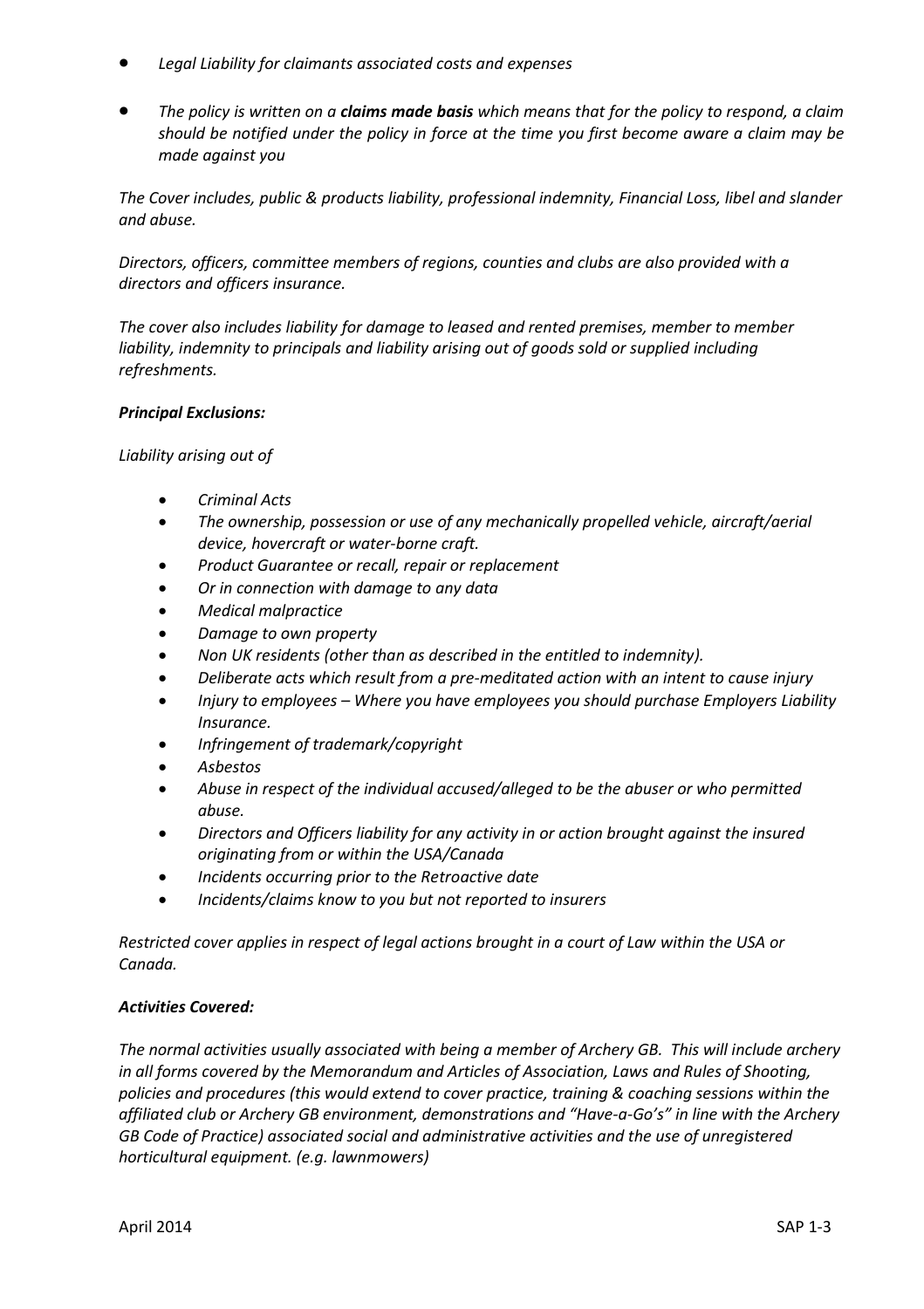*Cover has also been extended to recognise the promotion of the school development programmes as they develop within schools and the local community and the affiliated club running these sessions will be insured however the school pupils or participants are not insured under this policy unless they become members of Archery GB.* 

#### *Declared Activities:*

*In all cases below you must be operating within the Archery GB Laws, Rules of Shooting, policies and procedures.* 

#### *Association*

*Participation in & Administration of the sport of archery, and administration of insurance and Case Management Panel* 

#### *Coaching*

*Affiliated coaches when carrying out the following:*

- *Coaching at recognised Archery GB clubs.*
- *Coaching for Archery GB (the Society) at archery venues/events other than their own club.*
- *Coaching for their Regional Society at archery venues/events within that Regional Society.*
- *Coaching for their County Association at archery venues/events within that County Association.*

*Cover is not provided for freelance coaching or coaching for remuneration.* 

#### *Clubs*

*Participation and administration of the sport of archery and club administrative function.* 

*Only clubs operating within the Archery GB laws and rules of shooting are insured, e.g. club with Archery GB members shooting with non-members need separate insurance. Junior Clubs within schools are treated in the same way as any other affiliated clubs* 

#### *Club Social Events.*

*Fundraising and social activity as agreed with Archery GB and the Insurers being:* 

- *Social events, award ceremonies, raffles, BBQS and low risk fund raising activity.*
- *It is essential that you undertake written risk assessments and record all activities for your club not only the Archery risks.*

#### *Non Member Activity*

*Beginner Courses - up to their first 6 lessons, after which they must become a member to continue to benefit from insurance* 

*Potential new members – The club is insured whilst assessing the ability of a potential new member. The individual being assessed is only insured whilst under direct supervision at the assessment. 1 session only.*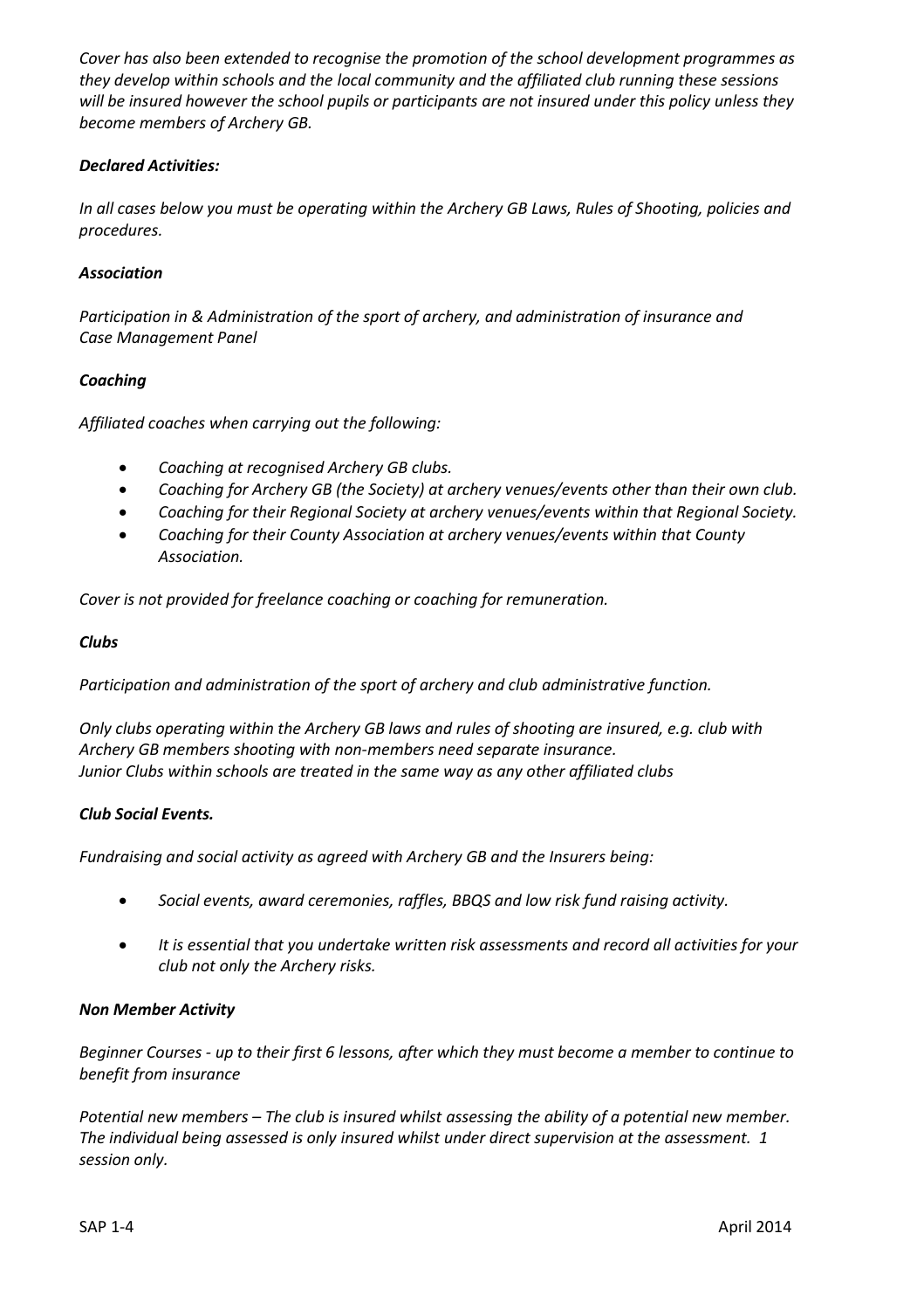*Have a Go Sessions - Must follow the Have a Go Rules & Procedures* 

*Archery Demonstrations - Must follow the Archery Demonstration Rules & Procedures* 

*Development within schools - the affiliated club running these sessions will be insured whilst delivering these sessions within the school, however the school pupils participating are not insured under this policy.* 

*Participants on Level 1 Coaching Course (members and non members) for the duration of the course of training, supported practice and practical assessments up to completion of the course (no more than 12 months from registration) under supervision.* 

#### *EMPLOYERS LIABILITY INSURANCE*

*This Cover was included for affiliated clubs with effect from the 1st March 2012 or date of your affiliation if later.* 

#### *Cover:*

*Insurance is automatically provided to all Regions, Counties and Clubs in respect of legal liability for damages and legal costs arising out of death or bodily injury caused to employees (paid or voluntary) in the course of their employment.* 

*This section of the policy is written on a claims occurred basis – In the event of an employers liability claim the policy in place when the incident occurred is the one which will respond.* 

*Limit of Indemnity £10,000,000 any one occurrence (limited to £5,000,000 in respect of Terrorism)* 

#### *IN THE EVENT OF A CLAIM:*

*You must report every claim and any incident that is likely to give rise to a claim in the future. Incident Notification Guidelines are attached to the summary of cover provided to the club.* 

*Please contact the Archery GB Insurance Officer and complete the necessary incident report claim form as soon as possible to avoid prejudicing your claim. Do not admit liability; do not make an offer or promise to pay.* 

#### *LIABILITY INCIDENT RECORDING GUIDELINES*

*We would recommend that a designated person within your organisation is made responsible to record any reportable accident. Records must be kept for at least 6 years and significantly longer where the incident involves a minor as they have up to the age of 18 plus 3 years to make a claim. Names and addresses of any possible witnesses should also be recorded.* 

*It is essential that you use a data protection compliant, accident book, available from HSE Books.*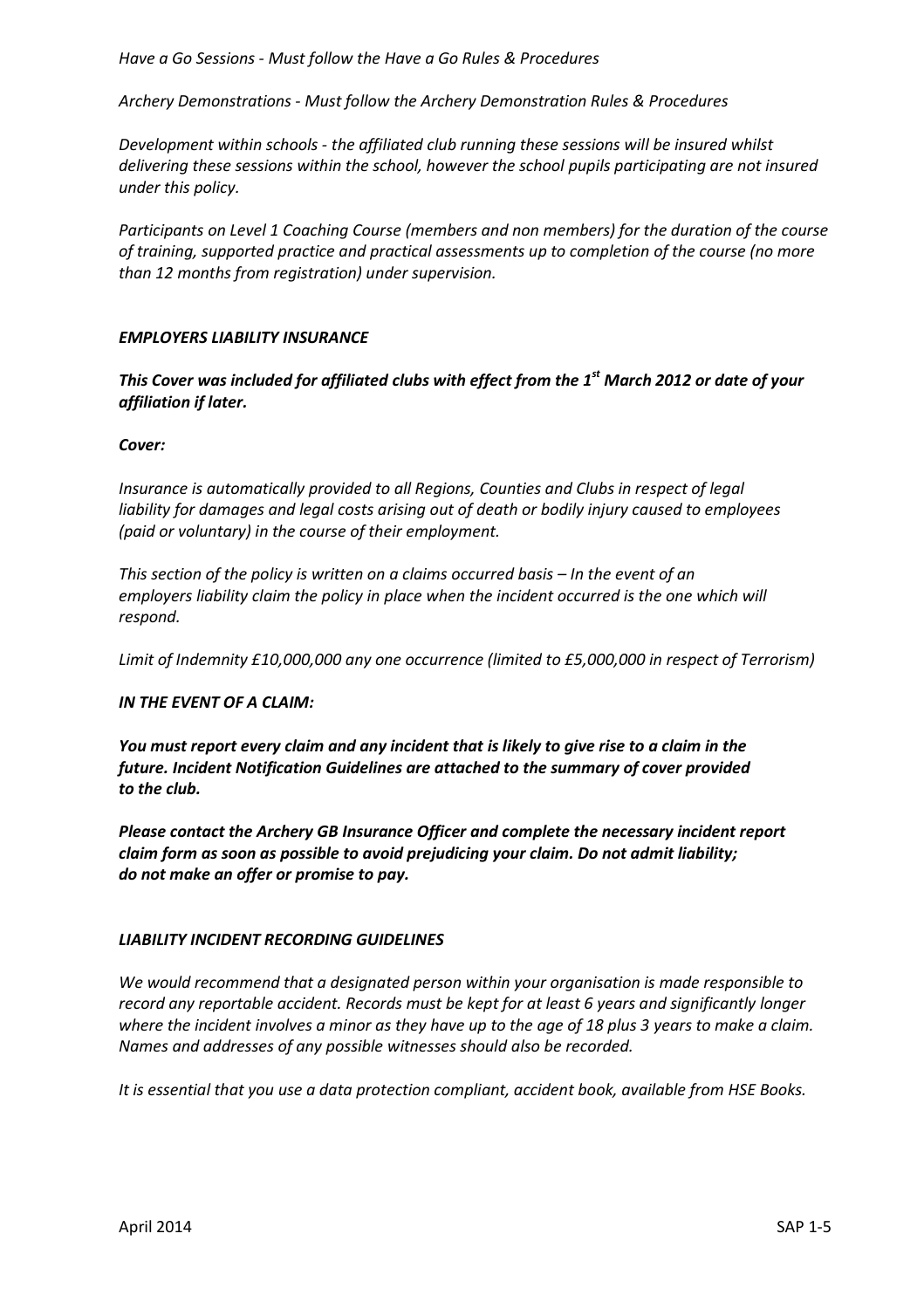*The register must contain the following information relating to all reportable accidents or dangerous occurrences:* 

- *date and time of accident*
- *as regards a person at work full name; occupation; nature of injury; age*
- *as regards a person not at work full name; status [e.g. customer]; nature of injury; age*
- *place where accident occurred*
- *a brief description of the circumstances*
- *method by which the event was reported.*

•

*Strict timescales are now in place to direct the handling of claims, and if these are not adhered to it may mean insurers will be obliged to admit liability and pay the claim.* 

#### *INCIDENT NOTIFICATION GUIDELINES*

*It is important that all incidents that may give rise to a claim are reported to Perkins Slade Ltd as soon as possible after the event. We would ask you to contact the Archery GB Insurance Officer with initial details so that this can be passed on to Perkins Slade Ltd as quickly as possible. This will enable Insurers to carry out investigations at an early stage whilst information relating to the claim remains fresh in the mind. This will also ensure that you are complying fully with your policy terms and conditions.* 

*Additionally you are also required to comply with the amendments to the Ministry of Justice procedures which came into effect on 31st July 2013. These require disclosure of insurance details within 24 hours of contact by Third Party solicitors following an injury where you may be liable. Failure to comply with the revised procedures will result in a sharp increase in costs.* 

*In order to achieve this, you should notify Perkins Slade Ltd immediately of any incident that involves:-* 

- *a fatal accident.*
- *an injury involving either referral to or actual hospital treatment.*
- *any allegations of libel/slander.*
- *any allegations of Professional Negligence i.e. arising out of tuition, coaching or advice given.*
- *any investigation under any child protection legislation.*
- *any circumstance involving damage to third party property.*

*An injury is defined as:-* 

- *any head injury that requires medical treatment (Doctor or Hospital).*
- *any fracture other than to fingers, thumbs or toes.*
- *any amputation, dislocation of the shoulder, hip, knee or spine.*
- *loss of sight (whether temporary or permanent).*
- *any injury resulting from electrical shock or burn, leading to unconsciousness or requiring resuscitation or admittance to hospital for more than 24 hours.*
- *any other injury leading to hypothermia, heat induced illness or to unconsciousness which requires resuscitation or admittance to hospital for more than 24 hours.*
- *loss of consciousness caused by asphyxia or by exposure to a harmful substance or biological agent.*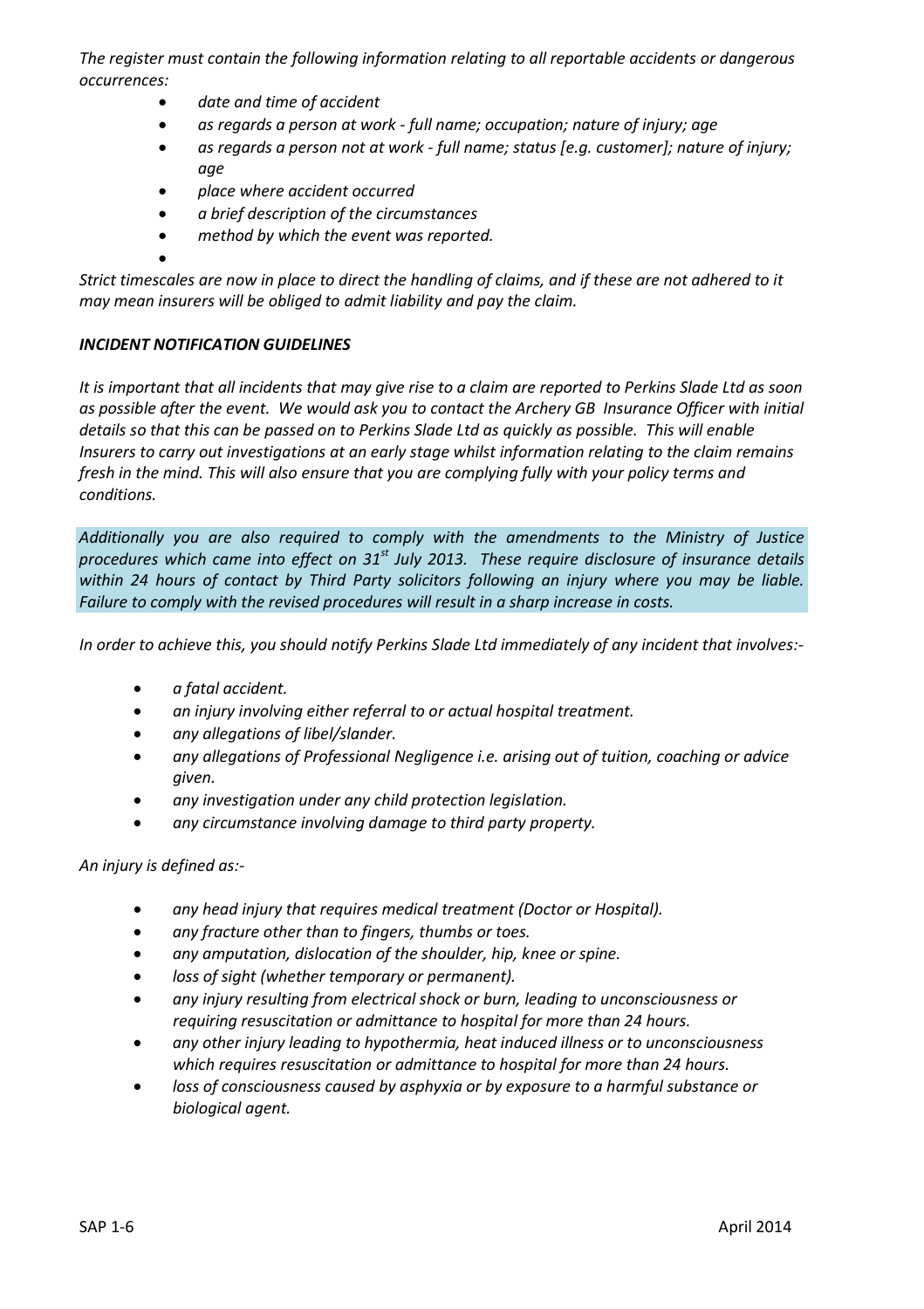*Please note the above list is not exhaustive and if you are unsure as to whether an incident should be reported, then please do not hesitate to contact the Archery GB Insurance Officer on the usual number for guidance or Perkins Slade Claims Department for further advice on 0121 698 8040.* 

#### *Reporting Incidents to Health & Safety Executive*

*RIDDOR - Reporting of Injuries, Diseases and Dangerous Occurrences Regulations 1995* 

*You may also have obligations under the RIDDOR 95 regulations to report incidents to the HSE. For further information and to obtain a copy of the "RIDDOR explained" leaflet log onto the HSE website www.hse.gov.uk.*

*IMPORTANT NOTE: We would remind you that in NO circumstances should you admit liability or agree to pay for any damage caused as this may prejudice the position of Insurers and COULD result in the withdrawal of any indemnity.* 

*Finally, please note that this is a Liability Policy where Insurers decide if negligence attaches to you. Therefore any payments you make to third parties will not necessarily be reimbursed.*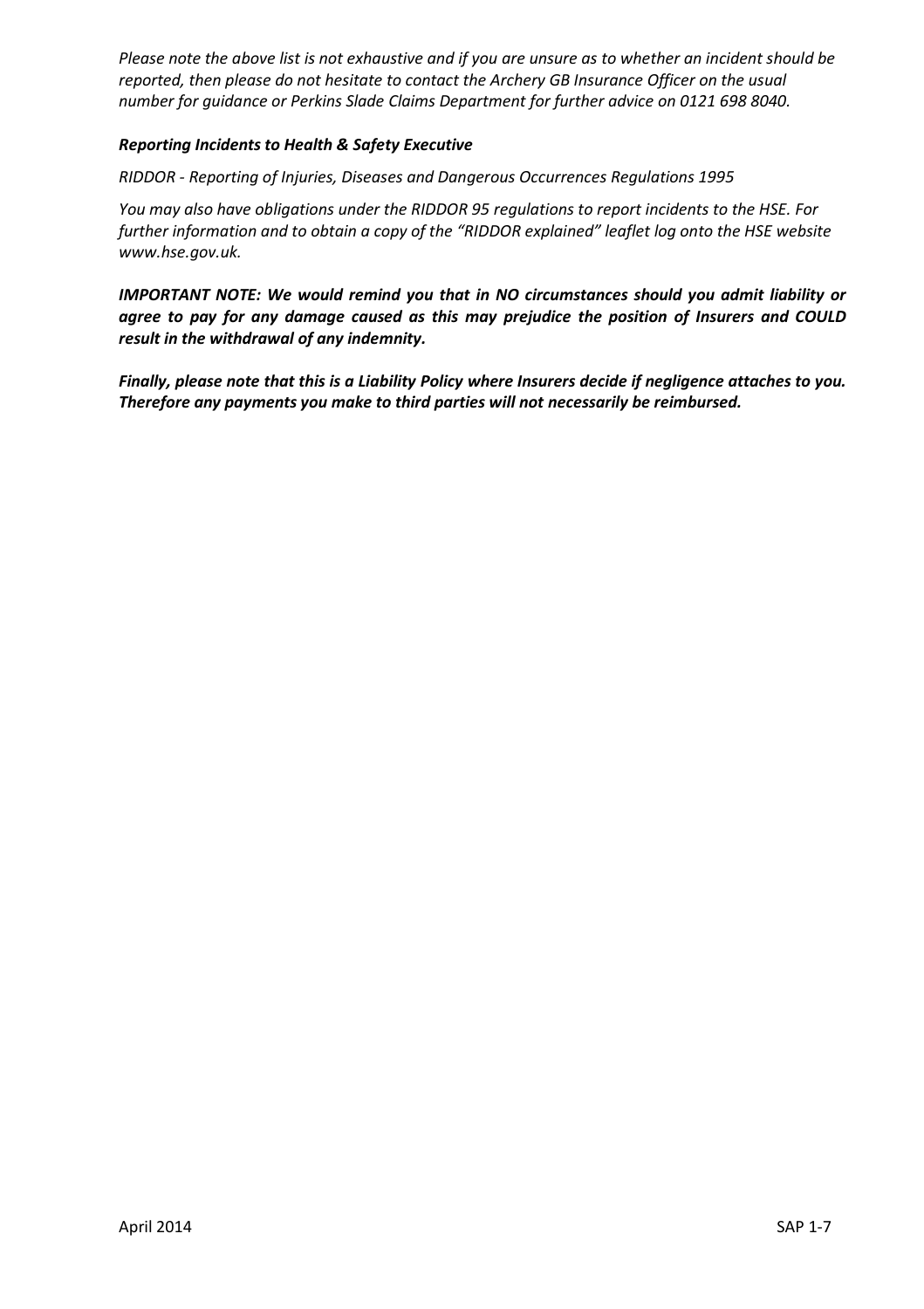INTENTIONALLY BLANK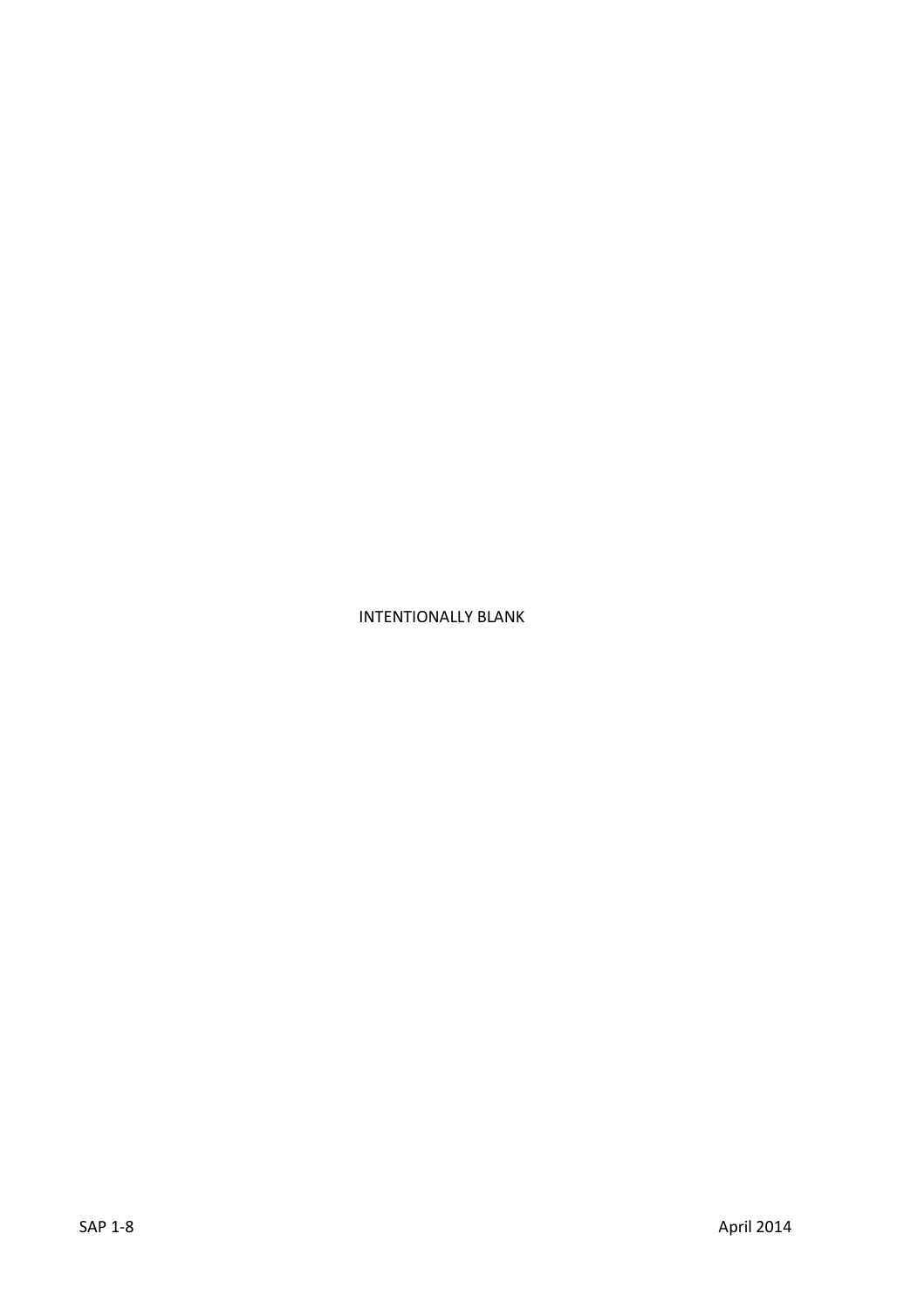#### **SHOOTING ADMINISTRATIVE PROCEDURE 2**

#### **DRUG CONTROL PROCEDURES**

#### **1. Introduction**

- (a) *UK Anti-Doping* has produced the UK Anti-Doping Rules to comply with the World Anti-Doping Code. Archery GB has resolved that the UK Anti-Doping Rules shall be the Anti-Doping Rules of Archery GB.
- (b) The Archery GB focal point for all drug control matters is the Archery GB Drug Control Officer within Performance who should be contacted if advice is needed.

*2. Purpose. The purpose of this procedure is to give a simply interpretation of the Rules concerning Therapeutic Use Exemptions (TUE) as they affect archers.* 

**3. Definition** A TUE is a recognition that a person may have to use a prohibited substance or method for a documented medical condition.

## **4. Arrangements**

- (a) Any archer who is likely to be placed in the top 5 in their category at a National Tournament and who is taking prescribed medication that is on the Prohibited List should obtain a TUE.
- (b) There will be no need for the majority of archers to seek a TUE. However, any archer who is: (i) Selected for drug testing

And

(ii) Taking prescribed medication that is on the Prohibited List

And

(iii) Not in possession of a relevant TUE

Must, on the first working day after the test, contact the Archery GB Drug Control Officer within Performance by telephone for advice. The follow-up action required will vary according to circumstances. The archer may be advised to apply for a retrospective TUE immediately, in which case the application form is to be returned to Archery GB Performance for registration, forwarding and processing as a priority.

- (c) Archery GB Performance will advise those under its supervision (eg international teams and support staff) of the actions required to comply with the Anti-Doping Rules.
- *5. Appeals. An archer or archer support person may have the right to appeal any anti-doping decision*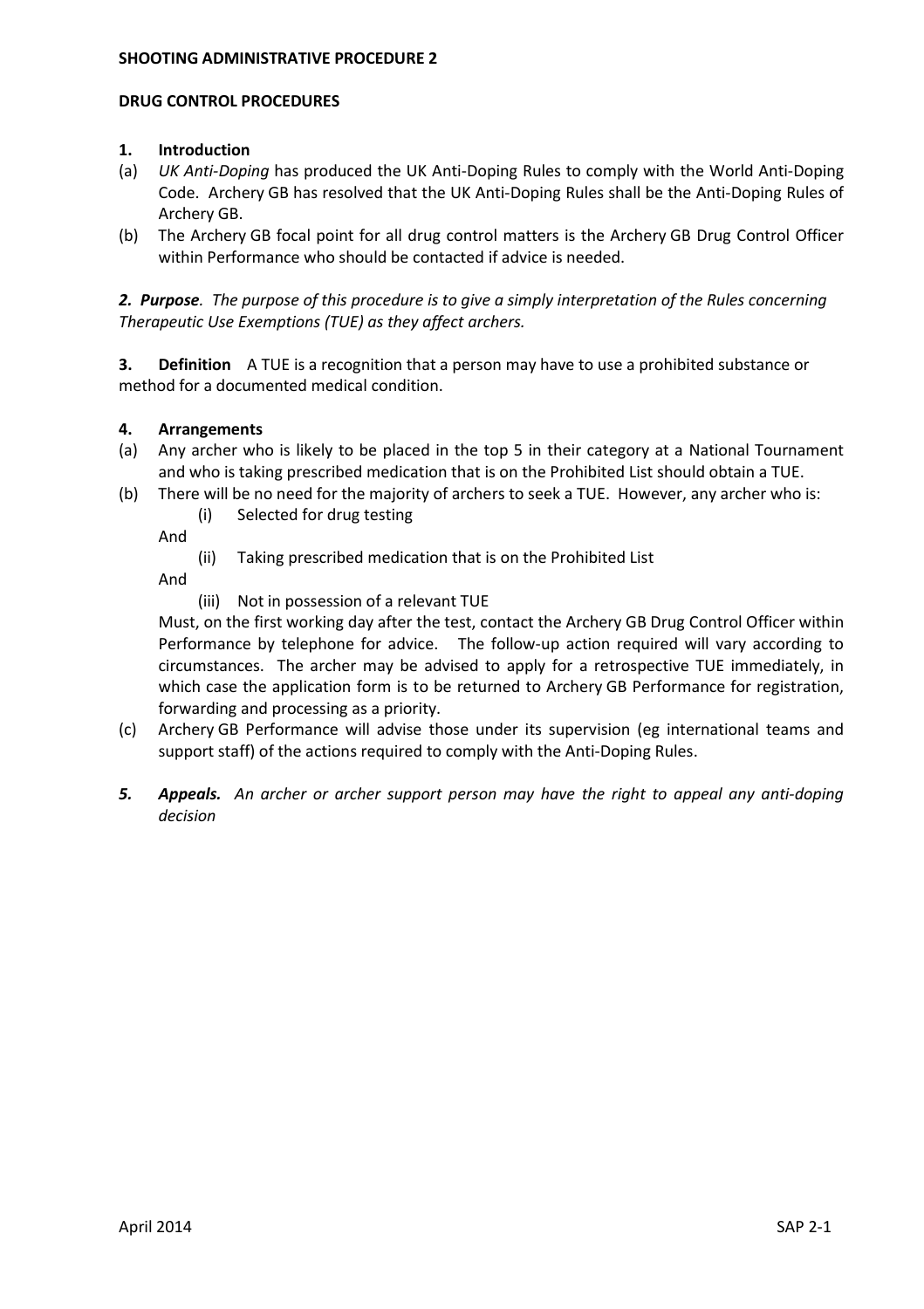INTENTIONALLY BLANK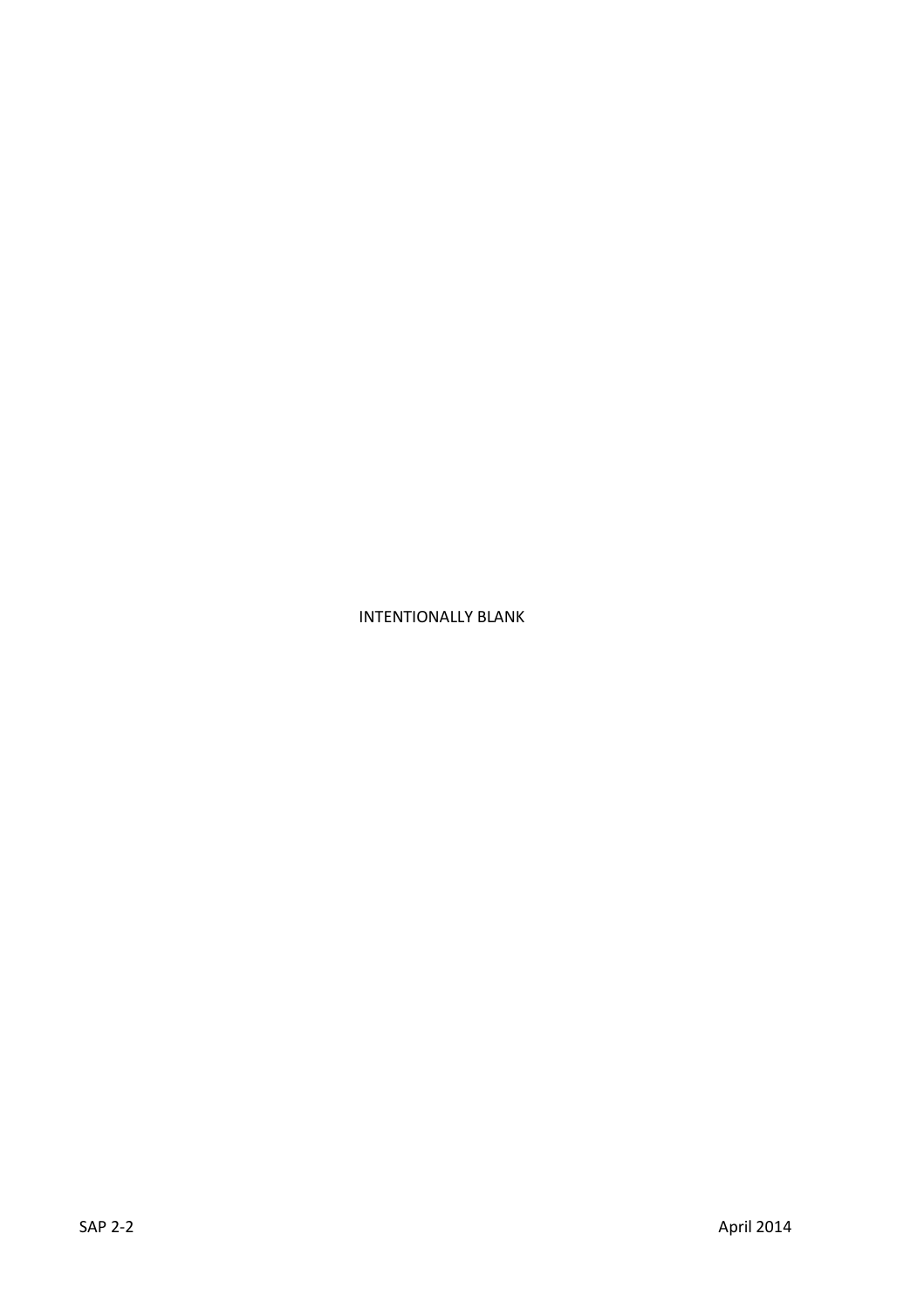#### **ACCREDITATION OF TOURNAMENTS AND TOURNAMENT DOCUMENTATION**

#### ACCREDITATION OF TOURNAMENTS

#### **1. UK Record Status**

- (a) Archery GB may accord UK Record Status to a tournament at which UK Records may be claimed. A club, county, region or associated organisation that wishes to hold a UK Record Status tournament should apply to Membership Services on the appropriate form, specifying the rounds requiring UK Record Status. UK Record Status tournaments shall be:
	- (i) Open to all Archery GB members.
	- (ii) Open to all bowstyles recognised in the Rules of Shooting for the particular discipline, with the exception of crossbows for which Archery GB do not maintain UK records.
- (b) In addition, UK Record Status may be accorded to Archery GB-organised events, Inter-Regional, Inter-County and similar closed tournaments.
- (c) Applications must be signed by an officer of the organisation submitting the request and accompanied by the appropriate fee. Applications must be received by Membership Services:
	- (i) For Field events at least 3 calendar months prior to date of the tournament.
	- (ii) For other events at least 4 calendar months prior to date of the tournament.
- (d) UK Record Status tournaments must be conducted in accordance with the appropriate standards as outlined in the separate sections of the Rules of Shooting.
- (e) If the tournament is:
	- (i) A repeat of the previous year's UK Record Status event, Membership Services will link the new application with the previous year's report.
	- (ii) A new UK Record Status tournament, the application should be accompanied by evidence that the organisation is appropriate to run a UK Record Status tournament in the specified location. The evidence should comprise the following documentation from a similar event:
		- a. An entry form.
		- b. A results sheet.
		- c. A report from a judge.
- (f) (i) If the request is granted, the application form will be endorsed and returned. The form includes much of the documentation required by Archery GB after the shoot.
	- (ii) If the request is not granted, the applicant will be advised by Archery GB and the fee returned.
- (g) At the end of the shoot the various elements of the form must be completed:
	- (i) Tournament Organiser's report.
	- (ii) Judges report
	- (iii) Record and Award Claims (if any).
- (h) After the shoot the application form, now complete in all particulars, must be returned to the Membership Services together with 2 copies of the Results Sheet to be received within 21 days.

## **2. Rose Award Status**

- (a) Archery GB may accord Rose Award Status to a UK Record Status target archery tournament in respect of any of the following rounds: York, Hereford, Bristol I, II, III, IV and V.
- (b) A club, county, region or associated organisation that wishes to hold a Rose and UK Record Status tournament should apply to Membership Services in the manner prescribed for UK Record Status events. A fee is payable. The procedures before and after the event are identical to those for UK Record Status events. However, the documentation contains space for archers to enter claims for Rose Awards.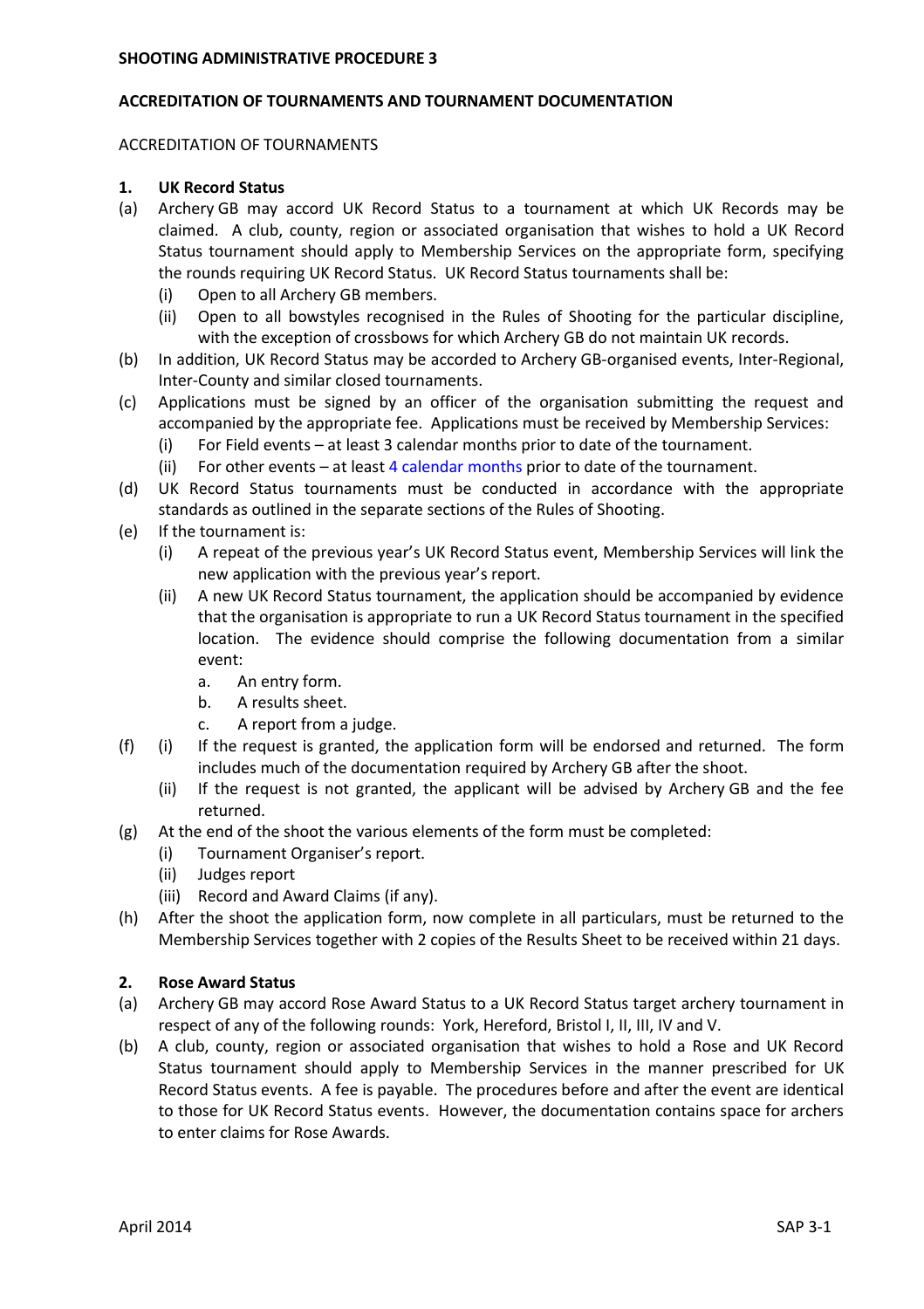## **3. World Record/WA Award Status**

- (a) On behalf of WA, Archery GB accords World Record/WA Award Status to appropriate tournaments. Any tournament at which WA awards may be gained or world records set must have World Record/WA Award Status. World Record/WA Award Status tournaments must be conducted in accordance with the standards outlined in WA Constitution and Rules.
- (b) A club, county, region or associated organisation that wishes to hold a tournament with World Record Status/WA Award Status should apply to Membership Services generally in the manner prescribed for UK Record Status events. A fee is payable. However, applications must be considered by the area/region and counter-signed by an officer of the area/region. Exceptionally, if there is no appropriate area/regional organisation, the application should be sent directly to Membership Services.
- (c) The administrative procedures before and after the event are identical to that for UK Record Status tournaments. However, the documentation contains space for archers to enter claims for WA Awards.
- (d) Organisers of World Record Status/WA Award Status tournaments should note the timescales for the submission of World or European record claims, as given in Shooting Administrative Procedure 5.
- (e) World Record/WA Award status may be granted to suitable events organised by, or on behalf of, Archery GB.
- **4. Other Tournaments** Regions, counties and clubs may stage non-Record Status tournaments.

**5. Tassel Award Status** The Tassel Award scheme for Clout Shooting is administered by the Northern Counties Archery Society (NCAS). Requests for information should be made to the Secretary, NCAS.

*5A. Archers With Disabilities Where reasonable, tournament organisers should accommodate the needs of archers with disabilities.* 

## TOURNAMENT DOCUMENTATION

**6. Introduction**. For every shoot with Record Status there are 4 documents that are produced under arrangements made by the Tournament Organiser to ensure the effective administration of the shoot. The entry form, target list and results sheet may be computer documents. A paper or card scoresheet must used, in addition to any electronic scoring system. This part of the SAP lays down the requirements for these documents for Record Status shoots and it is recommended that the principles outlined here are followed by organisers of non-Record Status events. The 4 documents are:

- (a) The Entry Form.
- (b) The Target List.
- (c) The Scoresheet
- (d) The Results Sheet.

**7. The Entry Form – Essential Requirements**. The mandatory entry form must indicate that the document is an entry form and must include the following:

- (a) Name of event.
- (b) Date(s) of event.
- (c) An indication that the shoot has World / UK Record Status as appropriate.
- (d) Venue.
- (e) Method of entry, eg name and address to which entries are to be sent.
- (f) Closing date.
- (g) Cost of entry.
- (h) Round(s) to be shot.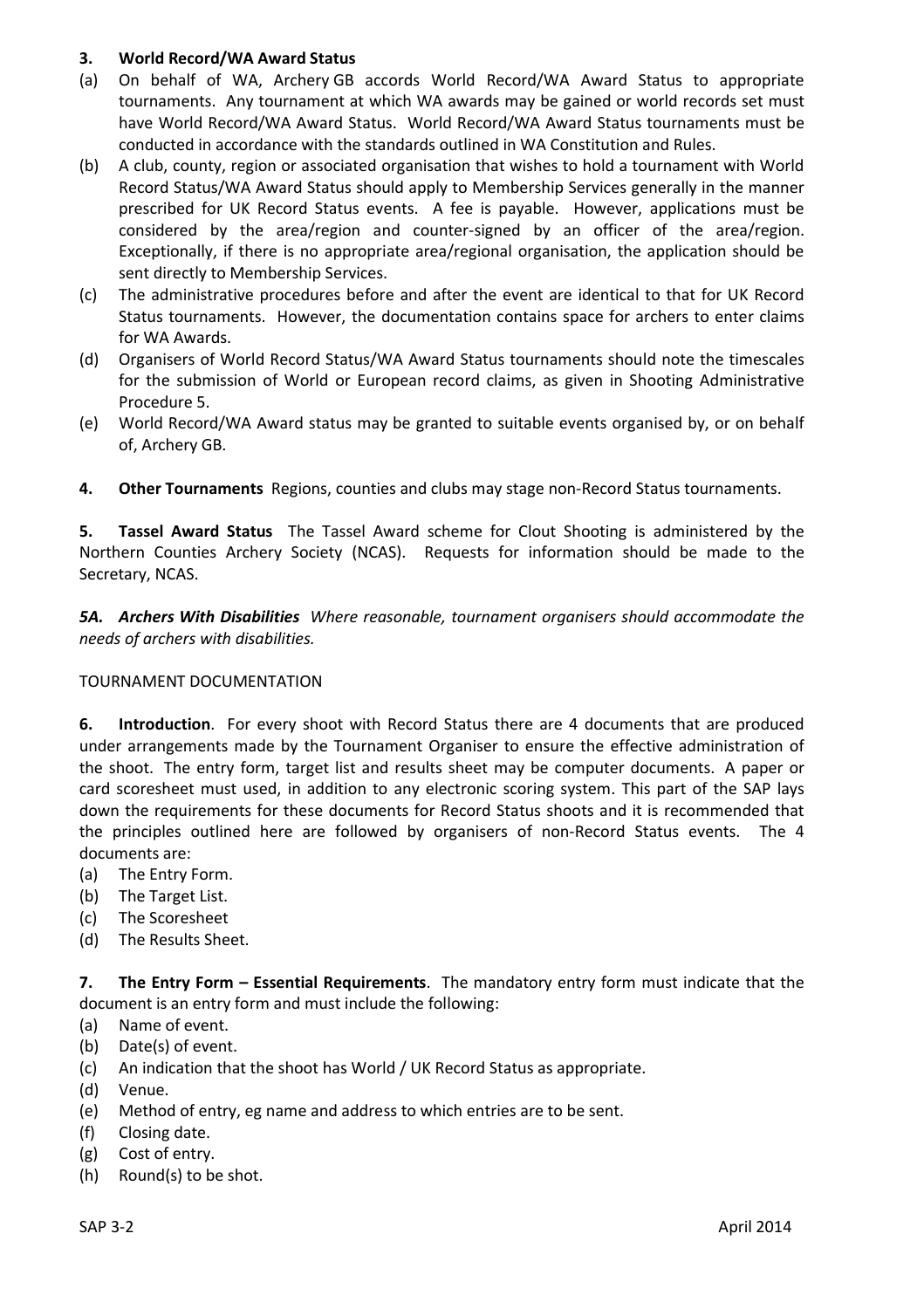- (i) Target face format to be used (where there are options) eg 6-zone, vertical triple
- (j) Shooting sequence and timing of ends (where there are options)
- (k) Names of the judges.
- (l) A statement indicating that archers competing at Record Status tournaments will be liable for drug testing, and competitors approached to give samples must comply, that if they refuse, that refusal will be treated as a positive result and that entries from archers under 18 must be acknowledged by a parent/guardian to signify their consent to their child being drug tested if approached.
- (m) A statement indicating that Archery GB dress regulations as shown in Rule 307 will apply.
- (n) A statement indicating that, in view of the provisions of the Archery GB Protection of Children and Vulnerable Adults Policy, those who wish to take photographs at this event are to register with the tournament organiser.
- (o) Time of assembly
- (p) A form to be submitted by the archer. This must have space for the archer to complete the following:
	- (i) Forename and surname.
	- (ii) Membership number.
	- (iii) Club or other affiliation.
	- (iv) Gender.
	- (v) Date of birth if a junior.
	- (vi) Bowstyle.
	- (vii) Round entered if more than one available.
	- (viii) Preferred session, if more than one session available.
	- (ix) If the archer uses a wheelchair or has special requirements
	- (x) Signature or computer verification by archer.
	- (xi) Signature or computer verification by parent/guardian of junior archers.

**8. The Entry Form – Optional Information**. At the discretion of the tournament organiser, the entry form may include additional, optional information such as the following:

- (a) A request for other information on which awards will be made, eg county, region, classification, handicap, married couple etc.
- (b) Request that the archer specifies whether they hold the bow in the left or right hand.
- (b) Name of the lady paramount/gentleman patron
- (c) Directions to venue.

9. **The Target List – Normal Requirements**. Although not mandatory, it is recommended that a target list be produced for the majority of shoots. It should indicate that the document is a target list and include the following:

- (a) Name of event.
- (b) Date(s) of event.
- (c) An indication that the shoot has World / UK Record Status as appropriate.
- (d) Venue.
- (e) Round(s) to be shot.
- (f) Names of the judges.
- (g) Name of the lady paramount/gentleman patron
- (h) Time of assembly.
- (i) Name and address of the tournament organiser.
- (j) The listing of those shooting grouped by round and target number. Each archer is to be identified by forename and surname and the club or other affiliation is to be shown.

**10. The Target List – Optional Information**. At the discretion of the tournament organiser, the target list may include additional, optional information such as the following:

(a) Directions to venue.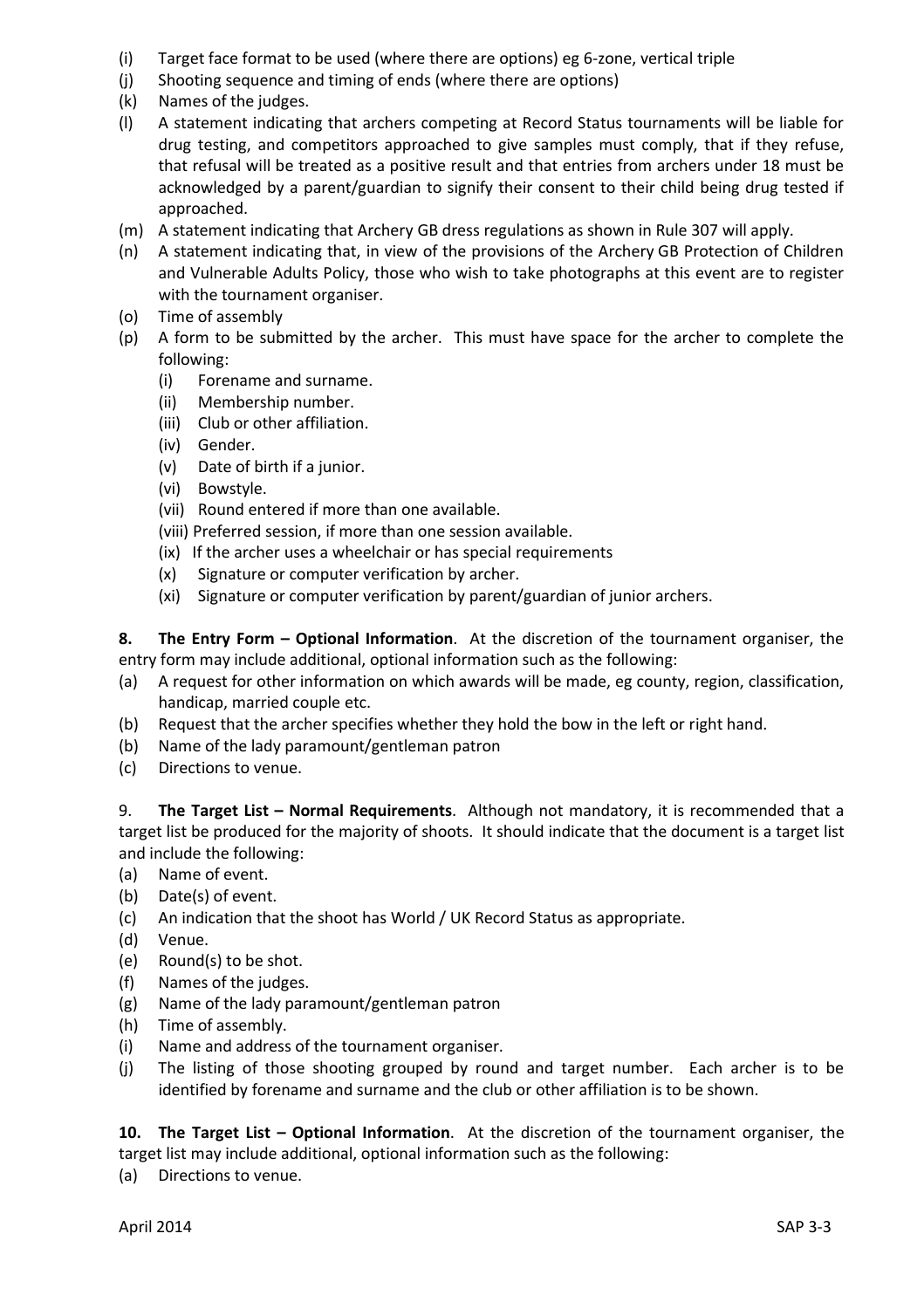(b) Gender, bowstyle and age group of each archer

**11. The Scoresheet – Essential Requirements**. The scoring system used must comply with the Rules of Shooting, Annex A. The mandatory hard copy scoresheet must include:

- (a) Name of event.
- (b) Date of event.
- (c) Round being shot.
- (d) Forename and surname of archer.
- (e) Archer's club or other affiliation.
- (f) Archer's bowstyle.
- (g) Space for the scorer to complete the following:
	- (i) Arrow values.
	- (ii) Total score
	- (iii) Total of tie break data (see paragraph 16 below).
- (h) Identified space for judges initials.
- (i) Space for the signatures of the archer and the scorer.

**12. The Scoresheet – Optional Information**. It is recommended that the scoresheet also shows any data that will affect the awards. This will give an archer the opportunity to advise if corrections need to be made.

**13. The Results Sheet – Essential Requirements**. The mandatory results sheet is the definitive record of each archer's performance. Among other purposes, it is used with the scoresheet, to substantiate claims for records and awards and therefore it must contain all the relevant information. The results sheet must indicate that the document is a results sheet and it must include the following:

- (a) Name of event.
- (b) Date(s) of event.
- (c) An indication that the shoot has World / UK Record Status as appropriate.
- (d) Venue.
- (f) Names of all the judges who officiated.
- (g) Name of the lady paramount/gentleman patron.
- (h) Name and address of the tournament organiser
- (i) (Outdoor shoots only) The weather conditions.
- (j) A tabular list showing each archers performance. Separate lists are to be produced for each round, gender and bowstyle. Each list is to have a suitable title, eg "York Round – Gentlemen Recurve". Other features of each list are:
	- (i) Each column is to have a heading.
	- (ii) The first column is to show the archers position in the order of merit within that list
	- (iii) Archers are to be identified by forename and surname and the club or other affiliation is to be shown.
	- (iii) For WA (Gents)/(Ladies)/(Cadet Ladies) and Archery GB Metric I-V Rounds only. The 4 distance totals. The title of the columns is to indicate the distance shot, eg 90m, 70m etc.
	- (iv) The total score is to be shown, together with the totals of tie break data (see paragraph 16 below).
	- (v) Archers are to be listed in descending order of score total and tie break totals.
	- (vi) Juniors are to be integrated into the correct round/gender/bowstyle list. A letter "J" is to be shown after their surname.
	- (vii) An archer who retires during the shoot is to be shown together with the totals at the point of retirement. It is to be indicated that the archer retired and the number of arrows shot is to be shown. Archers who retire are to be shown after those who complete the shoot.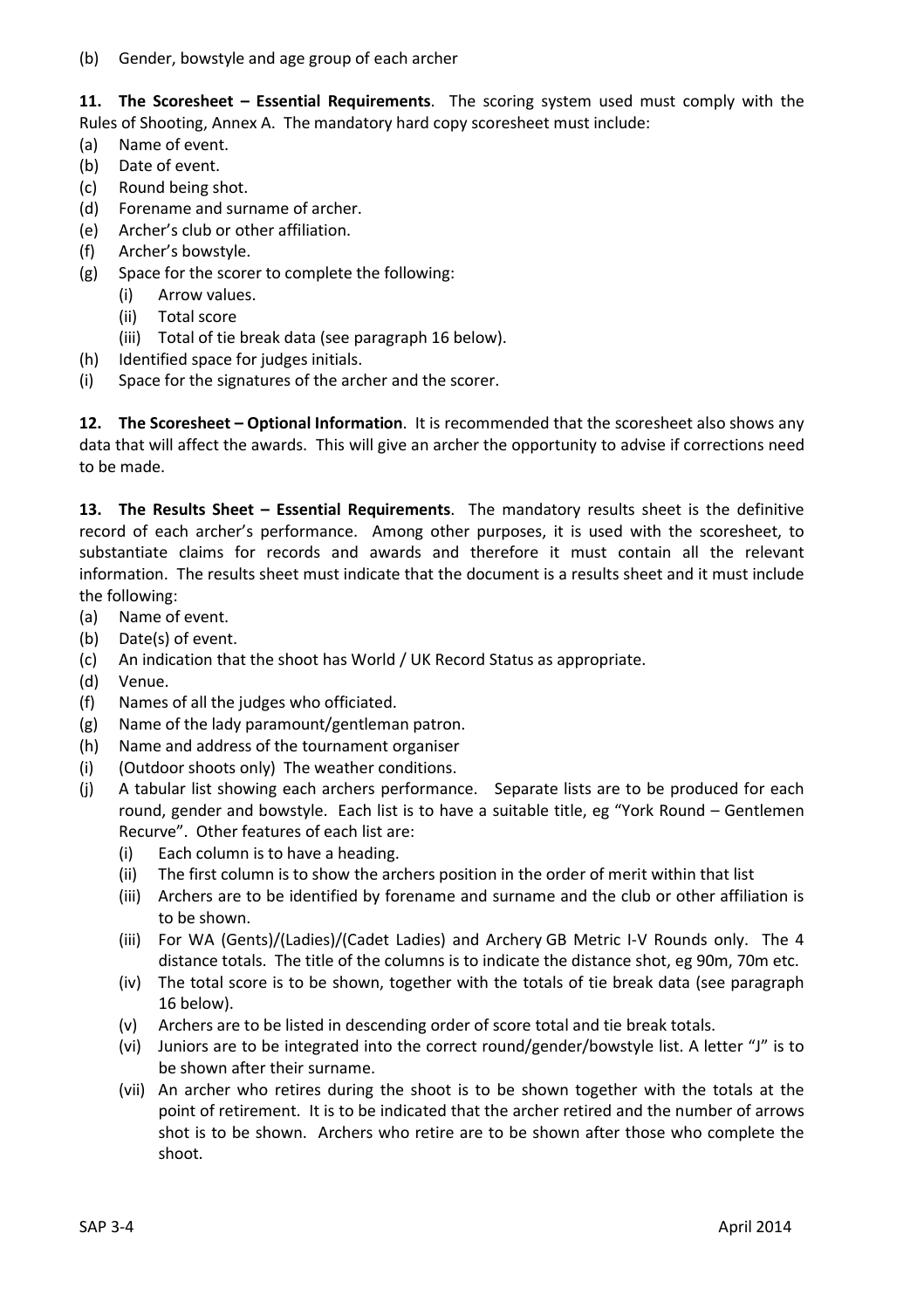(k) Details of archers who entered but who did not shoot. These details may be shown at the end of the round/gender/bowstyle lists described above or may be given elsewhere on the Results List.

## **14. The Results Sheet – Double Rounds**

- (a) Where a double round is being shot, the results sheet is to show the total score and the tie break details for each round and also for the double round. Archers are to be listed in double round score/tiebreak data order. Where distance totals are required they must be shown for each round but double round distance totals are not required.
- (b) An archer who shoots just one round at a double round tournament is to be included in the listing along with archers in the same round/gender/bowstyle group who shot the double round.

**15. The Results Sheet – Optional Information** At the discretion of the tournament organiser, the results sheet may include additional, optional information such as the following:

- (a) Details of shoot awards and trophies and the winners thereof.
- (b) Details of records claimed, subject to ratification.
- (c) Details of WA or Archery GB awards claimed, eg WA Stars, Rose Awards etc
- (d) Narrative comments and/or thanks by the tournament organiser

**16. Tie-Break Data** The winners of an event are decided by the score achieved. If two or more archers are tied on score, tie break data is used to decide the winner. Therefore, and as indicated above, scoresheets and results sheets must include this data. The tie break data required is identified in the Archery GB Rules of Shooting or the WA Constitution and Rules, to which reference should be made. Note that WA target rounds, WA field rounds and Archery GB metric target rounds (when shot to WA standards) do not use the number of hits as tie break data and therefore, to avoid confusion, the number of hits should not be shown for these rounds.

**17. Match Play Rounds.** *Match play rounds involve a series of head to head matches, preceded by a qualification or seeding round*. The results sheet is to contain full details of the qualification round as detailed above. In addition, for the match play rounds, two presentations of the results are required within the results sheet as follows:

- (a) An order of merit showing each archer's final position. Archers are to be shown in descending position order.
- (b) A match play chart showing each archer's seed number for the first match round, who shot against whom in each match and each archer's set points/arrow value score in each match.

**18. Field Archery Elimination and Finals Rounds**. These rounds involve knock-out and match play rounds. The Results Sheets is to provide details of these rounds in formats equivalent to those used for target archery match play rounds as described in para 17 above.

## **19. Special Circumstances**.

- (a) Flight Shooting. The procedures outlined above are to be adhered to except where it is selfevident that they do not apply to flight shooting. Equivalent document formats are to be produced.
- (b) Traditional longbow target shooting (two-way). Archery GB does not recognise traditional longbow target shooting for record purposes. Therefore, organisers may produce scoresheets and results sheets that meet their needs.
- (c) At a multi session event, archers may compete only once. However, they may shoot more than one session at the tournament organiser's discretion. The performance of archers shooting more than once is to be shown in the results sheet, either in a separate round/gender/bowstyle group with an appropriate title, or within the main group, in which case it must be clear that this is a second (or third etc) shoot and no order of merit position is to be given.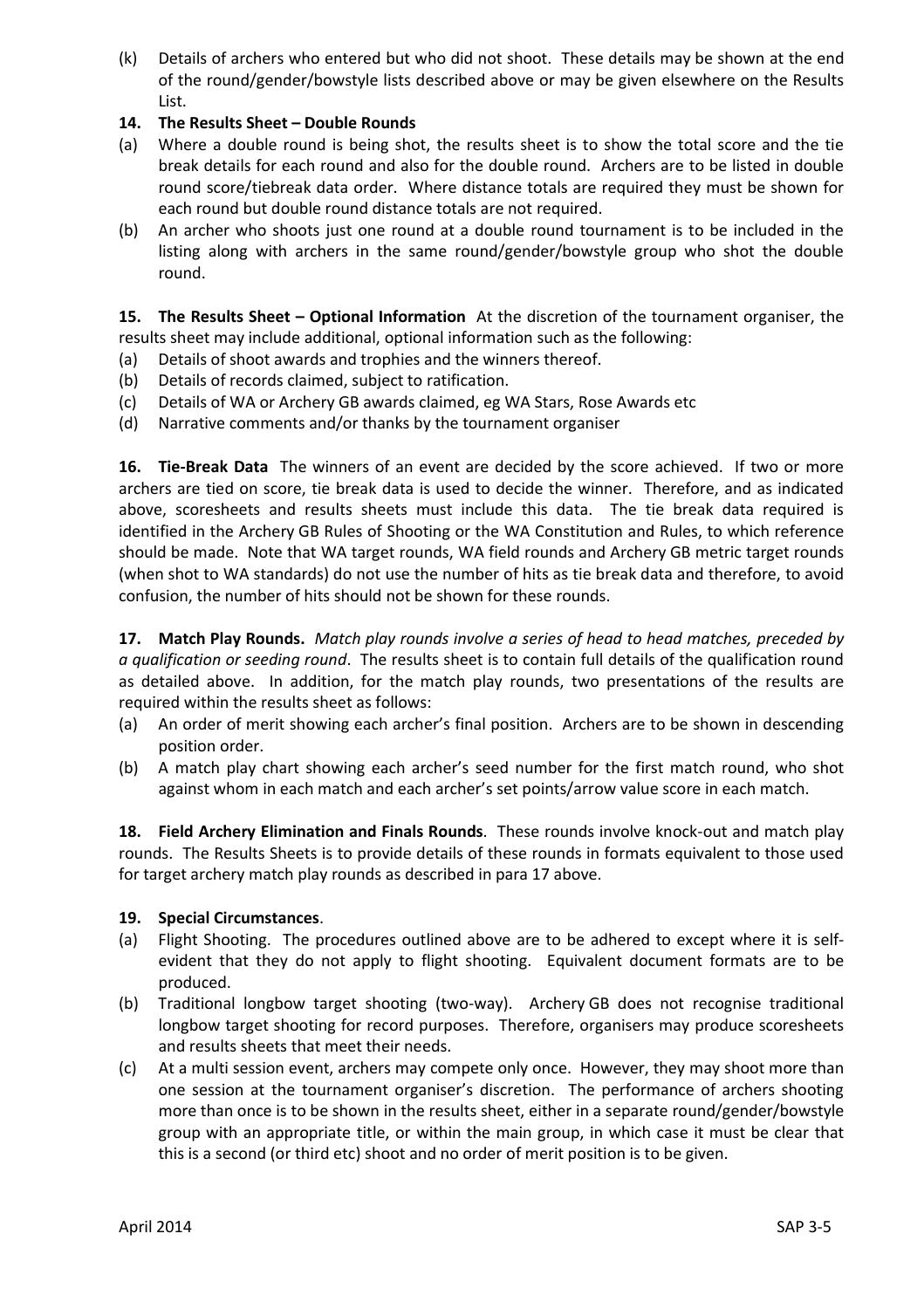INTENTIONALLY BLANK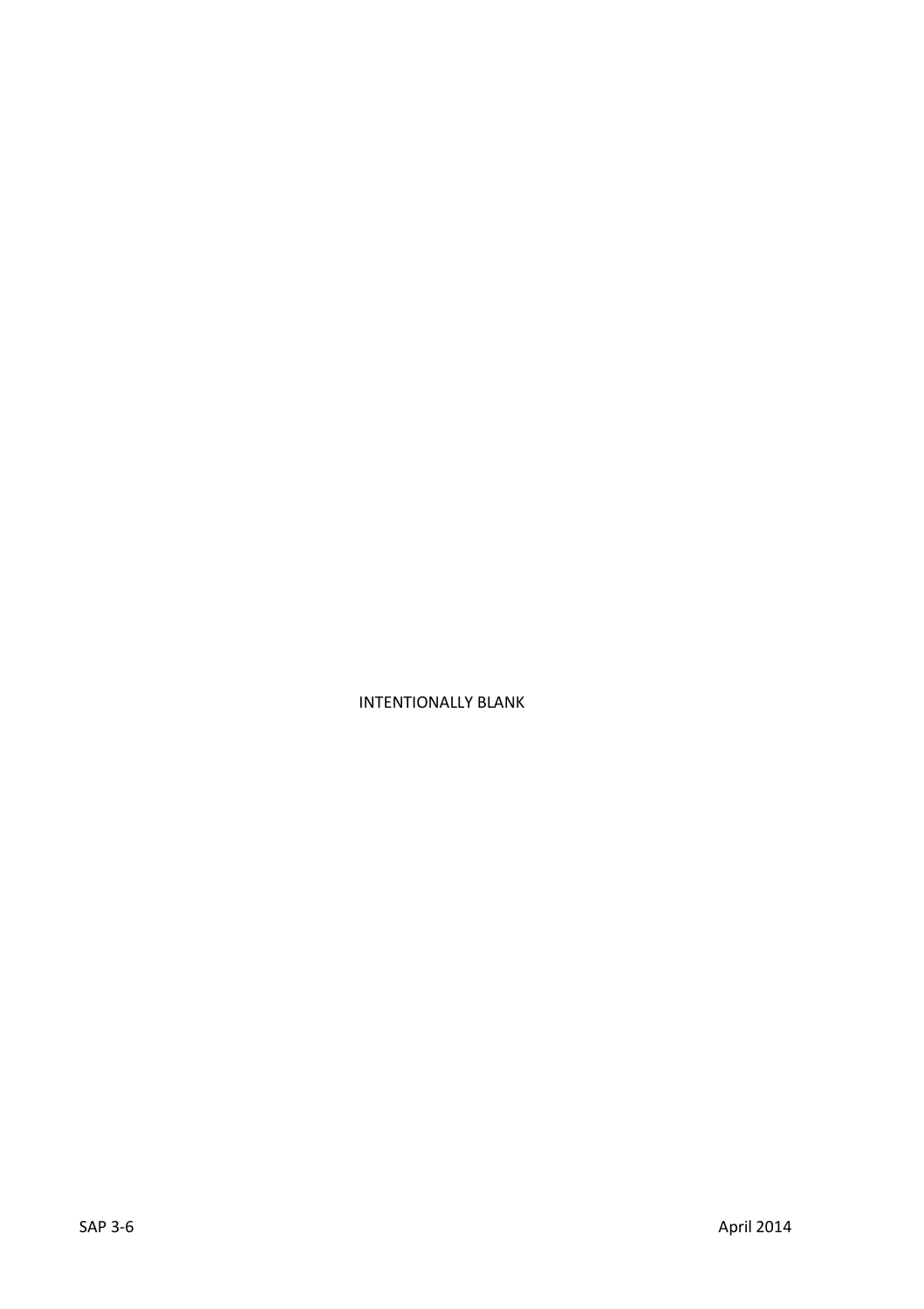#### **NATIONAL TOURNAMENTS**

**1. Annual Tournaments** Archery GB arranges for the following National Tournaments to be held annually:

- (a) Target Archery Outdoor
	- (i) The Grand National Archery Meeting
	- (ii) The British National Target Championships
	- (iii) The UK Masters' Tournament
	- (iv) The Junior National Championships
- (b) Target Archery Indoor
	- (i) The National Indoor Championships
	- (ii) The Junior National Indoor Championships
- (c) Field Archery The All-British Field Championships
- (d) Flight Archery The National Flight Championships
- (e) Clout Archery The National Clout Championships

#### **2. General Rules**

- (a) An honoured guest shall be invited to officiate as Lady Paramount/Gentlemen Patron each event.
- (b) The judges shall be appointed by the National Judges sub-Committee, after consultation with the Chairman of the specialist sub-Committee (Field, Junior, Target etc).
- (c) Archery GB's Championship Titles and the Challenge Trophies are open only to British Nationals of the United Kingdom. Unless the winner is permanently resident in the United Kingdom, the trophy shall remain in the custody of Archery GB. Any question as to the residence of the winner shall be decided by the Archery GB Operations Committee.
- (d) An archer shall be eligible to shoot for a particular region and/or county in accordance with the Laws.
- (e) At events where team trophies may be retained by archers, the archer making the highest score in a winning team shall be entitled to hold the Trophy until the next event

#### **3. The Grand National Archery Meeting**

- (a) The Annual Meeting shall consist of not less than three day's shooting, weather permitting, during which a Handicap Meeting may be held.
- (b) The Ladies' Meeting shall be a Double Hereford Round. Ladies may enter for the National Rounds only.
- (c) The Gentlemen's Meeting shall be a Double York Round.
- (d) If, owing to the state of the weather, the full number of arrows is not shot on the first or second day, the remaining arrows shall, if possible, be shot on the next day, providing that not more than eighteen dozen arrows are shot in any one day.
- (e) The Judges, in consultation with the Tournament Organiser, shall decide whether any other competition shall be cancelled.
- (f) Due to their value, the GNAM Trophies are physically retained in Lilleshall National Sports Centre under arrangements made by Archery GB.
- (g) The Challenge Trophies are awarded to archers shooting a recurve bow or a wood bow.
- (h) No awards shall be made unless one complete York/Hereford round is shot and, if the Double Round be incomplete, the prizes and Challenge Trophies shall be awarded on the one round that has been completed.
- (j) Certain Challenge Trophies, being those of the original National Round Championships, will be awarded on the two National Rounds. All ladies shooting the recurve bow will be competing for these trophies.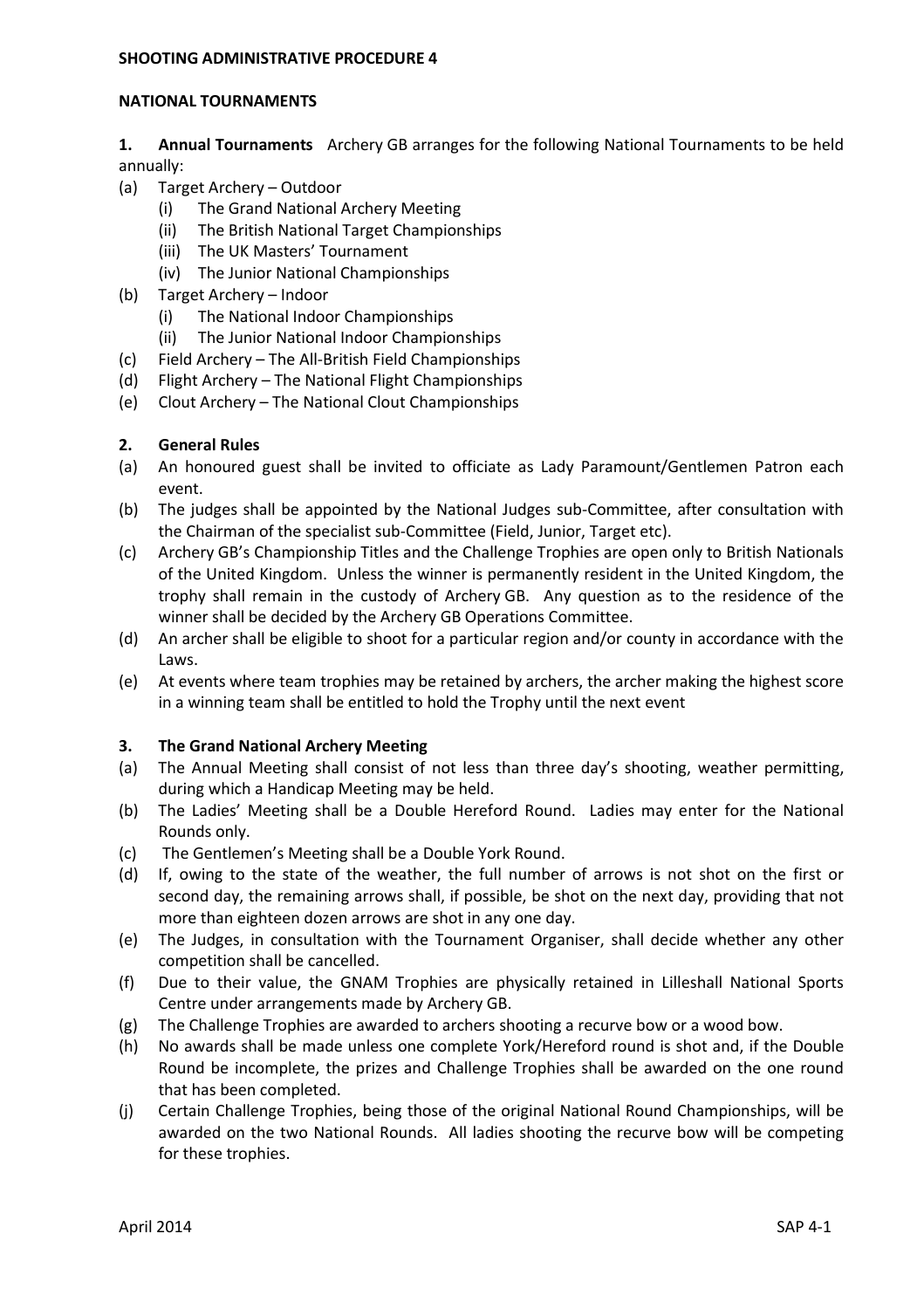- (k) The County Challenge trophies shall be awarded to the County teams making the highest aggregate scores at the Meeting. Each County's teams score shall consist of the four, or fewer, highest scores made by the Ladies and Gentlemen respectively shooting recurve or wood bows.
- (l) No archer shall take more than one prize offered by Archery GB (the Challenge Trophies excepted) in any one competition.
- (m) Any archer who has won one or more of the Archery GB's Medals is expected to wear one at least at every subsequent Grand National Archery Meeting at which he shall compete.

#### **4. The British National Target Championships**

- (a) The Annual Championships shall consist of not less than two day's shooting, weather permitting. Separate Championships may be held for archers shooting compound bows and recurve bows.
- (b) The format of the Championships shall be as decided by Archery GB from time to time.
- (c) If, owing to the state of the weather, the full number of arrows is not shot on the first day, the remaining arrows shall, if possible, be shot on the next day. If, owing to the state of the weather the full round cannot be shot, the Judges, in consultation with the Tournament Organiser, shall decide at which point the Championships shall be declared.
- (d) The Regional and County Challenge Trophies and/or medals shall be awarded to the respective teams making the highest aggregate scores at the Championships. Each teams' score shall consist of the four, or fewer, highest scores made by the Ladies and/or Gentlemen competing at the Championships. Separate awards are made for archers shooting compound bows and those shooting recurve bows.

#### **5. The UK Masters' Tournament**

- (a) The UK Masters' Tournament is held annually, usually in June. The Tournament is by invitation only to archers who are:
	- (i) Classified senior target Grand Master Bowmen and Master Bowmen. Note that this includes junior archers who hold the required senior classification.
	- (ii) Members of WA Member Associations by invitation of Archery GB.
	- (iii) Other Archery GB members by invitation of Archery GB.
- (b) The format of the Tournament shall be as decided by Archery GB from time to time.
- (c) The NCAS versus SCAS Regional Challenge Match Trophy shall be awarded to the team making the highest aggregate score at the Tournament. Each teams' score shall consist of the four, or fewer, highest scores made by the Ladies and Gentlemen competing at the Tournament and shooting recurve bows, provide always that both sexes are represented in the team.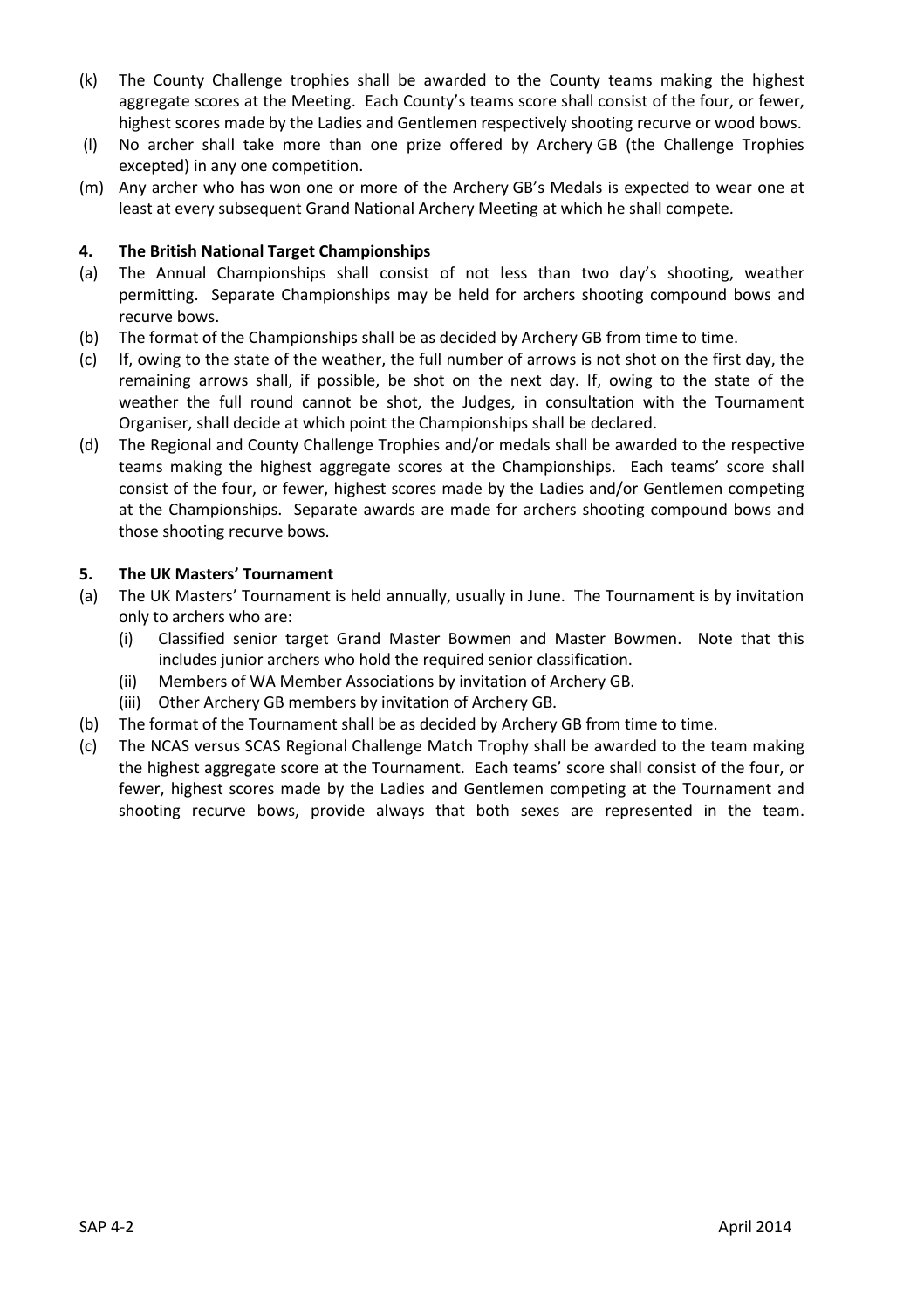#### **SHOOTING ADMINISTRATIVE PROCEDURE 5**

#### **WORLD, EUROPEAN AND NATIONAL RECORDS**

**1. Initiation of Record Claims** In all cases, it is for the archer to initiate the claim procedure by advising the tournament organiser as soon as practicable that a record claim is being made. The archer must complete the appropriate form prior to the dispersal of the tournament at which the record has been made.

#### **2. World and European Records**

- (a) A World and/or European Record may be established according to the rules of WA and/or World Archery Europe. Within the UK, qualifying tournaments will be those accorded World Record/WA Award Status.
- (b) It should be noted that World and European records may be claimed only for bowstyles recognised by WA.
- (c) Claims for World and/or European records must be notified by the tournament organiser, in the first instance by telephone, to Membership Services on the first working day following the achievement. The organiser must then forward the full details of the claim, original score card and a copy of the results to be received at Membership Services within FIVE days of the tournament date. It is advisable to retain photocopies of all documents submitted.

#### **3.** UK **Records**

- (a) A UK Record may be established at:
	- (i) Any tournament organised by WA, WA Members or Archery GB.
	- (ii) Any tournament which has been granted Record Status by Archery GB.
- (b) The Tournament Organiser must submit claims for all UK records to Membership Services. Each claim is to be accompanied by the original signed score sheet and the results sheet as circulated and is to be received within *21 days* of the end of the tournament.
- (c) A new record shall be established when a score is at least one point higher or in Flight Shooting one foot further than the existing record.
- *(d) In case of a perfect score shot in an outdoor WA or Archery GB Metric round, a new record shall include the number of Inner 10s (X's) and shall require at least one more X than the existing record.*
- *(e) Should a UK record be broken by two or more equal scores made on the same day, the archers shall be declared joint record holders*

## **4. Target Archery**

- (a) Bowstyles. UK records will be maintained for:
	- (i) WA Standard Bow. UK records are maintained for the WA Standard Bow shooting the WA Standard round only.
	- (ii) Other Bows. UK records are maintained for the bowstyles given at Rule 303(a), (c), (d), (e) and (f) shooting all other eligible rounds.
- (b) Eligible Rounds and Conditions. The eligible rounds and the conditions pertaining are specified in Rules 308(b) and 405(b).
- (c) Some rounds may be shot using either single full size faces or multiple face targets. However, separate records will not be maintained.

## **5. Field Archery**

- (a) UK records will be maintained for the bowstyles given in Rules  $502(a) (g)$  and (j).
- (b) UK Records may be claimed for the following rounds:
	- (i) WA Field Round, marked, unmarked, combined, mixed and double mixed.
	- (ii) WA Arrowhead Round, marked, unmarked, combined mixed and double mixed.
	- (iii) National Animal Round.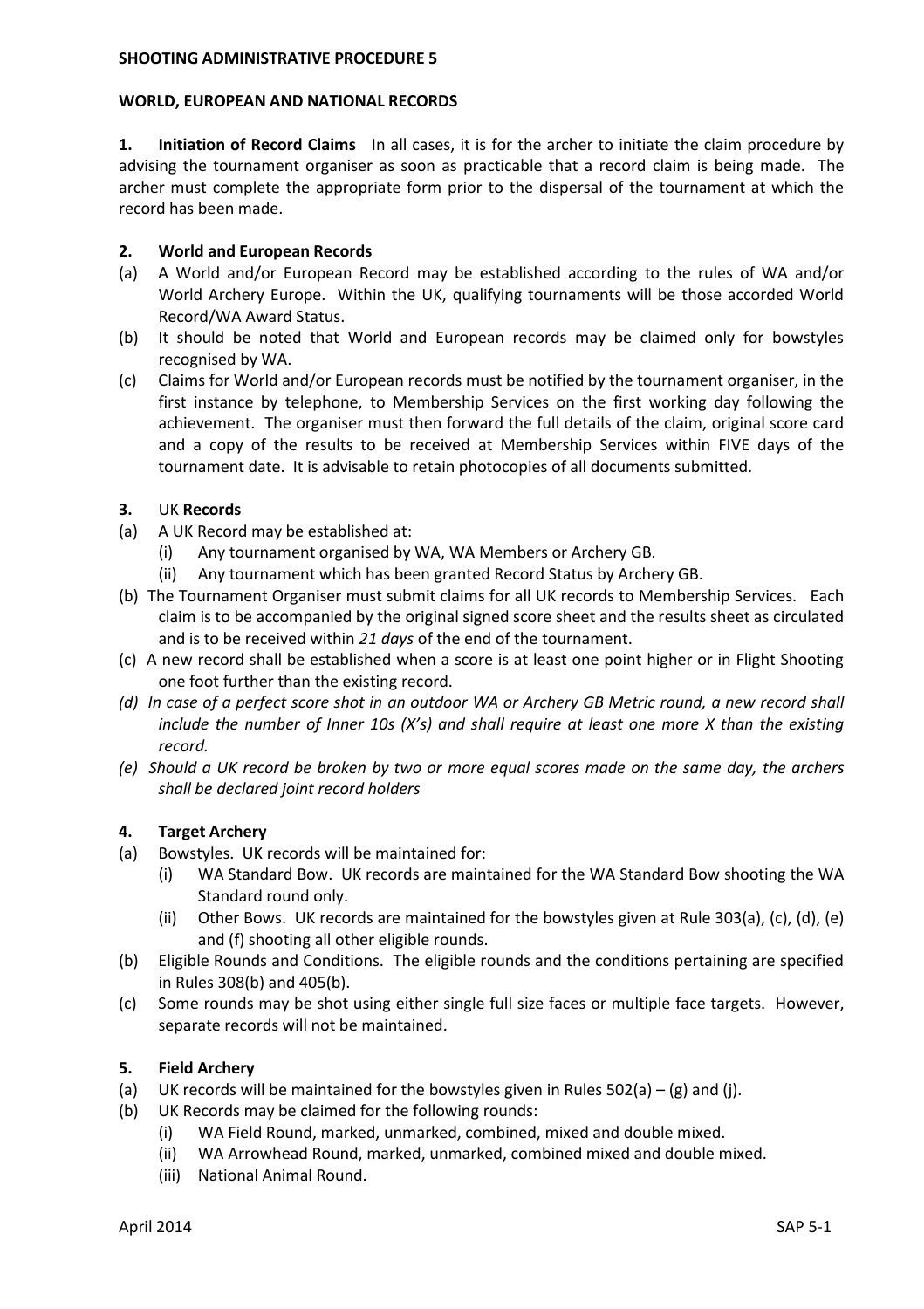- (c) UK records may be claimed by and granted to Juniors under 18, Juniors under 15 and Juniors under 12, if the round shot was that appropriate to the age of the claimant, or if the claimant has shot a more difficult round than his age demanded.
- (d) Records will not be kept for Juniors under 12 in respect of the National Animal Round.

**6. Flight Shooting** UK records may be claimed in all bowstyles and weight divisions shown in Rule 600 A – D, F and G, shot at a recognised Record Status tournament. The measurements must be checked and witnessed by the Range Captain and one other responsible person. In addition the Range Captain must certify that the ground over which the shot was made was reasonably flat and level.

## **7. Clout Shooting**

- (a) Bowstyles. UK records will be maintained for the bowstyles given at Rule 701(a) (e).
- (b) Eligible Rounds and Conditions. The eligible rounds and the conditions pertaining are specified in Rules 705(c) and 708.

**8. Crossbow Shooting** Archery GB do not maintain records for crossbow shooting, nor process claims for European or World records.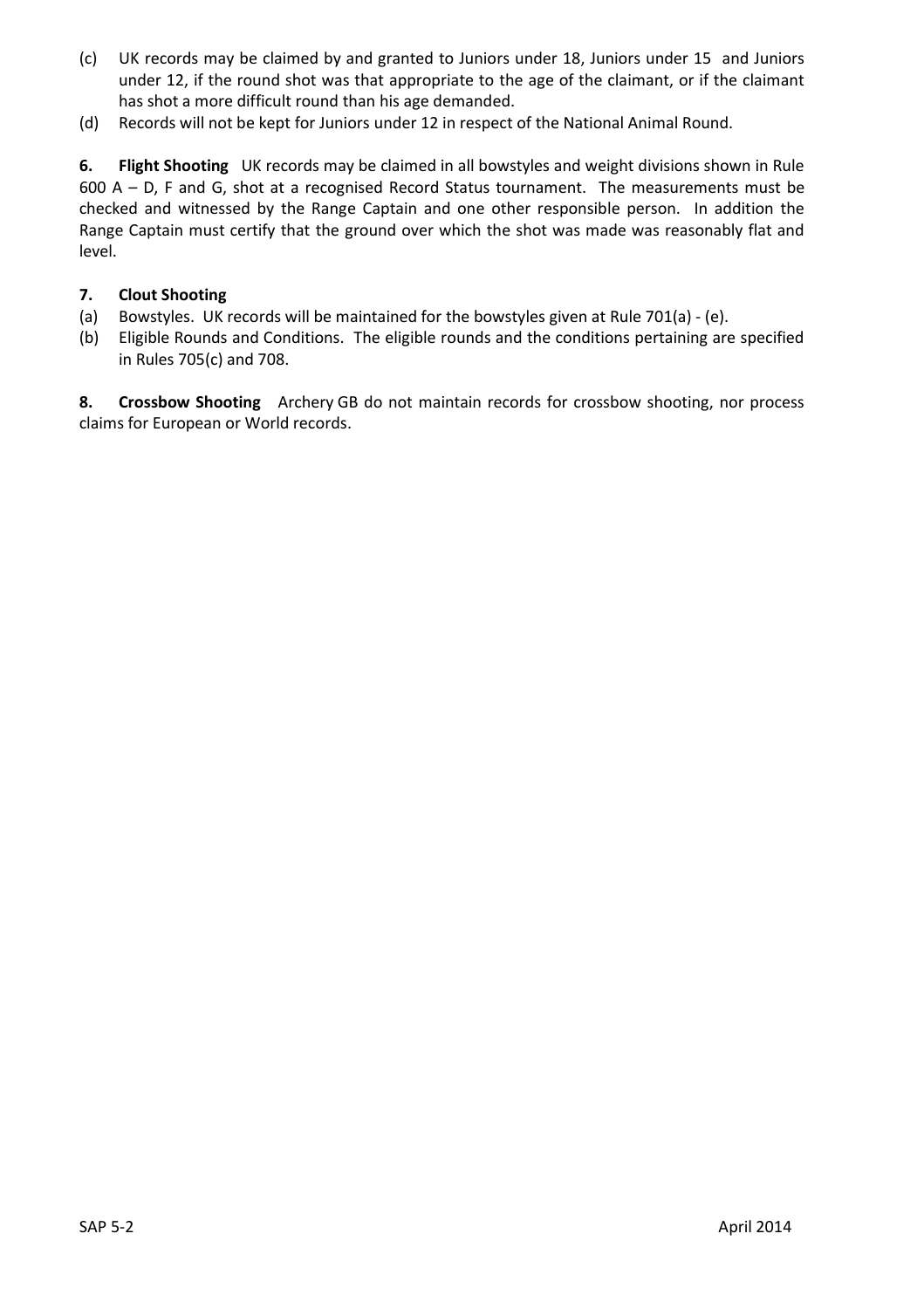#### **SHOOTING ADMINISTRATIVE PROCEDURE 6**

#### **SHOOTING AWARDS**

#### **1. Six Gold Badge and Three Gold Badge**

- (a) (i) The Six Gold End Badge is for six consecutive arrows shot at one end into the gold zone during outdoor competition with a compound, recurve or longbow. The Badge depicts a stylised target face with 6 arrows in the gold zone over a label inscribed "SIX GOLDS". Additional lettering indicates the badges for compound and junior archers.
	- (ii) The Three Gold End Badge is for three arrows shot at one end into the gold zone during outdoor competition with a longbow. The Badge depicts a stylised target face with 3 arrows in the gold zone over labels inscribed "THREE GOLDS" and "LONGBOW".
	- (iii) The competition must be at a meeting organised by Archery GB or any of its associated bodies or at an associated club Target Day, under the Rules of Shooting. The awards are not claimable on sighters but it is not necessary for the round to be completed.
- (b) (i) Separate Six Gold End Badges are available for:
	- a. All archers shooting bows as recognised in Rules 202 or 204 (recurve) or 206 (longbow) at the minimum distances specified for ladies and gentlemen.
	- b. All archers shooting bows as recognised in Rules 207 (compound) at the minimum distances specified for ladies and gentlemen.
	- c. Junior archers shooting bows as recognised in Rules 202 or 204 (recurve) or 206 (longbow) at the minimum distances specified for their age and gender.
	- d. Junior archers shooting bows as recognised in Rules 207 (compound) at the minimum distances specified for their age and gender.
	- (ii) The Three Gold End Badge is available for all archers shooting bows as recognised in Rule 206 (longbow) at the minimum distances specified for their age and gender.
- (c) For the purposes of the Six and Three Gold End Badges only, when using 10-zone scoring the inner 10 (X), inner gold (10) and outer gold (9) scoring rings will be treated as golds.
- (d) The shortest distances at which the Badges can be claimed are:

|                     |              | <b>IMPERIAL</b><br><b>MEASUREMENTS</b> | <b>METRIC MEASUREMENTS</b> |
|---------------------|--------------|----------------------------------------|----------------------------|
| Seniors             | Gentlemen    | 80 yards                               | 70 metres                  |
|                     | Ladies       | 60 yards                               | 60 metres                  |
|                     | Under 18 yrs | 60 yards                               | 60 metres                  |
| Junior<br>Gentlemen | Under 16 yrs | 50 yards                               | 50 metres                  |
|                     | Under 14 yrs | 40 yards                               | 40 metres                  |
|                     | Under 12 yrs | 30 yards                               | 30 metres                  |
|                     | Under 18 yrs | 50 yards                               | 50 metres                  |
| Junior<br>Ladies    | Under 16 yrs | 40 yards                               | 40 metres                  |
|                     | Under 14 yrs | 30 yards                               | 30 metres                  |
|                     | Under 12 yrs | 20 yards                               | 20 metres                  |

- (e) (i) Claims for the Badges must be submitted to Membership Services on the appropriate claim form.
	- (ii) If the Six or Three Gold End is made at a tournament the Tournament Organiser must sign the claim form.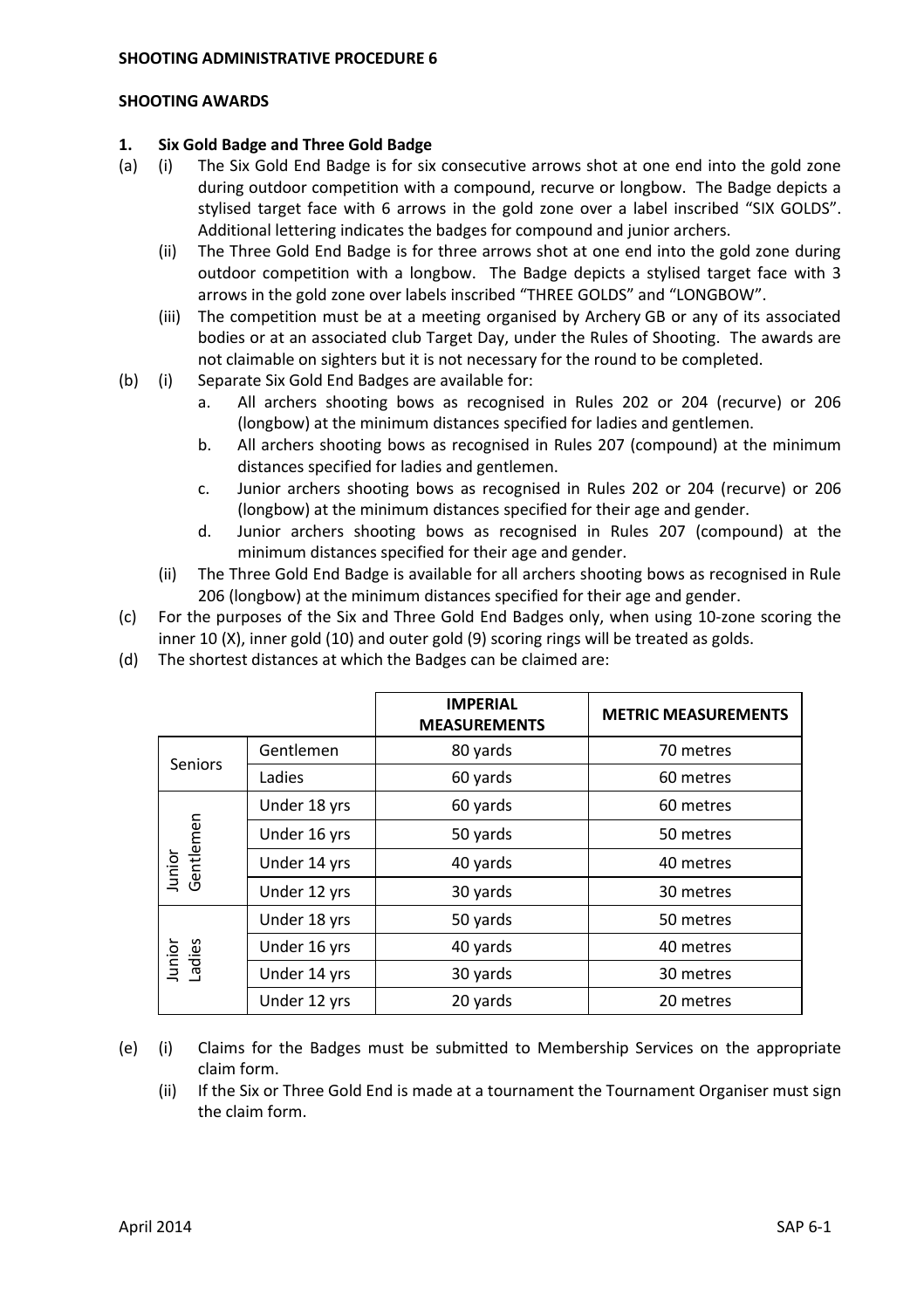- (iii) If the Six or Three Gold End is made at an associated club Target Day the Club Secretary must sign the claim form.
- (f) (i) An archer is entitled to only one Six Gold End Badge for each of the schemes given in (b)(i) above.
	- (ii) An archer is entitled to only one Three Gold End Badge for the scheme given in (b)(ii) above.

# **2. Rose Award**

- (a) Rose Awards are open to archers shooting at UK Record Status York, Hereford and/or Bristol l V tournaments that have been accorded "Rose Award" Status. The Award is in the form of a badge depicting a white stylised rose on a coloured background.
- (b) Separate Awards are available for:
	- (i) Archers using recurve bows as recognised in Rules 303(a) or 303(c) shooting the Hereford round (ladies and junior ladies) or York round (gentlemen and junior gentlemen) – Large square badge.
	- (ii) Archers using compound bows as recognised in Rules 303(e) or 303(f) shooting the Hereford round (ladies and junior ladies) or York round (gentlemen and junior gentlemen) – Large round badge.
	- (iii) Junior archers using recurve bows as recognised in Rules 303(a) or 303(c) shooting a Bristol I, II, III, IV and V round – Small square badge.
	- (iv) Junior archers using compound bows as recognised in Rules 303(e) or 303(f) shooting a Bristol I, II, III, IV and V round – Small round badge.
	- (v) Archers using longbows as recognised in Rule 303(d) shooting the Hereford round (ladies and junior ladies) or York round (gentlemen and junior gentlemen) – Shield shaped badge.
	- (vi) Junior archers using longbows as recognised in Rule 303(d) shooting a Bristol I, II, III, IV and V round – Shield shaped badge as in (v) above.
- (c) The scores required and the background colour of the Awards are:

| RUSE AWAIUS                  |       |              |      |      |      |        |  |  |  |
|------------------------------|-------|--------------|------|------|------|--------|--|--|--|
|                              | White | <b>Black</b> | Blue | Red  | Gold | Purple |  |  |  |
| Compound and<br>Recurve bows | 800   | 900          | 1000 | 1100 | 1200 | 1250   |  |  |  |
| Longbows                     | 225   | 300          | 375  | 450  | 525  | 600    |  |  |  |

- (d) Within each of the 6 separate schemes detailed at (b) above:
	- (i) An archer may only claim for the score level achieved.
	- (ii) A senior archer may not claim for a level below, or equal to, that for which a senior 'Rose' has already been claimed.
	- (iii) Junior archers must shoot the round relevant to their age group or above as follows:

| Round              | Junior Ladies       | Junior Gentlemen       |
|--------------------|---------------------|------------------------|
| Bristol I          |                     | Jnr Gentlemen under 18 |
| <b>Bristol II</b>  | Jnr Ladies under 18 | Jnr Gentlemen under 16 |
| <b>Bristol III</b> | Jnr Ladies under 16 | Jnr Gentlemen under 14 |
| <b>Bristol IV</b>  | Jnr Ladies under 14 | Jnr Gentlemen under 12 |
| <b>Bristol V</b>   | Jnr Ladies under 12 |                        |

A colour can only be claimed once, however, missed colours may be claimed when shooting a longer distance round.

(e) Claims for the Award must be submitted to Membership Services on the appropriate form submitted through the Organiser of the Tournament at which the award is achieved. Claims must be accompanied by the original scoresheet and a copy of the official tournament results sheet.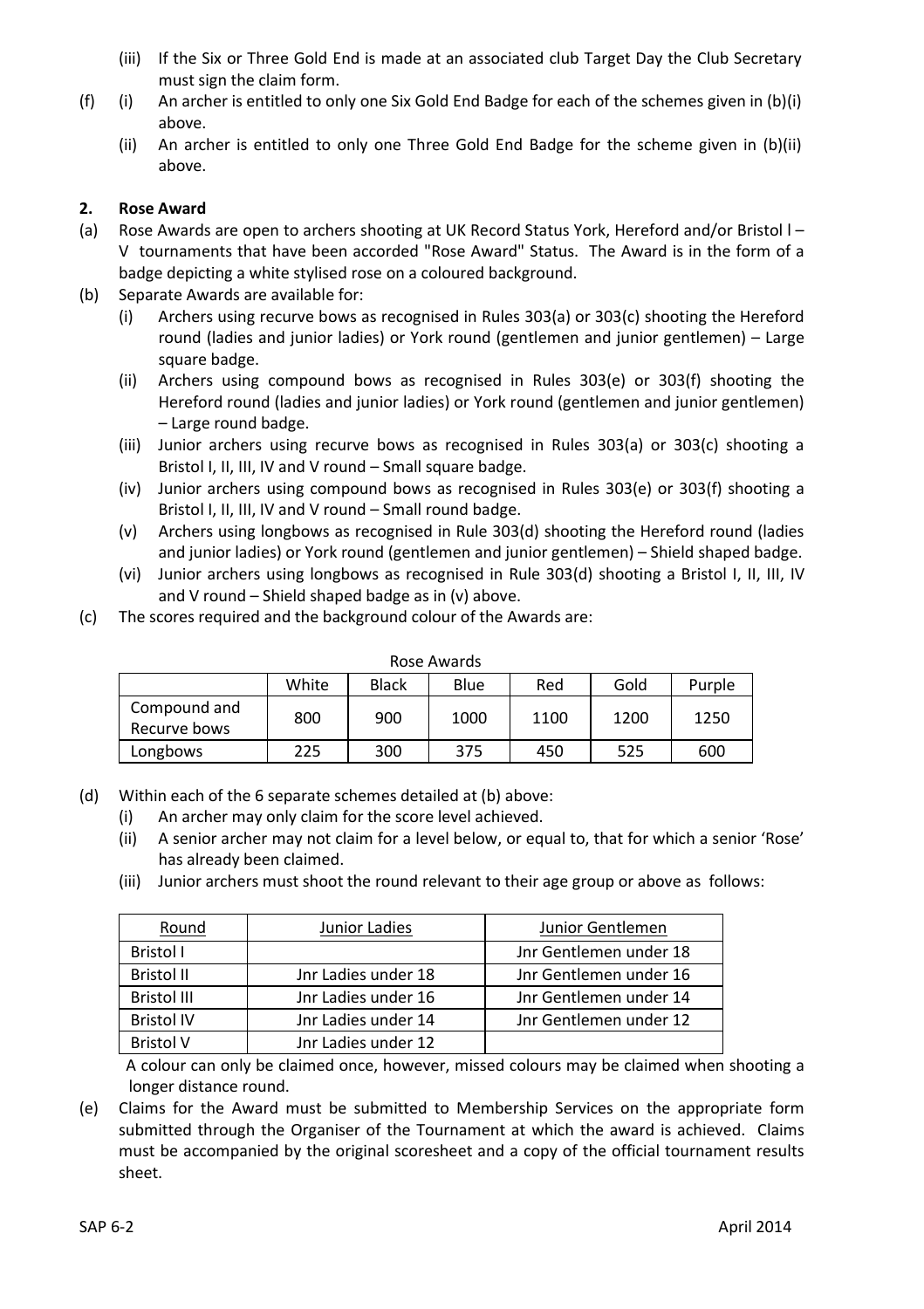# **Table 1. Qualifying Rounds and Scores for Archery GB Arrow Awards for Juniors**

|                       | WA 1440<br>(Gents) | (Ladies) or<br>WA1440<br>Metric I | Metric II | Metric III | Metric IV | Metric V                 | York | $\overleftarrow{\mathrm{o}}$<br>Bristol <sup>1</sup><br>Hereford | Bristol <sup>I</sup> | Bristol III | Bristol <sub>IV</sub> | Bristol V |
|-----------------------|--------------------|-----------------------------------|-----------|------------|-----------|--------------------------|------|------------------------------------------------------------------|----------------------|-------------|-----------------------|-----------|
| <b>RED AWARD</b>      |                    |                                   |           |            |           |                          |      |                                                                  |                      |             |                       |           |
| Junior Gentlemen U/16 |                    |                                   |           |            |           |                          |      |                                                                  |                      |             |                       |           |
| Recurve               | 959                | 1037                              | 1115      |            |           |                          | 786  | 952                                                              | 1078                 |             |                       |           |
| Compound              | 1118               | 1169                              | 1223      |            |           |                          | 977  | 1091                                                             | 1176                 |             |                       |           |
| Junior Ladies U/16    |                    |                                   |           |            |           |                          |      |                                                                  |                      |             |                       |           |
| Recurve               | 716                | 817                               | 935       | 1087       |           |                          | 511  | 723                                                              | 911                  | 1028        |                       |           |
| Compound              | 935                | 1016                              | 1099      | 1205       | —         |                          | 757  | 930                                                              | 1063                 | 1142        |                       |           |
| <b>BLUE AWARD</b>     |                    |                                   |           |            |           |                          |      |                                                                  |                      |             |                       |           |
| Junior Gentlemen U/14 |                    |                                   |           |            |           |                          |      |                                                                  |                      |             |                       |           |
| Recurve               | 686                | 788                               | 909       | 1069       |           |                          | 480  | 693                                                              | 887                  | 1010        |                       |           |
| Compound              | 911                | 995                               | 1018      | 1192       |           |                          | 728  | 908                                                              | 1047                 | 1130        |                       |           |
| Junior Ladies U/14    |                    |                                   |           |            |           |                          |      |                                                                  |                      |             |                       |           |
| Recurve               | 481                | 571                               | 707       | 918        | 1118      |                          | 283  | 477                                                              | 695                  | 860         | 1016                  |           |
| Compound              | 716                | 817                               | 935       | 1087       | 1228      | $\overline{\phantom{0}}$ | 511  | 723                                                              | 911                  | 1028        | 1134                  |           |
| <b>BLACK AWARD</b>    |                    |                                   |           |            |           |                          |      |                                                                  |                      |             |                       |           |
| Junior Gentlemen U/12 |                    |                                   |           |            |           |                          |      |                                                                  |                      |             |                       |           |
| Recurve               | 351                | 419                               | 544       | 781        | 1026      | —                        | 175  | 332                                                              | 537                  | 723         | 916                   |           |
| Compound              | 538                | 634                               | 769       | 966        | 1150      | –                        | 335  | 539                                                              | 754                  | 908         | 1050                  |           |
| Junior Ladies U/12    |                    |                                   |           |            |           |                          |      |                                                                  |                      |             |                       |           |
| Recurve               | 305                | 364                               | 480       | 721        | 984       | 1133                     | 142  | 280                                                              | 473                  | 663         | 869                   | 1063      |
| Compound              | 481                | 571                               | 707       | 918        | 1118      | 1226                     | 283  | 477                                                              | 695                  | 860         | 1016                  | 1152      |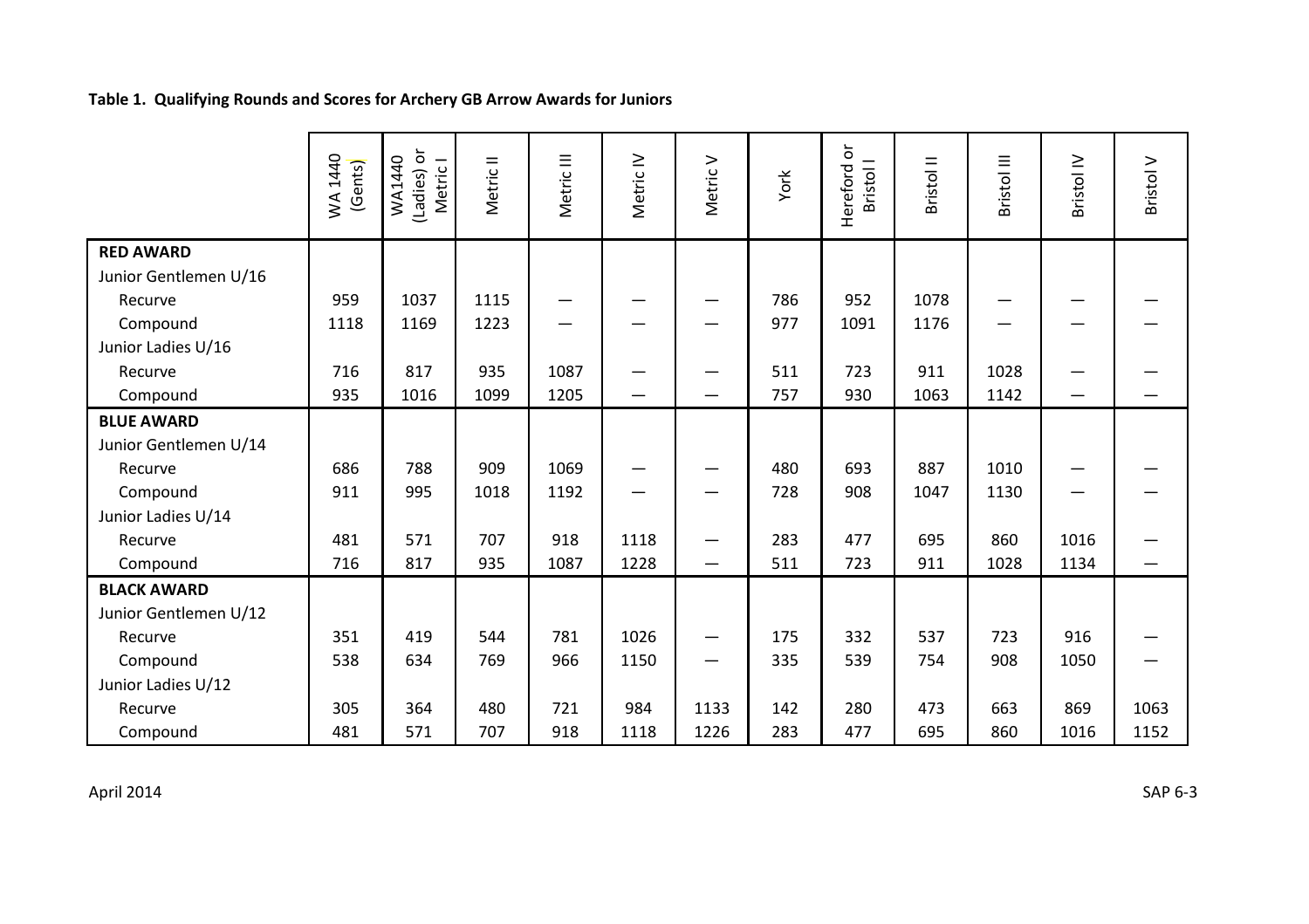## **3. Archery GB Arrow Award for Juniors**

- (a) The Arrow Awards are open to juniors of Archery GB under 16 years of age and are in the form of Red, Blue and Black badges.
- (b) The Award may be claimed only once in each age group and archers may shoot for an Award in age groups above, but not below, their own. Archers submitting valid claims for Awards higher than their age group may also claim the lower awards down to their age group, providing they have not been gained previously.
- (c) (i) Table 1 indicates the qualifying rounds and scores for separate bows/styles in each age group, for the relevant colour badge.
	- (ii) Number of Rounds: Four in a calendar year, including at least one of the WA/ Metric rounds given in the table. One round must be shot at an open tournament; the remainder may be shot at any associated club target day when a minimum of two archers are shooting together including, or under the supervision of a senior member.
- (d) Claims for the Award shall be made on the appropriate claim form obtainable from Membership Services by sending a sae (Club secretaries may hold stock of these forms). The form must be returned to Membership Services fully completed by providing the information requested on the form, and signed by the archer and his/her Club Records Officer or Secretary.

# **4. Six Clout Badge**

- (a) The Six Clout Badge is for six consecutive arrows shot at one end into the Clout, ie the 5 zone, of an Archery GB Clout during competition at a meeting organised by Archery GB or any of its associated bodies or in competition at an associated club Target Day, under Archery GB Rules of Shooting. It is not claimable on sighters but it is not necessary for the round to be completed. The badge depicts a stylised target face with 6 arrows in the gold zone over a label indicating that it is for Clout shooting.
- (b) The Badge is available to open to all members of Archery GB shooting bows recognised in Rules 701(a) to 701(e) at the minimum distances given in Rule 705(b).
- (c) (i) Claims for the Badge must be submitted to Membership Services on the appropriate claim form.
	- (ii) If the Six Clout End is made at a tournament the Tournament Organiser must sign the claim form.
	- (iii) If the Six Clout End is made at an associated club Target Day the Club Secretary must sign the claim form.

**5. Tassel Awards** The Tassel Award scheme for Clout Shooting is administered by the Northern Counties Archery Society (NCAS). Tassel Awards are open to archers shooting Double One-Way and Two-Way Archery GB Clouts at tournaments that have been accorded "Tassel Award" Status by NCAS. The Award is in the form of a curved hexagonal badge depicting a gold-coloured stylised Tassel on a coloured background.

## **6.** Handicap Improvement Medal – Target Archery

- (a) The Handicap Improvement Medal may be awarded by a club to the club member that achieves the greatest handicap improvement made over a calendar year. The medal, which is on a green ribbon, depicts a mediaeval archer.
- (b) (i) The medals are Challenge Trophies and remain the property of Archery GB.
	- (ii) One medal will be loaned on application to any Club having not less than ten shooting members, which has been an Associated Club of Archery GB for at least twelve months.
	- (iii) In the event of a Club ceasing to function, the Secretary thereof will be personally responsible for returning the medal to Membership Services.
	- (iv) The Club will notify Membership Services the name and address of the winner of the medal by 31 January (giving old and new handicap figures) or, if the medal has not been duly competed for, will return it to Archery GB**.**
- (c) (i) The awarding of the medal shall be based on the calendar year 1 January to 31 December.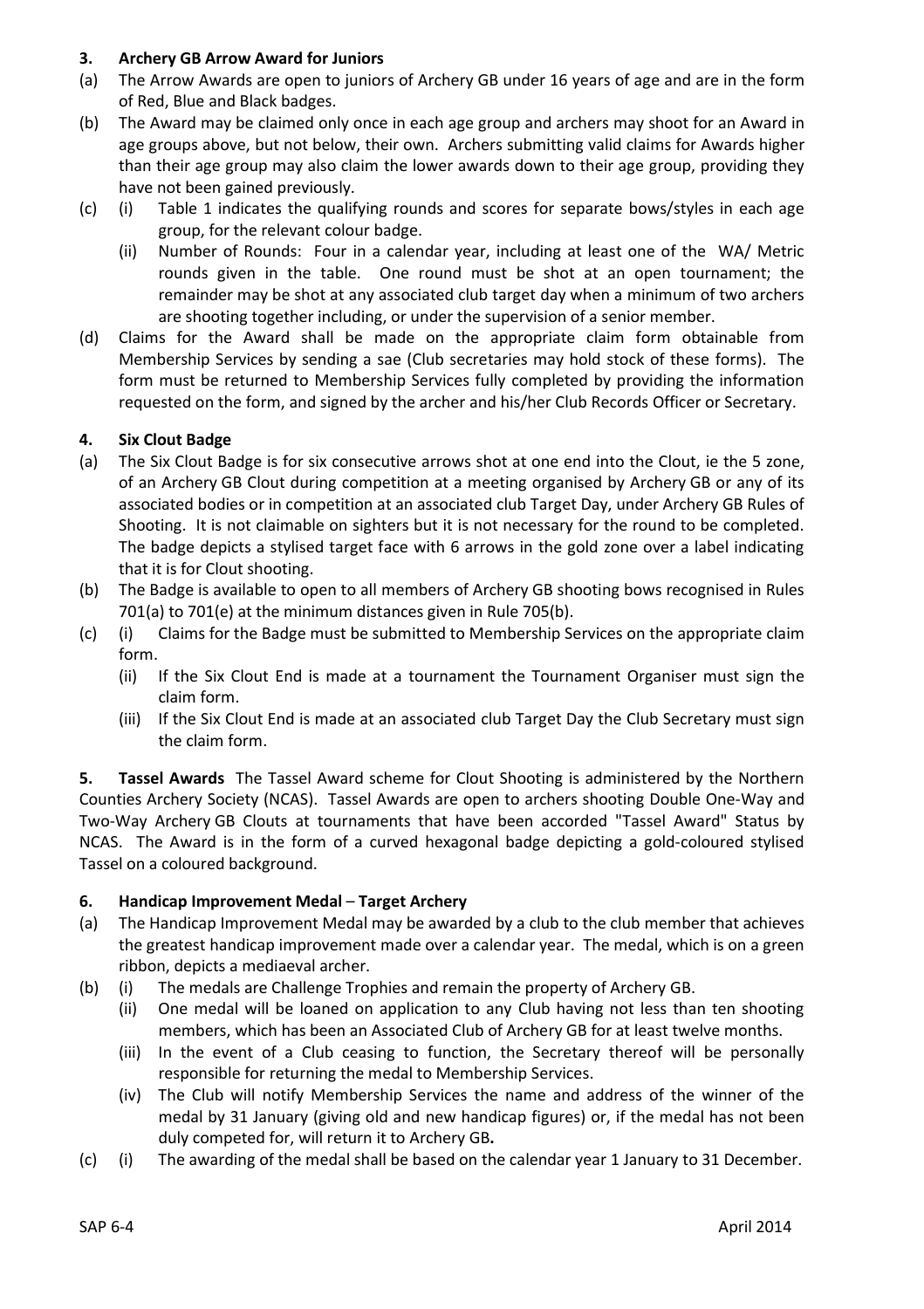- (ii) The award shall be based on Outdoor Rounds only
- (iii) All Archers may shoot all outdoor rounds in the Handicap Tables, using bows as recognised in Rules 303(a), (c), (d), or (e). Separate handicap record sheets must be kept for each style of bow (recurve freestyle, recurve barebow, longbow, compound) that an archer shoots. Each sheet must be assessed separately in order that the award is given to the archer using a bow conforming to the same style throughout the calendar year.
- (iv) The winner shall have been a member of the Club for at least six months prior to 1 January and shall be in possession of a current handicap on that date, and shall have shot a minimum of 8 rounds.
- (v) The award shall be based on improvement of handicap between 1 January and 31 December (before any reassessment is made for the following year.)
- (vi) If no archer reduces his handicap during the calendar year the medal will not be awarded.
- (vii) In the event of a tie, those who tied shall, on a handicap basis shoot it off on a day and round to be decided by the club, or, at the Club's discretion the medal may be awarded to the member with the greatest number of attendances during the period amongst those who have tied.
- (viii) The Archery GB Handicap Regulations and tables must be used for calculating all handicaps in connection with the award of these medals.
- (ix) The holder of the medal should wear it on all Club Target Days at which he or she is present. It is left to each Club to impose any penalty in this connection.

#### **6A. Archery GB Progress Awards**

- (a) The Archery GB Progress Awards are designed to provide beginners and younger archers with awards for developing their archery skills. The scheme can also be used as an adult beginner incentive. The award requires an archer to shoot 3 dozen arrows at standard distances dependent on gender, age and bowstyle and to achieve a specific minimum score.
- (b) The award comprises a rectangular badge showing the Archery GB logo and the word "progress" on a coloured background.
- (c) The scheme is administered by each participating club. Full details, including the distance and score requirements are available from the Junior Committee and on the Archery GB web site.

#### **6B. WA Beginners awards – WA Feather and WA Arrow Awards**

- (a) WA Feather and WA Arrow Awards combine to provide a progressive 7-level achievement system for beginners. Each award is based on 3 requirements based on score, skills development and knowledge.
- (b) The award comprises a distinctive badge showing the top half of a circular target face above the text "FITA" on a coloured ground. The Feather award shows a stylized set of 2 flights vertically, the Arrow award shows a stylized complete arrow horizontally.
- (c) The scheme is administered by each participating club who may obtain award badges from Membership Services. Full details of the scheme are shown on the WA web site.

#### **7. WA Star and the WA Silver Star Award for Cadets and Masters.**

- (a) The WA Star Award and the WA Silver Star Award for Cadets and Masters are open to archers according to qualifications and applications as laid down in WA Rules shooting WA 1440 (Ladies)/(Cadet/Masters Ladies) rounds that have been accorded World Record/WA Award Status. The award is in the form of a stylized bronze star, the higher awards having a coloured background.
- (b) Separate awards are available for:
	- (i) Archers using recurve bows shooting the appropriate adult WA round Shield shaped badge with gold coloured writing.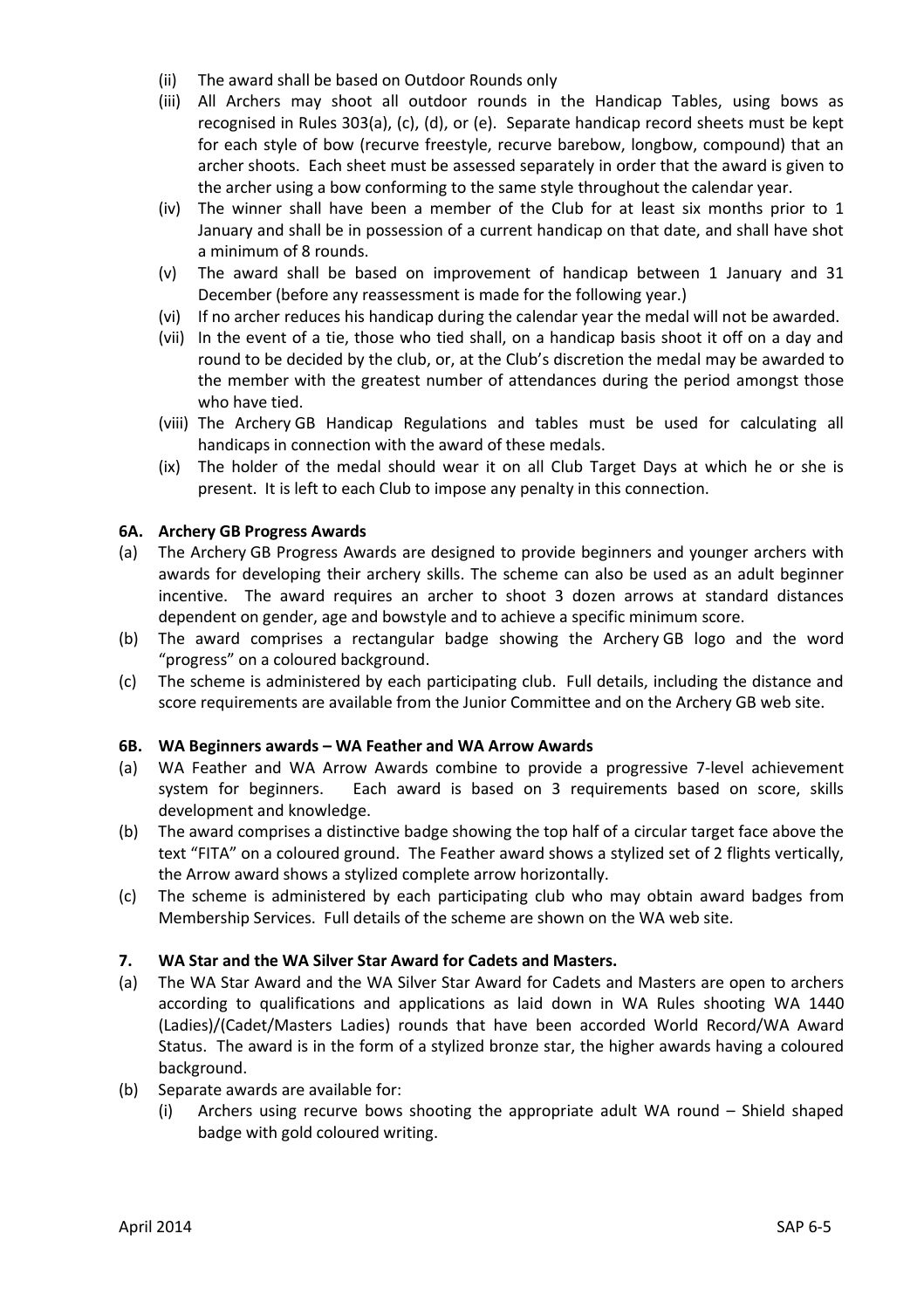- (ii) Archers using compound bows shooting the appropriate adult WA round Round badge with gold writing.
- (iii) WA cadet or master archers using recurve bows shooting the appropriate WA cadet/master round – Shield shaped badge with silver coloured writing.
- (iv) WA cadet or master archers using compound bows shooting the appropriate WA cadet/master round – Round badge with silver coloured writing.
- (c) The scores required and the background colour of the awards are:

| WA Star and Silver Star Awards |           |       |      |      |      |        |  |  |  |
|--------------------------------|-----------|-------|------|------|------|--------|--|--|--|
|                                | Star only | Black | Blue | Red  | Gold | Purple |  |  |  |
| All archers                    | 1000      | 1100  | 1200 | 1300 | 1350 | 1400   |  |  |  |

- (d) Within each of the 4 separate schemes detailed at (b) above:
	- (i) An archer may only claim for the score level achieved.
	- (ii) An archer may not claim for a level below, or equal to, that for which a WA Star has already been claimed.
- (e) Claims for the award must be submitted to Membership Services on the appropriate form submitted through the Organiser of the Tournament at which the award is achieved. Claims must be accompanied by the original scoresheet and a copy of the official tournament results sheet.

## **8. WA Standard Round Award**

- (a) The WA Standard Round Award is available to archers using the WA Standard Bow and shooting the WA Standard Round at tournaments with World Record/WA Award Status. The archer must not have achieved a WA Star badge of 1000 points or higher. The award is in the form of a stylized arrow in a circular badge with the words "FITA Standard Archery" on a coloured background.
- (b) The scores required and the background colours of the awards are:

|       | White | <b>Black</b> | Blue | Red | Gold |  |  |  |  |  |
|-------|-------|--------------|------|-----|------|--|--|--|--|--|
| Men   | 500   | 530          | 560  | 590 | 620  |  |  |  |  |  |
| Women | 475   | 505          | 535  | 565 | 595  |  |  |  |  |  |

WA Standard Round Award

- (c) (i) An archer may only claim for the score level achieved.
	- (ii) An archer may not claim for a level below, or equal to, that for which a WA Standard Round Award has already been claimed.
- (d) Claims for the award must be submitted to Membership Services on the appropriate form submitted through the Organiser of the Tournament at which the award is achieved. Claims must be accompanied by the original scoresheet and a copy of the official tournament results sheet.

## **9. WA Target Award and WA Silver Target Award for Cadets and Masters**

- (a) The WA Target Award and WA Silver Target Award for Cadets and Masters are open to archers shooting specified rounds with a recurve or compound bow at tournaments with World Record/WA Award Status.
- (b) (i) The WA Target Award badge depicts a stylised target face with the word "Target" underneath on a circular coloured background. Writing is coloured gold. The Rounds that may be shot, the scores required and the background colour of the Awards are: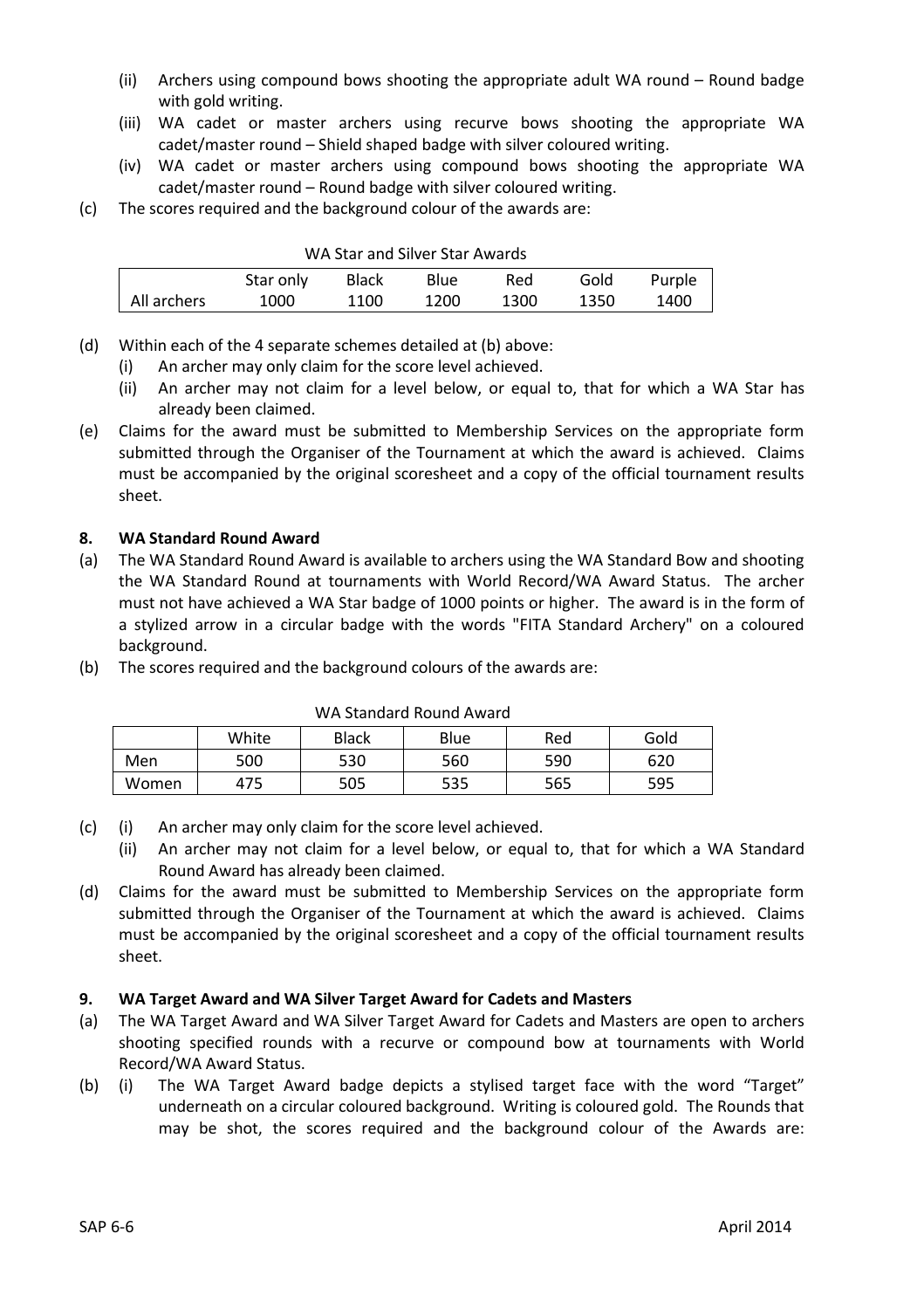| <b>WA Target Awards</b>     |       |              |      |     |      |        |  |  |  |
|-----------------------------|-------|--------------|------|-----|------|--------|--|--|--|
|                             | White | <b>Black</b> | Blue | Red | Gold | Purple |  |  |  |
| WA 70m (outdoor) (recurve)  | 500   | 550          | 600  | 650 | 675  | 700    |  |  |  |
| WA 50m (outdoor) (compound) | 500   | 550          | 600  | 650 | 675  | 700    |  |  |  |
| WA 900 (outdoor)            | 750   | 800          | 830  | 860 | 875  | 890    |  |  |  |
| WA 25m (indoor)             | 500   | 525          | 550  | 575 | 585  | 595    |  |  |  |
| WA 18m (indoor)             | 500   | 525          | 550  | 575 | 585  | 595    |  |  |  |

 (ii) The WA Silver Target Award badge depicts a stylised target face with the word "Target" underneath on a circular coloured background. Writing is coloured silver. The Round that may be shot, the scores required and the background colour of the Awards are: WA Silver Target Awards

|                            | White | <b>Black</b> | Blue | Red | Gold | l Purple |  |  |  |  |
|----------------------------|-------|--------------|------|-----|------|----------|--|--|--|--|
| WA 60m (outdoor) (recurve) | 500   | 550          | 600  | 650 | 675  | 700      |  |  |  |  |

- (c) For each of the 2 awards detailed at (b) above:
	- (i) An archer may only claim for the score level achieved.
	- (ii) An archer may not claim for a level below, or equal to, that for which a WA Target Award has already been claimed.
- (d) Claims for the Award must be submitted to Membership Services on the appropriate form submitted through the Organiser of the Tournament at which the award is achieved. Claims must be accompanied by the original scoresheet and a copy of the official tournament results sheet.

#### **10. WA Arrowhead Badge**

- (a) The WA Arrowhead Badge is open to archers shooting the WA Arrowhead round with a recurve freestyle, recurve barebow or compound bow at tournaments with WA Award Status. The Award is in the form of a stylised broad arrowhead of the appropriate colour superimposed with the word FITA.
- (b) Separate Awards are made to archers shooting the following bowstyles:
	- (i) Recurve Freestyle
	- (ii) Recurve barebow
	- (iii) Compound
- (c) The scores required for the possible number of targets, and the background colour of the awards are: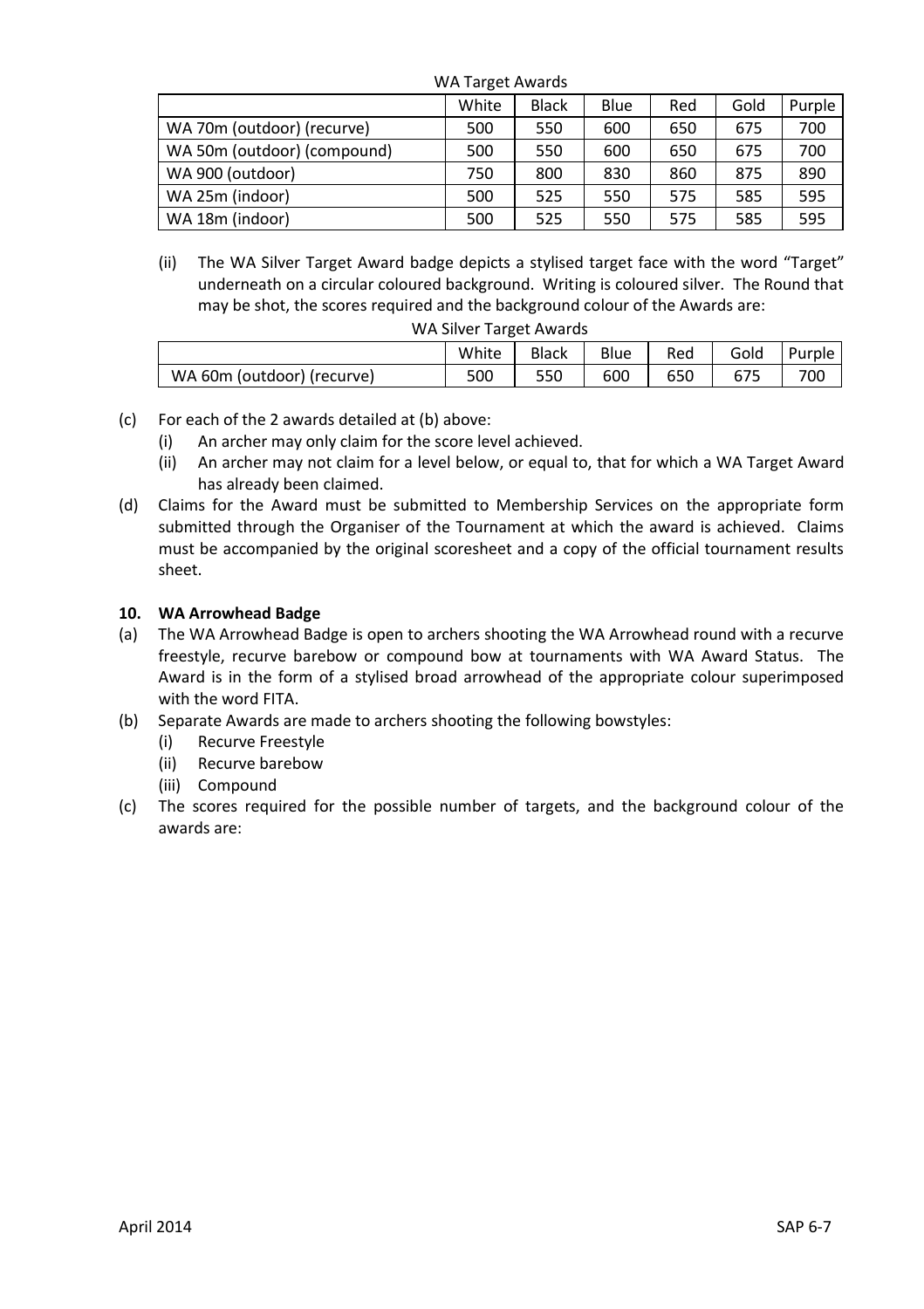#### **WA Arrowhead Badges**

|                        | <b>Recurve Freestyle</b> |       |     |            |     |            |            |       |  |  |  |  |
|------------------------|--------------------------|-------|-----|------------|-----|------------|------------|-------|--|--|--|--|
|                        | 24 targets               |       |     | 28 targets |     | 32 targets | 36 targets |       |  |  |  |  |
|                        | men                      | women | men | women      | men | women      | men        | women |  |  |  |  |
| Green                  | 203                      | 193   | 237 | 225        | 271 | 257        | 305        | 290   |  |  |  |  |
| Brown                  | 231                      | 220   | 270 | 257        | 308 | 293        | 347        | 330   |  |  |  |  |
| Grey                   | 260                      | 247   | 303 | 288        | 347 | 329        | 390        | 371   |  |  |  |  |
| <b>Black</b>           | 288                      | 275   | 336 | 321        | 384 | 367        | 432        | 413   |  |  |  |  |
| White                  | 317                      | 302   | 370 | 352        | 423 | 403        | 476        | 453   |  |  |  |  |
| Silver                 | 338                      | 322   | 394 | 376        | 451 | 429        | 507        | 483   |  |  |  |  |
| Gold                   | 356                      | 339   | 415 | 396        | 475 | 452        | 534        | 509   |  |  |  |  |
|                        |                          |       |     |            |     |            |            |       |  |  |  |  |
| <b>Recurve Barebow</b> |                          |       |     |            |     |            |            |       |  |  |  |  |
|                        | 24 targets               |       |     | 28 targets |     | 32 targets | 36 targets |       |  |  |  |  |
|                        | men                      | women | men | women      | men | women      | men        | women |  |  |  |  |
| Green                  | 197                      | 182   | 230 | 212        | 263 | 243        | 296        | 273   |  |  |  |  |
| Brown                  | 224                      | 207   | 261 | 242        | 299 | 276        | 336        | 311   |  |  |  |  |
| Grey                   | 252                      | 233   | 294 | 272        | 336 | 311        | 378        | 350   |  |  |  |  |
| <b>Black</b>           | 279                      | 258   | 326 | 301        | 372 | 344        | 419        | 387   |  |  |  |  |
| White                  | 307                      | 284   | 358 | 331        | 409 | 379        | 461        | 426   |  |  |  |  |
| Silver                 | 328                      | 303   | 383 | 354        | 437 | 404        | 492        | 455   |  |  |  |  |
| Gold                   | 345                      | 319   | 403 | 372        | 460 | 425        | 518        | 479   |  |  |  |  |
|                        |                          |       |     |            |     |            |            |       |  |  |  |  |
| Compound               |                          |       |     |            |     |            |            |       |  |  |  |  |
|                        | 24 targets               |       |     | 28 targets |     | 32 targets | 36 targets |       |  |  |  |  |
|                        | men                      | women | men | women      | men | women      | men        | women |  |  |  |  |
| Green                  | 247                      | 237   | 288 | 277        | 329 | 316        | 371        | 356   |  |  |  |  |
| Brown                  | 279                      | 268   | 326 | 313        | 372 | 357        | 419        | 402   |  |  |  |  |
| Grey                   | 312                      | 299   | 364 | 349        | 416 | 399        | 468        | 449   |  |  |  |  |
| <b>Black</b>           | 344                      | 330   | 401 | 385        | 459 | 440        | 516        | 495   |  |  |  |  |
| White                  | 377                      | 361   | 440 | 421        | 503 | 481        | 566        | 542   |  |  |  |  |
| Silver                 | 393                      | 376   | 459 | 439        | 524 | 501        | 590        | 564   |  |  |  |  |
| Gold                   | 405                      | 388   | 473 | 453        | 540 | 517        | 608        | 582   |  |  |  |  |

(d) Within each bowstyle,

(i) An archer may only claim for the score level achieved.

- (ii) An archer may not claim for a level below, or equal to, that for which a WA Arrowhead Award has already been claimed.
- (e) Claims for the award must be submitted to Membership Services on the appropriate form submitted through the Organiser of the Tournament at which the award is achieved. Claims must be accompanied by the original scoresheet and a copy of the official tournament results sheet.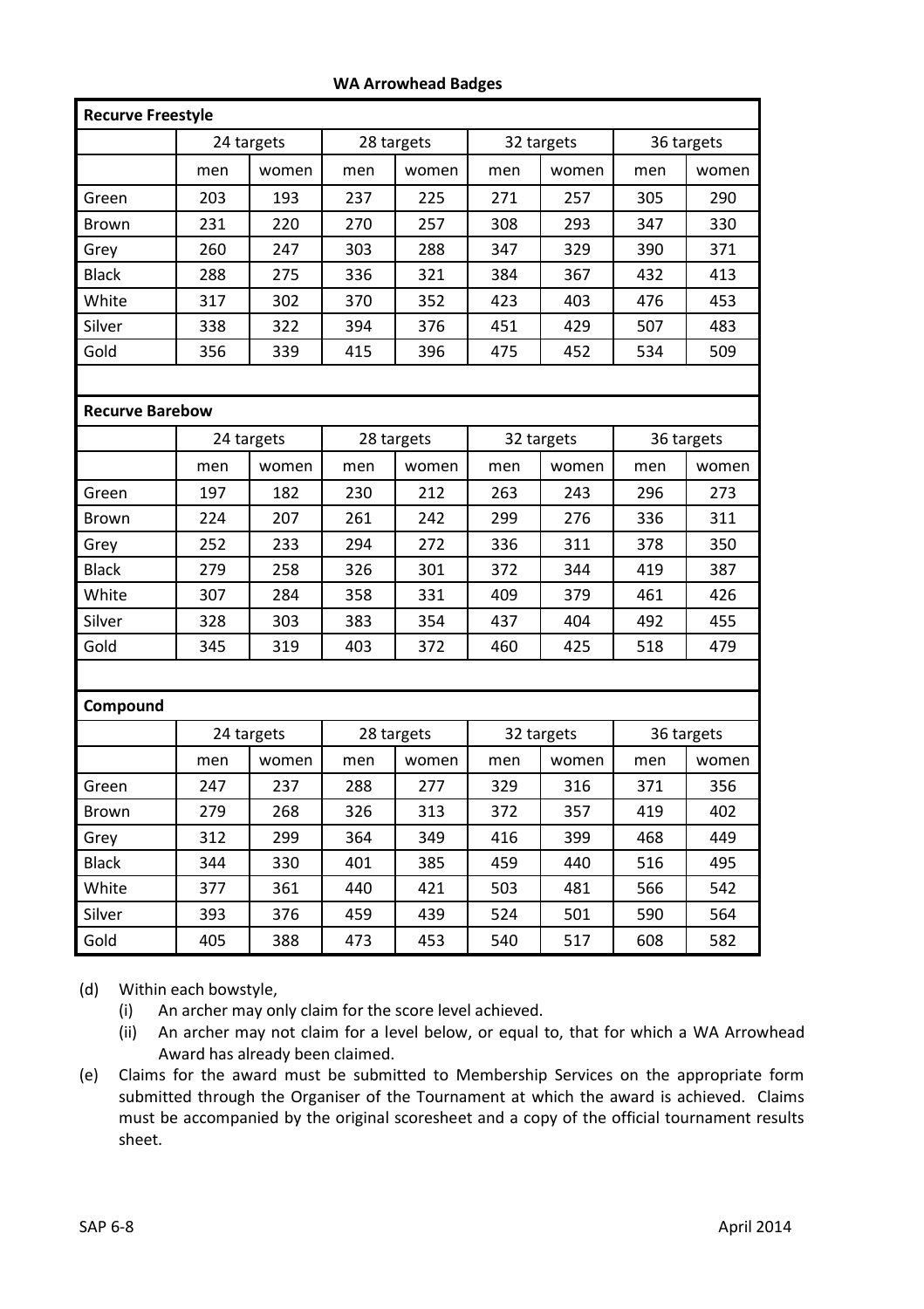#### **SHOOTING ADMINISTRATIVE PROCEDURE 7**

## **CLASSIFICATION SCHEMES**

#### **1. Regulations for all Disciplines**

- (a) The use of the classification scheme by Clubs is optional and the administration of it, up to Bowman standard, shall be in the hands of the Club Officials. At Master Bowman, or equivalent, and above, the classification is ratified by Archery GB centrally.
- (b) Initial grading and subsequent upgrading occurs immediately the necessary scores have been made in the defined year.
- (c) Apart from occasions when juniors become seniors or change age groups (see below), the qualification, as a minimum, holds for one year immediately following that in which it is gained. If it is not maintained during that year, reclassification shall be on the scores made during the year.
- (d) An archer may hold different classifications in different archery disciplines
- (e) (i) An archer who has failed to reach the qualifying scores for the lowest classification grade shall be listed as an Archer.
	- (ii) An archer who previously held a classification but failed to shoot the minimum number of rounds required to acquire a classification during the following defined year shall be listed as unclassified (U/C).

#### **2. Juniors**

- (a) When a junior reaches the age of the next higher age group (Target Archery) or becomes a senior (Target and Field Archery), the classification of Bowman/Junior Bowman, 1st, 2nd or 3rd Class will be assessed on the three best qualifying scores shot in the twelve months preceding the birthday date. If three rounds as nominated in the higher section have not been shot in the twelve months, the archer will be unclassified until the necessary rounds have been shot.
- (b) A junior may hold both junior and senior classifications assessed independently, using the appropriate qualifying rounds and scores.

**3.** Claims for Bowmen, 1st, 2nd and 3rd Class – All Disciplines Claims for Bowmen, 1st, 2<sup>nd</sup> and 3<sup>rd</sup> Class in all disciplines should be dealt with by each club.

#### **4. Claims for Grand Master and Master, Junior and Senior, All Disciplines**

- (a) Archers achieving the performances required for Grand Master and Master, both Junior and Senior deserve widespread recognition of their achievements. Additionally, these performances need to be highlighted to Archery GB. Therefore, claims for these awards are coordinated by Archery GB.
- (b) Claims for the title of Grand Master and Master both Junior and Senior in all disciplines as appropriate shall be submitted on the appropriate form to Membership Services, as soon as possible after the achievement each year and in any case to be received by 31st December. Membership Services GB will:
	- (i) Confirm the validity of the claim.
	- (ii) Notify the claimant and send him the appropriate badge, provided that an identical badge has not previously been issued to that archer for the same archery discipline and bowstyle.
	- (iii) Publicise the award.
- (c) It shall be the responsibility of the archer concerned to submit the claim together with the official Result Sheets sent out by the Organisers of the Meetings.
- (d) The claim shall include a certificate defining the style of bow the archer was shooting.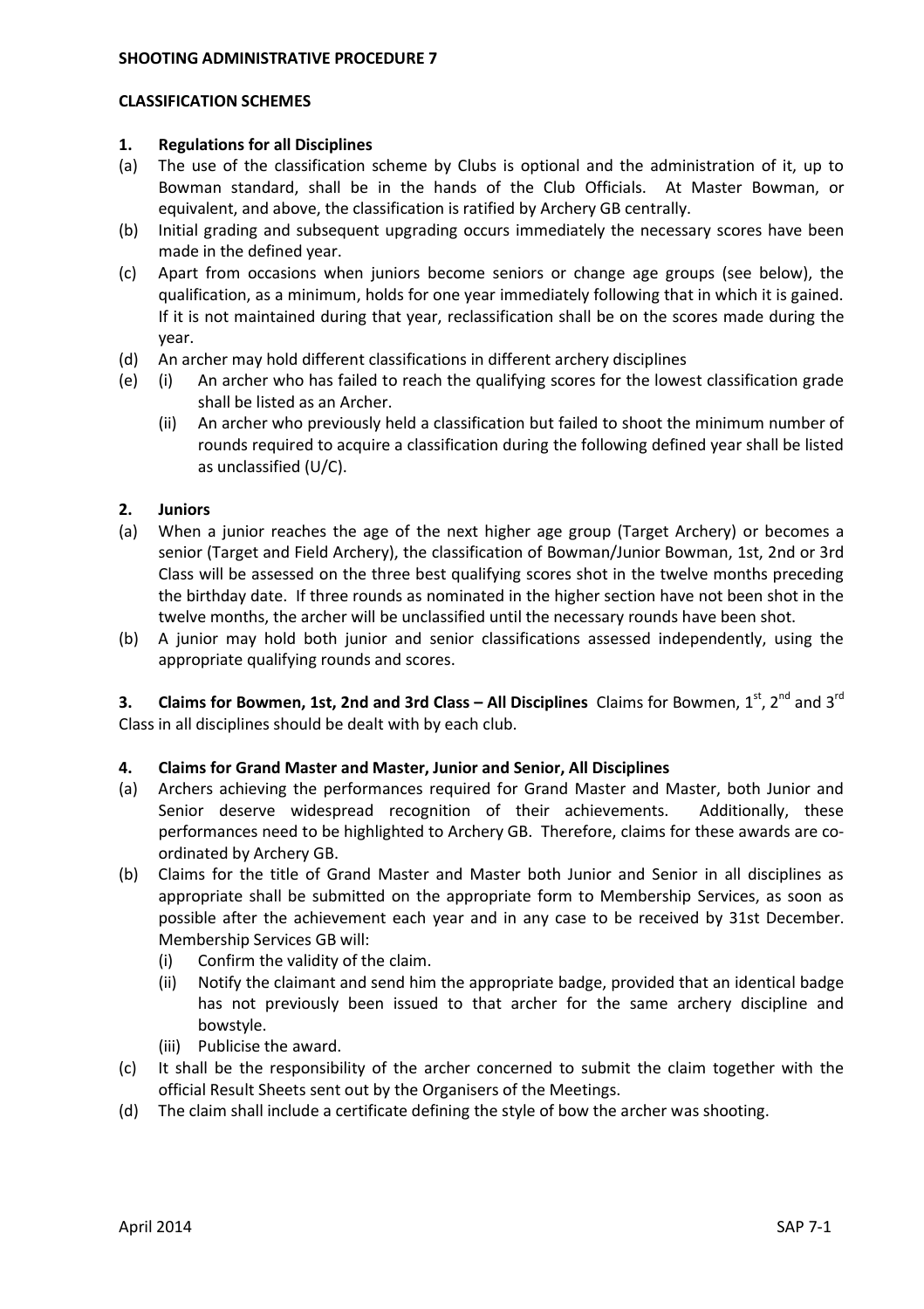# **5. Target Archery – Outdoor**

- (a) The defined year for all outdoor classifications is a calendar year.
- (b) The scheme shall apply only to those archers shooting bows conforming to the following bowstyles:
	- (i) Recurve.
	- (ii) WA Standard Bow (WA Standard Round only)
	- (iii) Compound.
	- (iv) Longbow
	- (v) Recurve Barebow
- (c) Qualifying Scores. See Tables 4 27
- (d) Bowman, Jnr Bowman, 1st Class, 2nd Class and 3rd Class.
	- (i) Qualifying Rounds. As shown in Tables 4 27.
	- (ii) Number of rounds. Three.
	- (iii) Standards. All scores must be shot under Archery GB Rules of Shooting, at a meeting organised by Archery GB or a body affiliated to Archery GB, or at any associated club target day. See the Rules of Shooting for conditions of shooting at a Club Target Day.
- (e) Junior Master Bowman.
	- (i) Qualifying Rounds: As shown in Tables 4 27
	- (ii) Number of Rounds: Three.
	- (iii) Standards. All rounds must be shot at a events organised by WA, WA Members, or Archery GB, or at a UK Record Status meeting
- (f) Master Bowman.
	- (i) Qualifying Rounds:
		- a. Gentlemen York, WA 1440 (Gents)
		- b. Ladies York, Hereford, WA 1440 (Gents), WA 1440 (Ladies)
	- (ii) Number of Rounds. Three.
	- (iii) Standards. All rounds must be shot at meetings organised by WA, WA members, or Archery GB, or at a UK Record Status meeting.
- (g) Grand Master Bowman.
	- (i) Qualifying Rounds:
		- a. Gentlemen York, WA 1440 (Gents)
		- b. Ladies York, Hereford, WA 1440 (Gents), WA 1440 (Ladies)
	- (ii) Number of Rounds. Three.
	- (iii) Standards. All rounds must be shot at meetings organised by WA, WA members or Archery GB, or at UK Record Status meetings.

## **6. Target Archery** – **Indoor**

- (a) The defined year for indoor classifications is from 1st July to 30th June.
- (b) The scheme shall apply only to those archers shooting the following bowstyles:
	- (i) Recurve.
	- (ii) Compound.
- (c) Qualifying Scores and Rounds. See Table 28
- (d) To gain grades A, B, C, D, E, F, G or H, a member must shoot, under Archery GB Rules of Shooting, three rounds of, or better than, the qualifying scores at a meeting organised by Archery GB or a body affiliated to Archery GB or at an associated club target day. See the Rules of Shooting for conditions of shooting at a Club Target Day.
- (e) There are no separate classifications for juniors shooting indoors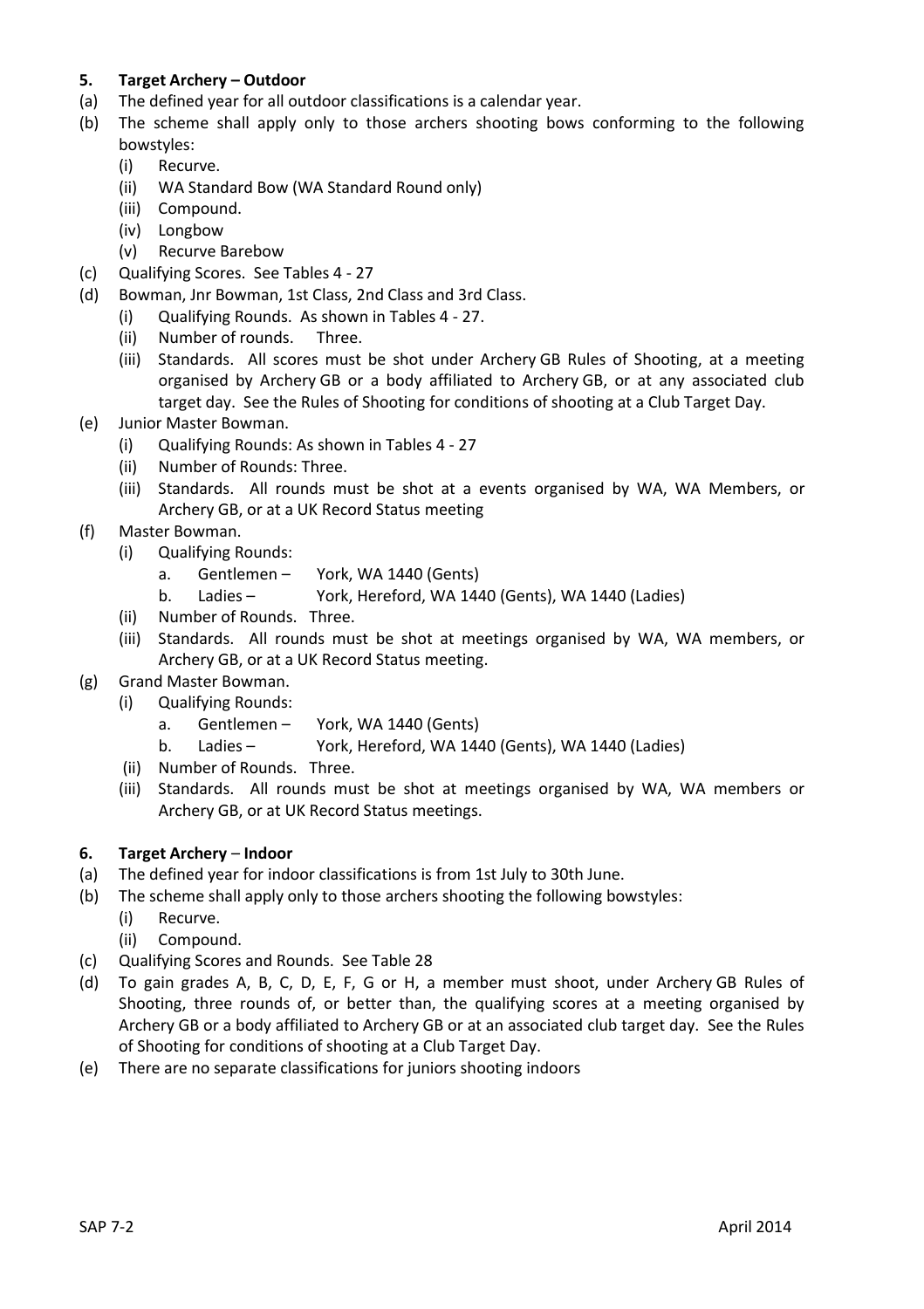# **7. Field Archery**

- (a) Defined Year. The defined year for Field classifications is a calendar year
- (b) Bowstyles. The scheme shall apply to archers shooting bowstyles detailed in Rules 502 (a) (g) and (j).
- (c) Juniors. Only one range of scores is available for all juniors under 18 years of age. Juniors wishing to enter the classification scheme must shoot the full adult distances.
- (d). Qualifying Scores. As shown in Tables 1 3
- (e) Bowman,1st Class, 2nd Class and 3rd Class.
	- (i) Qualifying Rounds:
		- a. WA Field round, marked, unmarked and mixed (combination).
		- b. WA Arrowhead round, marked, unmarked and mixed (combination).
		- c. Stamp round, marked, unmarked and mixed (combination).
		- d. National Animal round. For 1st, 2nd and 3rd class only
	- (ii) Number of Rounds. Three.
	- (iii) Standards. All rounds to be shot at meetings organised by WA, WA members, Archery GB, a body affiliated to Archery GB or at any Associated Club Open Tournament or classification shoot when a minimum of three archers are shooting together on the same target. Qualifying scores may be obtained by shooting the same unit twice.
- (f) Grand Master Bowman and Master Bowman.
	- (i) Qualifying Rounds:
		- a. WA Field round (24-target), marked, unmarked and mixed (combination).
		- b. WA Arrowhead round (24-target), marked, unmarked and mixed (combination).
	- (ii) Number of Rounds. Three
	- (iii) Standards. All rounds must be shot at meetings organised by WA, WA members, Archery GB; or at a Regional Championship, a Regional Inter-Counties meeting, or a County Championship; or any competition granted UK Record Status.
	- (iv) Location. Only one score from a venue may be used apart from scores from World Games, World Championships, Continental Championships, the All British and Open and (in the case of Junior Grand Master Bowman and Junior Master Bowman scores only) the Junior National Championships, which may be used in addition irrespective of venue.

## **8. Flight Shooting**

- (a) Exceptionally, there is no defined year for Flight Shooting. Once gained, a classification is retained until an improved classification is awarded.
- (b) The scheme applies to all permitted bowstyles. There are no separate awards for different bowstyles.
- (c) Juniors. There are no separate classifications for juniors
- (d) Archers can qualify as Master Flight Shot or 1st Class Flight Shot at any Flight Shoot organised by Archery GB, a Regional Society or County Association under Archery GB Rules of Shooting.
- (e) Archers can qualify as Grand Master Flight Shot at any of the above except that the County Association Meeting must be the County Championships.
- (f) Minimum distances:

|                                 | Ladies    | Gentlemen |
|---------------------------------|-----------|-----------|
| <b>Grand Master Flight Shot</b> | 450 yards | 550 yards |
| Master Flight Shot              | 340 yards | 440 yards |
| 1st Class Flight Shot           | 275 yards | 375 yards |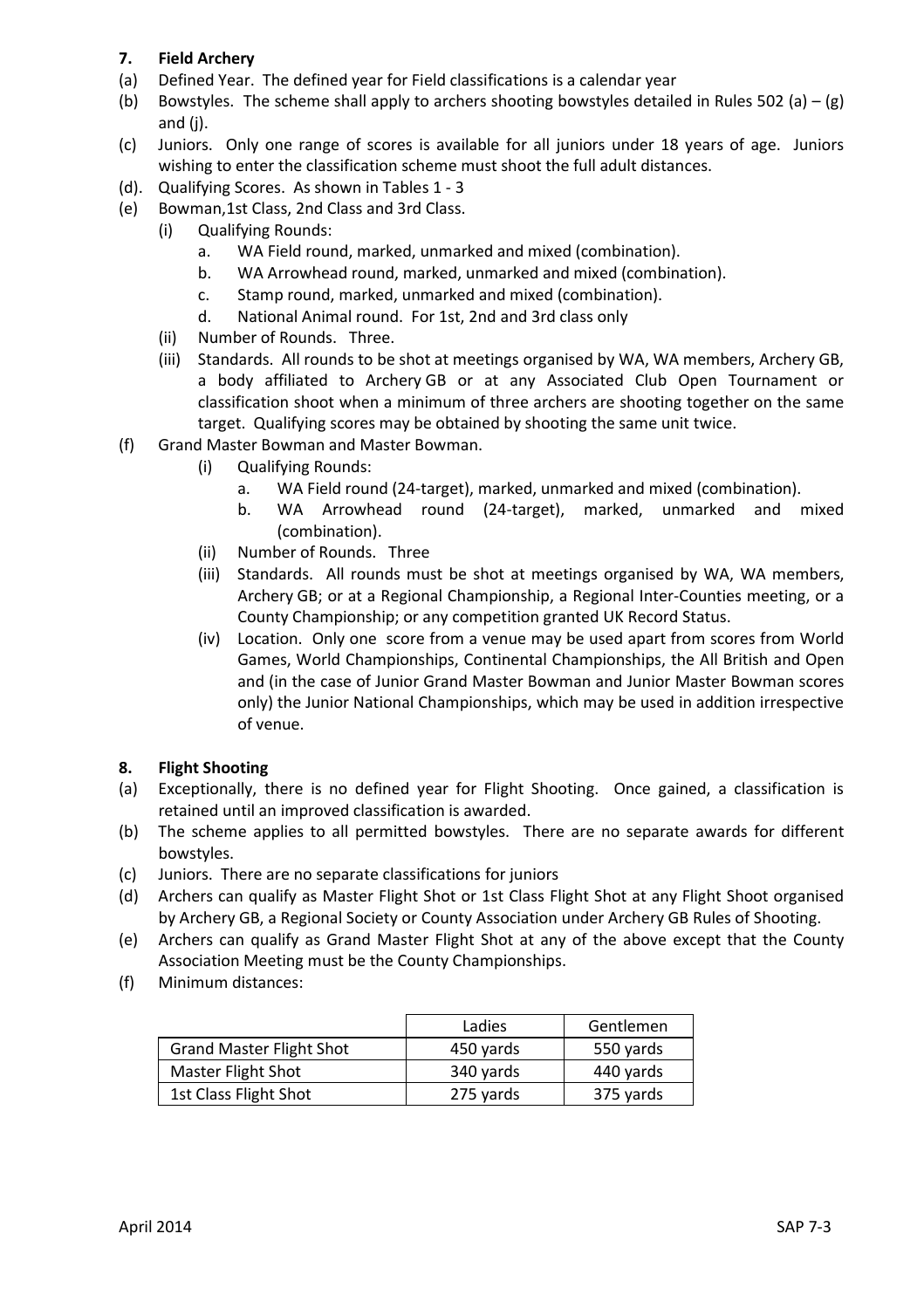# **9. Crossbow Shooting**

- (a) The defined year for crossbow classifications is a calendar year.
- (b) The scheme shall apply only to archers shooting target archery outdoors and using a crossbow as defined in Rule 210.
- (c) Juniors. There are no separate classifications for juniors.
- (d) Qualifying Round: The Crossbow Windsor Round
- (e) Qualifying Scores and Number of Scores:

| GRADE                     | <b>SCORE</b> | <b>NUMBER</b> | <b>QUALIFYING MEETINGS (See</b><br>below) |
|---------------------------|--------------|---------------|-------------------------------------------|
| <b>Master Arbalist</b>    | 780          | 3 scores      | $(2 \text{ and } 1)$                      |
| <b>Arbalist 1st Class</b> | 630          | 3 scores      | $(1$ and $2)$                             |
| <b>Arbalist 2nd Class</b> | 480          | 3 scores      | $(1$ and $2)$                             |

(f) Qualifying Meetings. For the Master Arbalist 2 and for the 1st and 2nd Class Arbalist 1, scores must be made at a Meeting organised by WA, WA Members, Archery GB, a Regional Society, or County Association. The remainder may be shot at any of the above or at any Associated Club Tournament or Target Day when a minimum of two archers are shooting on the same target.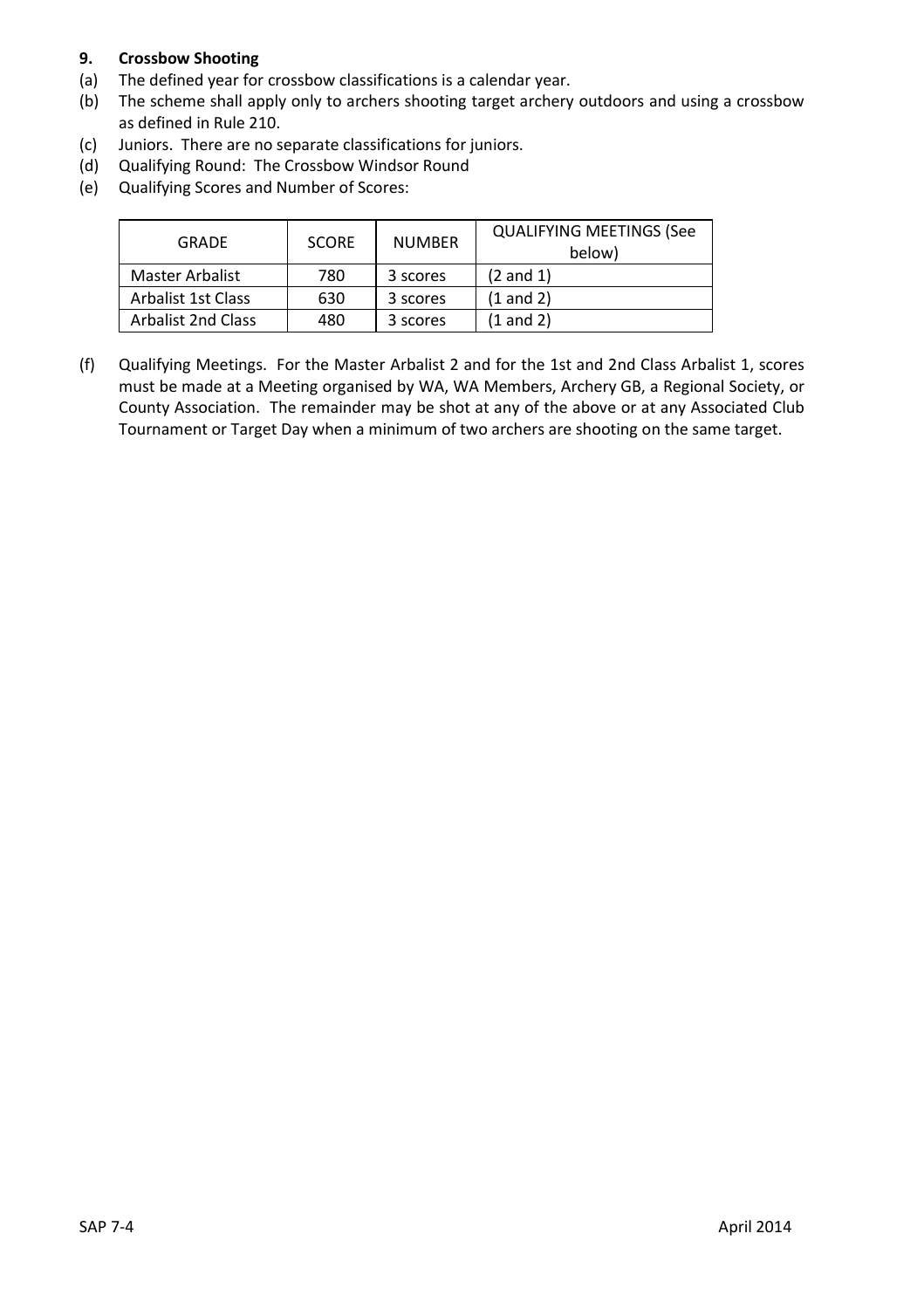#### **TABLE 1 - WA Arrowhead and WA Field Rounds.**

| RECURVE FREESTYLE AND COMPOUND LIMITED   |                           |           |     |     |                 |     |  |  |  |  |  |
|------------------------------------------|---------------------------|-----------|-----|-----|-----------------|-----|--|--|--|--|--|
|                                          | <b>GMB</b>                | <b>MB</b> | B   | 1st | 2 <sub>nd</sub> | 3rd |  |  |  |  |  |
| Ladies                                   | 322                       | 302       | 275 | 247 | 220             | 193 |  |  |  |  |  |
| Gentlemen                                | 338                       | 317       | 288 | 260 | 231             | 203 |  |  |  |  |  |
| Junior Ladies                            | 280                       | 263       | 239 | 215 | 191             | 168 |  |  |  |  |  |
| Junior Gentlemen                         | 311                       | 292       | 265 | 239 | 213             | 187 |  |  |  |  |  |
| RECURVE BAREBOW AND COMPOUND BAREBOW     |                           |           |     |     |                 |     |  |  |  |  |  |
| Ladies                                   | 303                       | 284       | 258 | 233 | 207             | 182 |  |  |  |  |  |
| Gentlemen                                | 328                       | 307       | 279 | 252 | 224             | 197 |  |  |  |  |  |
| Junior Ladies                            | 251                       | 236       | 214 | 193 | 172             | 151 |  |  |  |  |  |
| Junior Gentlemen                         | 298                       | 279       | 254 | 229 | 204             | 179 |  |  |  |  |  |
|                                          | <b>COMPOUND UNLIMITED</b> |           |     |     |                 |     |  |  |  |  |  |
| Ladies                                   | 376                       | 361       | 330 | 299 | 268             | 237 |  |  |  |  |  |
| Gentlemen                                | 393                       | 377       | 344 | 312 | 279             | 247 |  |  |  |  |  |
| Junior Ladies                            | 357                       | 343       | 314 | 284 | 255             | 225 |  |  |  |  |  |
| Junior Gentlemen                         | 385                       | 369       | 337 | 306 | 273             | 242 |  |  |  |  |  |
| RECURVE TRADITIONAL AND AMERICAN FLATBOW |                           |           |     |     |                 |     |  |  |  |  |  |
| Ladies                                   | 197                       | 184       | 167 | 152 | 134             | 118 |  |  |  |  |  |
| Gentlemen                                | 262                       | 245       | 223 | 202 | 178             | 157 |  |  |  |  |  |
| Junior Ladies                            | 158                       | 147       | 134 | 121 | 107             | 95  |  |  |  |  |  |
| Junior Gentlemen                         | 210                       | 196       | 178 | 161 | 143             | 126 |  |  |  |  |  |
| <b>LONGBOW</b>                           |                           |           |     |     |                 |     |  |  |  |  |  |
| Ladies                                   | 152                       | 142       | 129 | 117 | 103             | 91  |  |  |  |  |  |
| Gentlemen                                | 201                       | 188       | 171 | 155 | 137             | 121 |  |  |  |  |  |
| Junior Ladies                            | 122                       | 114       | 103 | 94  | 83              | 73  |  |  |  |  |  |
| Junior Gentlemen                         | 161                       | 150       | 137 | 124 | 109             | 96  |  |  |  |  |  |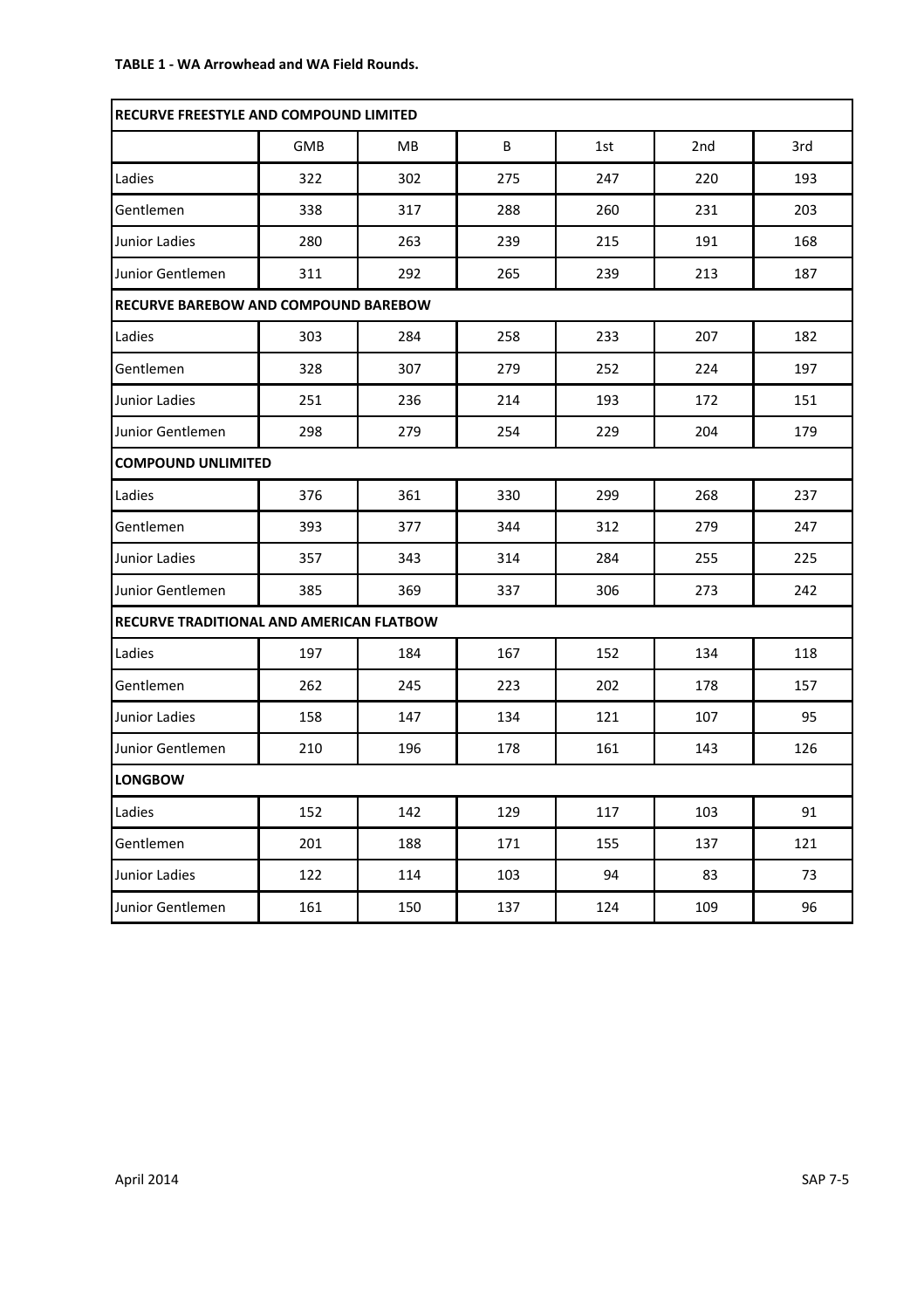#### **TABLE 2 - Stamp Rounds.**

| RECURVE FREESTYLE AND COMPOUND LIMITED            |        |     |     |     |  |  |  |  |  |  |
|---------------------------------------------------|--------|-----|-----|-----|--|--|--|--|--|--|
|                                                   | Bowman | 1st | 2nd | 3rd |  |  |  |  |  |  |
| Ladies                                            | 345    | 298 | 252 | 205 |  |  |  |  |  |  |
| Gentlemen                                         | 400    | 355 | 308 | 260 |  |  |  |  |  |  |
| Junior Ladies                                     | 252    | 205 | 159 | 112 |  |  |  |  |  |  |
| Junior Gentlemen                                  | 308    | 260 | 215 | 168 |  |  |  |  |  |  |
| <b>RECURVE BAREBOW AND COMPOUND BAREBOW</b>       |        |     |     |     |  |  |  |  |  |  |
| Ladies                                            | 298    | 252 | 205 | 159 |  |  |  |  |  |  |
| Gentlemen                                         | 355    | 308 | 260 | 215 |  |  |  |  |  |  |
| Junior Ladies                                     | 205    | 159 | 112 | 103 |  |  |  |  |  |  |
| Junior Gentlemen                                  | 260    | 215 | 168 | 121 |  |  |  |  |  |  |
| RECURVE TRADITIONAL, LONGBOW AND AMERICAN FLATBOW |        |     |     |     |  |  |  |  |  |  |
| Ladies                                            | 205    | 159 | 112 | 103 |  |  |  |  |  |  |
| Gentlemen                                         | 260    | 215 | 168 | 121 |  |  |  |  |  |  |
| Junior Ladies                                     | 112    | 103 | 56  | 28  |  |  |  |  |  |  |
| Junior Gentlemen                                  | 168    | 121 | 75  | 38  |  |  |  |  |  |  |
| <b>COMPOUND UNLIMITED</b>                         |        |     |     |     |  |  |  |  |  |  |
| Ladies                                            | 392    | 345 | 298 | 252 |  |  |  |  |  |  |
| Gentlemen                                         | 448    | 400 | 355 | 308 |  |  |  |  |  |  |
| Junior Ladies                                     | 298    | 252 | 205 | 159 |  |  |  |  |  |  |
| Junior Gentlemen                                  | 355    | 308 | 260 | 215 |  |  |  |  |  |  |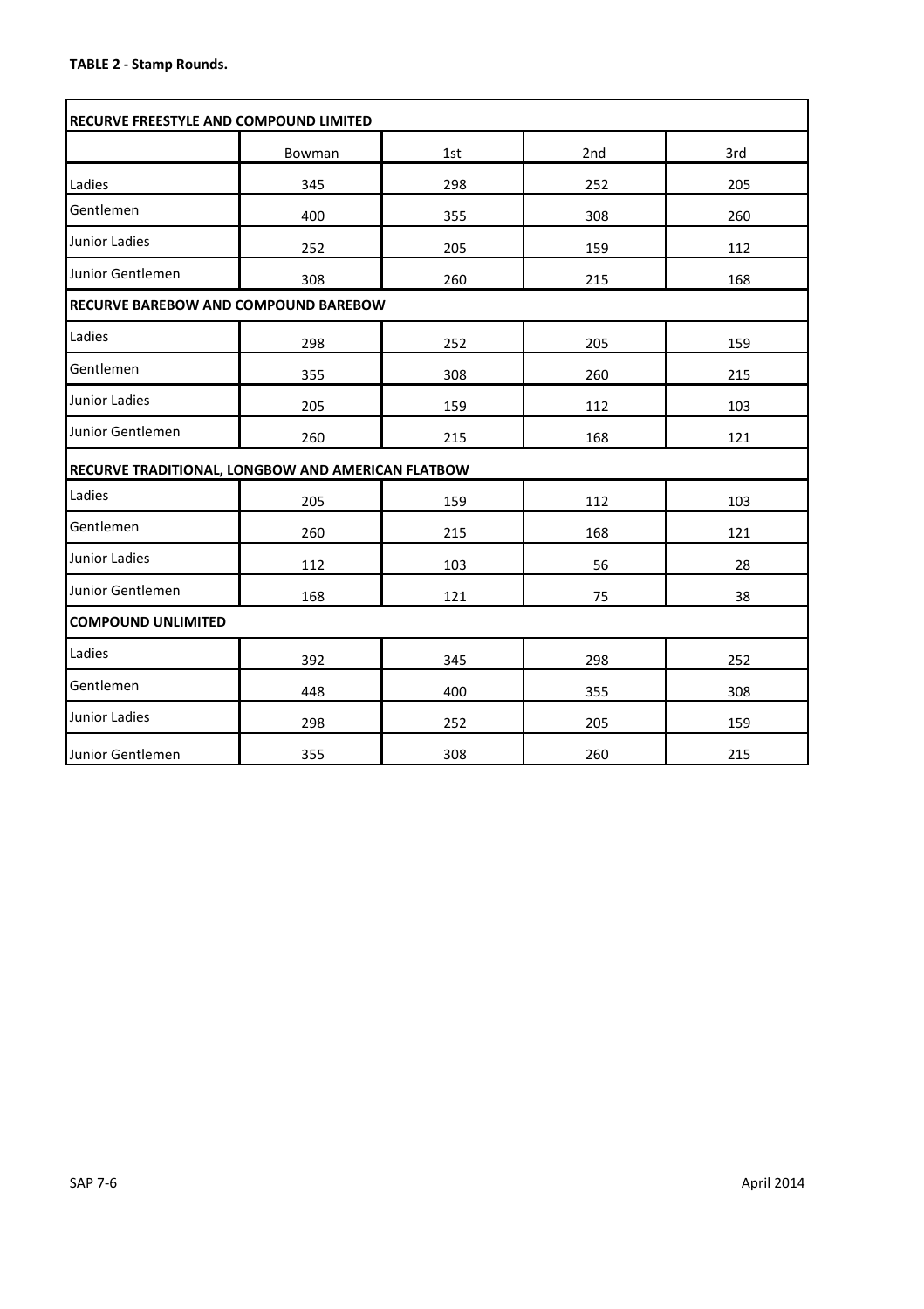|                           | RECURVE FREESTYLE AND COMPOUND LIMITED            |                 |     |  |  |  |  |  |  |  |  |
|---------------------------|---------------------------------------------------|-----------------|-----|--|--|--|--|--|--|--|--|
|                           | 1st                                               | 2 <sub>nd</sub> | 3rd |  |  |  |  |  |  |  |  |
| Ladies                    | 290                                               | 240             | 190 |  |  |  |  |  |  |  |  |
| Gentlemen                 | 320                                               | 265             | 210 |  |  |  |  |  |  |  |  |
| Junior Ladies             | 230                                               | 180             | 130 |  |  |  |  |  |  |  |  |
| Junior Gentlemen          | 280                                               | 230             | 180 |  |  |  |  |  |  |  |  |
|                           | <b>RECURVE BAREBOW AND COMPOUND BAREBOW</b>       |                 |     |  |  |  |  |  |  |  |  |
| Ladies                    | 220                                               | 175             | 130 |  |  |  |  |  |  |  |  |
| Gentlemen                 | 270                                               | 225             | 180 |  |  |  |  |  |  |  |  |
| <b>Junior Ladies</b>      | 160                                               | 120             | 80  |  |  |  |  |  |  |  |  |
| Junior Gentlemen          | 220                                               | 170             | 120 |  |  |  |  |  |  |  |  |
|                           | RECURVE TRADITIONAL, LONGBOW AND AMERICAN FLATBOW |                 |     |  |  |  |  |  |  |  |  |
| Ladies                    | 150                                               | 110             | 70  |  |  |  |  |  |  |  |  |
| Gentlemen                 | 210                                               | 165             | 120 |  |  |  |  |  |  |  |  |
| Junior Ladies             | 110                                               | 80              | 50  |  |  |  |  |  |  |  |  |
| Junior Gentlemen          | 150                                               | 110             | 70  |  |  |  |  |  |  |  |  |
| <b>COMPOUND UNLIMITED</b> |                                                   |                 |     |  |  |  |  |  |  |  |  |
| Ladies                    | 300                                               | 255             | 210 |  |  |  |  |  |  |  |  |
| Gentlemen                 | 350                                               | 295             | 230 |  |  |  |  |  |  |  |  |
| Junior Ladies             | 250                                               | 200             | 150 |  |  |  |  |  |  |  |  |
| Junior Gentlemen          | 300                                               | 250             | 200 |  |  |  |  |  |  |  |  |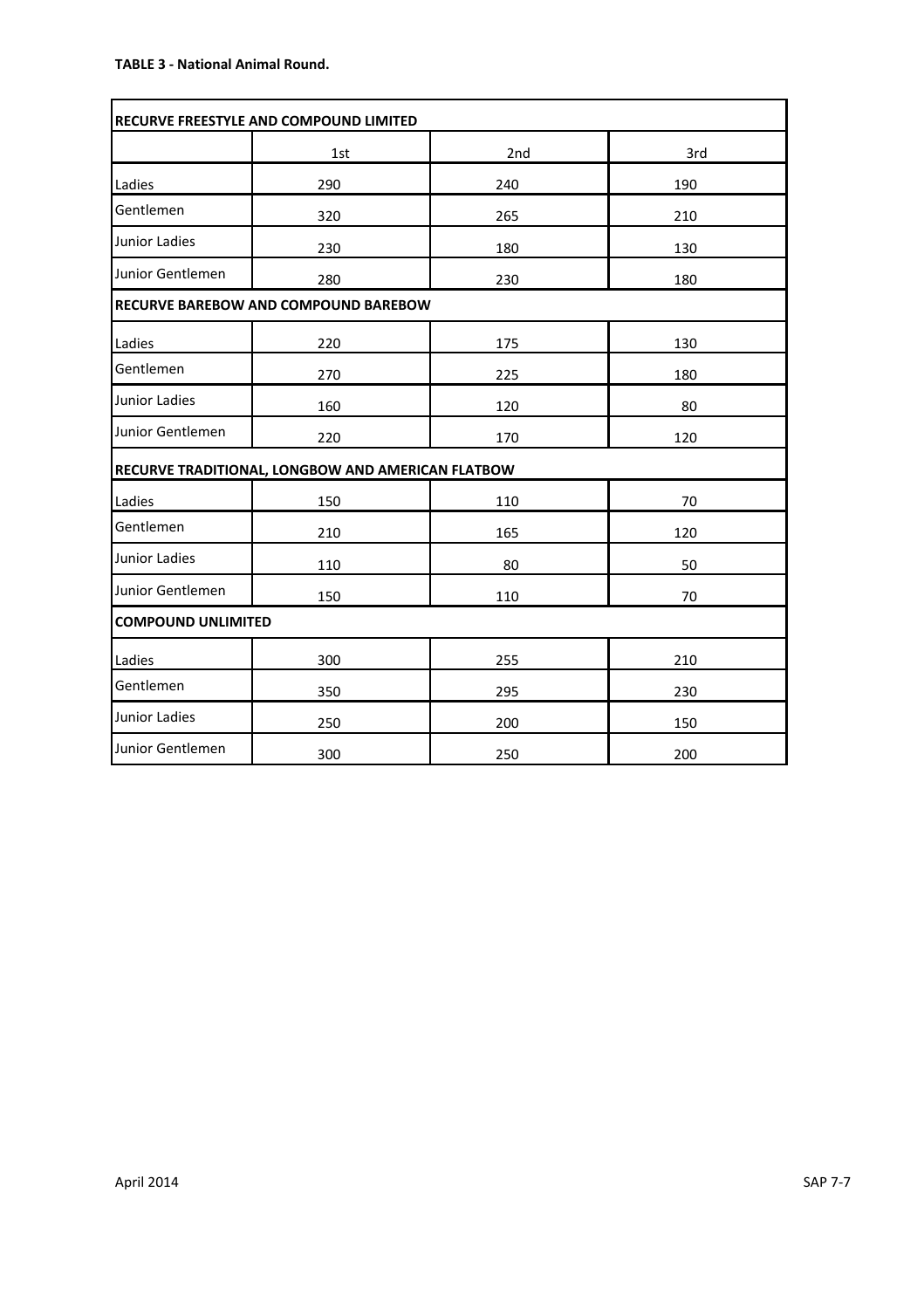# **TABLE 4 - Archery GB Imperial Outdoor Rounds - Recurve Bows.**

|               |            | York           | Hereford  | Bristol | Bristol | Bristol | Bristol | St             | Albion | Windsor | Short | Junior          | Short   |
|---------------|------------|----------------|-----------|---------|---------|---------|---------|----------------|--------|---------|-------|-----------------|---------|
|               |            |                | or        | Ш       | Ш       | IV      | v       | George         |        |         |       | Windsor Windsor | Junior  |
|               |            |                | Bristol I |         |         |         |         |                |        |         |       |                 | Windsor |
| Ladies        | <b>GMB</b> | 1080           | 1165      |         |         |         |         |                |        |         |       |                 |         |
|               | MB         | 977            | 1091      |         |         |         |         |                |        |         |       |                 |         |
|               | Bowman     | 786            | 952       |         |         |         |         | 635            | 746    |         |       |                 |         |
|               | 1st Class  | 511            | 723       | 911     |         |         |         | 442            | 590    | 713     |       |                 |         |
|               | 2nd Class  | 308            | 508       | 725     | 884     |         |         | 286            | 435    | 584     | 701   |                 |         |
|               | 3rd Class  | 142            | 280       | 473     | 663     | 869     |         | 142            | 257    | 402     | 550   | 702             |         |
| J Ladies U-18 | JMB        | 786            | 952       | 1078    |         |         |         |                |        |         |       |                 |         |
|               | J Bowman   | 574            | 780       | 955     |         |         |         | 487            | 629    | 743     |       |                 |         |
|               | 1st Class  | 308            | 508       | 725     | 884     |         |         | 286            | 435    | 584     | 701   |                 |         |
|               | 2nd Class  | 158            | 306       | 505     | 693     | 893     |         | 157            | 278    | 426     | 571   | 717             |         |
|               | 3rd Class  | 78             | 173       | 325     | 508     | 737     | 976     | 82             | 165    | 287     | 439   | 614             | 787     |
| J Ladies U-16 | JMB        | 511            | 723       | 911     | 1028    |         |         |                |        |         |       |                 |         |
|               | J Bowman   | 283            | 477       | 695     | 860     |         |         | 265            | 412    | 563     | 685   |                 |         |
|               | 1st Class  | 127            | 256       | 442     | 632     | 845     |         | 128            | 237    | 379     | 528   | 686             |         |
|               | 2nd Class  | 61             | 139       | 272     | 447     | 680     | 936     | 65             | 134    | 245     | 393   | 576             | 762     |
|               | 3rd Class  | 35             | 86        | 184     | 333     | 561     | 844     | 38             | 86     | 171     | 305   | 493             | 705     |
| J Ladies U-14 | <b>JMB</b> | 335            | 539       | 754     | 908     | 1050    |         |                |        |         |       |                 |         |
|               | J Bowman   | 158            | 306       | 505     | 693     | 893     |         | 157            | 278    | 426     | 571   | 717             |         |
|               | 1st Class  | 53             | 124       | 248     | 417     | 650     | 914     | 57             | 121    | 225     | 371   | 555             | 748     |
|               | 2nd Class  | 19             | 51        | 117     | 235     | 445     | 741     | 22             | 52     | 112     | 225   | 409             | 640     |
|               | 3rd Class  | 6              | 18        | 47      | 113     | 268     | 552     | $\overline{7}$ | 19     | 47      | 115   | 269             | 515     |
| J Ladies U-12 | <b>JMB</b> | 142            | 280       | 473     | 663     | 869     | 1063    |                |        |         |       |                 |         |
|               | J Bowman   | 78             | 173       | 325     | 508     | 737     | 976     | 82             | 165    | 287     | 439   | 614             | 787     |
|               | 1st Class  | 26             | 67        | 148     | 282     | 502     | 794     | 29             | 67     | 140     | 263   | 451             | 673     |
|               | 2nd Class  | 6              | 18        | 47      | 113     | 268     | 552     | 7              | 19     | 47      | 115   | 269             | 515     |
|               | 3rd Class  | $\overline{2}$ | 7         | 19      | 53      | 156     | 402     | 3              | 7      | 20      | 57    | 169             | 408     |
| Gentlemen     | GMB        | 1146           |           |         |         |         |         |                |        |         |       |                 |         |
|               | <b>MB</b>  | 1065           |           |         |         |         |         |                |        |         |       |                 |         |
|               |            | 913            |           |         |         |         |         |                |        |         |       |                 |         |
|               | Bowman     |                |           |         |         |         |         | 721            |        |         |       |                 |         |
|               | 1st Class  | 698            | 884       |         |         |         |         | 575            | 700    |         |       |                 |         |
|               | 2nd Class  | 511            | 723       | 911     |         |         |         | 442            | 590    | 713     |       |                 |         |
|               | 3rd Class  | 283            | 477       | 695     | 860     |         |         | 265            | 412    | 563     | 685   |                 |         |
| J Gents U-18  | <b>JMB</b> | 1015           | 1118      |         |         |         |         |                |        |         |       |                 |         |
|               | J Bowman   | 839            | 992       |         |         |         |         | 671            | 773    |         |       |                 |         |
|               | 1st Class  | 511            | 723       | 911     |         |         |         | 442            | 590    | 713     |       |                 |         |
|               | 2nd Class  | 283            | 477       | 695     | 860     |         |         | 265            | 412    | 563     | 685   |                 |         |
|               | 3rd Class  | 100            | 212       | 381     | 570     | 792     |         | 103            | 199    | 332     | 484   | 651             |         |
| J Gents U-16  | <b>JMB</b> | 813            | 972       | 1092    |         |         |         |                |        |         |       |                 |         |
|               | J Bowman   | 574            | 780       | 955     |         |         |         | 487            | 629    | 743     |       |                 |         |
|               | 1st Class  | 335            | 539       | 754     | 908     |         |         | 307            | 458    | 605     | 717   |                 |         |
|               | 2nd Class  | 194            | 359       | 569     | 752     | 938     |         | 190            | 321    | 473     | 612   | 747             |         |
|               | 3rd Class  | 69             | 155       | 298     | 477     | 709     | 956     | 73             | 149    | 266     | 416   | 595             | 774     |
| J Gents U-14  | <b>JMB</b> | 511            | 723       | 911     | 1028    |         |         |                |        |         |       |                 |         |
|               | J Bowman   | 283            | 477       | 695     | 860     |         |         | 265            | 412    | 563     | 685   |                 |         |
|               | 1st Class  | 127            | 256       | 442     | 632     | 845     |         | 128            | 237    | 379     | 528   | 686             |         |
|               | 2nd Class  | 69             | 155       | 298     | 477     | 709     | 956     | 73             | 149    | 266     | 416   | 595             | 774     |
|               | 3rd Class  | 23             | 58        | 132     | 258     | 473     | 768     | 25             | 59     | 125     | 244   | 430             | 657     |
| J Gents U-12  | <b>JMB</b> | 215            | 388       | 601     | 780     | 959     |         |                |        |         |       |                 |         |
|               | J Bowman   | 89             | 192       | 353     | 539     | 765     |         | 92             | 181    | 310     | 462   | 633             |         |
|               | 1st Class  | 30             | 76        | 165     | 307     | 531     | 819     | 33             | 76     | 155     | 284   | 472             | 689     |
|               | 2nd Class  | 12             | 33        | 81      | 175     | 363     | 660     | 14             | 34     | 79      | 172   | 347             | 587     |
|               | 3rd Class  | 3              | 8         | 23      | 61      | 172     | 425     | 3              | 9      | 23      | 65    | 184             | 425     |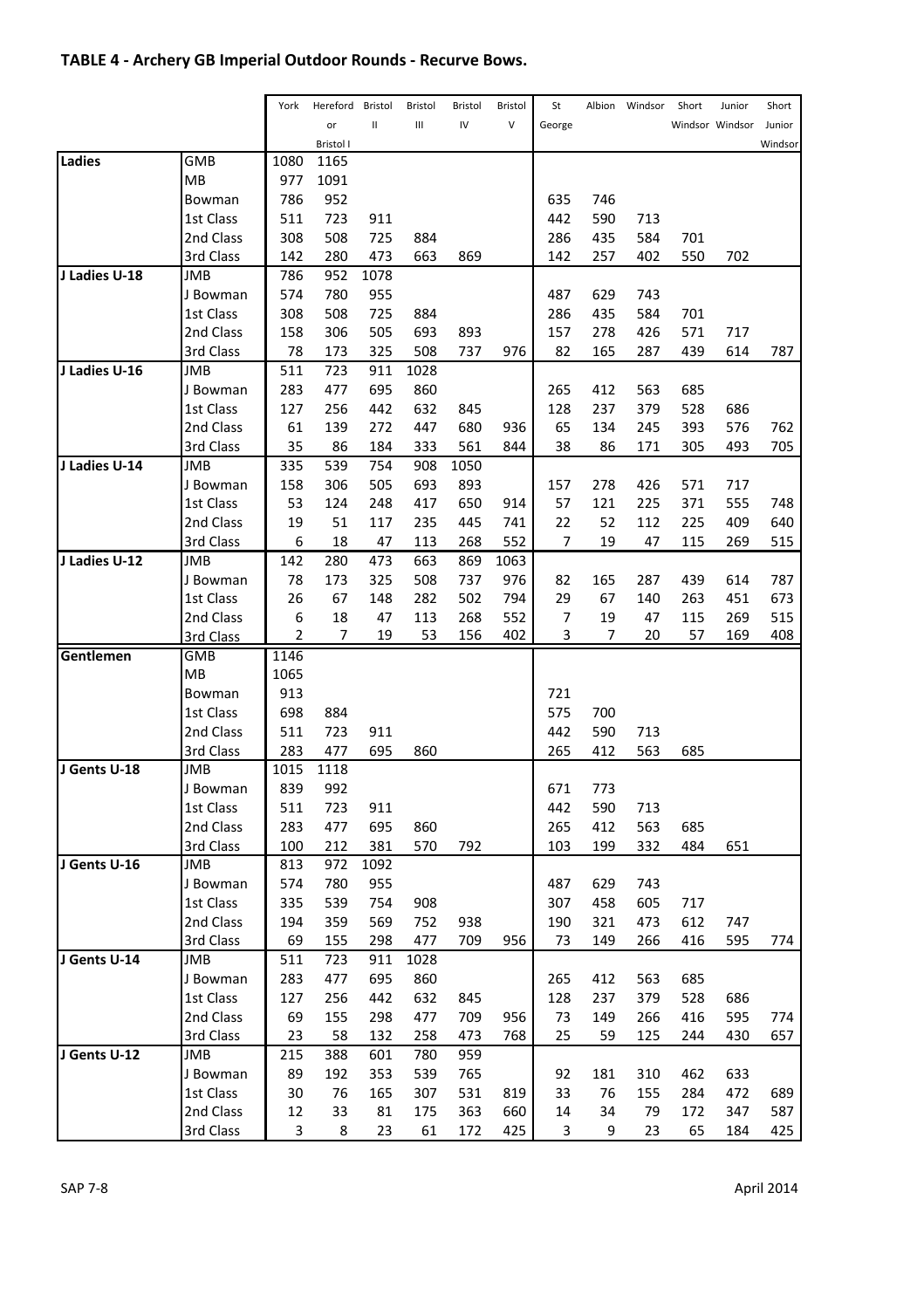# **TABLE 5 - Archery GB Imperial Outdoor Rounds - Compound Bows.**

|               |            | York | Hereford Bristol |               | <b>Bristol</b> | <b>Bristol</b> | Bristol | St     | Albion | Windsor | Short | Junior          | Short   |
|---------------|------------|------|------------------|---------------|----------------|----------------|---------|--------|--------|---------|-------|-----------------|---------|
|               |            |      | or               | $\mathbf{II}$ | Ш              | IV             | $\vee$  | George |        |         |       | Windsor Windsor | Junior  |
|               |            |      | Bristol I        |               |                |                |         |        |        |         |       |                 | Windsor |
| Ladies        | GMB        | 1214 | 1259             |               |                |                |         |        |        |         |       |                 |         |
|               | MB         | 1157 | 1220             |               |                |                |         |        |        |         |       |                 |         |
|               | Bowman     | 1049 | 1143             |               |                |                |         | 812    | 875    |         |       |                 |         |
|               | 1st Class  | 865  | 1010             | 1119          |                |                |         | 689    | 785    | 856     |       |                 |         |
|               | 2nd Class  | 543  | 752              | 933           | 1044           |                |         | 465    | 610    | 728     | 809   |                 |         |
|               | 3rd Class  | 335  | 539              | 754           | 908            | 1050           |         | 307    | 458    | 605     | 717   | 820             |         |
| J Ladies U-18 | JMB        | 1049 | 1143             | 1213          |                |                |         |        |        |         |       |                 |         |
|               | J Bowman   | 865  | 1010             | 1119          |                |                |         | 689    | 785    | 856     |       |                 |         |
|               | 1st Class  | 543  | 752              | 933           | 1044           |                |         | 465    | 610    | 728     | 809   |                 |         |
|               | 2nd Class  | 335  | 539              | 754           | 908            | 1050           |         | 307    | 458    | 605     | 717   | 820             |         |
|               | 3rd Class  | 127  | 256              | 442           | 632            | 845            | 1047    | 128    | 237    | 379     | 528   | 686             | 830     |
| J Ladies U-16 | JMB        | 865  | 1010             | 1119          | 1184           |                |         |        |        |         |       |                 |         |
|               | J Bowman   | 543  | 752              | 933           | 1044           |                |         | 465    | 610    | 728     | 809   |                 |         |
|               | 1st Class  | 335  | 539              | 754           | 908            | 1050           |         | 307    | 458    | 605     | 717   | 820             |         |
|               | 2nd Class  | 127  | 256              | 442           | 632            | 845            | 1047    | 128    | 237    | 379     | 528   | 686             | 830     |
|               | 3rd Class  | 46   | 110              | 225           | 388            | 620            | 891     | 50     | 108    | 206     | 349   | 535             | 734     |
| J Ladies U-14 | <b>JMB</b> | 637  | 834              | 994           | 1090           | 1177           |         |        |        |         |       |                 |         |
|               | J Bowman   | 362  | 570              | 783           | 930            | 1066           |         | 329    | 481    | 625     | 732   | 830             |         |
|               | 1st Class  | 142  | 280              | 473           | 663            | 869            | 1063    | 142    | 257    | 402     | 550   | 702             | 839     |
|               | 2nd Class  | 40   | 98               | 204           | 360            | 591            | 868     | 44     | 97     | 188     | 327   | 514             | 720     |
|               | 3rd Class  | 10   | 29               | 71            | 158            | 338            | 633     | 12     | 30     | 70      | 157   | 327             | 569     |
| J Ladies U-12 | JMB        | 390  | 601              | 811           | 952            | 1081           | 1190    |        |        |         |       |                 |         |
|               | J Bowman   | 175  | 332              | 537           | 723            | 916            | 1092    | 173    | 299    | 449     | 592   | 732             | 856     |
|               | 1st Class  | 53   | 124              | 248           | 417            | 650            | 914     | 57     | 121    | 225     | 371   | 555             | 748     |
|               | 2nd Class  | 12   | 33               | 81            | 175            | 363            | 660     | 14     | 34     | 79      | 172   | 347             | 587     |
|               | 3rd Class  | 3    | 10               | 26            | 69             | 189            | 449     | 4      | 10     | 27      | 73    | 200             | 443     |
| Gentlemen     | <b>GMB</b> | 1249 |                  |               |                |                |         |        |        |         |       |                 |         |
|               | MB         | 1206 |                  |               |                |                |         |        |        |         |       |                 |         |
|               | Bowman     | 1134 |                  |               |                |                |         | 870    |        |         |       |                 |         |
|               | 1st Class  | 996  | 1105             |               |                |                |         | 777    | 849    |         |       |                 |         |
|               | 2nd Class  | 865  | 1010             | 1119          |                |                |         | 689    | 785    | 856     |       |                 |         |
|               | 3rd Class  | 574  | 780              | 955           | 1060           |                |         | 487    | 629    | 743     | 820   |                 |         |
| J Gents U-18  | <b>JMB</b> | 1134 | 1204             |               |                |                |         |        |        |         |       |                 |         |
|               | J Bowman   | 996  | 1105             |               |                |                |         | 777    | 849    |         |       |                 |         |
|               | 1st Class  | 865  | 1010             | 1119          |                |                |         | 689    | 785    | 856     |       |                 |         |
|               | 2nd Class  | 574  | 780              | 955           | 1060           |                |         | 487    | 629    | 743     | 820   |                 |         |
|               | 3rd Class  | 335  | 539              | 754           | 908            | 1050           |         | 307    | 458    | 605     | 717   | 820             |         |
| J Gents U-16  | JMB        | 996  | 1105             | 1186          |                |                |         |        |        |         |       |                 |         |
|               | J Bowman   | 865  | 1010             | 1119          |                |                |         | 689    | 785    | 856     |       |                 |         |
|               | 1st Class  | 574  | 780              | 955           | 1060           |                |         | 487    | 629    | 743     | 820   |                 |         |
|               | 2nd Class  | 335  | 539              | 754           | 908            | 1050           |         | 307    | 458    | 605     | 717   | 820             |         |
|               | 3rd Class  | 215  | 388              | 601           | 780            | 959            | 1118    | 207    | 344    | 496     | 631   | 761             | 872     |
| J Gents U-14  | JMB        | 865  | 1010             | 1119          | 1184           |                |         |        |        |         |       |                 |         |
|               | J Bowman   | 574  | 780              | 955           | 1060           |                |         | 487    | 629    | 743     | 820   |                 |         |
|               | 1st Class  | 335  | 539              | 754           | 908            | 1050           |         | 307    | 458    | 605     | 717   | 820             |         |
|               | 2nd Class  | 215  | 388              | 601           | 780            | 959            | 1118    | 207    | 344    | 496     | 631   | 761             | 872     |
|               | 3rd Class  | 89   | 192              | 353           | 539            | 765            | 995     | 92     | 181    | 310     | 462   | 633             | 798     |
| J Gents U-12  | <b>JMB</b> | 574  | 780              | 955           | 1060           | 1157           |         |        |        |         |       |                 |         |
|               | J Bowman   | 335  | 539              | 754           | 908            | 1050           |         | 307    | 458    | 605     | 717   | 820             |         |
|               | 1st Class  | 215  | 388              | 601           | 780            | 959            | 1118    | 207    | 344    | 496     | 631   | 761             | 872     |
|               | 2nd Class  | 69   | 155              | 298           | 477            | 709            | 956     | 73     | 149    | 266     | 416   | 595             | 774     |
|               | 3rd Class  | 23   | 58               | 132           | 258            | 473            | 768     | 25     | 59     | 125     | 244   | 430             | 657     |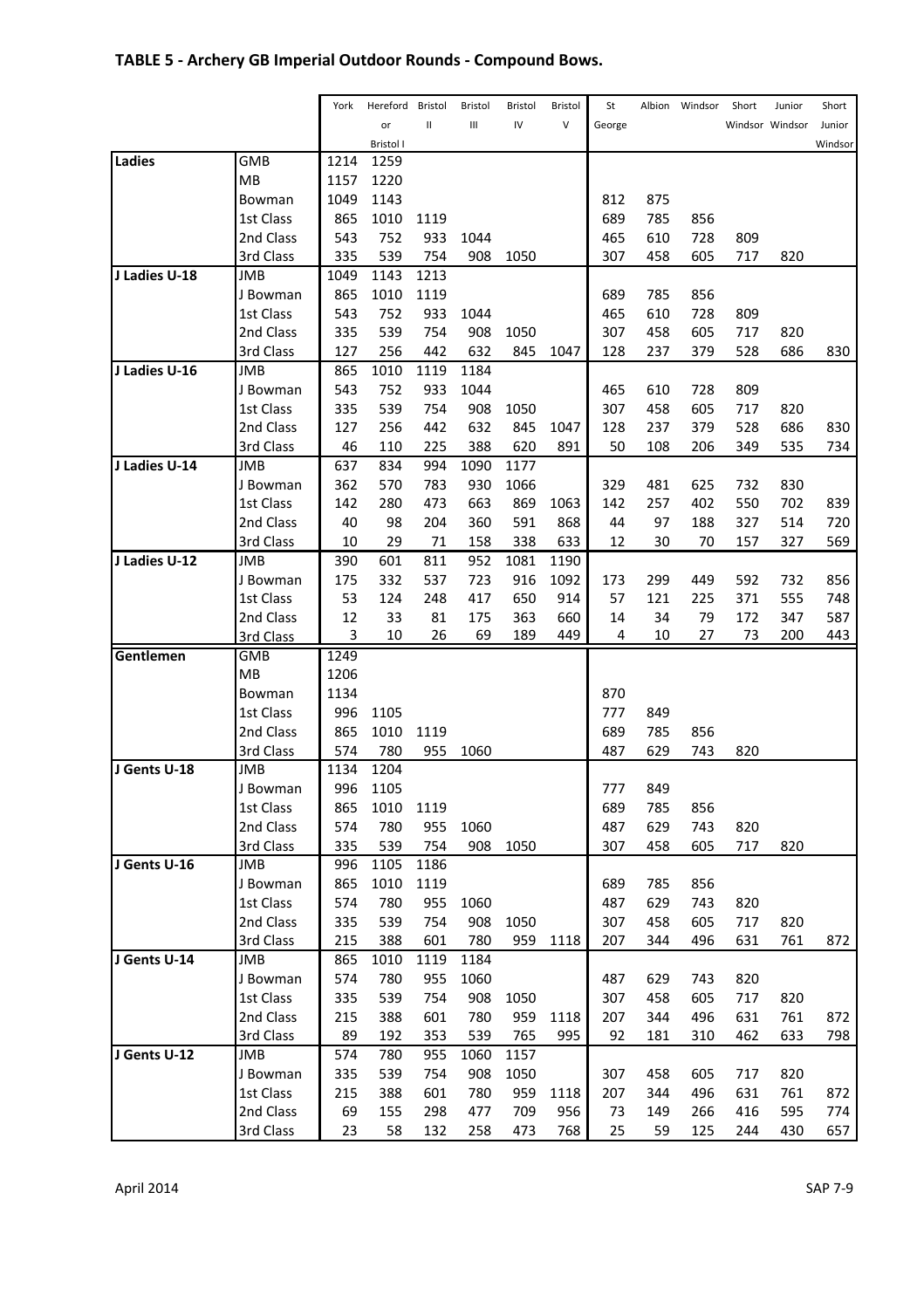# **TABLE 6 - Archery GB Imperial Outdoor Rounds - Longbows**

|               |            | York           | Hereford       | Bristol        | Bristol    | Bristol    | Bristol | St             | Albion         | Windsor | Short      | Junior          | Short   |
|---------------|------------|----------------|----------------|----------------|------------|------------|---------|----------------|----------------|---------|------------|-----------------|---------|
|               |            |                | or             | П              | Ш          | IV         | $\vee$  | George         |                |         |            | Windsor Windsor | Junior  |
|               |            |                | Bristol I      |                |            |            |         |                |                |         |            |                 | Windsor |
| Ladies        | <b>GMB</b> | 259            | 447            |                |            |            |         |                |                |         |            |                 |         |
|               | MB         | 194            | 359            |                |            |            |         |                |                |         |            |                 |         |
|               | Bowman     | 142            | 280            |                |            |            |         | 142            | 257            |         |            |                 |         |
|               | 1st Class  | 78             | 173            | 325            |            |            |         | 82             | 165            | 287     |            |                 |         |
|               | 2nd Class  | 53             | 124            | 248            | 417        |            |         | 57             | 121            | 225     | 371        |                 |         |
|               | 3rd Class  | 14             | 39             | 92             | 194        | 390        |         | 16             | 40             | 89      | 189        | 367             |         |
| J Ladies U-18 | JMB        | 215            | 388            | 601            |            |            |         |                |                |         |            |                 |         |
|               | J Bowman   | 158            | 306            | 505            |            |            |         | 157            | 278            | 426     |            |                 |         |
|               | 1st Class  | 100            | 212            | 381            | 570        |            |         | 103            | 199            | 332     | 484        |                 |         |
|               | 2nd Class  | 53             | 124            | 248            | 417        | 650        |         | 57             | 121            | 225     | 371        | 555             |         |
|               | 3rd Class  | 30             | 76             | 165            | 307        | 531        | 819     | 33             | 76             | 155     | 284        | 472             | 689     |
| J Ladies U-16 | <b>JMB</b> | 127            | 256            | 442            | 632        |            |         |                |                |         |            |                 |         |
|               | J Bowman   | 78             | 173            | 325            | 508        |            |         | 82             | 165            | 287     | 439        |                 |         |
|               | 1st Class  | 46             | 110            | 225            | 388        | 620        |         | 50             | 108            | 206     | 349        | 535             |         |
|               | 2nd Class  | 26             | 67             | 148            | 282        | 502        | 794     | 29             | 67             | 140     | 263        | 451             | 673     |
|               | 3rd Class  | 12             | 33             | 81             | 175        | 363        | 660     | 14             | 34             | 79      | 172        | 347             | 587     |
| J Ladies U-14 | JMB        | 61             | 139            | 272            | 447        | 680        |         |                |                |         |            |                 |         |
|               | J Bowman   | 30             | 76             | 165            | 307        | 531        |         | 33             | 76             | 155     | 284        | 472             |         |
|               | 1st Class  | 14             | 39             | 92             | 194        | 390        | 687     | 16             | 40             | 89      | 189        | 367             | 605     |
|               | 2nd Class  | 6              | 18             | 47             | 113        | 268        | 552     | $\overline{7}$ | 19             | 47      | 115        | 269             | 515     |
|               | 3rd Class  | $\overline{2}$ | 5              | 14             | 41         | 128        | 357     | $\overline{2}$ | 5              | 15      | 44         | 141             | 374     |
| J Ladies U-12 | <b>JMB</b> | 26             | 67             | 148            | 282        | 502        | 794     |                |                |         |            |                 |         |
|               | J Bowman   | 12             | 33             | 81             | 175        | 363        | 660     | 14             | 34             | 79      | 172        | 347             | 587     |
|               | 1st Class  | 5              | 16             | 41             | 101        | 246        | 525     | 6              | 16             | 41      | 103        | 251             | 497     |
|               | 2nd Class  | $\overline{2}$ | 6              | 17             | 47         | 141        | 379     | 2              | 6              | 17      | 50         | 155             | 391     |
|               | 3rd Class  | $\overline{1}$ | $\overline{2}$ | $\overline{7}$ | 23         | 82         | 279     | 1              | 3              | 8       | 25         | 95              | 310     |
| Gentlemen     | <b>GMB</b> | 450            |                |                |            |            |         |                |                |         |            |                 |         |
|               | MB         | 362            |                |                |            |            |         |                |                |         |            |                 |         |
|               | Bowman     | 236            |                |                |            |            |         | 226            |                |         |            |                 |         |
|               | 1st Class  | 142            | 280            |                |            |            |         | 142            | 257            |         |            |                 |         |
|               | 2nd Class  | 89             | 192            | 353            |            |            |         | 92             | 181            | 310     |            |                 |         |
|               | 3rd Class  | 46             | 110            | 225            | 388        |            |         | 50             | 108            | 206     | 349        |                 |         |
| J Gents U-18  | <b>JMB</b> | 335            | 539            |                |            |            |         |                |                |         |            |                 |         |
|               | J Bowman   | 194            | 359            |                |            |            |         | 190            | 321            |         |            |                 |         |
|               | 1st Class  | 113            | 233            | 411            |            |            |         | 115            | 217            | 355     |            |                 |         |
|               | 2nd Class  | 53             | 124            | 248            | 417        |            |         | 57             | 121            | 225     | 371        |                 |         |
|               | 3rd Class  | 23             | 58             | 132            | 258        | 473        |         | 25             | 59             | 125     | 244        | 430             |         |
| J Gents U-16  | <b>JMB</b> | 236            | 417            | 633            |            |            |         |                |                |         |            |                 |         |
|               | J Bowman   | 142            | 280            | 473            |            |            |         | 142            | 257            | 402     |            |                 |         |
|               | 1st Class  | 78             | 173            | 325            | 508        |            |         | 82             | 165            | 287     | 439        |                 |         |
|               | 2nd Class  | 40             | 98             | 204            | 360        | 591        |         | 44             | 97             | 188     | 327        | 514             |         |
|               | 3rd Class  | 17             | 44             | 104            | 214        | 417        | 714     | 19             | 45             | 100     | 206        | 388             | 622     |
| J Gents U-14  | JMB        | 127            | 256            | 442<br>272     | 632<br>447 |            |         | 65             | 134            | 245     | 393        |                 |         |
|               | J Bowman   | 61             | 139            |                |            |            |         | 33             | 76             |         | 284        | 472             |         |
|               | 1st Class  | 30             | 76             | 165<br>92      | 307        | 531        |         | 16             | 40             | 155     |            |                 |         |
|               | 2nd Class  | 14             | 39             |                | 194        | 390        | 687     |                |                | 89      | 189        | 367             | 605     |
|               | 3rd Class  | 6<br>40        | 18<br>98       | 47<br>204      | 113<br>360 | 268<br>591 | 552     | 7              | 19             | 47      | 115        | 269             | 515     |
| J Gents U-12  | <b>JMB</b> | 17             | 44             |                |            |            |         | 19             | 45             | 100     |            |                 |         |
|               | J Bowman   | 6              | 18             | 104<br>47      | 214<br>113 | 417<br>268 | 552     | 7              | 19             | 47      | 206<br>115 | 388<br>269      | 515     |
|               | 1st Class  | $\overline{2}$ | 7              | 19             | 53         | 156        | 402     | 3              | $\overline{7}$ | 20      | 57         | 169             | 408     |
|               | 2nd Class  | $\mathbf{1}$   | $\overline{2}$ | 7              | 23         | 82         | 279     | $\mathbf{1}$   | 3              | 8       | 25         | 95              | 310     |
|               | 3rd Class  |                |                |                |            |            |         |                |                |         |            |                 |         |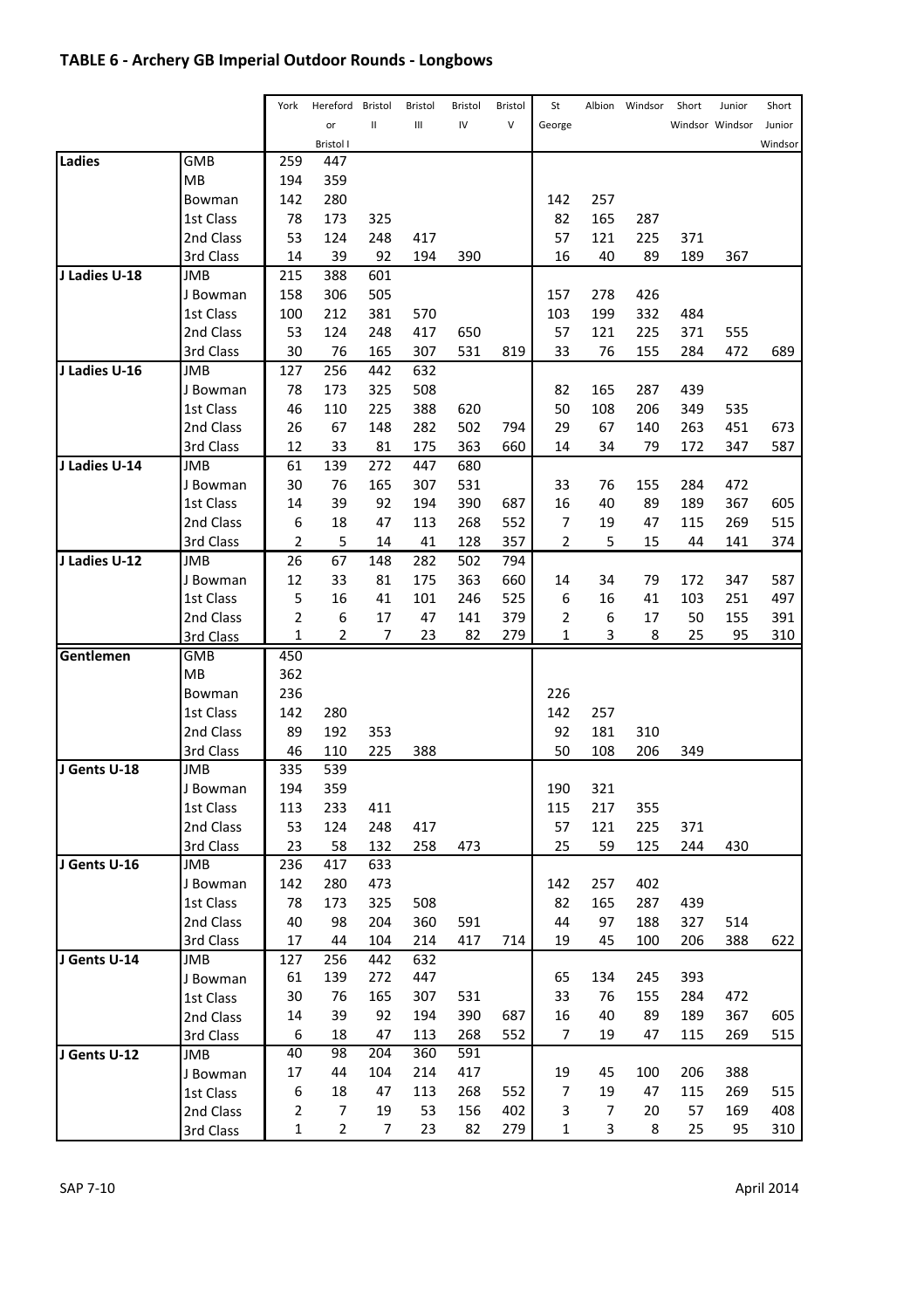# **TABLE 7 - Archery GB Imperial Outdoor Rounds - Recurve Barebows**

|               |                         | York              | Hereford  | Bristol      | Bristol   | Bristol    | Bristol    | St     | Albion  | Windsor  | Short    | Junior          | Short      |
|---------------|-------------------------|-------------------|-----------|--------------|-----------|------------|------------|--------|---------|----------|----------|-----------------|------------|
|               |                         |                   | or        | $\mathbf{I}$ | Ш         | IV         | V          | George |         |          |          | Windsor Windsor | Junior     |
|               |                         |                   | Bristol I |              |           |            |            |        |         |          |          |                 | Windsor    |
| Ladies        | <b>GMB</b>              | 543               | 752       |              |           |            |            |        |         |          |          |                 |            |
|               | <b>MB</b>               | 480               | 693       |              |           |            |            |        |         |          |          |                 |            |
|               | Bowman                  | 308               | 508       |              |           |            |            | 286    | 435     |          |          |                 |            |
|               | 1st Class               | 158               | 306       | 505          |           |            |            | 157    | 278     | 426      |          |                 |            |
|               | 2nd Class               | 69                | 155       | 298          | 477       |            |            | 73     | 149     | 266      | 416      |                 |            |
|               | 3rd Class               | 26                | 67        | 148          | 282       | 502        |            | 29     | 67      | 140      | 263      | 451             |            |
| J Ladies U-18 | JMB                     | 390               | 601       | 811          |           |            |            |        |         |          |          |                 |            |
|               | J Bowman                | 259               | 447       | 664          |           |            |            | 245    | 389     | 541      |          |                 |            |
|               | 1st Class               | 158               | 306       | 505          | 693       |            |            | 157    | 278     | 426      | 571      |                 |            |
|               | 2nd Class               | 89                | 192       | 353          | 539       | 765        |            | 92     | 181     | 310      | 462      | 633             |            |
|               | 3rd Class               | 53                | 124       | 248          | 417       | 650        | 914        | 57     | 121     | 225      | 371      | 555             | 748        |
| J Ladies U-16 | <b>JMB</b>              | 259               | 447       | 664          | 834       |            |            |        |         |          |          |                 |            |
|               | J Bowman                | 142               | 280       | 473          | 663       |            |            | 142    | 257     | 402      | 550      |                 |            |
|               | 1st Class               | 78                | 173       | 325          | 508       | 737        |            | 82     | 165     | 287      | 439      | 614             |            |
|               | 2nd Class               | 46                | 110       | 225          | 388       | 620        | 891        | 50     | 108     | 206      | 349      | 535             | 734        |
|               | 3rd Class               | 23                | 58        | 132          | 258       | 473        | 768        | 25     | 59      | 125      | 244      | 430             | 657        |
| J Ladies U-14 | <b>JMB</b>              | 113               | 233       | 411          | 601       | 819        |            |        |         |          |          |                 |            |
|               | J Bowman                | 61                | 139       | 272          | 447       | 680        |            | 65     | 134     | 245      | 393      | 576             |            |
|               | 1st Class               | 30                | 76        | 165          | 307       | 531        | 819        | 33     | 76      | 155      | 284      | 472             | 689        |
|               | 2nd Class               | 12                | 33        | 81           | 175       | 363        | 660        | 14     | 34      | 79       | 172      | 347             | 587        |
|               | 3rd Class               | 4                 | 11        | 31           | 79        | 207        | 474        | 4      | 12      | 31       | 82       | 216             | 461        |
| J Ladies U-12 | <b>JMB</b>              | 53                | 124       | 248          | 417       | 650        | 914        |        |         |          |          |                 |            |
|               | J Bowman                | 26                | 67        | 148          | 282       | 502        | 794        | 29     | 67      | 140      | 263      | 451             | 673        |
|               | 1st Class               | 10                | 29        | 71           | 158<br>79 | 338        | 633        | 12     | 30      | 70       | 157      | 327             | 569        |
|               | 2nd Class               | 4<br>$\mathbf{1}$ | 11<br>4   | 31<br>12     | 35        | 207<br>115 | 474<br>336 | 4<br>2 | 12<br>4 | 31<br>13 | 82<br>39 | 216<br>128      | 461<br>358 |
| Gentlemen     | 3rd Class<br><b>GMB</b> | 813               |           |              |           |            |            |        |         |          |          |                 |            |
|               | MB                      | 668               |           |              |           |            |            |        |         |          |          |                 |            |
|               | Bowman                  | 543               |           |              |           |            |            | 465    |         |          |          |                 |            |
|               | 1st Class               | 335               | 539       |              |           |            |            | 307    | 458     |          |          |                 |            |
|               | 2nd Class               | 158               | 306       | 505          |           |            |            | 157    | 278     | 426      |          |                 |            |
|               | 3rd Class               | 69                | 155       | 298          | 477       |            |            | 73     | 149     | 266      | 416      |                 |            |
| J Gents U-18  | <b>JMB</b>              | 511               | 723       |              |           |            |            |        |         |          |          |                 |            |
|               | J Bowman                | 308               | 508       |              |           |            |            | 286    | 435     |          |          |                 |            |
|               | 1st Class               | 194               | 359       | 569          |           |            |            | 190    | 321     | 473      |          |                 |            |
|               | 2nd Class               | 100               | 212       | 381          | 570       |            |            | 103    | 199     | 332      | 484      |                 |            |
|               | 3rd Class               | 53                | 124       | 248          | 417       | 650        |            | 57     | 121     | 225      | 371      | 555             |            |
| J Gents U-16  | JMB                     | 420               | 632       | 837          |           |            |            |        |         |          |          |                 |            |
|               | J Bowman                | 236               | 417       | 633          |           |            |            | 226    | 366     | 519      |          |                 |            |
|               | 1st Class               | 142               | 280       | 473          | 663       |            |            | 142    | 257     | 402      | 550      |                 |            |
|               | 2nd Class               | 78                | 173       | 325          | 508       | 737        |            | 82     | 165     | 287      | 439      | 614             |            |
|               | 3rd Class               | 40                | 98        | 204          | 360       | 591        | 868        | 44     | 97      | 188      | 327      | 514             | 720        |
| J Gents U-14  | <b>JMB</b>              | 236               | 417       | 633          | 808       |            |            |        |         |          |          |                 |            |
|               | J Bowman                | 113               | 233       | 411          | 601       |            |            | 115    | 217     | 355      | 506      |                 |            |
|               | 1st Class               | 61                | 139       | 272          | 447       | 680        |            | 65     | 134     | 245      | 393      | 576             |            |
|               | 2nd Class               | 30                | 76        | 165          | 307       | 531        | 819        | 33     | 76      | 155      | 284      | 472             | 689        |
|               | 3rd Class               | 12                | 33        | 81           | 175       | 363        | 660        | 14     | 34      | 79       | 172      | 347             | 587        |
| J Gents U-12  | <b>JMB</b>              | 89                | 192       | 353          | 539       | 765        |            |        |         |          |          |                 |            |
|               | J Bowman                | 40                | 98        | 204          | 360       | 591        |            | 44     | 97      | 188      | 327      | 514             |            |
|               | 1st Class               | 17                | 44        | 104          | 214       | 417        | 714        | 19     | 45      | 100      | 206      | 388             | 622        |
|               | 2nd Class               | 5                 | 16        | 41           | 101       | 246        | 525        | 6      | 16      | 41       | 103      | 251             | 497        |
|               | 3rd Class               | $\overline{2}$    | 5         | 14           | 41        | 128        | 357        | 2      | 5       | 15       | 44       | 141             | 374        |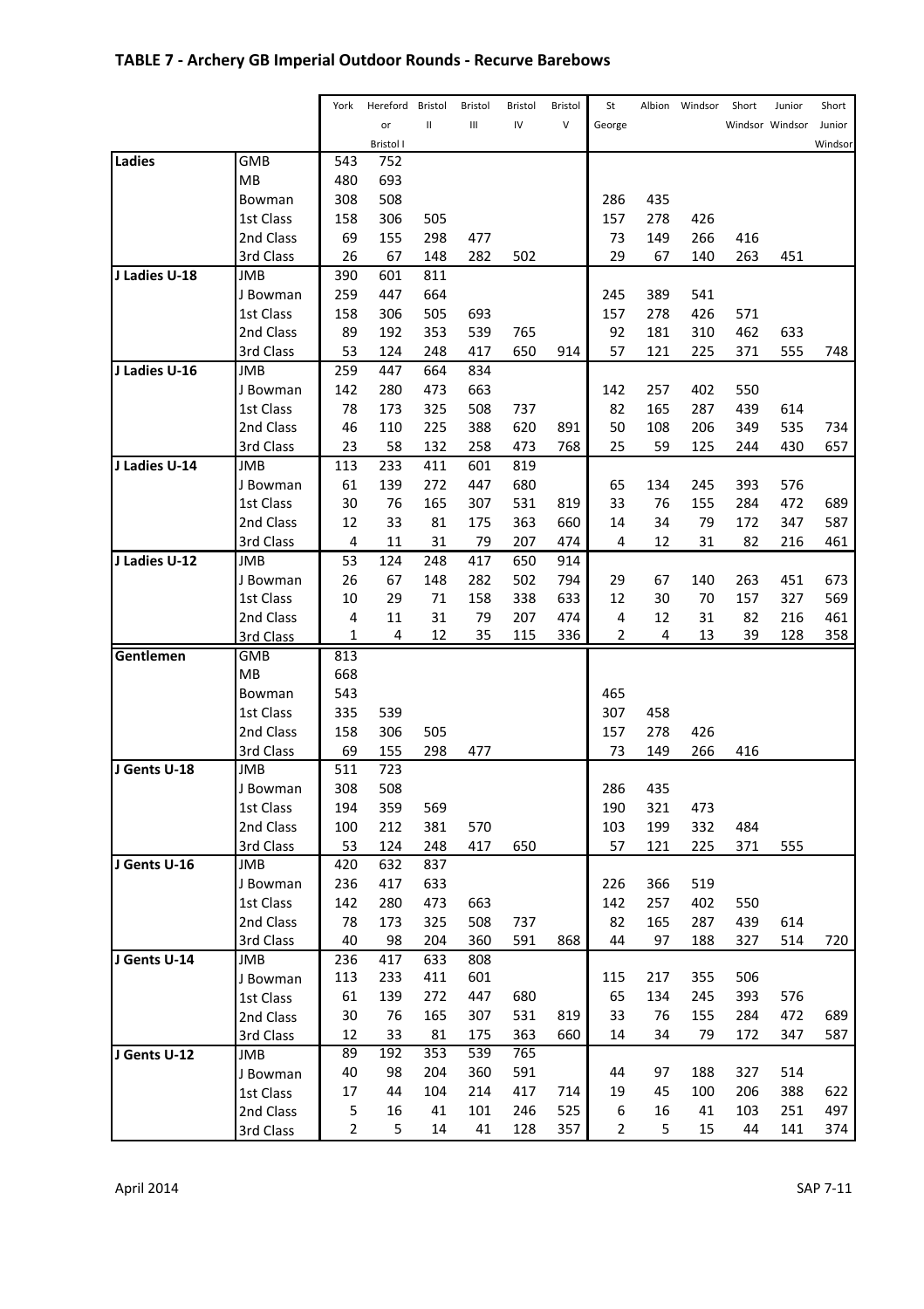## **TABLE 8 - Archery GB Imperial Outdoor Rounds - Recurve Bows.**

|               |                         | New                            | Long    | Western | Short    | Junior  | Short   | American | St        |
|---------------|-------------------------|--------------------------------|---------|---------|----------|---------|---------|----------|-----------|
|               |                         | Western                        | Western |         | Western  | Western | Junior  |          | Nicholas  |
|               |                         |                                |         |         |          |         | Western |          |           |
| Ladies        | GMB                     |                                |         |         |          |         |         |          |           |
|               | MB                      |                                |         |         |          |         |         |          |           |
|               | Bowman                  | 504                            | 626     |         |          |         |         |          |           |
|               | 1st Class               | 313                            | 468     | 595     |          |         |         | 594      |           |
|               | 2nd Class               | 175                            | 321     | 466     | 573      |         |         | 487      |           |
|               | 3rd Class               | 72                             | 168     | 292     | 418      | 559     |         | 335      | 480       |
| J Ladies U-18 | JMB                     |                                |         |         |          |         |         |          |           |
|               | J Bowman                | 356                            | 508     | 625     |          |         |         | 619      |           |
|               | 1st Class               | 175                            | 321     | 466     | 573      |         |         | 487      |           |
|               | 2nd Class               | 81                             | 185     | 314     | 440      | 576     |         | 355      | 495       |
|               | 3rd Class               | 37                             | 99      | 193     | 310      | 465     | 629     | 240      | 396       |
| J Ladies U-16 | JMB                     |                                |         |         |          |         |         |          |           |
|               | J Bowman                | 159                            | 300     | 445     | 556      |         |         | 469      |           |
|               | 1st Class               | 63                             | 152     | 271     | 397      | 541     |         | 316      | 464       |
|               | 2nd Class               | 28                             | 79      | 159     | 268      | 424     | 600     | 204      | 360       |
|               | 3rd Class               | 15                             | 47      | 103     | 192      | 339     | 533     | 142      | 286       |
| J Ladies U-14 | JMB                     |                                |         |         |          |         |         |          |           |
|               | J Bowman                | 81                             | 185     | 314     | 440      | 576     |         | 355      | 495       |
|               | 1st Class               | 24                             | 69      | 144     | 248      | 403     | 584     | 188      | 341       |
|               | 2nd Class               | 8                              | 27      | 63      | 129      | 257     | 459     | 94       | 215       |
|               |                         | 2                              | 9       | 24      | 56       |         |         | 39       |           |
| J Ladies U-12 | 3rd Class<br><b>JMB</b> |                                |         |         |          | 137     | 319     |          | 113       |
|               |                         |                                | 99      |         |          |         |         |          |           |
|               | J Bowman                | 37                             |         | 193     | 310      | 465     | 629     | 240      | 396       |
|               | 1st Class               | 11                             | 36      | 81      | 158      | 298     | 497     | 116      | 249       |
|               | 2nd Class               | $\overline{2}$<br>$\mathbf{1}$ | 9<br>3  | 24<br>9 | 56<br>24 | 137     | 319     | 39<br>17 | 113<br>57 |
|               | 3rd Class               |                                |         |         |          | 70      | 208     |          |           |
| Gentlemen     | <b>GMB</b>              |                                |         |         |          |         |         |          |           |
|               | MB                      |                                |         |         |          |         |         |          |           |
|               | Bowman                  | 593                            |         |         |          |         |         |          |           |
|               | 1st Class               | 443                            | 579     |         |          |         |         |          |           |
|               | 2nd Class               | 313                            | 468     | 595     |          |         |         | 594      |           |
|               | 3rd Class               | 159                            | 300     | 445     | 556      |         |         | 469      |           |
| J Gents U-18  | <b>JMB</b>              |                                |         |         |          |         |         |          |           |
|               | J Bowman                | 542                            | 653     |         |          |         |         |          |           |
|               | 1st Class               | 313                            | 468     | 595     |          |         |         | 594      |           |
|               | 2nd Class               | 159                            | 300     | 445     | 556      |         |         | 469      |           |
|               | 3rd Class               | 49                             | 124     | 231     | 354      | 504     |         | 277      | 431       |
| J Gents U-16  | <b>JMB</b>              |                                |         |         |          |         |         |          |           |
|               | J Bowman                | 356                            | 508     | 625     |          |         |         | 619      |           |
|               | 1st Class               | 193                            | 342     | 486     | 590      |         |         | 504      |           |
|               | 2nd Class               | 103                            | 220     | 358     | 481      | 607     |         | 394      | 524       |
|               | 3rd Class               | 32                             | 89      | 176     | 289      | 445     | 615     | 222      | 378       |
| J Gents U-14  | <b>JMB</b>              |                                |         |         |          |         |         |          |           |
|               | J Bowman                | 159                            | 300     | 445     | 556      |         |         | 469      |           |
|               | 1st Class               | 63                             | 152     | 271     | 397      | 541     |         | 316      | 464       |
|               | 2nd Class               | 32                             | 89      | 176     | 289      | 445     | 615     | 222      | 378       |
|               | 3rd Class               | 9                              | 31      | 72      | 143      | 277     | 478     | 105      | 232       |
| J Gents U-12  | <b>JMB</b>              |                                |         |         |          |         |         |          |           |
|               | J Bowman                | 42                             | 111     | 211     | 332      | 485     |         | 258      | 414       |
|               | 1st Class               | 13                             | 41      | 92      | 175      | 318     | 516     | 129      | 267       |
|               | 2nd Class               | 5                              | 17      | 42      | 92       | 201     | 399     | 66       | 167       |
|               | 3rd Class               | $\mathbf{1}$                   | 4       | 11      | 28       | 79      | 225     | 19       | 64        |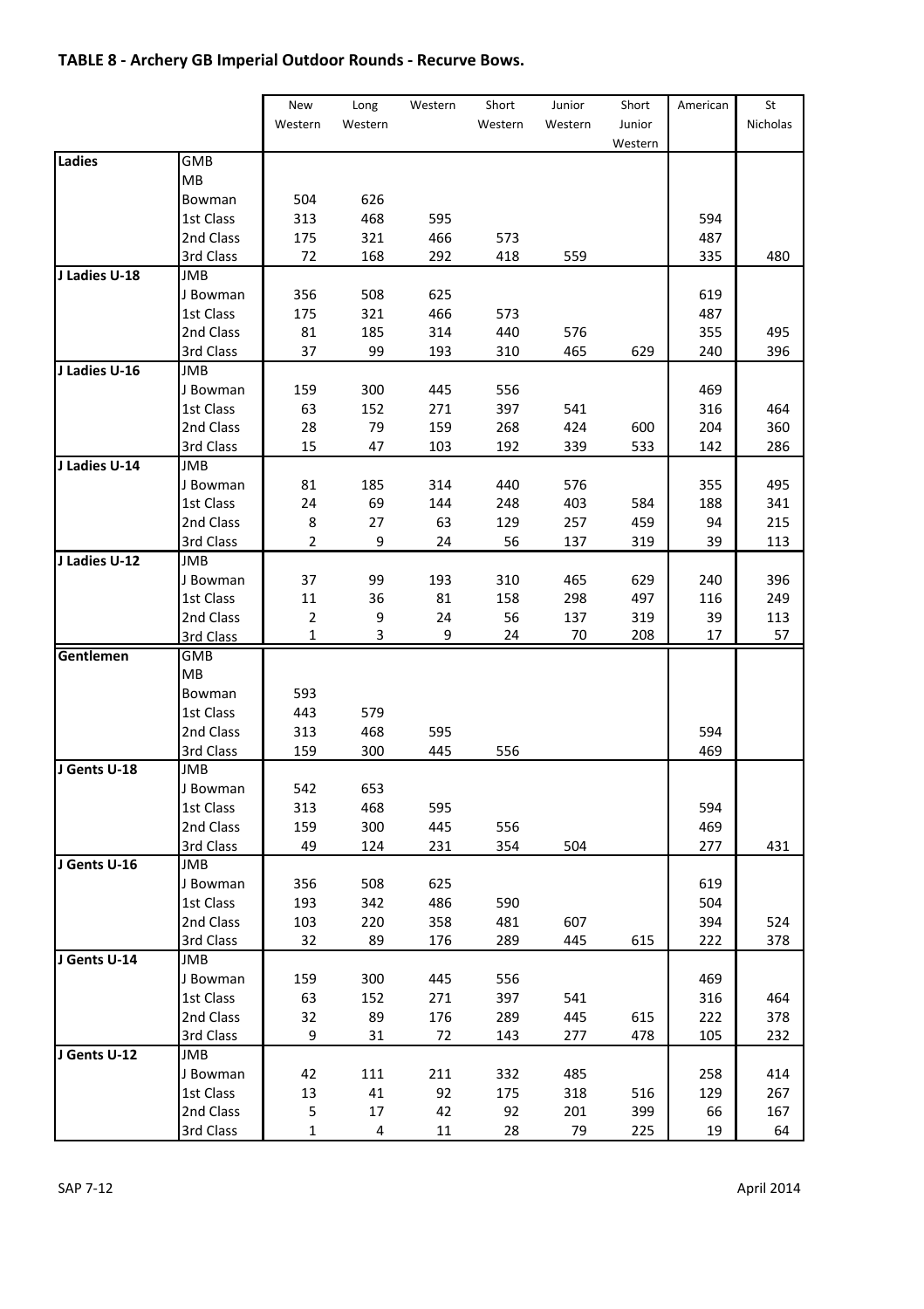# **TABLE 9 - Archery GB Imperial Outdoor Rounds - Compound Bows.**

|               |            | New          | Long    | Western | Short   | Junior  | Short   | American | St       |
|---------------|------------|--------------|---------|---------|---------|---------|---------|----------|----------|
|               |            | Western      | Western |         | Western | Western | Junior  |          | Nicholas |
|               |            |              |         |         |         |         | Western |          |          |
| Ladies        | <b>GMB</b> |              |         |         |         |         |         |          |          |
|               | MB         |              |         |         |         |         |         |          |          |
|               | Bowman     | 689          | 757     |         |         |         |         |          |          |
|               | 1st Class  | 560          | 666     | 739     |         |         |         | 713      |          |
|               | 2nd Class  | 334          | 488     | 610     | 685     |         |         | 607      |          |
|               | 3rd Class  | 193          | 342     | 486     | 590     | 687     |         | 504      | 595      |
| J Ladies U-18 | JMB        |              |         |         |         |         |         |          |          |
|               | J Bowman   | 560          | 666     | 739     |         |         |         | 713      |          |
|               | 1st Class  | 334          | 488     | 610     | 685     |         |         | 607      |          |
|               | 2nd Class  | 193          | 342     | 486     | 590     | 687     |         | 504      | 595      |
|               | 3rd Class  | 63           | 152     | 271     | 397     | 541     | 680     | 316      | 464      |
| J Ladies U-16 | <b>JMB</b> |              |         |         |         |         |         |          |          |
|               | J Bowman   | 334          | 488     | 610     | 685     |         |         | 607      |          |
|               | 1st Class  | 193          | 342     | 486     | 590     | 687     |         | 504      | 595      |
|               | 2nd Class  | 63           | 152     | 271     | 397     | 541     | 680     | 316      | 464      |
|               | 3rd Class  | 20           | 61      | 129     | 229     | 382     | 568     | 172      | 323      |
| J Ladies U-14 | <b>JMB</b> |              |         |         |         |         |         |          |          |
|               | J Bowman   | 211          | 363     | 506     | 606     | 698     |         | 521      | 605      |
|               | 1st Class  | 72           | 168     | 292     | 418     | 559     | 692     | 335      | 480      |
|               | 2nd Class  | 18           | 54      | 116     | 210     | 361     | 551     | 157      | 304      |
|               | 3rd Class  | 4            | 15      | 37      | 82      | 184     | 379     | 58       | 152      |
| J Ladies U-12 | <b>JMB</b> |              |         |         |         |         |         |          |          |
|               | J Bowman   | 92           | 202     | 336     | 461     | 592     | 713     | 374      | 510      |
|               | 1st Class  | 24           | 69      | 144     | 248     | 403     | 584     | 188      | 341      |
|               | 2nd Class  | 5            | 17      | 42      | 92      | 201     | 399     | 66       | 167      |
|               | 3rd Class  | $\mathbf{1}$ | 5       | 13      | 32      | 89      | 243     | 23       | 72       |
| Gentlemen     | GMB        |              |         |         |         |         |         |          |          |
|               | MB         |              |         |         |         |         |         |          |          |
|               | Bowman     | 748          |         |         |         |         |         |          |          |
|               | 1st Class  | 652          | 731     |         |         |         |         |          |          |
|               | 2nd Class  | 560          | 666     | 739     |         |         |         | 713      |          |
|               | 3rd Class  | 356          | 508     | 625     | 697     |         |         | 619      |          |
| J Gents U-18  | JMB        |              |         |         |         |         |         |          |          |
|               | J Bowman   | 652          | 731     |         |         |         |         |          |          |
|               | 1st Class  | 560          | 666     | 739     |         |         |         | 713      |          |
|               | 2nd Class  | 356          | 508     | 625     | 697     |         |         | 619      |          |
|               | 3rd Class  | 193          | 342     | 486     | 590     | 687     |         | 504      | 595      |
| J Gents U-16  | JMB        |              |         |         |         |         |         |          |          |
|               | J Bowman   | 560          | 666     | 739     |         |         |         | 713      |          |
|               | 1st Class  | 356          | 508     | 625     | 697     |         |         | 619      |          |
|               | 2nd Class  | 193          | 342     | 486     | 590     | 687     |         | 504      | 595      |
|               | 3rd Class  | 116          | 239     | 380     | 501     | 622     | 732     | 413      | 537      |
| J Gents U-14  | <b>JMB</b> |              |         |         |         |         |         |          |          |
|               | J Bowman   | 356          | 508     | 625     | 697     |         |         | 619      |          |
|               | 1st Class  | 193          | 342     | 486     | 590     | 687     |         | 504      | 595      |
|               | 2nd Class  | 116          | 239     | 380     | 501     | 622     | 732     | 413      | 537      |
|               | 3rd Class  | 42           | 111     | 211     | 332     | 485     | 643     | 258      | 414      |
| J Gents U-12  | JMB        |              |         |         |         |         |         |          |          |
|               | J Bowman   | 193          | 342     | 486     | 590     | 687     |         | 504      | 595      |
|               | 1st Class  | 116          | 239     | 380     | 501     | 622     | 732     | 413      | 537      |
|               | 2nd Class  | 32           | 89      | 176     | 289     | 445     | 615     | 222      | 378      |
|               | 3rd Class  | 9            | 31      | 72      | 143     | 277     | 478     | 105      | 232      |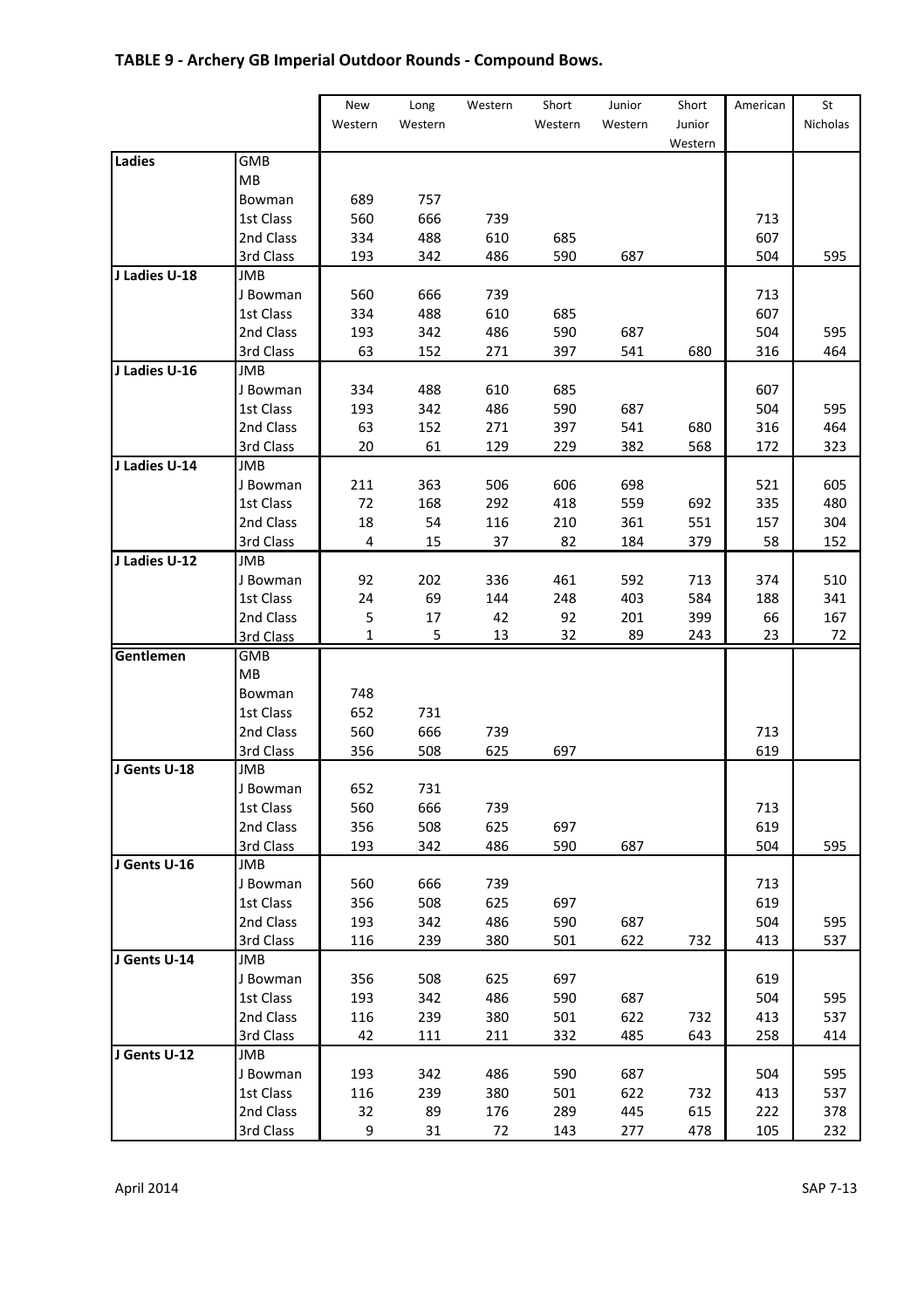# **TABLE 10 - Archery GB Imperial Outdoor Rounds - Longbows**

| Nicholas<br>Western<br>Western<br>Western<br>Western<br>Junior<br>Western<br>Ladies<br><b>GMB</b><br>MB<br>Bowman<br>72<br>168<br>99<br>1st Class<br>37<br>193<br>240<br>24<br>69<br>144<br>2nd Class<br>248<br>188<br>182<br>3rd Class<br>6<br>20<br>49<br>103<br>219<br>74<br>J Ladies U-18<br>JMB<br>J Bowman<br>81<br>185<br>314<br>355<br>1st Class<br>49<br>124<br>354<br>277<br>231<br>2nd Class<br>24<br>69<br>144<br>248<br>403<br>341<br>188<br>3rd Class<br>13<br>41<br>92<br>175<br>318<br>516<br>129<br>267<br><b>JMB</b><br>99<br>193<br>310<br>J Bowman<br>37<br>240<br>1st Class<br>20<br>229<br>323<br>61<br>129<br>382<br>172<br>2nd Class<br>158<br>298<br>497<br>249<br>11<br>36<br>81<br>116<br>3rd Class<br>5<br>17<br>42<br>92<br>201<br>399<br>167<br>66<br>J Ladies U-14<br>JMB<br>13<br>41<br>92<br>175<br>J Bowman<br>318<br>129<br>267<br>1st Class<br>20<br>49<br>103<br>6<br>219<br>419<br>74<br>182<br>2nd Class<br>2<br>9<br>24<br>56<br>137<br>319<br>39<br>113<br>$\overline{\mathbf{c}}$<br>3rd Class<br>1<br>7<br>18<br>54<br>175<br>12<br>44<br>J Ladies U-12<br><b>JMB</b><br>5<br>17<br>42<br>92<br>201<br>399<br>66<br>167<br>J Bowman<br>$\overline{2}$<br>8<br>20<br>1st Class<br>49<br>124<br>300<br>34<br>102<br>2nd Class<br>3<br>8<br>50<br>1<br>21<br>61<br>191<br>14<br>3<br>9<br>119<br>25<br>$\mathbf{1}$<br>31<br>6<br>3rd Class<br>Gentlemen<br><b>GMB</b><br>MB<br>129<br>Bowman<br>1st Class<br>72<br>168<br>258<br>2nd Class<br>42<br>111<br>211<br>3rd Class<br>20<br>61<br>129<br>229<br>172<br>J Gents U-18<br>JMB<br>J Bowman<br>103<br>220<br>56<br>138<br>296<br>1st Class<br>251<br>2nd Class<br>24<br>69<br>144<br>248<br>188<br>9<br>72<br>277<br>105<br>232<br>3rd Class<br>31<br>143<br>J Gents U-16<br>JMB<br>72<br>168<br>292<br>335<br>J Bowman<br>99<br>1st Class<br>37<br>193<br>310<br>240<br>54<br>2nd Class<br>18<br>116<br>210<br>361<br>157<br>304<br>3rd Class<br>$\overline{7}$<br>238<br>439<br>198<br>23<br>56<br>116<br>84<br>J Gents U-14<br>JMB<br>28<br>79<br>159<br>J Bowman<br>268<br>204<br>1st Class<br>13<br>41<br>92<br>175<br>318<br>129<br>267<br>49<br>2nd Class<br>6<br>20<br>103<br>219<br>419<br>74<br>182<br>$\mathbf 2$<br>9<br>39<br>3rd Class<br>24<br>56<br>137<br>319<br>113<br>J Gents U-12<br><b>JMB</b><br>$\overline{7}$<br>23<br>116<br>J Bowman<br>56<br>238<br>84<br>198<br>1st Class<br>2<br>9<br>24<br>56<br>137<br>319<br>39<br>113<br>$\mathbf{1}$<br>3<br>9<br>24<br>70<br>208<br>17<br>57<br>2nd Class<br>3<br>$\mathbf{1}$<br>9<br>31<br>119<br>6<br>25<br>3rd Class |               | New | Long | Western | Short | Junior | Short | American | St |
|------------------------------------------------------------------------------------------------------------------------------------------------------------------------------------------------------------------------------------------------------------------------------------------------------------------------------------------------------------------------------------------------------------------------------------------------------------------------------------------------------------------------------------------------------------------------------------------------------------------------------------------------------------------------------------------------------------------------------------------------------------------------------------------------------------------------------------------------------------------------------------------------------------------------------------------------------------------------------------------------------------------------------------------------------------------------------------------------------------------------------------------------------------------------------------------------------------------------------------------------------------------------------------------------------------------------------------------------------------------------------------------------------------------------------------------------------------------------------------------------------------------------------------------------------------------------------------------------------------------------------------------------------------------------------------------------------------------------------------------------------------------------------------------------------------------------------------------------------------------------------------------------------------------------------------------------------------------------------------------------------------------------------------------------------------------------------------------------------------------------------------------------------------------------------------------------------------------------------------------------------------------------------------------------------------------------------------------------------------------------------------------------------------------------------------------------------------------------------------------------------------------------------------------------------------------------------------------|---------------|-----|------|---------|-------|--------|-------|----------|----|
|                                                                                                                                                                                                                                                                                                                                                                                                                                                                                                                                                                                                                                                                                                                                                                                                                                                                                                                                                                                                                                                                                                                                                                                                                                                                                                                                                                                                                                                                                                                                                                                                                                                                                                                                                                                                                                                                                                                                                                                                                                                                                                                                                                                                                                                                                                                                                                                                                                                                                                                                                                                          |               |     |      |         |       |        |       |          |    |
|                                                                                                                                                                                                                                                                                                                                                                                                                                                                                                                                                                                                                                                                                                                                                                                                                                                                                                                                                                                                                                                                                                                                                                                                                                                                                                                                                                                                                                                                                                                                                                                                                                                                                                                                                                                                                                                                                                                                                                                                                                                                                                                                                                                                                                                                                                                                                                                                                                                                                                                                                                                          |               |     |      |         |       |        |       |          |    |
|                                                                                                                                                                                                                                                                                                                                                                                                                                                                                                                                                                                                                                                                                                                                                                                                                                                                                                                                                                                                                                                                                                                                                                                                                                                                                                                                                                                                                                                                                                                                                                                                                                                                                                                                                                                                                                                                                                                                                                                                                                                                                                                                                                                                                                                                                                                                                                                                                                                                                                                                                                                          |               |     |      |         |       |        |       |          |    |
|                                                                                                                                                                                                                                                                                                                                                                                                                                                                                                                                                                                                                                                                                                                                                                                                                                                                                                                                                                                                                                                                                                                                                                                                                                                                                                                                                                                                                                                                                                                                                                                                                                                                                                                                                                                                                                                                                                                                                                                                                                                                                                                                                                                                                                                                                                                                                                                                                                                                                                                                                                                          |               |     |      |         |       |        |       |          |    |
|                                                                                                                                                                                                                                                                                                                                                                                                                                                                                                                                                                                                                                                                                                                                                                                                                                                                                                                                                                                                                                                                                                                                                                                                                                                                                                                                                                                                                                                                                                                                                                                                                                                                                                                                                                                                                                                                                                                                                                                                                                                                                                                                                                                                                                                                                                                                                                                                                                                                                                                                                                                          |               |     |      |         |       |        |       |          |    |
|                                                                                                                                                                                                                                                                                                                                                                                                                                                                                                                                                                                                                                                                                                                                                                                                                                                                                                                                                                                                                                                                                                                                                                                                                                                                                                                                                                                                                                                                                                                                                                                                                                                                                                                                                                                                                                                                                                                                                                                                                                                                                                                                                                                                                                                                                                                                                                                                                                                                                                                                                                                          |               |     |      |         |       |        |       |          |    |
|                                                                                                                                                                                                                                                                                                                                                                                                                                                                                                                                                                                                                                                                                                                                                                                                                                                                                                                                                                                                                                                                                                                                                                                                                                                                                                                                                                                                                                                                                                                                                                                                                                                                                                                                                                                                                                                                                                                                                                                                                                                                                                                                                                                                                                                                                                                                                                                                                                                                                                                                                                                          |               |     |      |         |       |        |       |          |    |
|                                                                                                                                                                                                                                                                                                                                                                                                                                                                                                                                                                                                                                                                                                                                                                                                                                                                                                                                                                                                                                                                                                                                                                                                                                                                                                                                                                                                                                                                                                                                                                                                                                                                                                                                                                                                                                                                                                                                                                                                                                                                                                                                                                                                                                                                                                                                                                                                                                                                                                                                                                                          |               |     |      |         |       |        |       |          |    |
|                                                                                                                                                                                                                                                                                                                                                                                                                                                                                                                                                                                                                                                                                                                                                                                                                                                                                                                                                                                                                                                                                                                                                                                                                                                                                                                                                                                                                                                                                                                                                                                                                                                                                                                                                                                                                                                                                                                                                                                                                                                                                                                                                                                                                                                                                                                                                                                                                                                                                                                                                                                          |               |     |      |         |       |        |       |          |    |
|                                                                                                                                                                                                                                                                                                                                                                                                                                                                                                                                                                                                                                                                                                                                                                                                                                                                                                                                                                                                                                                                                                                                                                                                                                                                                                                                                                                                                                                                                                                                                                                                                                                                                                                                                                                                                                                                                                                                                                                                                                                                                                                                                                                                                                                                                                                                                                                                                                                                                                                                                                                          |               |     |      |         |       |        |       |          |    |
|                                                                                                                                                                                                                                                                                                                                                                                                                                                                                                                                                                                                                                                                                                                                                                                                                                                                                                                                                                                                                                                                                                                                                                                                                                                                                                                                                                                                                                                                                                                                                                                                                                                                                                                                                                                                                                                                                                                                                                                                                                                                                                                                                                                                                                                                                                                                                                                                                                                                                                                                                                                          |               |     |      |         |       |        |       |          |    |
|                                                                                                                                                                                                                                                                                                                                                                                                                                                                                                                                                                                                                                                                                                                                                                                                                                                                                                                                                                                                                                                                                                                                                                                                                                                                                                                                                                                                                                                                                                                                                                                                                                                                                                                                                                                                                                                                                                                                                                                                                                                                                                                                                                                                                                                                                                                                                                                                                                                                                                                                                                                          |               |     |      |         |       |        |       |          |    |
|                                                                                                                                                                                                                                                                                                                                                                                                                                                                                                                                                                                                                                                                                                                                                                                                                                                                                                                                                                                                                                                                                                                                                                                                                                                                                                                                                                                                                                                                                                                                                                                                                                                                                                                                                                                                                                                                                                                                                                                                                                                                                                                                                                                                                                                                                                                                                                                                                                                                                                                                                                                          |               |     |      |         |       |        |       |          |    |
|                                                                                                                                                                                                                                                                                                                                                                                                                                                                                                                                                                                                                                                                                                                                                                                                                                                                                                                                                                                                                                                                                                                                                                                                                                                                                                                                                                                                                                                                                                                                                                                                                                                                                                                                                                                                                                                                                                                                                                                                                                                                                                                                                                                                                                                                                                                                                                                                                                                                                                                                                                                          | J Ladies U-16 |     |      |         |       |        |       |          |    |
|                                                                                                                                                                                                                                                                                                                                                                                                                                                                                                                                                                                                                                                                                                                                                                                                                                                                                                                                                                                                                                                                                                                                                                                                                                                                                                                                                                                                                                                                                                                                                                                                                                                                                                                                                                                                                                                                                                                                                                                                                                                                                                                                                                                                                                                                                                                                                                                                                                                                                                                                                                                          |               |     |      |         |       |        |       |          |    |
|                                                                                                                                                                                                                                                                                                                                                                                                                                                                                                                                                                                                                                                                                                                                                                                                                                                                                                                                                                                                                                                                                                                                                                                                                                                                                                                                                                                                                                                                                                                                                                                                                                                                                                                                                                                                                                                                                                                                                                                                                                                                                                                                                                                                                                                                                                                                                                                                                                                                                                                                                                                          |               |     |      |         |       |        |       |          |    |
|                                                                                                                                                                                                                                                                                                                                                                                                                                                                                                                                                                                                                                                                                                                                                                                                                                                                                                                                                                                                                                                                                                                                                                                                                                                                                                                                                                                                                                                                                                                                                                                                                                                                                                                                                                                                                                                                                                                                                                                                                                                                                                                                                                                                                                                                                                                                                                                                                                                                                                                                                                                          |               |     |      |         |       |        |       |          |    |
|                                                                                                                                                                                                                                                                                                                                                                                                                                                                                                                                                                                                                                                                                                                                                                                                                                                                                                                                                                                                                                                                                                                                                                                                                                                                                                                                                                                                                                                                                                                                                                                                                                                                                                                                                                                                                                                                                                                                                                                                                                                                                                                                                                                                                                                                                                                                                                                                                                                                                                                                                                                          |               |     |      |         |       |        |       |          |    |
|                                                                                                                                                                                                                                                                                                                                                                                                                                                                                                                                                                                                                                                                                                                                                                                                                                                                                                                                                                                                                                                                                                                                                                                                                                                                                                                                                                                                                                                                                                                                                                                                                                                                                                                                                                                                                                                                                                                                                                                                                                                                                                                                                                                                                                                                                                                                                                                                                                                                                                                                                                                          |               |     |      |         |       |        |       |          |    |
|                                                                                                                                                                                                                                                                                                                                                                                                                                                                                                                                                                                                                                                                                                                                                                                                                                                                                                                                                                                                                                                                                                                                                                                                                                                                                                                                                                                                                                                                                                                                                                                                                                                                                                                                                                                                                                                                                                                                                                                                                                                                                                                                                                                                                                                                                                                                                                                                                                                                                                                                                                                          |               |     |      |         |       |        |       |          |    |
|                                                                                                                                                                                                                                                                                                                                                                                                                                                                                                                                                                                                                                                                                                                                                                                                                                                                                                                                                                                                                                                                                                                                                                                                                                                                                                                                                                                                                                                                                                                                                                                                                                                                                                                                                                                                                                                                                                                                                                                                                                                                                                                                                                                                                                                                                                                                                                                                                                                                                                                                                                                          |               |     |      |         |       |        |       |          |    |
|                                                                                                                                                                                                                                                                                                                                                                                                                                                                                                                                                                                                                                                                                                                                                                                                                                                                                                                                                                                                                                                                                                                                                                                                                                                                                                                                                                                                                                                                                                                                                                                                                                                                                                                                                                                                                                                                                                                                                                                                                                                                                                                                                                                                                                                                                                                                                                                                                                                                                                                                                                                          |               |     |      |         |       |        |       |          |    |
|                                                                                                                                                                                                                                                                                                                                                                                                                                                                                                                                                                                                                                                                                                                                                                                                                                                                                                                                                                                                                                                                                                                                                                                                                                                                                                                                                                                                                                                                                                                                                                                                                                                                                                                                                                                                                                                                                                                                                                                                                                                                                                                                                                                                                                                                                                                                                                                                                                                                                                                                                                                          |               |     |      |         |       |        |       |          |    |
|                                                                                                                                                                                                                                                                                                                                                                                                                                                                                                                                                                                                                                                                                                                                                                                                                                                                                                                                                                                                                                                                                                                                                                                                                                                                                                                                                                                                                                                                                                                                                                                                                                                                                                                                                                                                                                                                                                                                                                                                                                                                                                                                                                                                                                                                                                                                                                                                                                                                                                                                                                                          |               |     |      |         |       |        |       |          |    |
|                                                                                                                                                                                                                                                                                                                                                                                                                                                                                                                                                                                                                                                                                                                                                                                                                                                                                                                                                                                                                                                                                                                                                                                                                                                                                                                                                                                                                                                                                                                                                                                                                                                                                                                                                                                                                                                                                                                                                                                                                                                                                                                                                                                                                                                                                                                                                                                                                                                                                                                                                                                          |               |     |      |         |       |        |       |          |    |
|                                                                                                                                                                                                                                                                                                                                                                                                                                                                                                                                                                                                                                                                                                                                                                                                                                                                                                                                                                                                                                                                                                                                                                                                                                                                                                                                                                                                                                                                                                                                                                                                                                                                                                                                                                                                                                                                                                                                                                                                                                                                                                                                                                                                                                                                                                                                                                                                                                                                                                                                                                                          |               |     |      |         |       |        |       |          |    |
|                                                                                                                                                                                                                                                                                                                                                                                                                                                                                                                                                                                                                                                                                                                                                                                                                                                                                                                                                                                                                                                                                                                                                                                                                                                                                                                                                                                                                                                                                                                                                                                                                                                                                                                                                                                                                                                                                                                                                                                                                                                                                                                                                                                                                                                                                                                                                                                                                                                                                                                                                                                          |               |     |      |         |       |        |       |          |    |
|                                                                                                                                                                                                                                                                                                                                                                                                                                                                                                                                                                                                                                                                                                                                                                                                                                                                                                                                                                                                                                                                                                                                                                                                                                                                                                                                                                                                                                                                                                                                                                                                                                                                                                                                                                                                                                                                                                                                                                                                                                                                                                                                                                                                                                                                                                                                                                                                                                                                                                                                                                                          |               |     |      |         |       |        |       |          |    |
|                                                                                                                                                                                                                                                                                                                                                                                                                                                                                                                                                                                                                                                                                                                                                                                                                                                                                                                                                                                                                                                                                                                                                                                                                                                                                                                                                                                                                                                                                                                                                                                                                                                                                                                                                                                                                                                                                                                                                                                                                                                                                                                                                                                                                                                                                                                                                                                                                                                                                                                                                                                          |               |     |      |         |       |        |       |          |    |
|                                                                                                                                                                                                                                                                                                                                                                                                                                                                                                                                                                                                                                                                                                                                                                                                                                                                                                                                                                                                                                                                                                                                                                                                                                                                                                                                                                                                                                                                                                                                                                                                                                                                                                                                                                                                                                                                                                                                                                                                                                                                                                                                                                                                                                                                                                                                                                                                                                                                                                                                                                                          |               |     |      |         |       |        |       |          |    |
|                                                                                                                                                                                                                                                                                                                                                                                                                                                                                                                                                                                                                                                                                                                                                                                                                                                                                                                                                                                                                                                                                                                                                                                                                                                                                                                                                                                                                                                                                                                                                                                                                                                                                                                                                                                                                                                                                                                                                                                                                                                                                                                                                                                                                                                                                                                                                                                                                                                                                                                                                                                          |               |     |      |         |       |        |       |          |    |
|                                                                                                                                                                                                                                                                                                                                                                                                                                                                                                                                                                                                                                                                                                                                                                                                                                                                                                                                                                                                                                                                                                                                                                                                                                                                                                                                                                                                                                                                                                                                                                                                                                                                                                                                                                                                                                                                                                                                                                                                                                                                                                                                                                                                                                                                                                                                                                                                                                                                                                                                                                                          |               |     |      |         |       |        |       |          |    |
|                                                                                                                                                                                                                                                                                                                                                                                                                                                                                                                                                                                                                                                                                                                                                                                                                                                                                                                                                                                                                                                                                                                                                                                                                                                                                                                                                                                                                                                                                                                                                                                                                                                                                                                                                                                                                                                                                                                                                                                                                                                                                                                                                                                                                                                                                                                                                                                                                                                                                                                                                                                          |               |     |      |         |       |        |       |          |    |
|                                                                                                                                                                                                                                                                                                                                                                                                                                                                                                                                                                                                                                                                                                                                                                                                                                                                                                                                                                                                                                                                                                                                                                                                                                                                                                                                                                                                                                                                                                                                                                                                                                                                                                                                                                                                                                                                                                                                                                                                                                                                                                                                                                                                                                                                                                                                                                                                                                                                                                                                                                                          |               |     |      |         |       |        |       |          |    |
|                                                                                                                                                                                                                                                                                                                                                                                                                                                                                                                                                                                                                                                                                                                                                                                                                                                                                                                                                                                                                                                                                                                                                                                                                                                                                                                                                                                                                                                                                                                                                                                                                                                                                                                                                                                                                                                                                                                                                                                                                                                                                                                                                                                                                                                                                                                                                                                                                                                                                                                                                                                          |               |     |      |         |       |        |       |          |    |
|                                                                                                                                                                                                                                                                                                                                                                                                                                                                                                                                                                                                                                                                                                                                                                                                                                                                                                                                                                                                                                                                                                                                                                                                                                                                                                                                                                                                                                                                                                                                                                                                                                                                                                                                                                                                                                                                                                                                                                                                                                                                                                                                                                                                                                                                                                                                                                                                                                                                                                                                                                                          |               |     |      |         |       |        |       |          |    |
|                                                                                                                                                                                                                                                                                                                                                                                                                                                                                                                                                                                                                                                                                                                                                                                                                                                                                                                                                                                                                                                                                                                                                                                                                                                                                                                                                                                                                                                                                                                                                                                                                                                                                                                                                                                                                                                                                                                                                                                                                                                                                                                                                                                                                                                                                                                                                                                                                                                                                                                                                                                          |               |     |      |         |       |        |       |          |    |
|                                                                                                                                                                                                                                                                                                                                                                                                                                                                                                                                                                                                                                                                                                                                                                                                                                                                                                                                                                                                                                                                                                                                                                                                                                                                                                                                                                                                                                                                                                                                                                                                                                                                                                                                                                                                                                                                                                                                                                                                                                                                                                                                                                                                                                                                                                                                                                                                                                                                                                                                                                                          |               |     |      |         |       |        |       |          |    |
|                                                                                                                                                                                                                                                                                                                                                                                                                                                                                                                                                                                                                                                                                                                                                                                                                                                                                                                                                                                                                                                                                                                                                                                                                                                                                                                                                                                                                                                                                                                                                                                                                                                                                                                                                                                                                                                                                                                                                                                                                                                                                                                                                                                                                                                                                                                                                                                                                                                                                                                                                                                          |               |     |      |         |       |        |       |          |    |
|                                                                                                                                                                                                                                                                                                                                                                                                                                                                                                                                                                                                                                                                                                                                                                                                                                                                                                                                                                                                                                                                                                                                                                                                                                                                                                                                                                                                                                                                                                                                                                                                                                                                                                                                                                                                                                                                                                                                                                                                                                                                                                                                                                                                                                                                                                                                                                                                                                                                                                                                                                                          |               |     |      |         |       |        |       |          |    |
|                                                                                                                                                                                                                                                                                                                                                                                                                                                                                                                                                                                                                                                                                                                                                                                                                                                                                                                                                                                                                                                                                                                                                                                                                                                                                                                                                                                                                                                                                                                                                                                                                                                                                                                                                                                                                                                                                                                                                                                                                                                                                                                                                                                                                                                                                                                                                                                                                                                                                                                                                                                          |               |     |      |         |       |        |       |          |    |
|                                                                                                                                                                                                                                                                                                                                                                                                                                                                                                                                                                                                                                                                                                                                                                                                                                                                                                                                                                                                                                                                                                                                                                                                                                                                                                                                                                                                                                                                                                                                                                                                                                                                                                                                                                                                                                                                                                                                                                                                                                                                                                                                                                                                                                                                                                                                                                                                                                                                                                                                                                                          |               |     |      |         |       |        |       |          |    |
|                                                                                                                                                                                                                                                                                                                                                                                                                                                                                                                                                                                                                                                                                                                                                                                                                                                                                                                                                                                                                                                                                                                                                                                                                                                                                                                                                                                                                                                                                                                                                                                                                                                                                                                                                                                                                                                                                                                                                                                                                                                                                                                                                                                                                                                                                                                                                                                                                                                                                                                                                                                          |               |     |      |         |       |        |       |          |    |
|                                                                                                                                                                                                                                                                                                                                                                                                                                                                                                                                                                                                                                                                                                                                                                                                                                                                                                                                                                                                                                                                                                                                                                                                                                                                                                                                                                                                                                                                                                                                                                                                                                                                                                                                                                                                                                                                                                                                                                                                                                                                                                                                                                                                                                                                                                                                                                                                                                                                                                                                                                                          |               |     |      |         |       |        |       |          |    |
|                                                                                                                                                                                                                                                                                                                                                                                                                                                                                                                                                                                                                                                                                                                                                                                                                                                                                                                                                                                                                                                                                                                                                                                                                                                                                                                                                                                                                                                                                                                                                                                                                                                                                                                                                                                                                                                                                                                                                                                                                                                                                                                                                                                                                                                                                                                                                                                                                                                                                                                                                                                          |               |     |      |         |       |        |       |          |    |
|                                                                                                                                                                                                                                                                                                                                                                                                                                                                                                                                                                                                                                                                                                                                                                                                                                                                                                                                                                                                                                                                                                                                                                                                                                                                                                                                                                                                                                                                                                                                                                                                                                                                                                                                                                                                                                                                                                                                                                                                                                                                                                                                                                                                                                                                                                                                                                                                                                                                                                                                                                                          |               |     |      |         |       |        |       |          |    |
|                                                                                                                                                                                                                                                                                                                                                                                                                                                                                                                                                                                                                                                                                                                                                                                                                                                                                                                                                                                                                                                                                                                                                                                                                                                                                                                                                                                                                                                                                                                                                                                                                                                                                                                                                                                                                                                                                                                                                                                                                                                                                                                                                                                                                                                                                                                                                                                                                                                                                                                                                                                          |               |     |      |         |       |        |       |          |    |
|                                                                                                                                                                                                                                                                                                                                                                                                                                                                                                                                                                                                                                                                                                                                                                                                                                                                                                                                                                                                                                                                                                                                                                                                                                                                                                                                                                                                                                                                                                                                                                                                                                                                                                                                                                                                                                                                                                                                                                                                                                                                                                                                                                                                                                                                                                                                                                                                                                                                                                                                                                                          |               |     |      |         |       |        |       |          |    |
|                                                                                                                                                                                                                                                                                                                                                                                                                                                                                                                                                                                                                                                                                                                                                                                                                                                                                                                                                                                                                                                                                                                                                                                                                                                                                                                                                                                                                                                                                                                                                                                                                                                                                                                                                                                                                                                                                                                                                                                                                                                                                                                                                                                                                                                                                                                                                                                                                                                                                                                                                                                          |               |     |      |         |       |        |       |          |    |
|                                                                                                                                                                                                                                                                                                                                                                                                                                                                                                                                                                                                                                                                                                                                                                                                                                                                                                                                                                                                                                                                                                                                                                                                                                                                                                                                                                                                                                                                                                                                                                                                                                                                                                                                                                                                                                                                                                                                                                                                                                                                                                                                                                                                                                                                                                                                                                                                                                                                                                                                                                                          |               |     |      |         |       |        |       |          |    |
|                                                                                                                                                                                                                                                                                                                                                                                                                                                                                                                                                                                                                                                                                                                                                                                                                                                                                                                                                                                                                                                                                                                                                                                                                                                                                                                                                                                                                                                                                                                                                                                                                                                                                                                                                                                                                                                                                                                                                                                                                                                                                                                                                                                                                                                                                                                                                                                                                                                                                                                                                                                          |               |     |      |         |       |        |       |          |    |
|                                                                                                                                                                                                                                                                                                                                                                                                                                                                                                                                                                                                                                                                                                                                                                                                                                                                                                                                                                                                                                                                                                                                                                                                                                                                                                                                                                                                                                                                                                                                                                                                                                                                                                                                                                                                                                                                                                                                                                                                                                                                                                                                                                                                                                                                                                                                                                                                                                                                                                                                                                                          |               |     |      |         |       |        |       |          |    |
|                                                                                                                                                                                                                                                                                                                                                                                                                                                                                                                                                                                                                                                                                                                                                                                                                                                                                                                                                                                                                                                                                                                                                                                                                                                                                                                                                                                                                                                                                                                                                                                                                                                                                                                                                                                                                                                                                                                                                                                                                                                                                                                                                                                                                                                                                                                                                                                                                                                                                                                                                                                          |               |     |      |         |       |        |       |          |    |
|                                                                                                                                                                                                                                                                                                                                                                                                                                                                                                                                                                                                                                                                                                                                                                                                                                                                                                                                                                                                                                                                                                                                                                                                                                                                                                                                                                                                                                                                                                                                                                                                                                                                                                                                                                                                                                                                                                                                                                                                                                                                                                                                                                                                                                                                                                                                                                                                                                                                                                                                                                                          |               |     |      |         |       |        |       |          |    |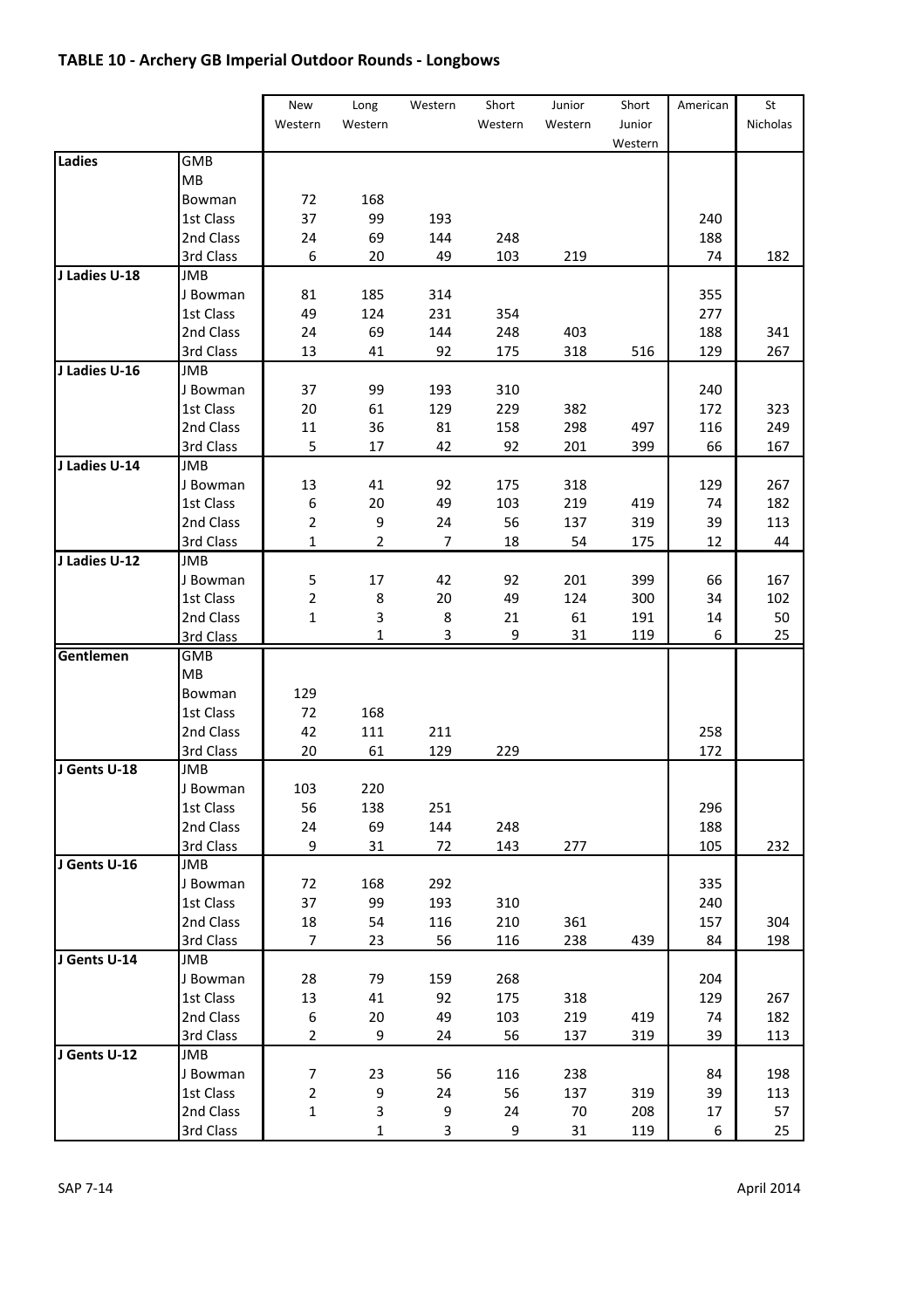# **TABLE 11 - Archery GB Imperial Outdoor Rounds - Recurve Barebows.**

|               |                         | New          | Long           | Western | Short    | Junior   | Short      | American | St       |
|---------------|-------------------------|--------------|----------------|---------|----------|----------|------------|----------|----------|
|               |                         | Western      | Western        |         | Western  | Western  | Junior     |          | Nicholas |
|               |                         |              |                |         |          |          | Western    |          |          |
| Ladies        | <b>GMB</b>              |              |                |         |          |          |            |          |          |
|               | MB                      |              |                |         |          |          |            |          |          |
|               | Bowman                  | 175          | 321            |         |          |          |            |          |          |
|               | 1st Class               | 81           | 185            | 314     |          |          |            | 355      |          |
|               | 2nd Class               | 32           | 89             | 176     | 289      |          |            | 222      |          |
|               | 3rd Class               | 11           | 36             | 81      | 158      | 298      |            | 116      | 249      |
| J Ladies U-18 | JMB                     |              |                |         |          |          |            |          |          |
|               | J Bowman                | 143          | 279            | 423     |          |          |            | 451      |          |
|               | 1st Class               | 81           | 185            | 314     | 440      |          |            | 355      |          |
|               | 2nd Class               | 42           | 111            | 211     | 332      | 485      |            | 258      | 414      |
|               | 3rd Class               | 24           | 69             | 144     | 248      | 403      | 584        | 188      | 341      |
| J Ladies U-16 | <b>JMB</b>              |              |                |         |          |          |            |          |          |
|               | J Bowman                | 72           | 168            | 292     | 418      |          |            | 335      |          |
|               | 1st Class               | 37           | 99             | 193     | 310      | 465      |            | 240      | 396      |
|               | 2nd Class               | 20           | 61             | 129     | 229      | 382      | 568        | 172      | 323      |
|               | 3rd Class               | 9            | 31             | 72      | 143      | 277      | 478        | 105      | 232      |
| J Ladies U-14 | JMB                     |              |                |         |          |          |            |          |          |
|               | J Bowman                | 28           | 79             | 159     | 268      | 424      |            | 204      | 360      |
|               | 1st Class               | 13           | 41             | 92      | 175      | 318      | 516        | 129      | 267      |
|               | 2nd Class               | 5            | 17             | 42      | 92       | 201      | 399        | 66       | 167      |
|               | 3rd Class               | $\mathbf{1}$ | 6              | 15      | 37       | 99       | 261        | 26       | 81       |
| J Ladies U-12 | JMB                     |              |                |         |          |          |            |          |          |
|               | J Bowman                | 11           | 36             | 81      | 158      | 298      | 497        | 116      | 249      |
|               | 1st Class               | 4            | 15             | 37      | 82       | 184      | 379        | 58       | 152      |
|               | 2nd Class               | 1            | 6<br>2         | 15<br>6 | 37<br>15 | 99<br>47 | 261<br>160 | 26<br>11 | 81<br>38 |
| Gentlemen     | 3rd Class<br><b>GMB</b> |              |                |         |          |          |            |          |          |
|               | MB                      |              |                |         |          |          |            |          |          |
|               | Bowman                  | 334          |                |         |          |          |            |          |          |
|               | 1st Class               | 193          | 342            |         |          |          |            |          |          |
|               | 2nd Class               | 81           | 185            | 314     |          |          |            | 355      |          |
|               | 3rd Class               | 32           | 89             | 176     | 289      |          |            | 222      |          |
| J Gents U-18  | JMB                     |              |                |         |          |          |            |          |          |
|               | J Bowman                | 175          | 321            |         |          |          |            |          |          |
|               | 1st Class               | 103          | 220            | 358     |          |          |            | 394      |          |
|               | 2nd Class               | 49           | 124            | 231     | 354      |          |            | 277      |          |
|               | 3rd Class               | 24           | 69             | 144     | 248      | 403      |            | 188      | 341      |
| J Gents U-16  | JMB                     |              |                |         |          |          |            |          |          |
|               | J Bowman                | 129          | 259            | 402     |          |          |            | 432      |          |
|               | 1st Class               | 72           | 168            | 292     | 418      |          |            | 335      |          |
|               | 2nd Class               | 37           | 99             | 193     | 310      | 465      |            | 240      | 396      |
|               | 3rd Class               | 18           | 54             | 116     | 210      | 361      | 551        | 157      | 304      |
| J Gents U-14  | <b>JMB</b>              |              |                |         |          |          |            |          |          |
|               | J Bowman                | 56           | 138            | 251     | 375      |          |            | 296      |          |
|               | 1st Class               | 28           | 79             | 159     | 268      | 424      |            | 204      | 360      |
|               | 2nd Class               | 13           | 41             | 92      | 175      | 318      | 516        | 129      | 267      |
|               | 3rd Class               | 5            | 17             | 42      | 92       | 201      | 399        | 66       | 167      |
| J Gents U-12  | JMB                     |              |                |         |          |          |            |          |          |
|               | J Bowman                | 18           | 54             | 116     | 210      | 361      |            | 157      | 304      |
|               | 1st Class               | 7            | 23             | 56      | 116      | 238      | 439        | 84       | 198      |
|               | 2nd Class               | 2            | 8              | 20      | 49       | 124      | 300        | 34       | 102      |
|               | 3rd Class               | $\mathbf 1$  | $\overline{2}$ | 7       | 18       | 54       | 175        | 12       | 44       |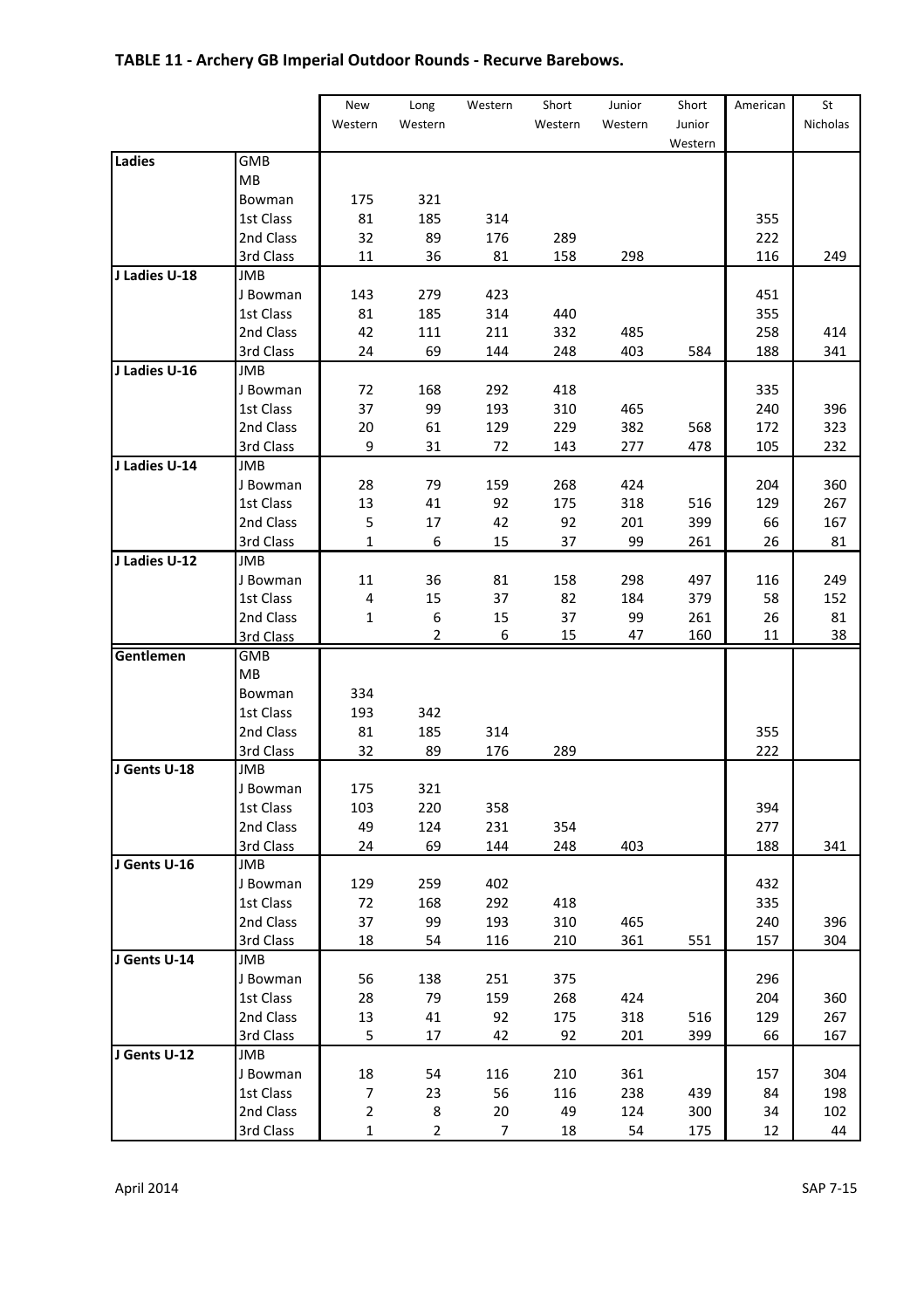# **TABLE 12 - Archery GB Imperial Outdoor Rounds - Recurve Bows.**

|               |            | New          | Long              | National | Short | Junior            | Short    | New            | Long            | Warwick | Short | Junior                 | Short   |
|---------------|------------|--------------|-------------------|----------|-------|-------------------|----------|----------------|-----------------|---------|-------|------------------------|---------|
|               |            |              | National National |          |       | National National | Junior   |                | Warwick Warwick |         |       | Warwick Warwick Junior |         |
|               |            |              |                   |          |       |                   | National |                |                 |         |       |                        | Warwick |
| Ladies        | GMB        |              |                   |          |       |                   |          |                |                 |         |       |                        |         |
|               | MB         |              |                   |          |       |                   |          |                |                 |         |       |                        |         |
|               | Bowman     | 362          | 455               |          |       |                   |          |                |                 |         |       |                        |         |
|               | 1st Class  | 217          | 330               | 436      |       |                   |          |                |                 |         |       |                        |         |
|               | 2nd Class  | 118          | 218               | 336      | 417   |                   |          | 88             | 160             | 233     | 287   |                        |         |
|               | 3rd Class  | 47           | 109               | 205      | 296   | 401               |          | 36             | 84              | 146     | 209   | 279                    |         |
| J Ladies U-18 | JMB        |              |                   |          |       |                   |          |                |                 |         |       |                        |         |
|               | J Bowman   | 249          | 361               | 459      |       |                   |          |                |                 |         |       |                        |         |
|               | 1st Class  | 118          | 218               | 336      | 417   |                   |          |                |                 |         |       |                        |         |
|               | 2nd Class  | 53           | 121               | 221      | 313   | 415               |          | 41             | 92              | 157     | 220   | 288                    |         |
|               | 3rd Class  | 24           | 63                | 133      | 215   | 328               | 452      | 18             | 50              | 97      | 155   | 232                    | 315     |
| J Ladies U-16 | JMB        |              |                   |          |       |                   |          |                |                 |         |       |                        |         |
|               | J Bowman   | 106          | 202               | 319      | 403   |                   |          |                |                 |         |       |                        |         |
|               | 1st Class  | 41           | 98                | 189      | 280   | 387               |          |                |                 |         |       |                        |         |
|               | 2nd Class  | 18           | 49                | 109      | 185   | 296               | 428      | 14             | 39              | 80      | 134   | 212                    | 300     |
|               |            | 9            |                   |          |       |                   |          |                |                 |         |       |                        |         |
|               | 3rd Class  |              | 29                | 70       | 130   | 232               | 374      | 8              | 24              | 52      | 96    | 170                    | 267     |
| J Ladies U-14 | JMB        |              |                   |          |       |                   |          |                |                 |         |       |                        |         |
|               | J Bowman   | 53           | 121               | 221      | 313   | 415               |          |                |                 |         |       |                        |         |
|               | 1st Class  | 15           | 43                | 98       | 170   | 280               | 415      |                |                 |         |       |                        |         |
|               | 2nd Class  | 5            | 16                | 42       | 86    | 172               | 315      | 4              | 13              | 32      | 64    | 129                    | 229     |
|               | 3rd Class  | $\mathbf{1}$ | 5                 | 16       | 36    | 88                | 209      | $\mathbf{1}$   | 5               | 12      | 28    | 69                     | 160     |
| J Ladies U-12 | <b>JMB</b> |              |                   |          |       |                   |          |                |                 |         |       |                        |         |
|               | J Bowman   | 24           | 63                | 133      | 215   | 328               | 452      |                |                 |         |       |                        |         |
|               | 1st Class  | 7            | 22                | 55       | 106   | 201               | 345      |                |                 |         |       |                        |         |
|               | 2nd Class  | $\mathbf{1}$ | 5                 | 16       | 36    | 88                | 209      | 1              | 5               | 12      | 28    | 69                     | 160     |
|               | 3rd Class  |              | $\overline{2}$    | 6        | 15    | 44                | 130      |                | 2               | 5       | 12    | 35                     | 104     |
| Gentlemen     | <b>GMB</b> |              |                   |          |       |                   |          |                |                 |         |       |                        |         |
|               | MB         |              |                   |          |       |                   |          |                |                 |         |       |                        |         |
|               | Bowman     | 432          |                   |          |       |                   |          |                |                 |         |       |                        |         |
|               | 1st Class  | 315          | 418               |          |       |                   |          |                |                 |         |       |                        |         |
|               | 2nd Class  | 217          | 330               | 436      |       |                   |          | 156            | 234             | 297     |       |                        |         |
|               | 3rd Class  | 106          | 202               | 319      | 403   |                   |          | 79             | 150             | 222     | 278   |                        |         |
| J Gents U-18  | JMB        |              |                   |          |       |                   |          |                |                 |         |       |                        |         |
|               | J Bowman   | 392          | 477               |          |       |                   |          |                |                 |         |       |                        |         |
|               | 1st Class  | 217          | 330               | 436      |       |                   |          |                |                 |         |       |                        |         |
|               | 2nd Class  | 106          | 202               | 319      | 403   |                   |          | 79             | 150             | 222     | 278   |                        |         |
|               | 3rd Class  | 31           | 79                | 160      | 247   | 358               |          | 24             | 62              | 115     | 177   | 252                    |         |
| J Gents U-16  | <b>JMB</b> |              |                   |          |       |                   |          |                |                 |         |       |                        |         |
|               | J Bowman   | 249          | 361               | 459      |       |                   |          |                |                 |         |       |                        |         |
|               | 1st Class  | 130          | 234               | 351      | 430   |                   |          |                |                 |         |       |                        |         |
|               | 2nd Class  | 68           | 145               | 254      | 344   | 440               |          | 52             | 110             | 179     | 240   | 304                    |         |
|               | 3rd Class  | 20           | 56                | 121      | 200   | 312               | 440      | 16             | 44              | 88      | 145   | 222                    | 307     |
| J Gents U-14  | JMB        |              |                   |          |       |                   |          |                |                 |         |       |                        |         |
|               | J Bowman   | 106          | 202               | 319      | 403   |                   |          |                |                 |         |       |                        |         |
|               | 1st Class  | 41           | 98                | 189      | 280   | 387               |          |                |                 |         |       |                        |         |
|               | 2nd Class  | 20           | 56                | 121      | 200   | 312               | 440      | 16             | 44              | 88      | 145   | 222                    | 307     |
|               | 3rd Class  | 6            | 19                | 48       | 95    | 186               | 330      | 5              | 16              | 36      | 72    | 139                    | 239     |
| J Gents U-12  | <b>JMB</b> |              |                   |          |       |                   |          |                |                 |         |       |                        |         |
|               | J Bowman   | 27           | 71                | 146      | 231   | 343               |          |                |                 |         |       |                        |         |
|               | 1st Class  | 8            | 25                | 62       | 117   | 216               | 360      |                |                 |         |       |                        |         |
|               |            | 3            | 10                | 28       | 60    | 132               | 269      | $\overline{2}$ | 9               | 21      | 46    | 100                    | 200     |
|               | 2nd Class  |              |                   |          |       |                   |          |                |                 |         |       |                        |         |
|               | 3rd Class  | $\mathbf 1$  | 2                 | 7        | 18    | 49                | 142      |                | 2               | 5       | 14    | 39                     | 112     |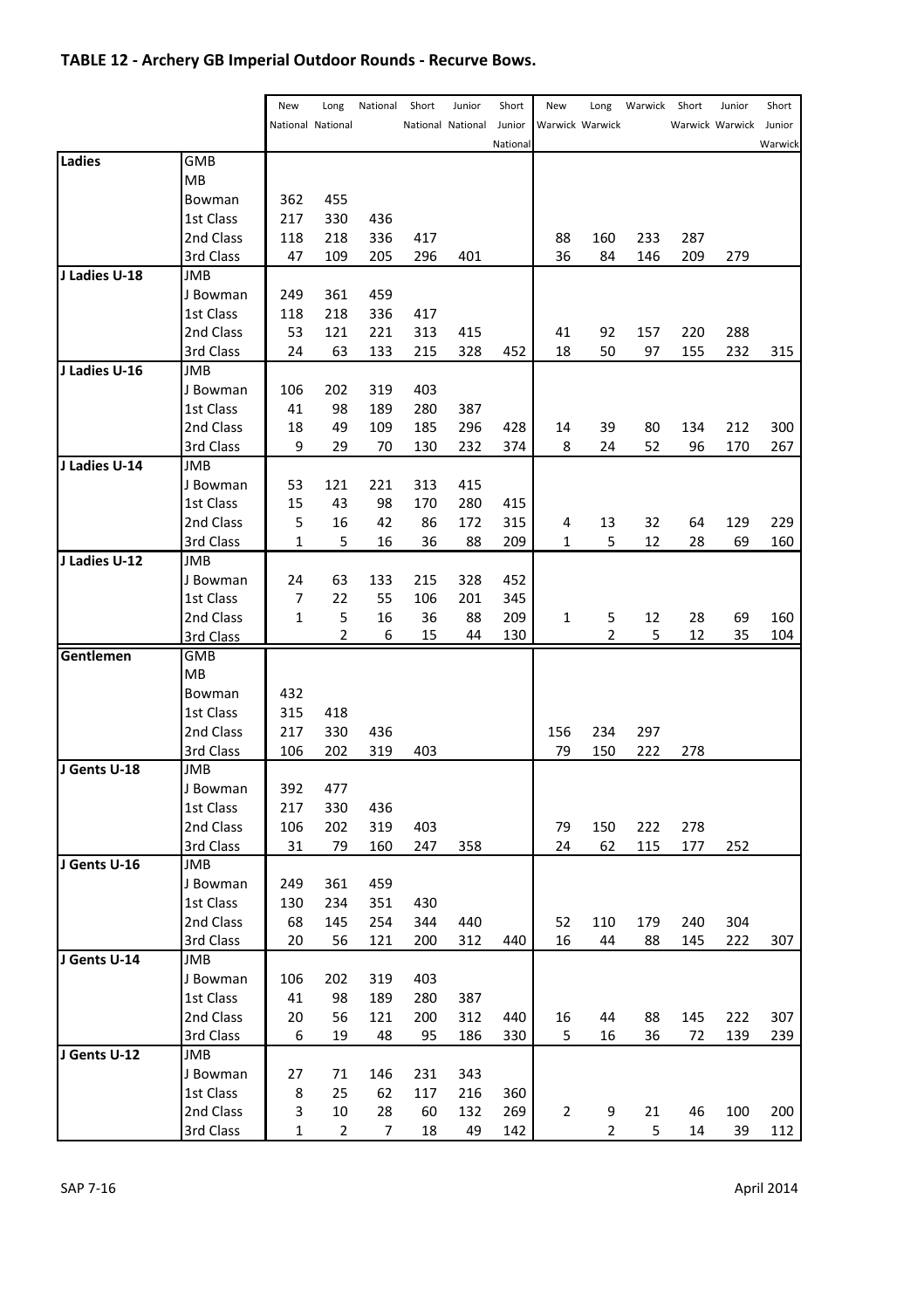# **TABLE 13 - Archery GB Imperial Outdoor Rounds - Compound Bows.**

| National National<br>National National<br>Junior<br>Warwick Warwick<br>Warwick Warwick                                                  |         |
|-----------------------------------------------------------------------------------------------------------------------------------------|---------|
|                                                                                                                                         | Junior  |
| National                                                                                                                                | Warwick |
| Ladies<br>GMB                                                                                                                           |         |
| MB                                                                                                                                      |         |
| 507<br>559<br>Bowman                                                                                                                    |         |
| 487<br>1st Class<br>406<br>549                                                                                                          |         |
| 2nd Class<br>233<br>346<br>448<br>505<br>167<br>244<br>305<br>343                                                                       |         |
| 3rd Class<br>130<br>234<br>430<br>503<br>96<br>171<br>351<br>243<br>295<br>343                                                          |         |
| J Ladies U-18<br>JMB                                                                                                                    |         |
| 487<br>J Bowman<br>406<br>549                                                                                                           |         |
| 1st Class<br>233<br>346<br>448<br>505                                                                                                   |         |
| 2nd Class<br>130<br>234<br>430<br>96<br>171<br>295<br>351<br>503<br>243<br>343                                                          |         |
| 3rd Class<br>98<br>494<br>41<br>189<br>280<br>387<br>32<br>76<br>136<br>198<br>271                                                      | 340     |
| J Ladies U-16<br>JMB                                                                                                                    |         |
| J Bowman<br>233<br>346<br>448<br>505                                                                                                    |         |
| 234<br>1st Class<br>130<br>351<br>430<br>503                                                                                            |         |
| 2nd Class<br>41<br>98<br>189<br>280<br>387<br>494<br>76<br>136<br>198<br>32<br>271                                                      | 340     |
| 3rd Class<br>13<br>38<br>156<br>264<br>10<br>31<br>191<br>88<br>402<br>65<br>114                                                        | 284     |
| J Ladies U-14<br>JMB                                                                                                                    |         |
| J Bowman<br>143<br>249<br>442<br>367<br>512                                                                                             |         |
| 1st Class<br>47<br>109<br>205<br>296<br>401<br>503                                                                                      |         |
| 33<br>388<br>9<br>27<br>2nd Class<br>11<br>78<br>142<br>248<br>58<br>105<br>180                                                         | 275     |
| 3rd Class<br>2<br>9<br>24<br>53<br>120<br>253<br>2<br>18<br>41<br>92                                                                    | 190     |
| 7<br>JMB                                                                                                                                |         |
| J Ladies U-12<br>329                                                                                                                    |         |
| 60<br>133<br>237<br>428<br>521<br>J Bowman                                                                                              |         |
| 170<br>1st Class<br>15<br>43<br>98<br>280<br>415                                                                                        |         |
| 2nd Class<br>3<br>10<br>28<br>60<br>132<br>269<br>2<br>9<br>21<br>46<br>100                                                             | 200     |
| $\mathbf{1}$<br>3<br>8<br>21<br>56<br>154<br>$\mathbf{1}$<br>2<br>6<br>16<br>44<br>3rd Class                                            | 121     |
| Gentlemen<br><b>GMB</b>                                                                                                                 |         |
| <b>MB</b>                                                                                                                               |         |
| 554<br>Bowman                                                                                                                           |         |
| 1st Class<br>478<br>539                                                                                                                 |         |
| 487<br>280<br>2nd Class<br>406<br>549<br>333<br>370                                                                                     |         |
| 3rd Class<br>249<br>361<br>459<br>514<br>178<br>254<br>312<br>348                                                                       |         |
| J Gents U-18<br>JMB                                                                                                                     |         |
| J Bowman<br>478<br>539                                                                                                                  |         |
| 487<br>1st Class<br>406<br>549                                                                                                          |         |
| 2nd Class<br>249<br>361<br>514<br>178<br>254<br>348<br>459<br>312                                                                       |         |
| 3rd Class<br>130<br>234<br>430<br>96<br>295<br>343<br>351<br>503<br>171<br>243                                                          |         |
| J Gents U-16<br><b>JMB</b>                                                                                                              |         |
| 406<br>487<br>549<br>J Bowman                                                                                                           |         |
| 249<br>361<br>1st Class<br>459<br>514                                                                                                   |         |
| 2nd Class<br>130<br>234<br>430<br>503<br>96<br>171<br>243<br>295<br>343<br>351                                                          |         |
| 159<br>3rd Class<br>76<br>270<br>360<br>452<br>536<br>58<br>120<br>190<br>250<br>311                                                    | 366     |
| J Gents U-14<br>JMB                                                                                                                     |         |
| 249<br>361<br>459<br>514<br>J Bowman                                                                                                    |         |
| 1st Class<br>130<br>234<br>351<br>430<br>503                                                                                            |         |
|                                                                                                                                         | 366     |
| 2nd Class<br>76<br>159<br>270<br>360<br>452<br>120<br>190<br>250<br>536<br>58<br>311                                                    |         |
|                                                                                                                                         |         |
| 3rd Class<br>27<br>71<br>231<br>343<br>463<br>21<br>242<br>146<br>56<br>106<br>166                                                      | 321     |
| J Gents U-12<br>JMB                                                                                                                     |         |
| J Bowman<br>130<br>234<br>351<br>430<br>503                                                                                             |         |
| 1st Class<br>76<br>159<br>270<br>360<br>452<br>536<br>20<br>200<br>440<br>44<br>145<br>2nd Class<br>56<br>121<br>312<br>16<br>88<br>222 | 307     |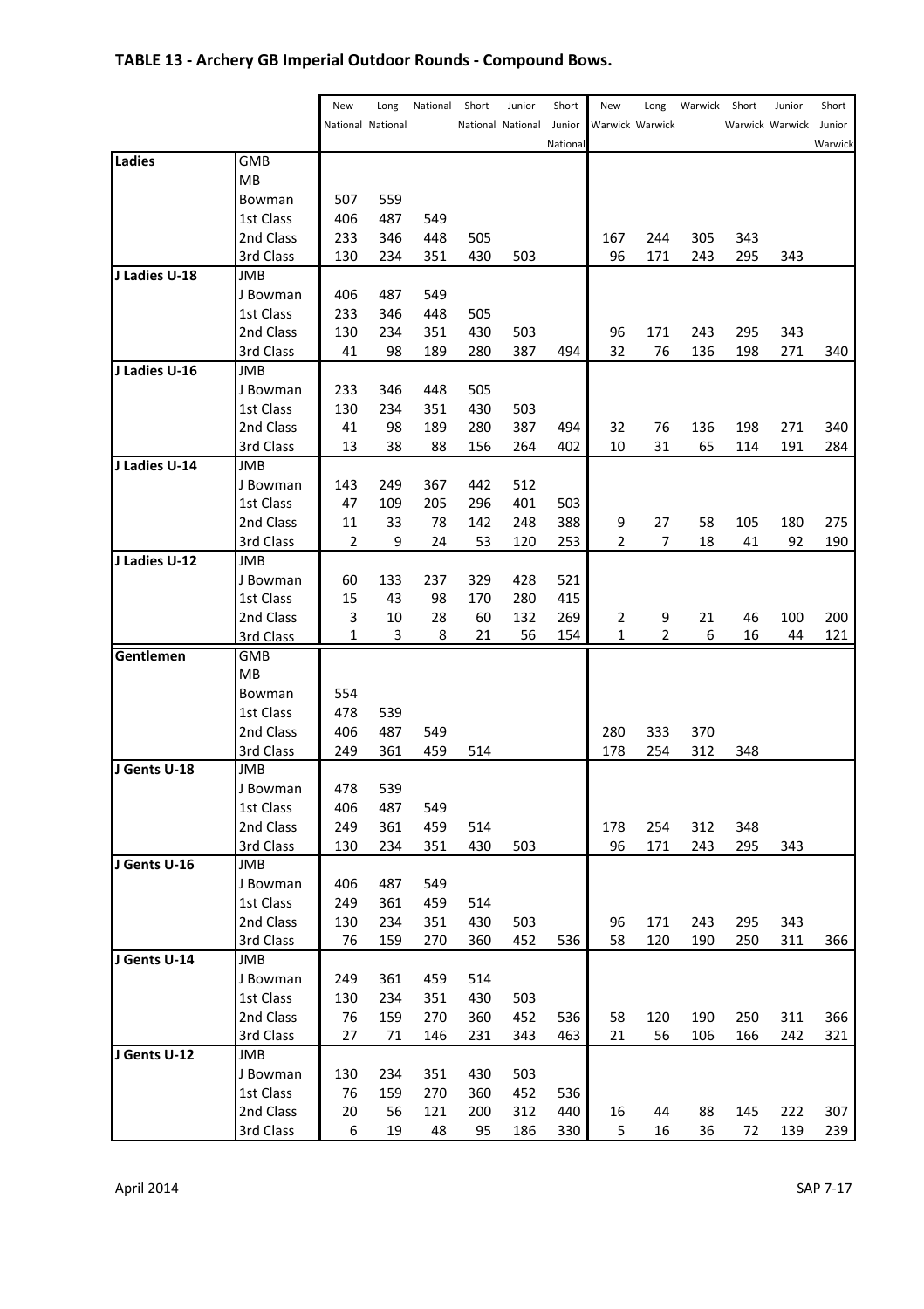# **TABLE 14 - Archery GB Imperial Outdoor Rounds - Longbows**

|               |            | New          | Long              | National       | Short | Junior            | Short    | New          | Long            | Warwick        | Short | Junior                 | Short   |
|---------------|------------|--------------|-------------------|----------------|-------|-------------------|----------|--------------|-----------------|----------------|-------|------------------------|---------|
|               |            |              | National National |                |       | National National | Junior   |              | Warwick Warwick |                |       | Warwick Warwick Junior |         |
|               |            |              |                   |                |       |                   | National |              |                 |                |       |                        | Warwick |
| Ladies        | GMB        |              |                   |                |       |                   |          |              |                 |                |       |                        |         |
|               | MB         |              |                   |                |       |                   |          |              |                 |                |       |                        |         |
|               | Bowman     | 47           | 109               |                |       |                   |          |              |                 |                |       |                        |         |
|               | 1st Class  | 24           | 63                | 133            |       |                   |          |              |                 |                |       |                        |         |
|               | 2nd Class  | 15           | 43                | 98             | 170   |                   |          | 12           | 35              | 72             | 124   |                        |         |
|               | 3rd Class  | 3            | 12                | 32             | 68    | 145               |          | 3            | 10              | 24             | 52    | 110                    |         |
| J Ladies U-18 | <b>JMB</b> |              |                   |                |       |                   |          |              |                 |                |       |                        |         |
|               | J Bowman   | 53           | 121               | 221            |       |                   |          |              |                 |                |       |                        |         |
|               | 1st Class  | 31           | 79                | 160            | 247   |                   |          |              |                 |                |       |                        |         |
|               | 2nd Class  | 15           | 43                | 98             | 170   | 280               |          | 12           | 35              | 72             | 124   | 201                    |         |
|               | 3rd Class  | 8            | 25                | 62             | 117   | 216               | 360      | 6            | 21              | 46             | 87    | 159                    | 258     |
| J Ladies U-16 | JMB        |              |                   |                |       |                   |          |              |                 |                |       |                        |         |
|               | J Bowman   | 24           | 63                | 133            | 215   |                   |          |              |                 |                |       |                        |         |
|               | 1st Class  | 13           | 38                | 88             | 156   | 264               |          |              |                 |                |       |                        |         |
|               | 2nd Class  | 7            | 22                | 55             | 106   | 201               | 345      | 5            | 18              | 41             | 79    | 149                    | 249     |
|               | 3rd Class  | 3            | 10                | 28             | 60    | 132               | 269      | 2            | 9               | 21             | 46    | 100                    | 200     |
| J Ladies U-14 | JMB        |              |                   |                |       |                   |          |              |                 |                |       |                        |         |
|               | J Bowman   | 8            | 25                | 62             | 117   | 216               |          |              |                 |                |       |                        |         |
|               | 1st Class  | 3            | 12                | 32             | 68    | 145               | 284      |              |                 |                |       |                        |         |
|               | 2nd Class  | $\mathbf{1}$ | 5                 | 16             | 36    | 88                | 209      | $\mathbf{1}$ | 5               | 12             | 28    | 69                     | 160     |
|               | 3rd Class  |              | 1                 | 4              | 11    | 34                | 108      |              | 1               | 3              | 9     | 27                     | 88      |
| J Ladies U-12 | <b>JMB</b> |              |                   |                |       |                   |          |              |                 |                |       |                        |         |
|               | J Bowman   | 3            | 10                | 28             | 60    | 132               | 269      |              |                 |                |       |                        |         |
|               | 1st Class  | $\mathbf{1}$ | 5                 | 13             | 32    | 79                | 194      |              |                 |                |       |                        |         |
|               | 2nd Class  |              | $\overline{2}$    | 5              | 13    | 38                | 119      |              | 1               | 4              | 10    | 31                     | 95      |
|               | 3rd Class  |              | $\mathbf{1}$      | $\overline{2}$ | 6     | 19                | 72       |              | 1               | $\overline{2}$ | 5     | 16                     | 60      |
| Gentlemen     | <b>GMB</b> |              |                   |                |       |                   |          |              |                 |                |       |                        |         |
|               | MB         |              |                   |                |       |                   |          |              |                 |                |       |                        |         |
|               | Bowman     | 86           |                   |                |       |                   |          |              |                 |                |       |                        |         |
|               | 1st Class  | 47           | 109               |                |       |                   |          |              |                 |                |       |                        |         |
|               | 2nd Class  | 27           | 71                | 146            |       |                   |          | 21           | 56              | 106            |       |                        |         |
|               | 3rd Class  | 13           | 38                | 88             | 156   |                   |          | 10           | 31              | 65             | 114   |                        |         |
| J Gents U-18  | <b>JMB</b> |              |                   |                |       |                   |          |              |                 |                |       |                        |         |
|               | J Bowman   | 68           | 145               |                |       |                   |          |              |                 |                |       |                        |         |
|               | 1st Class  | 36           | 89                | 174            |       |                   |          |              |                 |                |       |                        |         |
|               | 2nd Class  | 15           | 43                | 98             | 170   |                   |          | 12           | 35              | 72             | 124   |                        |         |
|               | 3rd Class  | 6            | 19                | 48             | 95    | 186               |          | 5            | 16              | 36             | 72    | 139                    |         |
| J Gents U-16  | <b>JMB</b> |              |                   |                |       |                   |          |              |                 |                |       |                        |         |
|               | J Bowman   | 47           | 109               | 205            |       |                   |          |              |                 |                |       |                        |         |
|               | 1st Class  | 24           | 63                | 133            | 215   |                   |          |              |                 |                |       |                        |         |
|               | 2nd Class  | 11           | 33                | 78             | 142   | 248               |          | 9            | 27              | 58             | 105   | 180                    |         |
|               | 3rd Class  | 4            | 14                | 37             | 76    | 158               | 299      | 3            | 12              | 28             | 58    | 119                    | 220     |
| J Gents U-14  | JMB        |              |                   |                |       |                   |          |              |                 |                |       |                        |         |
|               | J Bowman   | 18           | 49                | 109            | 185   |                   |          |              |                 |                |       |                        |         |
|               | 1st Class  | 8            | 25                | 62             | 117   | 216               |          |              |                 |                |       |                        |         |
|               | 2nd Class  | 3            | 12                | 32             | 68    | 145               | 284      | 3            | 10              | 24             | 52    | 110                    | 210     |
|               | 3rd Class  | $\mathbf{1}$ | 5                 | 16             | 36    | 88                | 209      | 1            | 5               | 12             | 28    | 69                     | 160     |
| J Gents U-12  | <b>JMB</b> |              |                   |                |       |                   |          |              |                 |                |       |                        |         |
|               | J Bowman   | 4            | 14                | 37             | 76    | 158               |          |              |                 |                |       |                        |         |
|               | 1st Class  | $\mathbf{1}$ | 5                 | 16             | 36    | 88                | 209      |              |                 |                |       |                        |         |
|               | 2nd Class  |              | $\overline{2}$    | 6              | 15    | 44                | 130      |              | 2               | 5              | 12    | 35                     | 104     |
|               | 3rd Class  |              | $\mathbf{1}$      | $\overline{2}$ | 6     | 19                | 72       |              | 1               | $\overline{2}$ | 5     | 16                     | 60      |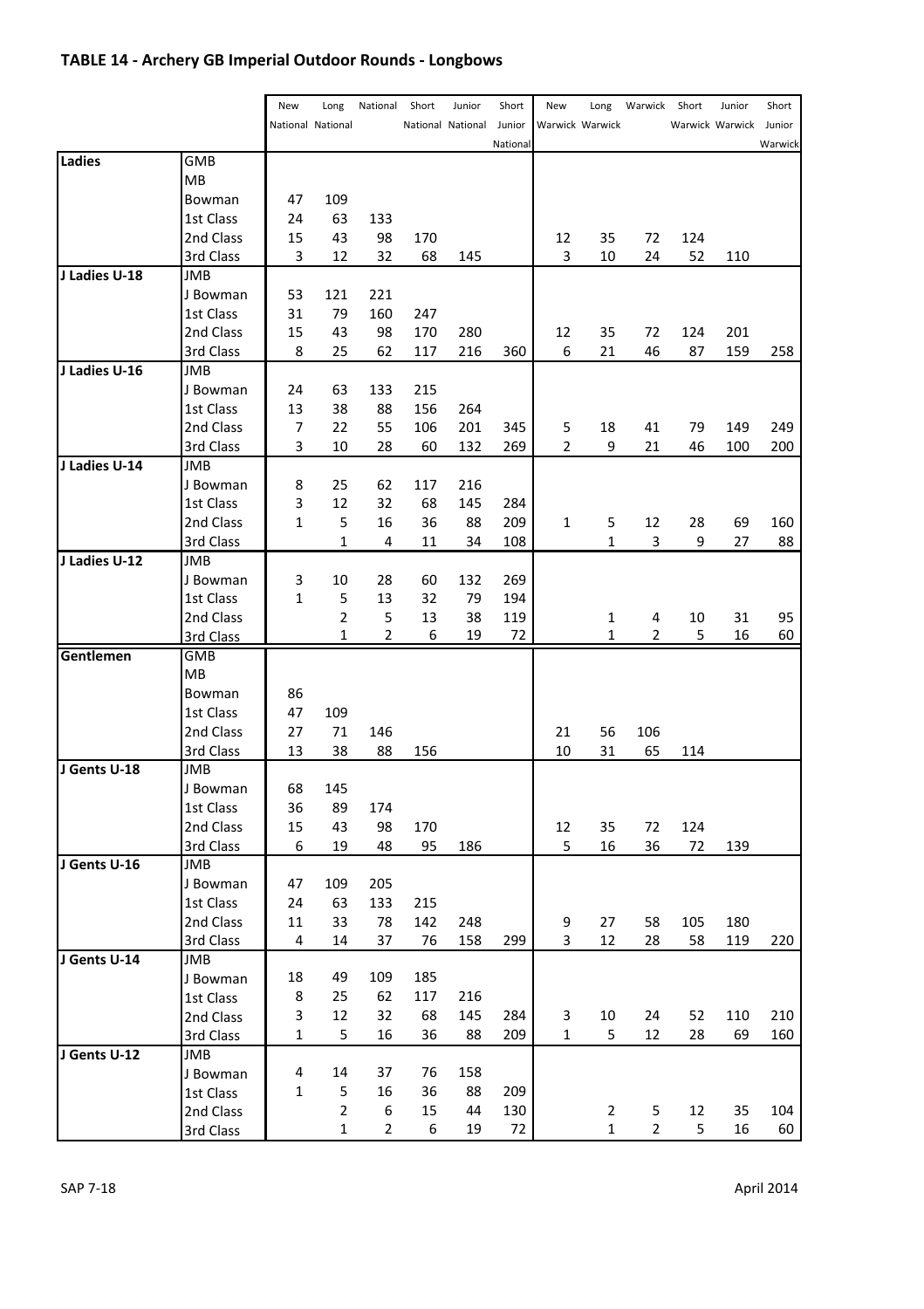# **TABLE 15 - Arhcery GB Imperial Outdoor Rounds - Recurve Barebows.**

|               |            | New            | Long              | National | Short | Junior            | Short    | New            | Long            | Warwick | Short | Junior          | Short   |
|---------------|------------|----------------|-------------------|----------|-------|-------------------|----------|----------------|-----------------|---------|-------|-----------------|---------|
|               |            |                | National National |          |       | National National | Junior   |                | Warwick Warwick |         |       | Warwick Warwick | Junior  |
|               |            |                |                   |          |       |                   | National |                |                 |         |       |                 | Warwick |
| Ladies        | GMB        |                |                   |          |       |                   |          |                |                 |         |       |                 |         |
|               | <b>MB</b>  |                |                   |          |       |                   |          |                |                 |         |       |                 |         |
|               | Bowman     | 118            | 218               |          |       |                   |          |                |                 |         |       |                 |         |
|               | 1st Class  | 53             | 121               | 221      |       |                   |          |                |                 |         |       |                 |         |
|               | 2nd Class  | 20             | 56                | 121      | 200   |                   |          | 16             | 44              | 88      | 145   |                 |         |
|               | 3rd Class  | 7              | 22                | 55       | 106   | 201               |          | 5              | 18              | 41      | 79    | 149             |         |
| J Ladies U-18 | JMB        |                |                   |          |       |                   |          |                |                 |         |       |                 |         |
|               | J Bowman   | 96             | 187               | 303      |       |                   |          |                |                 |         |       |                 |         |
|               | 1st Class  | 53             | 121               | 221      | 313   |                   |          |                |                 |         |       |                 |         |
|               | 2nd Class  | 27             | 71                | 146      | 231   | 343               |          | 21             | 56              | 106     | 166   | 242             |         |
|               | 3rd Class  | 15             | 43                | 98       | 170   | 280               | 415      | 12             | 35              | 72      | 124   | 201             | 292     |
| J Ladies U-16 | JMB        |                |                   |          |       |                   |          |                |                 |         |       |                 |         |
|               | J Bowman   | 47             | 109               | 205      | 296   |                   |          |                |                 |         |       |                 |         |
|               | 1st Class  | 24             | 63                | 133      | 215   | 328               |          |                |                 |         |       |                 |         |
|               | 2nd Class  | 13             | 38                | 88       | 156   | 264               | 402      | 10             | 31              | 65      | 114   | 191             | 284     |
|               | 3rd Class  | 6              | 19                | 48       | 95    | 186               | 330      | 5              | 16              | 36      | 72    | 139             | 239     |
| J Ladies U-14 | JMB        |                |                   |          |       |                   |          |                |                 |         |       |                 |         |
|               | J Bowman   | 18             | 49                | 109      | 185   | 296               |          |                |                 |         |       |                 |         |
|               | 1st Class  | 8              | 25                | 62       | 117   | 216               | 360      |                |                 |         |       |                 |         |
|               | 2nd Class  | 3              | 10                | 28       | 60    | 132               | 269      | 2              | 9               | 21      | 46    | 100             | 200     |
|               | 3rd Class  | 1              | 3                 | 10       | 24    | 63                | 167      | 1              | 3               | 7       | 19    | 50              | 131     |
| J Ladies U-12 | <b>JMB</b> |                |                   |          |       |                   |          |                |                 |         |       |                 |         |
|               | J Bowman   | 7              | 22                | 55       | 106   | 201               | 345      |                |                 |         |       |                 |         |
|               | 1st Class  | $\overline{2}$ | 9                 | 24       | 53    | 120               | 253      |                |                 |         |       |                 |         |
|               | 2nd Class  | $\mathbf{1}$   | 3                 | 10       | 24    | 63                | 167      | $\mathbf 1$    | 3               | 7       | 19    | 50              | 131     |
|               | 3rd Class  |                | $\mathbf{1}$      | 4        | 10    | 29                | 98       |                | 1               | 3       | 8     | 24              | 80      |
| Gentlemen     | <b>GMB</b> |                |                   |          |       |                   |          |                |                 |         |       |                 |         |
|               | MB         |                |                   |          |       |                   |          |                |                 |         |       |                 |         |
|               | Bowman     | 233            |                   |          |       |                   |          |                |                 |         |       |                 |         |
|               | 1st Class  | 130            | 234               |          |       |                   |          |                |                 |         |       |                 |         |
|               | 2nd Class  | 53             | 121               | 221      |       |                   |          | 41             | 92              | 157     |       |                 |         |
|               | 3rd Class  | 20             | 56                | 121      | 200   |                   |          | 16             | 44              | 88      | 145   |                 |         |
| J Gents U-18  | JMB        |                |                   |          |       |                   |          |                |                 |         |       |                 |         |
|               | J Bowman   | 118            | 218               |          |       |                   |          |                |                 |         |       |                 |         |
|               | 1st Class  | 68             | 145               | 254      |       |                   |          |                |                 |         |       |                 |         |
|               | 2nd Class  | 31             | 79                | 160      | 247   |                   |          | 24             | 62              | 115     | 177   |                 |         |
|               | 3rd Class  | 15             | 43                | 98       | 170   | 280               |          | 12             | 35              | 72      | 124   | 201             |         |
| J Gents U-16  | JMB        |                |                   |          |       |                   |          |                |                 |         |       |                 |         |
|               | J Bowman   | 86             | 173               | 287      |       |                   |          |                |                 |         |       |                 |         |
|               | 1st Class  | 47             | 109               | 205      | 296   |                   |          |                |                 |         |       |                 |         |
|               | 2nd Class  | 24             | 63                | 133      | 215   | 328               |          | 18             | 50              | 97      | 155   | 232             |         |
|               | 3rd Class  | 11             | 33                | 78       | 142   | 248               | 388      | 9              | 27              | 58      | 105   | 180             | 275     |
| J Gents U-14  | JMB        |                |                   |          |       |                   |          |                |                 |         |       |                 |         |
|               | J Bowman   | 36             | 89                | 174      | 264   |                   |          |                |                 |         |       |                 |         |
|               | 1st Class  | 18             | 49                | 109      | 185   | 296               |          |                |                 |         |       |                 |         |
|               | 2nd Class  | 8              | 25                | 62       | 117   | 216               | 360      | 6              | 21              | 46      | 87    | 159             | 258     |
|               | 3rd Class  | 3              | 10                | 28       | 60    | 132               | 269      | $\overline{2}$ | 9               | 21      | 46    | 100             | 200     |
| J Gents U-12  | JMB        |                |                   |          |       |                   |          |                |                 |         |       |                 |         |
|               | J Bowman   | 11             | 33                | 78       | 142   | 248               |          |                |                 |         |       |                 |         |
|               | 1st Class  | 4              | 14                | 37       | 76    | 158               | 299      |                |                 |         |       |                 |         |
|               | 2nd Class  | 1              | 5                 | 13       | 32    | 79                | 194      | 1              | 4               | 10      | 24    | 62              | 150     |
|               | 3rd Class  |                | $\mathbf{1}$      | 4        | 11    | 34                | 108      |                | 1               | 3       | 9     | 27              | 88      |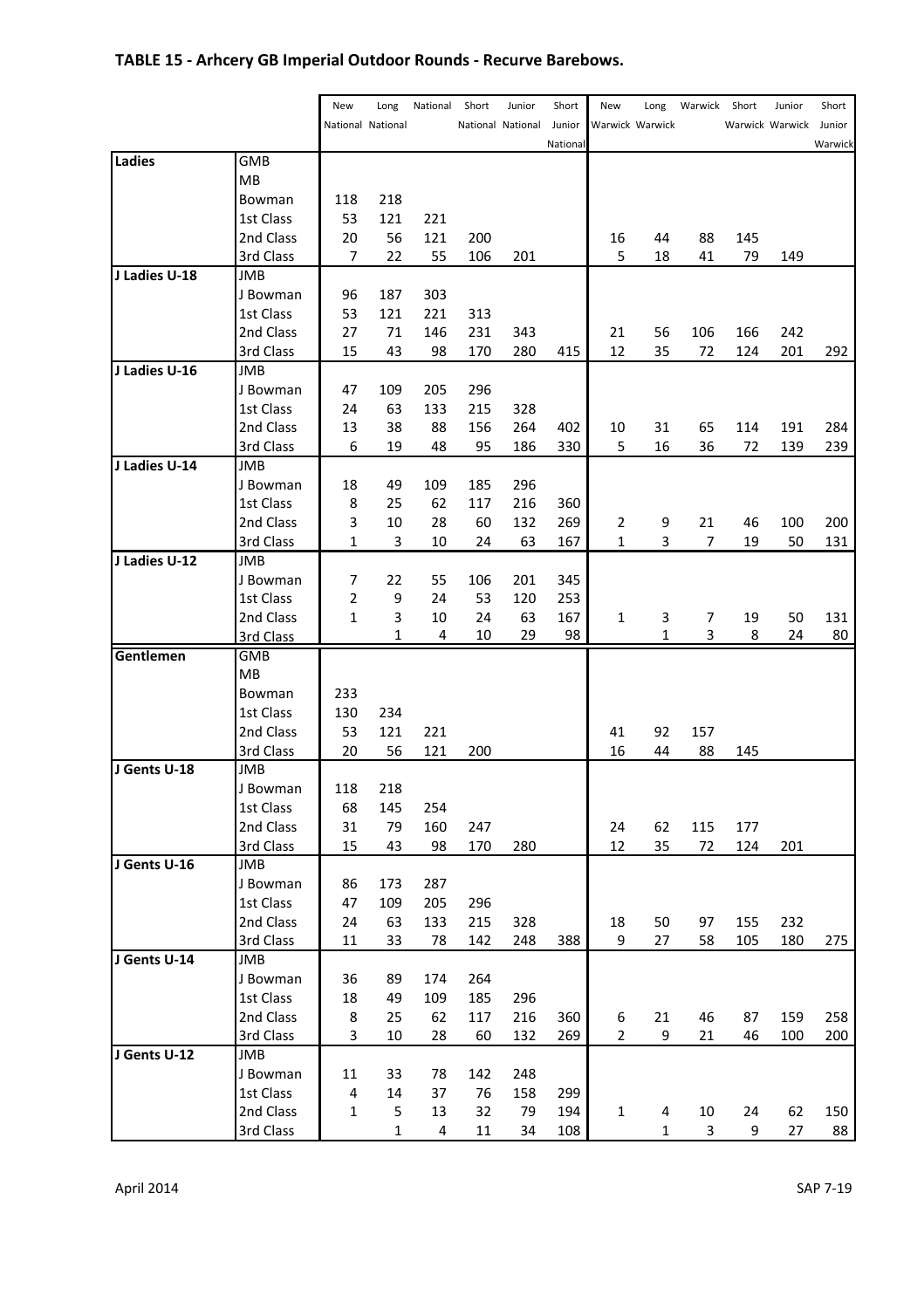## **TABLE 16 - Archery GB Metric Outdoor Rounds - Recurve Bows.**

|               |            | Metric | Metric | Metric | Metric | Metric |
|---------------|------------|--------|--------|--------|--------|--------|
|               |            | L      | Ш      | Ш      | IV     | V      |
|               |            |        |        |        |        |        |
| Ladies        | GMB        | 1242   |        |        |        |        |
|               | <b>MB</b>  | 1169   |        |        |        |        |
|               | Bowman     | 1037   |        |        |        |        |
|               | 1st Class  | 817    | 935    |        |        |        |
|               | 2nd Class  | 602    | 738    | 942    |        |        |
|               | 3rd Class  | 364    | 480    | 721    | 984    |        |
| J Ladies U-18 | <b>JMB</b> | 1037   | 1115   |        |        |        |
|               | J Bowman   | 873    | 981    |        |        |        |
|               | 1st Class  | 602    | 738    | 942    |        |        |
|               | 2nd Class  | 391    | 512    | 751    | 1006   |        |
|               | 3rd Class  | 245    | 332    | 566    | 863    | 1047   |
| J Ladies U-16 | JMB        | 817    | 935    | 1087   |        |        |
|               | J Bowman   | 571    | 707    | 918    |        |        |
|               | 1st Class  | 338    | 449    | 690    | 961    |        |
|               | 2nd Class  | 205    | 280    | 505    | 810    | 1006   |
|               | 3rd Class  | 140    | 193    | 390    | 700    | 916    |
| J Ladies U-14 | <b>JMB</b> | 634    | 769    | 966    | 1150   |        |
|               | J Bowman   | 391    | 512    | 751    | 1006   |        |
|               | 1st Class  | 187    | 256    | 475    | 783    | 985    |
|               | 2nd Class  | 92     | 127    | 289    | 590    | 813    |
|               | 3rd Class  | 41     | 55     | 156    | 415    | 614    |
| J Ladies U-12 | JMB        | 364    | 480    | 721    | 984    | 1133   |
|               | J Bowman   | 245    | 332    | 566    | 863    | 1047   |
|               | 1st Class  | 114    | 157    | 338    | 645    | 865    |
|               | 2nd Class  | 41     | 55     | 156    | 415    | 614    |
|               | 3rd Class  | 18     | 24     | 83     | 294    | 445    |
| Gentlemen     | GMB        |        |        |        |        |        |
|               | MB         |        |        |        |        |        |
|               | Bowman     |        |        |        |        |        |
|               | 1st Class  | 973    |        |        |        |        |
|               | 2nd Class  | 817    | 935    |        |        |        |
|               | 3rd Class  | 571    | 707    | 918    |        |        |
| J Gents U-18  | <b>JMB</b> | 1196   |        |        |        |        |
|               | J Bowman   | 1075   |        |        |        |        |
|               | 1st Class  | 817    | 935    |        |        |        |
|               | 2nd Class  | 571    | 707    | 918    |        |        |
|               | 3rd Class  | 289    | 388    | 628    | 914    |        |
| J Gents U-16  | <b>JMB</b> | 1056   | 1131   |        |        |        |
|               | J Bowman   | 873    | 981    |        |        |        |
|               | 1st Class  | 634    | 769    | 966    |        |        |
|               | 2nd Class  | 448    | 577    | 810    | 1047   |        |
|               | 3rd Class  | 224    | 306    | 536    | 837    | 1027   |
| J Gents U-14  | JMB        | 817    | 935    | 1087   |        |        |
|               | J Bowman   | 571    | 707    | 918    |        |        |
|               | 1st Class  | 338    | 449    | 690    | 961    |        |
|               | 2nd Class  | 224    | 306    | 536    | 837    | 1027   |
|               | 3rd Class  | 103    | 141    | 313    | 617    | 839    |
| J Gents U-12  | JMB        | 478    | 610    | 838    | 1066   |        |
|               | J Bowman   | 266    | 360    | 597    | 889    |        |
|               | 1st Class  | 127    | 174    | 363    | 672    | 891    |
|               | 2nd Class  | 66     | 90     | 225    | 511    | 730    |
|               | 3rd Class  | 21     | 28     | 93     | 313    | 472    |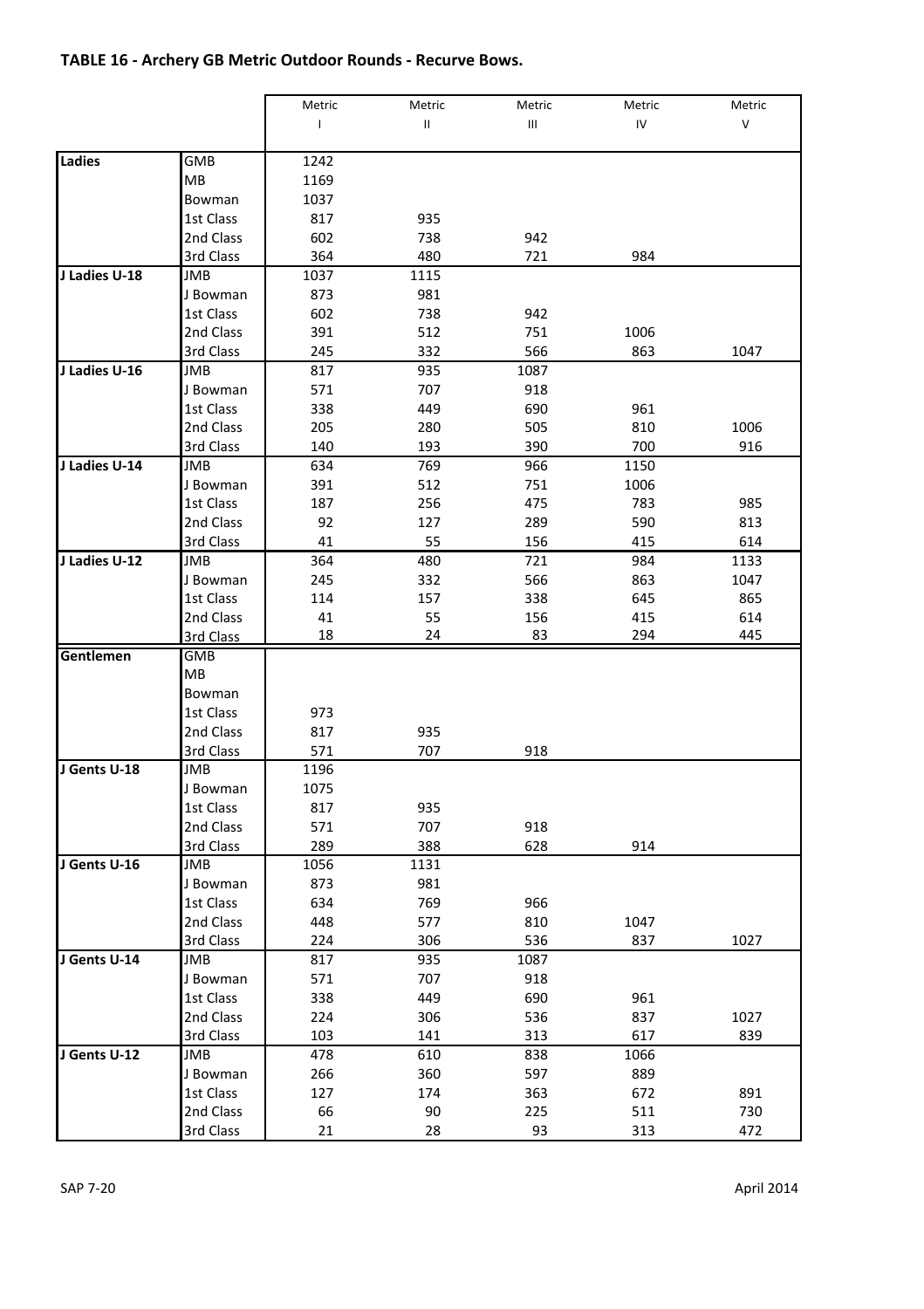# **TABLE 17 - Archery GB Metric Outdoor Rounds - Compound Bows.**

|               |            | Metric      | Metric | Metric | Metric | Metric |
|---------------|------------|-------------|--------|--------|--------|--------|
|               |            | $\mathsf I$ | Ш      | Ш      | IV     | V      |
|               |            |             |        |        |        |        |
| Ladies        | GMB        | 1342        |        |        |        |        |
|               | MВ         | 1298        |        |        |        |        |
|               | Bowman     | 1220        |        |        |        |        |
|               | 1st Class  | 1092        | 1160   |        |        |        |
|               | 2nd Class  | 845         | 959    | 1104   |        |        |
|               | 3rd Class  | 634         | 769    | 966    | 1150   |        |
| J Ladies U-18 | <b>JMB</b> | 1220        | 1265   |        |        |        |
|               | J Bowman   | 1092        | 1160   |        |        |        |
|               | 1st Class  | 845         | 959    | 1104   |        |        |
|               | 2nd Class  | 634         | 769    | 966    | 1150   |        |
|               | 3rd Class  | 338         | 449    | 690    | 961    | 1118   |
| J Ladies U-16 | JMB        | 1092        | 1160   | 1249   |        |        |
|               | J Bowman   | 845         | 959    | 1104   |        |        |
|               | 1st Class  | 634         | 769    | 966    | 1150   |        |
|               | 2nd Class  | 338         | 449    | 690    | 961    | 1118   |
|               | 3rd Class  | 171         | 234    | 446    | 756    | 963    |
| J Ladies U-14 | JMB        | 925         | 1024   | 1151   | 1269   |        |
|               | J Bowman   | 665         | 799    | 988    | 1164   |        |
|               | 1st Class  | 364         | 480    | 721    | 984    | 1133   |
|               | 2nd Class  | 155         | 213    | 418    | 728    | 939    |
|               | 3rd Class  | 59          | 80     | 206    | 486    | 701    |
| J Ladies U-12 | <b>JMB</b> | 697         | 828    | 1010   | 1178   | 1268   |
|               | J Bowman   | 419         | 544    | 781    | 1026   | 1163   |
|               | 1st Class  | 187         | 256    | 475    | 783    | 985    |
|               | 2nd Class  | 66          | 90     | 225    | 511    | 730    |
|               | 3rd Class  | 24          | 32     | 104    | 332    | 500    |
| Gentlemen     | GMB        |             |        |        |        |        |
|               | MB         |             |        |        |        |        |
|               | Bowman     |             |        |        |        |        |
|               | 1st Class  | 1183        |        |        |        |        |
|               | 2nd Class  | 1092        | 1160   |        |        |        |
|               | 3rd Class  | 873         | 981    | 1121   |        |        |
| J Gents U-18  | <b>JMB</b> | 1281        |        |        |        |        |
|               | J Bowman   | 1183        |        |        |        |        |
|               | 1st Class  | 1092        | 1160   |        |        |        |
|               | 2nd Class  | 873         | 981    | 1121   |        |        |
|               | 3rd Class  | 634         | 769    | 966    | 1150   |        |
| J Gents U-16  | <b>JMB</b> | 1183        | 1235   |        |        |        |
|               | J Bowman   | 1092        | 1160   |        |        |        |
|               | 1st Class  | 873         | 981    | 1121   |        |        |
|               | 2nd Class  | 634         | 769    | 966    | 1150   |        |
|               | 3rd Class  | 478         | 610    | 838    | 1066   | 1190   |
| J Gents U-14  | JMB        | 1092        | 1160   | 1249   |        |        |
|               | J Bowman   | 873         | 981    | 1121   |        |        |
|               | 1st Class  | 634         | 769    | 966    | 1150   |        |
|               | 2nd Class  | 478         | 610    | 838    | 1066   | 1190   |
|               | 3rd Class  | 266         | 360    | 597    | 889    | 1066   |
| J Gents U-12  | JMB        | 873         | 981    | 1121   | 1249   |        |
|               | J Bowman   | 634         | 769    | 966    | 1150   |        |
|               | 1st Class  | 478         | 610    | 838    | 1066   | 1190   |
|               | 2nd Class  | 224         | 306    | 536    | 837    | 1027   |
|               | 3rd Class  | 103         | 141    | 313    | 617    | 839    |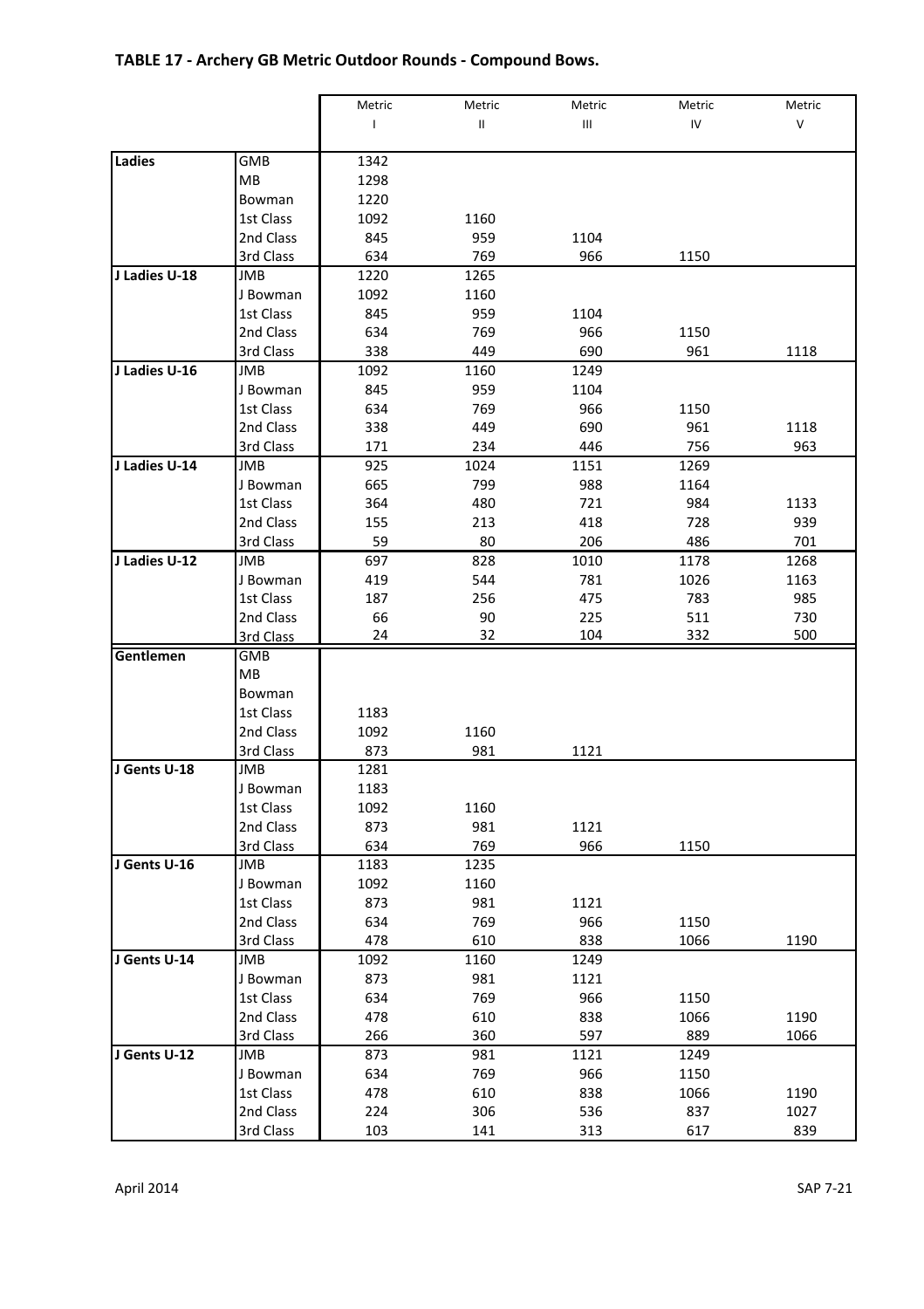# **TABLE 18 - Archery GB Metric Outdoor Rounds - Longbows**

|               |            | Metric | Metric | Metric | Metric | Metric |
|---------------|------------|--------|--------|--------|--------|--------|
|               |            | L      | Ш      | Ш      | IV     | V      |
|               |            |        |        |        |        |        |
| Ladies        | GMB        | 539    |        |        |        |        |
|               | <b>MB</b>  | 448    |        |        |        |        |
|               | Bowman     | 364    |        |        |        |        |
|               | 1st Class  | 245    | 332    |        |        |        |
|               | 2nd Class  | 187    | 256    | 475    |        |        |
|               | 3rd Class  | 74     | 101    | 245    | 537    |        |
| J Ladies U-18 | <b>JMB</b> | 478    | 610    |        |        |        |
|               | J Bowman   | 391    | 512    |        |        |        |
|               | 1st Class  | 289    | 388    | 628    |        |        |
|               | 2nd Class  | 187    | 256    | 475    | 783    |        |
|               | 3rd Class  | 127    | 174    | 363    | 672    | 891    |
| J Ladies U-16 | JMB        | 338    | 449    | 690    |        |        |
|               | J Bowman   | 245    | 332    | 566    |        |        |
|               | 1st Class  | 171    | 234    | 446    | 756    |        |
|               | 2nd Class  | 114    | 157    | 338    | 645    | 865    |
|               | 3rd Class  | 66     | 90     | 225    | 511    | 730    |
| J Ladies U-14 | <b>JMB</b> | 205    | 280    | 505    | 810    |        |
|               | J Bowman   | 127    | 174    | 363    | 672    |        |
|               | 1st Class  | 74     | 101    | 245    | 537    | 758    |
|               | 2nd Class  | 41     | 55     | 156    | 415    | 614    |
|               | 3rd Class  | 14     | 18     | 66     | 260    | 392    |
| J Ladies U-12 | JMB        | 114    | 157    | 338    | 645    | 865    |
|               | J Bowman   | 66     | 90     | 225    | 511    | 730    |
|               | 1st Class  | 36     | 48     | 141    | 393    | 585    |
|               | 2nd Class  | 16     | 21     | 75     | 277    | 418    |
|               | 3rd Class  | 8      | 10     | 41     | 199    | 296    |
| Gentlemen     | GMB        |        |        |        |        |        |
|               | MВ         |        |        |        |        |        |
|               | Bowman     |        |        |        |        |        |
|               | 1st Class  | 364    |        |        |        |        |
|               | 2nd Class  | 266    | 360    |        |        |        |
|               | 3rd Class  | 171    | 234    | 446    |        |        |
| J Gents U-18  | <b>JMB</b> | 634    |        |        |        |        |
|               | J Bowman   | 448    |        |        |        |        |
|               | 1st Class  | 313    | 418    |        |        |        |
|               | 2nd Class  | 187    | 256    | 475    |        |        |
|               | 3rd Class  | 103    | 141    | 313    | 617    |        |
| J Gents U-16  | JMB        | 508    | 642    |        |        |        |
|               | J Bowman   | 364    | 480    |        |        |        |
|               | 1st Class  | 245    | 332    | 566    |        |        |
|               | 2nd Class  | 155    | 213    | 418    | 728    |        |
|               | 3rd Class  | 83     | 113    | 267    | 563    | 786    |
| J Gents U-14  | JMB        | 338    | 449    | 690    |        |        |
|               | J Bowman   | 205    | 280    | 505    |        |        |
|               | 1st Class  | 127    | 174    | 363    | 672    |        |
|               | 2nd Class  | 74     | 101    | 245    | 537    | 758    |
|               | 3rd Class  | 41     | 55     | 156    | 415    | 614    |
| J Gents U-12  | JMB        | 155    | 213    | 418    | 728    |        |
|               | J Bowman   | 83     | 113    | 267    | 563    |        |
|               | 1st Class  | 41     | 55     | 156    | 415    | 614    |
|               | 2nd Class  | 18     | 24     | 83     | 294    | 445    |
|               | 3rd Class  | 8      | 10     | 41     | 199    | 296    |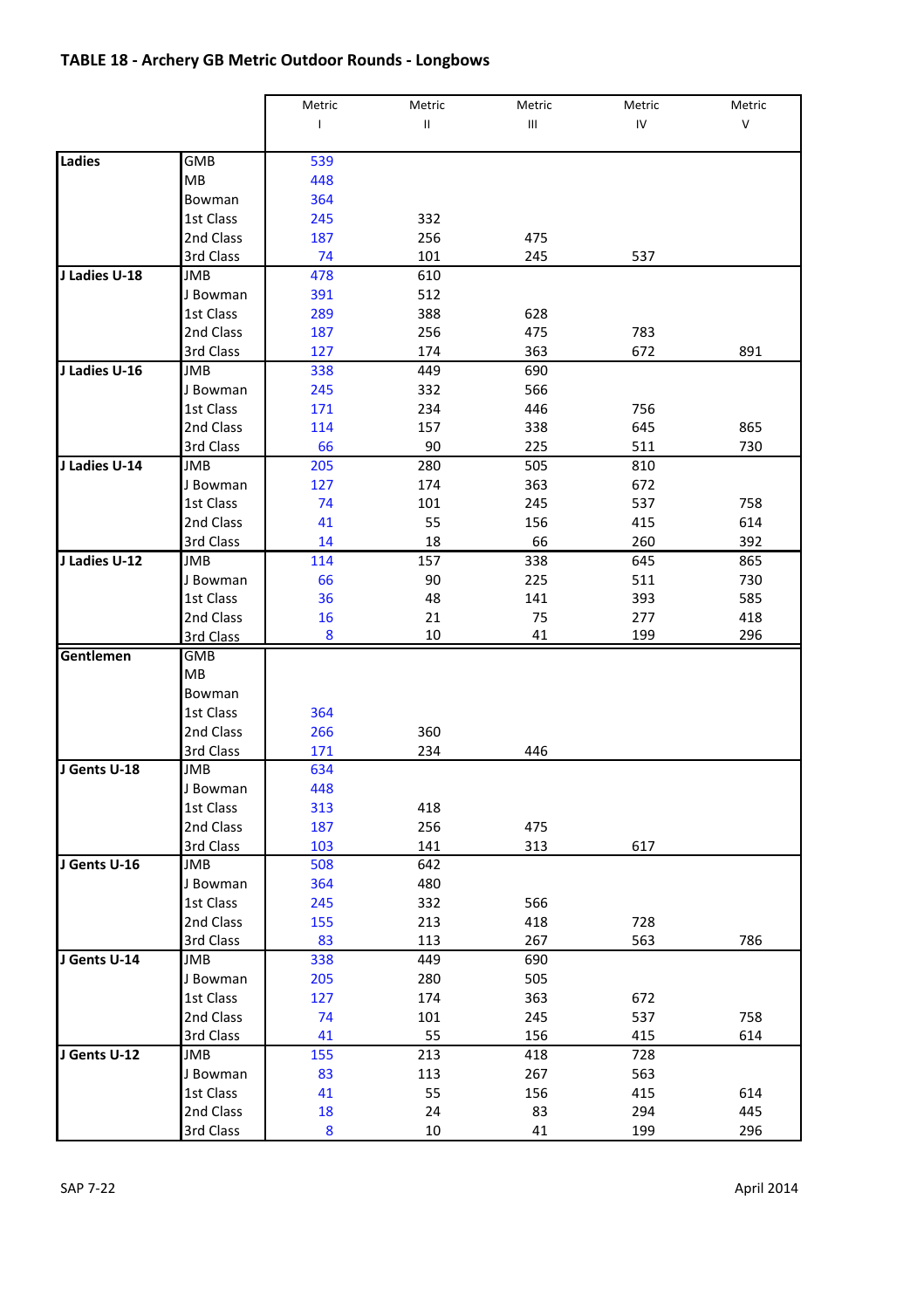# **TABLE 19 - Archery GB Metric Outdoor Rounds - Recurve Barebows.**

|               |            | Metric | Metric | Metric | Metric | Metric |
|---------------|------------|--------|--------|--------|--------|--------|
|               |            | L      | Ш      | Ш      | IV     | V      |
|               |            |        |        |        |        |        |
| Ladies        | GMB        | 845    |        |        |        |        |
|               | MВ         | 788    |        |        |        |        |
|               | Bowman     | 602    |        |        |        |        |
|               | 1st Class  | 391    | 512    |        |        |        |
|               | 2nd Class  | 224    | 306    | 536    |        |        |
|               | 3rd Class  | 114    | 157    | 338    | 645    |        |
| J Ladies U-18 | JMB        | 697    | 828    |        |        |        |
|               | J Bowman   | 539    | 675    |        |        |        |
|               | 1st Class  | 391    | 512    | 751    |        |        |
|               | 2nd Class  | 266    | 360    | 597    | 889    |        |
|               | 3rd Class  | 187    | 256    | 475    | 783    | 985    |
| J Ladies U-16 | <b>JMB</b> | 539    | 675    | 892    |        |        |
|               | J Bowman   | 364    | 480    | 721    |        |        |
|               | 1st Class  | 245    | 332    | 566    | 863    |        |
|               | 2nd Class  | 171    | 234    | 446    | 756    | 963    |
|               | 3rd Class  | 103    | 141    | 313    | 617    | 839    |
| J Ladies U-14 | <b>JMB</b> | 313    | 418    | 659    | 938    |        |
|               | J Bowman   | 205    | 280    | 505    | 810    |        |
|               | 1st Class  | 127    | 174    | 363    | 672    | 891    |
|               | 2nd Class  | 66     | 90     | 225    | 511    | 730    |
|               | 3rd Class  | 28     | 37     | 115    | 351    | 528    |
| J Ladies U-12 | <b>JMB</b> | 187    | 256    | 475    | 783    | 985    |
|               | J Bowman   | 114    | 157    | 338    | 645    | 865    |
|               | 1st Class  | 59     | 80     | 206    | 486    | 701    |
|               | 2nd Class  | 28     | 37     | 115    | 351    | 528    |
|               | 3rd Class  | 12     | 16     | 59     | 244    | 366    |
| Gentlemen     | <b>GMB</b> |        |        |        |        |        |
|               | MB         |        |        |        |        |        |
|               | Bowman     |        |        |        |        |        |
|               | 1st Class  | 634    |        |        |        |        |
|               | 2nd Class  | 391    | 512    |        |        |        |
|               | 3rd Class  | 224    | 306    | 536    |        |        |
| J Gents U-18  | <b>JMB</b> | 817    |        |        |        |        |
|               | J Bowman   | 602    |        |        |        |        |
|               | 1st Class  | 448    | 577    |        |        |        |
|               | 2nd Class  | 289    | 388    | 628    |        |        |
|               | 3rd Class  | 187    | 256    | 475    | 783    |        |
| J Gents U-16  | <b>JMB</b> | 728    | 856    |        |        |        |
|               | J Bowman   | 508    | 642    |        |        |        |
|               | 1st Class  | 364    | 480    | 721    |        |        |
|               | 2nd Class  | 245    | 332    | 566    | 863    |        |
|               | 3rd Class  | 155    | 213    | 418    | 728    | 939    |
| J Gents U-14  | JMB        | 508    | 642    | 865    |        |        |
|               | J Bowman   | 313    | 418    | 659    |        |        |
|               | 1st Class  | 205    | 280    | 505    | 810    |        |
|               | 2nd Class  | 127    | 174    | 363    | 672    | 891    |
|               | 3rd Class  | 66     | 90     | 225    | 511    | 730    |
| J Gents U-12  | JMB        | 266    | 360    | 597    | 889    |        |
|               | J Bowman   | 155    | 213    | 418    | 728    |        |
|               | 1st Class  | 83     | 113    | 267    | 563    | 786    |
|               | 2nd Class  | 36     | 48     | 141    | 393    | 585    |
|               | 3rd Class  | 14     | 18     | 66     | 260    | 392    |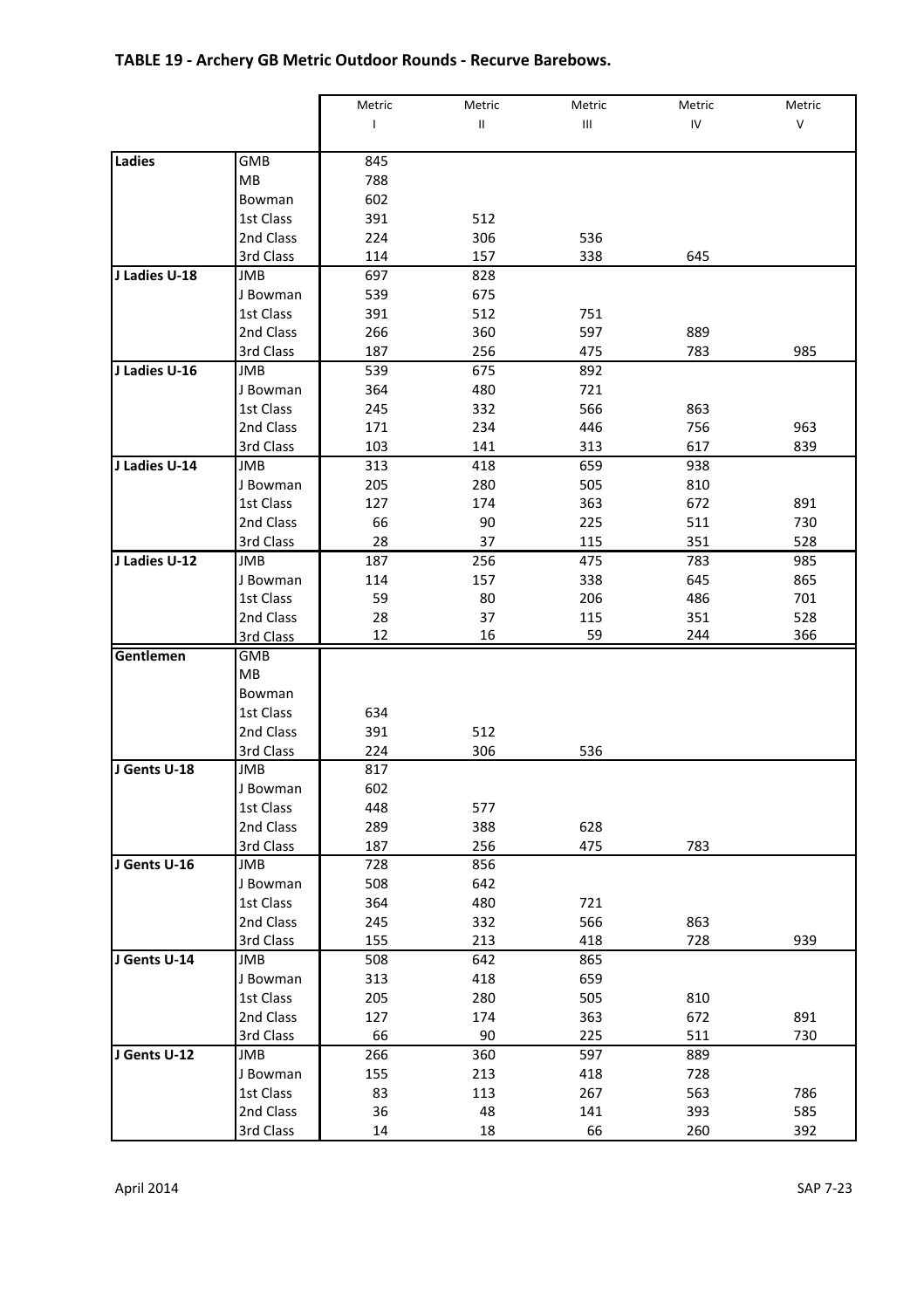#### **TABLE 20 - Archery GB Metric Outdoor Rounds - Recurve Bows.**

|               |           | Long         | Long       | Long   | Long   | Long   | Long   | Short  | Short  | Short  | Short  | Short  |
|---------------|-----------|--------------|------------|--------|--------|--------|--------|--------|--------|--------|--------|--------|
|               |           | Metric       | Metric     | Metric | Metric | Metric | Metric | Metric | Metric | Metric | Metric | Metric |
|               |           | Gents        | Ladies / I | Ш      | Ш      | IV     | ٧      | G/L/I  | Ш      | Ш      | IV     | ٧      |
| Ladies        | GMB       |              |            |        |        |        |        |        |        |        |        |        |
|               | MB        |              |            |        |        |        |        |        |        |        |        |        |
|               | Bowman    | 424          | 501        |        |        |        |        |        |        |        |        |        |
|               | 1st Class | 275          | 377        | 449    |        |        |        |        |        |        |        |        |
|               | 2nd Class | 161          | 254        | 339    | 431    |        |        | 348    |        |        |        |        |
|               | 3rd Class | 69           | 127        | 200    | 301    | 418    |        | 237    | 280    |        |        |        |
| J Ladies U-18 | JMB       |              |            |        |        |        |        |        |        |        |        |        |
|               | J Bowman  | 310          | 409        | 475    |        |        |        |        |        |        |        |        |
|               | 1st Class | 161          | 254        | 339    | 431    |        |        | 348    |        |        |        |        |
|               | 2nd Class | 77           | 141        | 217    | 318    | 433    |        | 250    | 295    |        |        |        |
|               | 3rd Class | 36           | 73         | 126    | 214    | 340    | 479    | 172    | 206    | 352    |        |        |
| J Ladies U-16 | JMB       |              |            |        |        |        |        |        |        |        |        |        |
|               | J Bowman  | 146          | 236        | 322    | 416    |        |        | 334    |        |        |        |        |
|               |           |              |            |        |        |        |        |        |        |        |        |        |
|               | 1st Class | 61           | 115        | 184    | 283    | 404    |        | 223    | 265    |        |        |        |
|               | 2nd Class | 27           | 57         | 102    | 182    | 306    | 453    | 149    | 178    | 323    |        |        |
|               | 3rd Class | 15           | 33         | 64     | 126    | 238    | 398    | 107    | 129    | 264    | 462    |        |
| J Ladies U-14 | JMB       |              |            |        |        |        |        |        |        |        |        |        |
|               | J Bowman  | 77           | 141        | 217    | 318    | 433    |        | 250    | 295    |        |        |        |
|               | 1st Class | 24           | 50         | 91     | 167    | 289    | 440    | 138    | 165    | 308    |        |        |
|               | 2nd Class | 8            | 18         | 38     | 82     | 175    | 336    | 74     | 89     | 208    | 415    |        |
|               | 3rd Class | 2            | 6          | 14     | 33     | 88     | 224    | 35     | 41     | 123    | 328    | 390    |
| J Ladies U-12 | JMB       |              |            |        |        |        |        |        |        |        |        |        |
|               | J Bowman  | 36           | 73         | 126    | 214    | 340    | 479    | 172    | 206    | 352    |        |        |
|               | 1st Class | 11           | 25         | 50     | 102    | 205    | 367    | 90     | 108    | 236    | 439    |        |
|               | 2nd Class | 2            | 6          | 14     | 33     | 88     | 224    | 35     | 41     | 123    | 328    | 390    |
|               | 3rd Class | 1            | 2          | 5      | 14     | 42     | 139    | 16     | 19     | 70     | 252    | 305    |
| Gentlemen     | GMB       |              |            |        |        |        |        |        |        |        |        |        |
|               | MВ        |              |            |        |        |        |        |        |        |        |        |        |
|               | Bowman    | 490          |            |        |        |        |        |        |        |        |        |        |
|               | 1st Class | 378          | 465        |        |        |        |        |        |        |        |        |        |
|               | 2nd Class | 275          | 377        | 449    |        |        |        |        |        |        |        |        |
|               | 3rd Class | 146          | 236        | 322    | 416    |        |        | 334    |        |        |        |        |
| J Gents U-18  | JMB       |              |            |        |        |        |        |        |        |        |        |        |
|               | J Bowman  | 452          | 523        |        |        |        |        |        |        |        |        |        |
|               | 1st Class | 275          | 377        | 449    |        |        |        |        |        |        |        |        |
|               | 2nd Class | 146          | 236        | 322    | 416    |        |        | 334    |        |        |        |        |
|               | 3rd Class | 47           | 92         | 154    | 248    | 372    |        | 197    | 235    |        |        |        |
| J Gents U-16  | JMB       |              |            |        |        |        |        |        |        |        |        |        |
|               | J Bowman  | 310          | 409        | 475    |        |        |        |        |        |        |        |        |
|               | 1st Class | 175          | 272        | 356    | 445    |        |        | 362    |        |        |        |        |
|               | 2nd Class | 97           | 170        | 251    | 352    | 460    |        | 278    | 326    |        |        |        |
|               | 3rd Class | 31           | 64         | 114    | 198    | 323    | 466    | 160    | 192    | 337    |        |        |
| J Gents U-14  | JMB       |              |            |        |        |        |        |        |        |        |        |        |
|               | J Bowman  | 146          | 236        | 322    | 416    |        |        | 334    |        |        |        |        |
|               | 1st Class | 61           | 115        | 184    | 283    | 404    |        | 223    | 265    |        |        |        |
|               | 2nd Class | 31           | 64         | 114    | 198    | 323    | 466    | 160    | 192    | 337    |        |        |
|               | 3rd Class | 9            | 21         | 43     | 91     | 190    | 352    | 82     | 98     | 222    | 427    |        |
| J Gents U-12  | JMB       |              |            |        |        |        |        |        |        |        |        |        |
|               | J Bowman  | 41           | 82         | 140    | 231    | 356    |        | 184    | 220    |        |        |        |
|               | 1st Class | 13           | 29         | 56     | 113    | 221    | 383    | 98     | 118    | 250    |        |        |
|               | 2nd Class | 5            | 12         | 25     | 57     | 133    | 288    | 54     | 65     | 169    | 378    |        |
|               | 3rd Class | $\mathbf{1}$ | 3          | 6      | 16     | 48     | 152    | 19     | 22     | 77     | 264    | 320    |
|               |           |              |            |        |        |        |        |        |        |        |        |        |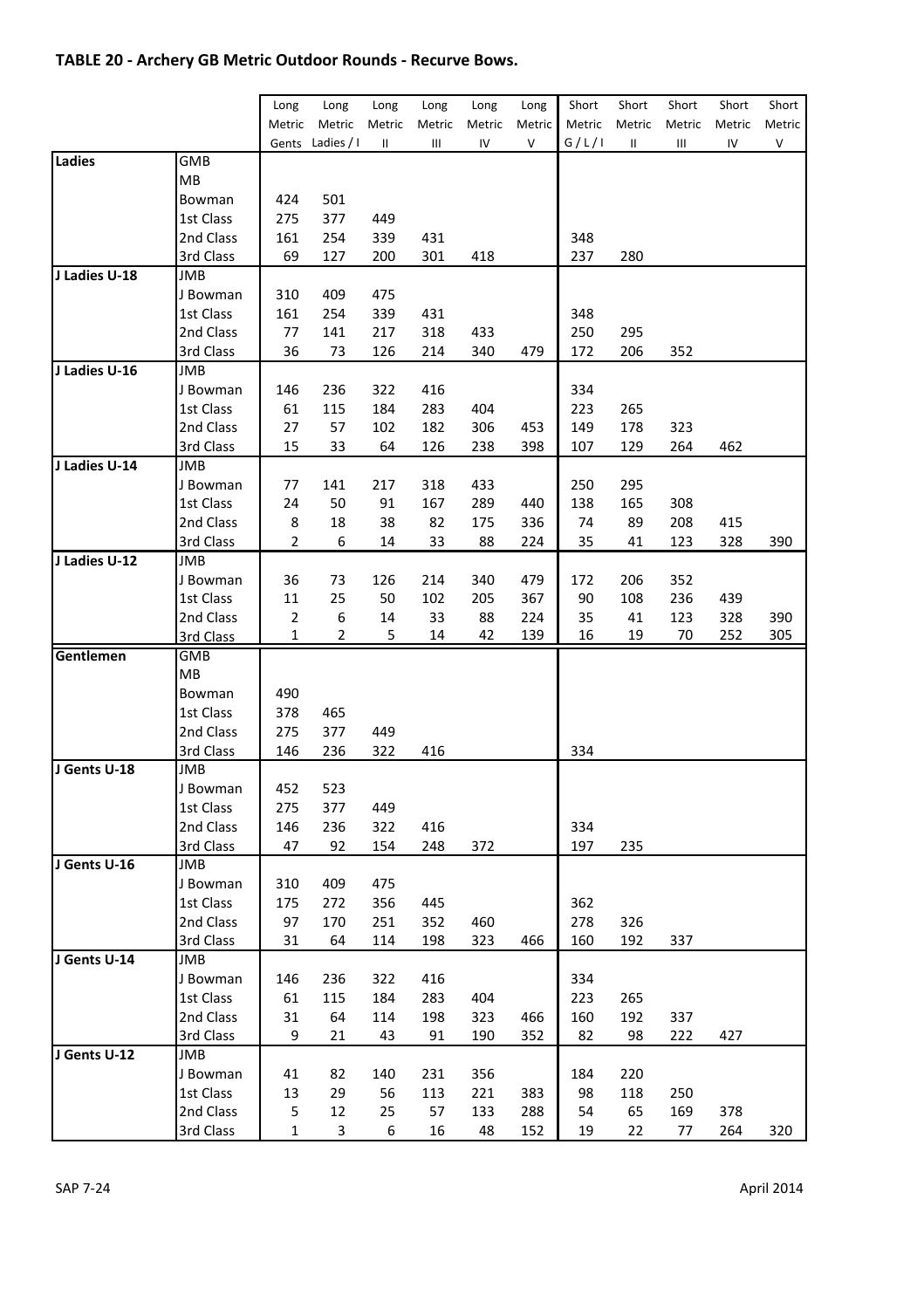# **TABLE 21 - Archery GB Metric Outdoor Rounds - Compound Bows.**

|               |                       | Long       | Long             | Long       | Long       | Long   | Long   | Short  | Short  | Short  | Short  | Short  |
|---------------|-----------------------|------------|------------------|------------|------------|--------|--------|--------|--------|--------|--------|--------|
|               |                       | Metric     | Metric           | Metric     | Metric     | Metric | Metric | Metric | Metric | Metric | Metric | Metric |
|               |                       |            | Gents Ladies / I | Ш          | Ш          | IV     | V      | G/L/I  | Ш      | Ш      | IV     | V      |
| Ladies        | GMB                   |            |                  |            |            |        |        |        |        |        |        |        |
|               | MB                    |            |                  |            |            |        |        |        |        |        |        |        |
|               | Bowman                | 559        | 602              |            |            |        |        |        |        |        |        |        |
|               | 1st Class             | 466        | 532              | 573        |            |        |        |        |        |        |        |        |
|               | 2nd Class             | 293        | 393              | 462        | 527        |        |        | 453    |        |        |        |        |
|               | 3rd Class             | 175        | 272              | 356        | 445        | 528    |        | 362    | 413    |        |        |        |
| J Ladies U-18 | JMB                   |            |                  |            |            |        |        |        |        |        |        |        |
|               | J Bowman              | 466        | 532              | 573        |            |        |        |        |        |        |        |        |
|               | 1st Class             | 293        | 393              | 462        | 527        |        |        | 453    |        |        |        |        |
|               | 2nd Class             | 175        | 272              | 356        | 445        | 528    |        | 362    | 413    |        |        |        |
|               | 3rd Class             | 61         | 115              | 184        | 283        | 404    | 523    | 223    | 265    | 407    |        |        |
| J Ladies U-16 | JMB                   |            |                  |            |            |        |        |        |        |        |        |        |
|               | J Bowman              | 293        | 393              | 462        | 527        |        |        | 453    |        |        |        |        |
|               | 1st Class             | 175        | 272              | 356        | 445        | 528    |        | 362    | 413    |        |        |        |
|               | 2nd Class             | 61         | 115              | 184        | 283        | 404    | 523    | 223    | 265    | 407    |        |        |
|               | 3rd Class             | 20         | 44               | 81         | 153        | 272    | 426    | 127    | 152    | 294    | 484    |        |
| J Ladies U-14 | JMB                   |            |                  |            |            |        |        |        |        |        |        |        |
|               | J Bowman              | 191        | 289              | 373        | 458        | 537    |        | 376    | 426    |        |        |        |
|               | 1st Class             | 69         | 127              | 200        | 301        | 418    | 532    | 237    | 280    | 420    |        |        |
|               | 2nd Class             | 17         | 38               | 72         | 139        | 255    | 412    | 117    | 140    | 279    | 473    |        |
|               | 3rd Class             | 4          | 10               | 21         | 50         | 121    | 271    | 49     | 58     | 156    | 366    | 430    |
| J Ladies U-12 | JMB                   |            |                  |            |            |        |        |        |        |        |        |        |
|               | J Bowman              | 87         | 155              | 234        | 335        | 447    | 550    | 264    | 311    | 445    |        |        |
|               | 1st Class             | 24         | 50               | 91         | 167        | 289    | 440    | 138    | 165    | 308    | 494    |        |
|               | 2nd Class             | 5          | 12               | 25         | 57         | 133    | 288    | 54     | 65     | 169    | 378    | 442    |
|               | 3rd Class             | 1          | 3                | 7          | 19         | 55     | 166    | 21     | 25     | 85     | 277    | 334    |
| Gentlemen     | <b>GMB</b>            |            |                  |            |            |        |        |        |        |        |        |        |
|               | MB                    |            |                  |            |            |        |        |        |        |        |        |        |
|               | Bowman                | 602        |                  |            |            |        |        |        |        |        |        |        |
|               | 1st Class             | 533        | 582              |            |            |        |        |        |        |        |        |        |
|               | 2nd Class             | 466        | 532              | 573        |            |        |        |        |        |        |        |        |
|               | 3rd Class             | 310        | 409              | 475        | 536        |        |        | 464    |        |        |        |        |
| J Gents U-18  | JMB                   |            |                  |            |            |        |        |        |        |        |        |        |
|               | J Bowman              | 533        | 582              |            |            |        |        |        |        |        |        |        |
|               | 1st Class             | 466        | 532              | 573        |            |        |        |        |        |        |        |        |
|               | 2nd Class             | 310        | 409              | 475        | 536        |        |        | 464    |        |        |        |        |
|               | 3rd Class             | 175        | 272              | 356        | 445        | 528    |        | 362    | 413    |        |        |        |
| J Gents U-16  | JMB                   |            |                  |            |            |        |        |        |        |        |        |        |
|               | J Bowman              | 466        | 532              | 573        |            |        |        |        |        |        |        |        |
|               | 1st Class             | 310        | 409              | 475        | 536        |        |        | 464    |        |        |        |        |
|               | 2nd Class             | 175        | 272              | 356        | 445        | 528    |        | 362    | 413    |        |        |        |
| J Gents U-14  | 3rd Class<br>JMB      | 108        | 186              | 269        | 369        | 473    | 567    | 292    | 341    | 469    |        |        |
|               |                       |            |                  |            |            |        |        | 464    |        |        |        |        |
|               | J Bowman<br>1st Class | 310<br>175 | 409<br>272       | 475<br>356 | 536<br>445 | 528    |        | 362    | 413    |        |        |        |
|               | 2nd Class             | 108        | 186              | 269        | 369        | 473    | 567    | 292    | 341    | 469    |        |        |
|               | 3rd Class             | 41         | 82               | 140        | 231        | 356    | 490    | 184    | 220    | 366    | 533    |        |
| J Gents U-12  | JMB                   |            |                  |            |            |        |        |        |        |        |        |        |
|               | J Bowman              | 175        | 272              | 356        | 445        | 528    |        | 362    | 413    |        |        |        |
|               | 1st Class             | 108        | 186              | 269        | 369        | 473    | 567    | 292    | 341    | 469    |        |        |
|               | 2nd Class             | 31         | 64               | 114        | 198        | 323    | 466    | 160    | 192    | 337    | 514    |        |
|               | 3rd Class             | 9          | 21               | 43         | 91         | 190    | 352    | 82     | 98     | 222    | 427    | 488    |
|               |                       |            |                  |            |            |        |        |        |        |        |        |        |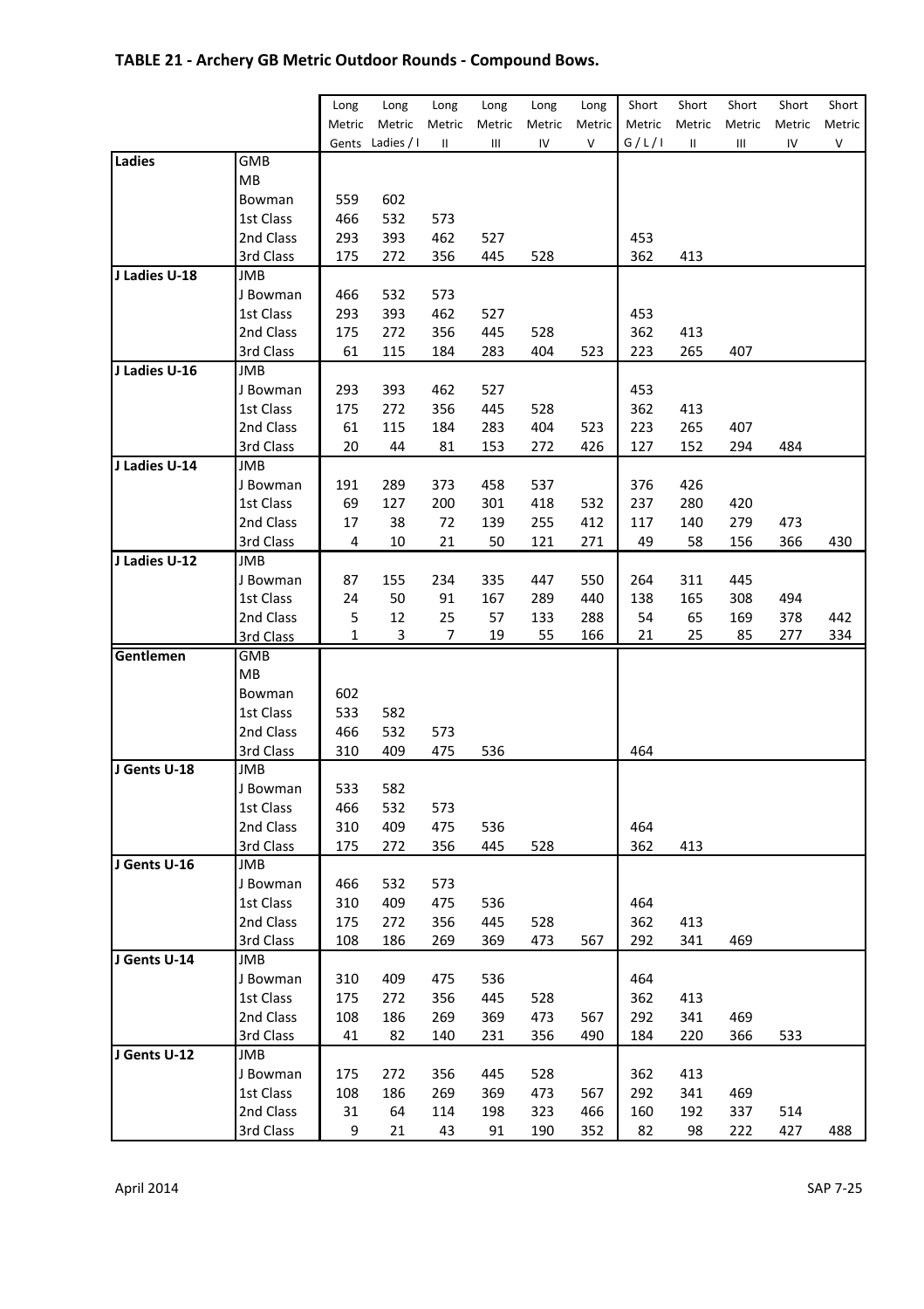# **TABLE 22 - Archery GB Metric Outdoor Rounds - Longbows**

| Long<br>Long<br>Long<br>Long<br>Long                                                     | Long       | Short          | Short    | Short     | Short  | Short  |
|------------------------------------------------------------------------------------------|------------|----------------|----------|-----------|--------|--------|
| Metric<br>Metric<br>Metric<br>Metric                                                     | Metric     | Metric         | Metric   | Metric    | Metric | Metric |
| Metric<br>Gents Ladies / I                                                               |            | G/L/I          |          |           |        |        |
| Ш<br>Ш<br>IV<br>Ladies<br>GMB                                                            | ٧          |                | Ш        | Ш         | IV     | ٧      |
| MВ                                                                                       |            |                |          |           |        |        |
| 69<br>127                                                                                |            |                |          |           |        |        |
| Bowman<br>73                                                                             |            |                |          |           |        |        |
| 1st Class<br>36<br>126                                                                   |            |                |          |           |        |        |
| 91<br>2nd Class<br>24<br>50<br>167                                                       |            | 138            |          |           |        |        |
| 29<br>3rd Class<br>6<br>13<br>64<br>146                                                  |            | 60             | 72       |           |        |        |
| J Ladies U-18<br>JMB                                                                     |            |                |          |           |        |        |
| 141<br>77<br>217<br>J Bowman                                                             |            |                |          |           |        |        |
| 47<br>92<br>154<br>1st Class<br>248                                                      |            | 197            |          |           |        |        |
| 2nd Class<br>24<br>50<br>91<br>167<br>289                                                |            | 138            | 165      |           |        |        |
| 3rd Class<br>13<br>29<br>56<br>113<br>221                                                | 383        | 98             | 118      | 250       |        |        |
| J Ladies U-16<br>JMB                                                                     |            |                |          |           |        |        |
| 73<br>126<br>36<br>214<br>J Bowman                                                       |            | 172            |          |           |        |        |
| 1st Class<br>20<br>44<br>81<br>272<br>153                                                |            | 127            | 152      |           |        |        |
| 25<br>2nd Class<br>11<br>50<br>102<br>205                                                | 367        | 90             | 108      | 236       |        |        |
| 3rd Class<br>5<br>12<br>25<br>57<br>133                                                  | 288        | 54             | 65       | 169       | 378    |        |
| J Ladies U-14<br>JMB                                                                     |            |                |          |           |        |        |
| 29<br>13<br>56<br>113<br>221<br>J Bowman                                                 |            | 98             | 118      |           |        |        |
| 1st Class<br>13<br>29<br>64<br>146<br>6                                                  | 304        | 60             | 72       | 181       |        |        |
| 2<br>33<br>2nd Class<br>6<br>14<br>88                                                    | 224        | 35             | 41       | 123       | 328    |        |
| 3rd Class<br>$\mathbf{1}$<br>$\mathbf{1}$<br>$\overline{4}$<br>10<br>32                  | 116        | 12             | 14       | 56        | 228    | 276    |
| J Ladies U-12<br>JMB                                                                     |            |                |          |           |        |        |
| 5<br>25<br>12<br>57<br>133<br>J Bowman                                                   | 288        | 54             | 65       | 169       |        |        |
| 5<br>12<br>29<br>1st Class<br>2<br>78                                                    | 209        | 31             | 37       | 112       | 315    |        |
| $\overline{\mathbf{c}}$<br>2nd Class<br>1<br>4<br>12<br>37                               | 127        | 14             | 17       | 63        | 240    | 291    |
| 5<br>1<br>2<br>18<br>3rd Class                                                           | 76         | $\overline{7}$ | 8        | 36        | 181    | 219    |
| Gentlemen<br>GMB                                                                         |            |                |          |           |        |        |
| MВ                                                                                       |            |                |          |           |        |        |
| 120<br>Bowman                                                                            |            |                |          |           |        |        |
| 69<br>1st Class<br>127                                                                   |            |                |          |           |        |        |
| 2nd Class<br>41<br>82<br>140                                                             |            |                |          |           |        |        |
| 44<br>153<br>3rd Class<br>20<br>81                                                       |            | 127            |          |           |        |        |
| J Gents U-18<br>JMB                                                                      |            |                |          |           |        |        |
| 97<br>170<br>J Bowman                                                                    |            |                |          |           |        |        |
| 54<br>103<br>1st Class<br>168                                                            |            |                |          |           |        |        |
| 50<br>91<br>2nd Class<br>24<br>167                                                       |            | 138            |          |           |        |        |
| 3rd Class<br>9<br>43<br>91<br>190<br>21                                                  |            | 82             | 98       |           |        |        |
| J Gents U-16<br>JMB                                                                      |            |                |          |           |        |        |
| 127<br>200<br>69<br>J Bowman                                                             |            |                |          |           |        |        |
| 36<br>73<br>126<br>1st Class<br>214                                                      |            | 172            |          |           |        |        |
| 2nd Class<br>17<br>38<br>72<br>139<br>255                                                |            | 117            | 140      |           |        |        |
| 3rd Class<br>7<br>16<br>33<br>72<br>160                                                  | 320        | 67             | 80       | 194       |        |        |
| J Gents U-14<br>JMB                                                                      |            |                |          |           |        |        |
| 27<br>57<br>102<br>182<br>J Bowman                                                       |            | 149            |          |           |        |        |
| 1st Class<br>13<br>29<br>56<br>113<br>221                                                |            | 98             | 118      |           |        |        |
| 29<br>2nd Class<br>6<br>13<br>64<br>146                                                  | 304        | 60             | 72       | 181       |        |        |
| 2<br>33<br>3rd Class<br>6<br>14<br>88                                                    | 224        | 35             | 41       | 123       | 328    |        |
| J Gents U-12<br>JMB                                                                      |            |                |          |           |        |        |
| 7<br>16<br>33<br>72<br>160<br>J Bowman                                                   |            | 67             | 80       |           |        |        |
|                                                                                          |            |                |          |           |        |        |
| 6<br>14                                                                                  |            |                |          |           |        |        |
| 1st Class<br>2<br>33<br>88<br>$\overline{\mathbf{c}}$<br>5<br>2nd Class<br>1<br>14<br>42 | 224<br>139 | 35<br>16       | 41<br>19 | 123<br>70 | 252    |        |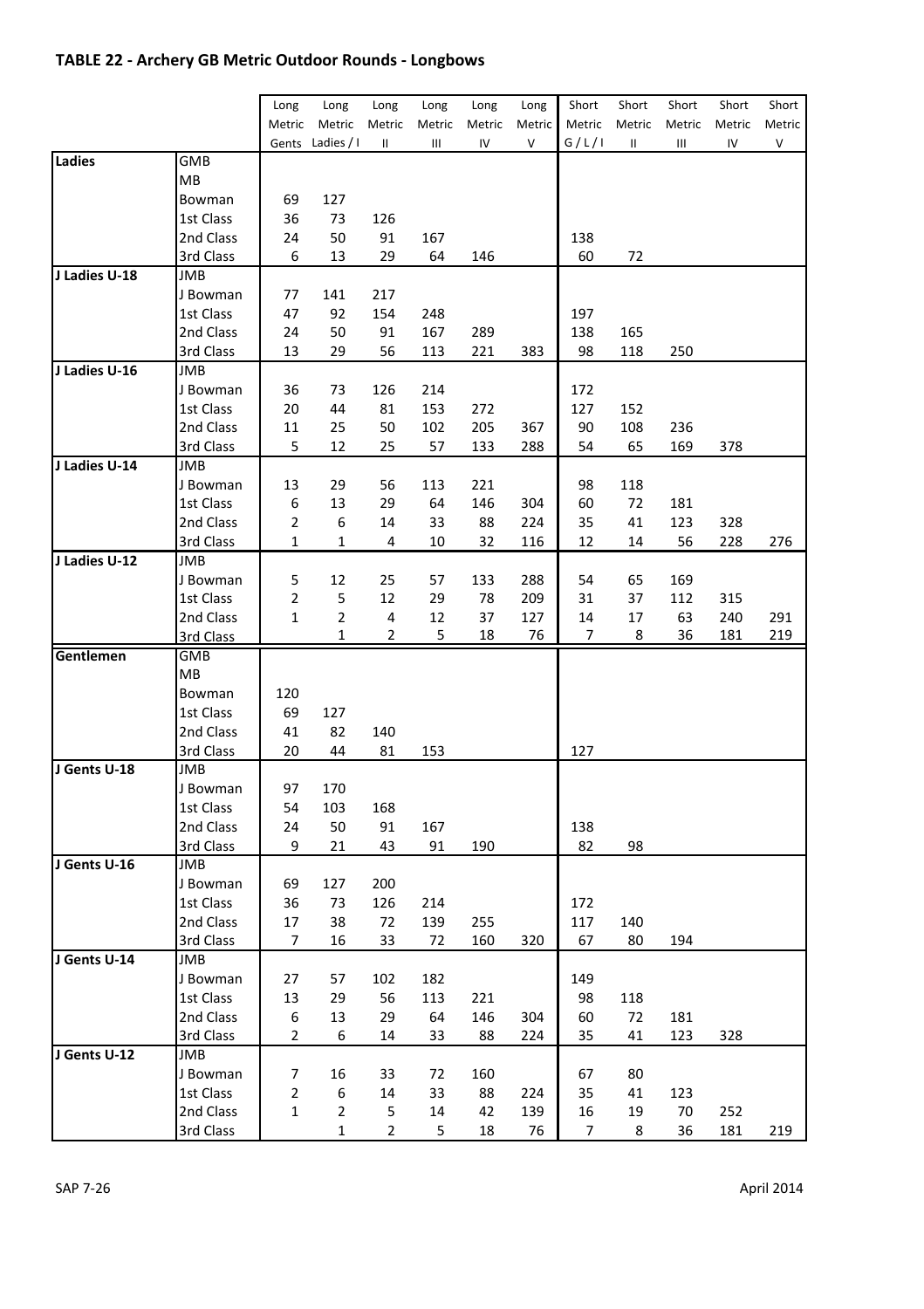# **TABLE 23 - Archery GB Metric Outdoor Rounds - Recurve Barebows.**

|               |           | Long         | Long         | Long   | Long   | Long   | Long   | Short  | Short  | Short  | Short  | Short  |
|---------------|-----------|--------------|--------------|--------|--------|--------|--------|--------|--------|--------|--------|--------|
|               |           | Metric       | Metric       | Metric | Metric | Metric | Metric | Metric | Metric | Metric | Metric | Metric |
|               |           | Gents        | Ladies / I   | Ш      | Ш      | IV     | V      | G/L/I  | Ш      | Ш      | IV     | ٧      |
| Ladies        | GMB       |              |              |        |        |        |        |        |        |        |        |        |
|               | MB        |              |              |        |        |        |        |        |        |        |        |        |
|               | Bowman    | 161          | 254          |        |        |        |        |        |        |        |        |        |
|               | 1st Class | 77           | 141          | 217    |        |        |        |        |        |        |        |        |
|               | 2nd Class | 31           | 64           | 114    | 198    |        |        | 160    |        |        |        |        |
|               | 3rd Class | 11           | 25           | 50     | 102    | 205    |        | 90     | 108    |        |        |        |
| J Ladies U-18 | JMB       |              |              |        |        |        |        |        |        |        |        |        |
|               | J Bowman  | 133          | 219          | 304    |        |        |        |        |        |        |        |        |
|               | 1st Class | 77           | 141          | 217    | 318    |        |        | 250    |        |        |        |        |
|               | 2nd Class | 41           | 82           | 140    | 231    | 356    |        | 184    | 220    |        |        |        |
|               | 3rd Class | 24           | 50           | 91     | 167    | 289    | 440    | 138    | 165    | 308    |        |        |
| J Ladies U-16 | JMB       |              |              |        |        |        |        |        |        |        |        |        |
|               | J Bowman  | 69           | 127          | 200    | 301    |        |        | 237    |        |        |        |        |
|               | 1st Class | 36           | 73           | 126    | 214    | 340    |        | 172    | 206    |        |        |        |
|               | 2nd Class | 20           | 44           | 81     | 153    | 272    | 426    | 127    | 152    | 294    |        |        |
|               | 3rd Class | 9            | 21           | 43     | 91     | 190    | 352    | 82     | 98     | 222    | 427    |        |
| J Ladies U-14 | JMB       |              |              |        |        |        |        |        |        |        |        |        |
|               | J Bowman  | 27           | 57           | 102    | 182    | 306    |        | 149    | 178    |        |        |        |
|               | 1st Class | 13           | 29           | 56     | 113    | 221    | 383    | 98     | 118    | 250    |        |        |
|               | 2nd Class | 5            | 12           | 25     | 57     | 133    | 288    | 54     | 65     | 169    | 378    |        |
|               | 3rd Class | $\mathbf{1}$ | 4            | 8      | 22     | 62     | 180    | 24     | 28     | 94     | 289    | 348    |
| J Ladies U-12 | JMB       |              |              |        |        |        |        |        |        |        |        |        |
|               | J Bowman  | 11           | 25           | 50     | 102    | 205    | 367    | 90     | 108    | 236    |        |        |
|               | 1st Class | 4            | 10           | 21     | 50     | 121    | 271    | 49     | 58     | 156    | 366    |        |
|               | 2nd Class | $\mathbf{1}$ | 4            | 8      | 22     | 62     | 180    | 24     | 28     | 94     | 289    | 348    |
|               | 3rd Class |              | $\mathbf{1}$ | 3      | 9      | 28     | 105    | 11     | 13     | 51     | 216    | 262    |
| Gentlemen     | GMB       |              |              |        |        |        |        |        |        |        |        |        |
|               | MB        |              |              |        |        |        |        |        |        |        |        |        |
|               | Bowman    | 293          |              |        |        |        |        |        |        |        |        |        |
|               | 1st Class | 175          | 272          |        |        |        |        |        |        |        |        |        |
|               | 2nd Class | 77           | 141          | 217    |        |        |        |        |        |        |        |        |
|               | 3rd Class | 31           | 64           | 114    | 198    |        |        | 160    |        |        |        |        |
| J Gents U-18  | JMB       |              |              |        |        |        |        |        |        |        |        |        |
|               | J Bowman  | 161          | 254          |        |        |        |        |        |        |        |        |        |
|               | 1st Class | 97           | 170          | 251    |        |        |        |        |        |        |        |        |
|               | 2nd Class | 47           | 92           | 154    | 248    |        |        | 197    |        |        |        |        |
|               | 3rd Class | 24           | 50           | 91     | 167    | 289    |        | 138    | 165    |        |        |        |
| J Gents U-16  | JMB       |              |              |        |        |        |        |        |        |        |        |        |
|               | J Bowman  | 120          | 202          | 286    |        |        |        |        |        |        |        |        |
|               | 1st Class | 69           | 127          | 200    | 301    |        |        | 237    |        |        |        |        |
|               | 2nd Class | 36           | 73           | 126    | 214    | 340    |        | 172    | 206    |        |        |        |
|               | 3rd Class | 17           | 38           | 72     | 139    | 255    | 412    | 117    | 140    | 279    |        |        |
| J Gents U-14  | JMB       |              |              |        |        |        |        |        |        |        |        |        |
|               | J Bowman  | 54           | 103          | 168    | 266    |        |        | 210    |        |        |        |        |
|               | 1st Class | 27           | 57           | 102    | 182    | 306    |        | 149    | 178    |        |        |        |
|               | 2nd Class | 13           | 29           | 56     | 113    | 221    | 383    | 98     | 118    | 250    |        |        |
|               | 3rd Class | 5            | 12           | 25     | 57     | 133    | 288    | 54     | 65     | 169    | 378    |        |
| J Gents U-12  | JMB       |              |              |        |        |        |        |        |        |        |        |        |
|               | J Bowman  | 17           | 38           | 72     | 139    | 255    |        | 117    | 140    |        |        |        |
|               | 1st Class | 7            | 16           | 33     | 72     | 160    | 320    | 67     | 80     | 194    |        |        |
|               | 2nd Class | 2            | 5            | 12     | 29     | 78     | 209    | 31     | 37     | 112    | 315    |        |
|               | 3rd Class | $\mathbf 1$  | $\mathbf{1}$ | 4      | 10     | 32     | 116    | 12     | 14     | 56     | 228    | 276    |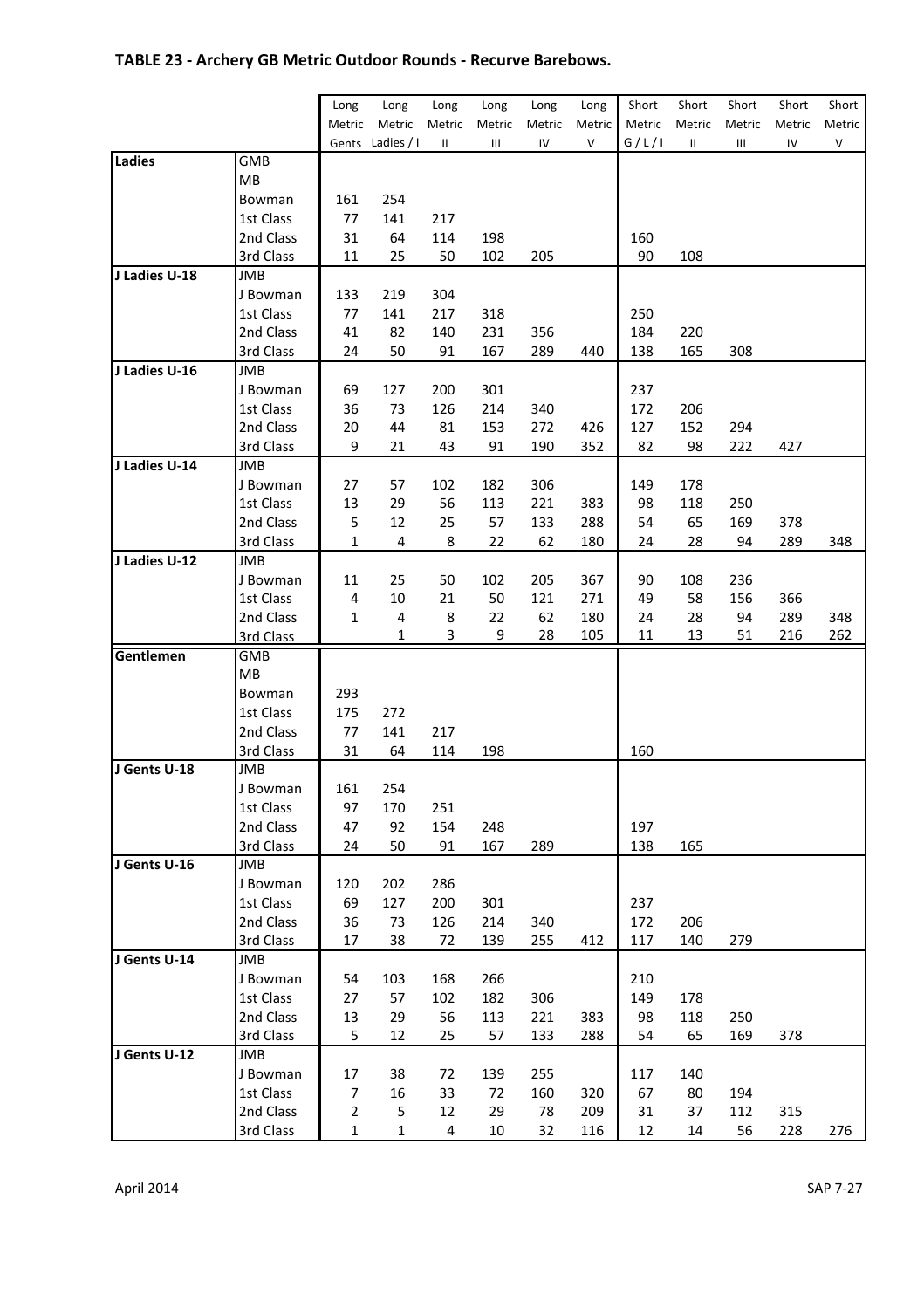# **TABLE 24 - WA Outdoor Rounds - Recurve Bows.**

|               |            | WA    | WA     | WA         | WA  | WA              | WA  | WA              | WA      |
|---------------|------------|-------|--------|------------|-----|-----------------|-----|-----------------|---------|
|               |            | 1440  | 1440   | 1440       | 900 | 70 <sub>m</sub> | 60m | 50 <sub>m</sub> | Std Bow |
|               |            | Gents | Ladies | Cdt Ladies |     |                 |     | (80cm)          | Round   |
| Ladies        | GMB        | 1203  | 1242   |            |     |                 |     |                 |         |
|               | <b>MB</b>  | 1118  | 1169   |            |     |                 |     |                 |         |
|               | Bowman     | 959   | 1037   |            |     | 477             |     |                 |         |
|               | 1st Class  | 716   | 817    | 935        | 603 | 340             | 413 |                 |         |
|               | 2nd Class  | 509   | 602    | 738        | 481 | 214             | 293 | 240             | 472     |
|               | 3rd Class  | 305   | 364    | 480        | 316 | 98              | 156 | 129             | 361     |
| J Ladies U-18 | <b>JMB</b> | 959   | 1037   | 1115       |     |                 |     |                 |         |
|               | J Bowman   | 774   | 873    | 981        | 631 | 374             | 443 |                 |         |
|               | 1st Class  | 509   | 602    | 738        | 481 | 214             | 293 | 240             | 472     |
|               | 2nd Class  | 328   | 391    | 512        | 337 | 110             | 172 | 141             | 376     |
|               | 3rd Class  | 208   | 245    | 332        | 217 | 53              | 92  | 78              | 285     |
| J Ladies U-16 | JMB        | 716   | 817    | 935        |     |                 |     |                 |         |
|               | J Bowman   | 481   | 571    | 707        | 461 | 197             | 275 | 225             | 459     |
|               | 1st Class  | 284   | 338    | 449        | 295 | 88              | 142 | 117             | 346     |
|               | 2nd Class  | 176   | 205    | 280        | 182 | 41              | 73  | 63              | 255     |
|               | 3rd Class  | 122   | 140    | 193        | 123 | 23              | 43  | 39              | 197     |
| J Ladies U-14 | <b>JMB</b> | 538   | 634    | 769        |     |                 |     |                 |         |
|               | J Bowman   | 328   | 391    | 512        | 337 | 110             | 172 | 141             | 376     |
|               | 1st Class  | 161   | 187    | 256        | 166 | 35              | 64  | 56              | 240     |
|               | 2nd Class  | 82    | 92     | 127        | 78  | 12              | 24  | 23              | 145     |
|               | 3rd Class  | 37    | 41     | 55         | 31  | $\overline{4}$  | 8   | 8               | 73      |
| J Ladies U-12 | <b>JMB</b> | 305   | 364    | 480        |     |                 |     |                 |         |
|               | J Bowman   | 208   | 245    | 332        | 217 | 53              | 92  | 78              | 285     |
|               | 1st Class  | 101   | 114    | 157        | 99  | 17              | 33  | 30              | 170     |
|               | 2nd Class  | 37    | 41     | 55         | 31  | 4               | 8   | 8               | 73      |
|               | 3rd Class  | 17    | 18     | 24         | 13  | 1               | 3   | 3               | 36      |
| Gentlemen     | GMB        | 1259  |        |            |     |                 |     |                 |         |
|               | MB         | 1190  |        |            |     |                 |     |                 |         |
|               | Bowman     | 1065  |        |            |     |                 |     |                 |         |
|               | 1st Class  | 885   | 973    |            |     | 437             |     |                 |         |
|               | 2nd Class  | 716   | 817    | 935        | 603 | 340             | 413 |                 |         |
|               | 3rd Class  | 481   | 571    | 707        | 461 | 197             | 275 | 225             | 459     |
| J Gents U-18  | <b>JMB</b> | 1149  | 1196   |            |     |                 |     |                 |         |
|               | J Bowman   | 1004  | 1075   |            |     | 501             |     |                 |         |
|               | 1st Class  | 716   | 817    | 935        | 603 | 340             | 413 |                 |         |
|               | 2nd Class  | 481   | 571    | 707        | 461 | 197             | 275 | 225             | 459     |
|               | 3rd Class  | 244   | 289    | 388        | 255 | 69              | 115 | 97              | 316     |
| J Gents U-16  | <b>JMB</b> | 982   | 1056   | 1131       |     |                 |     |                 |         |
|               | J Bowman   | 774   | 873    | 981        | 631 | 374             | 443 |                 |         |
|               | 1st Class  | 538   | 634    | 769        | 500 | 232             | 312 | 256             | 484     |
|               | 2nd Class  | 375   | 448    | 577        | 379 | 136             | 204 | 167             | 405     |
|               | 3rd Class  | 191   | 224    | 306        | 199 | 47              | 82  | 70              | 270     |
| J Gents U-14  | JMB        | 716   | 817    | 935        |     |                 |     |                 |         |
|               | J Bowman   | 481   | 571    | 707        | 461 | 197             | 275 | 225             | 459     |
|               | 1st Class  | 284   | 338    | 449        | 295 | 88              | 142 | 117             | 346     |
|               | 2nd Class  | 191   | 224    | 306        | 199 | 47              | 82  | 70              | 270     |
|               | 3rd Class  | 91    | 103    | 141        | 88  | 14              | 28  | 26              | 157     |
| J Gents U-12  | <b>JMB</b> | 401   | 478    | 610        |     |                 |     |                 |         |
|               | J Bowman   | 226   | 266    | 360        | 236 | 61              | 103 | 87              | 301     |
|               | 1st Class  | 111   | 127    | 174        | 110 | 20              | 38  | 34              | 183     |
|               | 2nd Class  | 59    | 66     | 90         | 54  | 8               | 16  | 15              | 110     |
|               | 3rd Class  | 19    | 21     | 28         | 15  | $\overline{2}$  | 3   | 4               | 41      |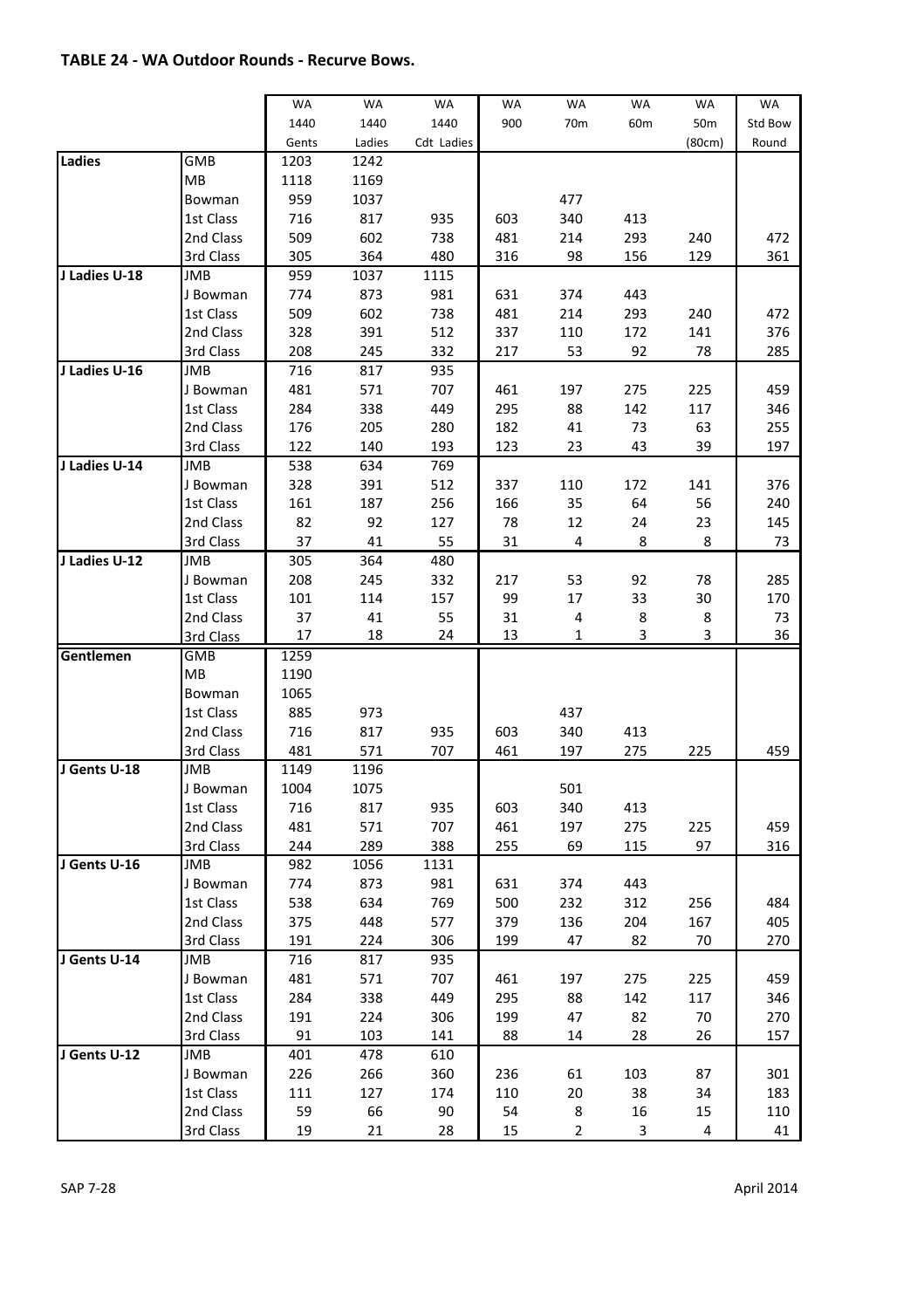# **TABLE 25 - WA Outdoor Rounds - Compound Bows.**

| 1440<br>1440<br>900<br>1440<br>70m<br>60m<br>50m<br>Gents<br>Ladies<br>Cdt Ladies<br>(80cm)<br>Ladies<br>GMB<br>1319<br>1342<br>MB<br>1298<br>1268<br>1220<br>588<br>Bowman<br>1177<br>739<br>512<br>1st Class<br>1026<br>1092<br>1160<br>553<br>959<br>2nd Class<br>745<br>845<br>617<br>357<br>428<br>367<br>3rd Class<br>538<br>634<br>769<br>500<br>232<br>256<br>312<br>J Ladies U-18<br>JMB<br>1177<br>1220<br>1265<br>1092<br>J Bowman<br>1026<br>1160<br>739<br>512<br>1st Class<br>745<br>845<br>959<br>357<br>428<br>367<br>617<br>2nd Class<br>538<br>634<br>769<br>500<br>232<br>312<br>256<br>3rd Class<br>284<br>338<br>449<br>295<br>88<br>142<br>117<br>J Ladies U-16<br>JMB<br>1026<br>1092<br>1160<br>428<br>745<br>845<br>959<br>617<br>357<br>367<br>J Bowman<br>538<br>1st Class<br>634<br>769<br>500<br>232<br>312<br>256<br>284<br>338<br>449<br>295<br>117<br>2nd Class<br>88<br>142<br>234<br>3rd Class<br>147<br>171<br>151<br>31<br>57<br>50<br>J Ladies U-14<br><b>JMB</b><br>831<br>925<br>1024<br>799<br>249<br>567<br>665<br>519<br>330<br>272<br>J Bowman<br>1st Class<br>305<br>364<br>480<br>316<br>98<br>156<br>129<br>2nd Class<br>134<br>155<br>213<br>136<br>27<br>50<br>44<br>53<br>59<br>6<br>13<br>13<br>3rd Class<br>80<br>47<br>J Ladies U-12<br><b>JMB</b><br>596<br>697<br>828<br>351<br>122<br>188<br>153<br>J Bowman<br>419<br>544<br>358<br>1st Class<br>161<br>187<br>256<br>166<br>35<br>64<br>56<br>59<br>90<br>54<br>15<br>2nd Class<br>66<br>8<br>16<br>22<br>24<br>32<br>17<br>2<br>$\overline{4}$<br>4<br>3rd Class<br>Gentlemen<br><b>GMB</b><br>1352<br>MB<br>1311<br>1248<br>Bowman<br>1st Class<br>1134<br>1183<br>566<br>553<br>2nd Class<br>1026<br>1092<br>1160<br>739<br>512<br>774<br>873<br>981<br>631<br>374<br>443<br>381<br>3rd Class<br>J Gents U-18<br>1281<br>JMB<br>1248<br>566<br>J Bowman<br>1134<br>1183<br>1026<br>1092<br>1st Class<br>1160<br>739<br>512<br>553<br>981<br>381<br>2nd Class<br>774<br>873<br>631<br>374<br>443<br>538<br>256<br>3rd Class<br>634<br>769<br>500<br>232<br>312<br>J Gents U-16<br><b>JMB</b><br>1134<br>1183<br>1235<br>1026<br>1092<br>1160<br>739<br>512<br>553<br>J Bowman<br>774<br>443<br>1st Class<br>873<br>981<br>631<br>374<br>381<br>2nd Class<br>538<br>634<br>769<br>500<br>232<br>312<br>256<br>3rd Class<br>401<br>478<br>610<br>400<br>150<br>222<br>181<br>J Gents U-14<br>1026<br>1092<br>1160<br>JMB<br>774<br>374<br>443<br>381<br>J Bowman<br>873<br>981<br>631<br>1st Class<br>538<br>634<br>769<br>500<br>232<br>312<br>256<br>401<br>478<br>610<br>400<br>150<br>222<br>181<br>2nd Class<br>226<br>87<br>3rd Class<br>266<br>360<br>236<br>61<br>103<br>J Gents U-12<br>JMB<br>774<br>873<br>981<br>538<br>634<br>769<br>500<br>232<br>312<br>256<br>J Bowman<br>1st Class<br>401<br>478<br>610<br>400<br>150<br>222<br>181<br>191<br>224<br>306<br>199<br>47<br>70<br>2nd Class<br>82 |  | WA | WA | <b>WA</b> | WA | WA | WA | WA |
|--------------------------------------------------------------------------------------------------------------------------------------------------------------------------------------------------------------------------------------------------------------------------------------------------------------------------------------------------------------------------------------------------------------------------------------------------------------------------------------------------------------------------------------------------------------------------------------------------------------------------------------------------------------------------------------------------------------------------------------------------------------------------------------------------------------------------------------------------------------------------------------------------------------------------------------------------------------------------------------------------------------------------------------------------------------------------------------------------------------------------------------------------------------------------------------------------------------------------------------------------------------------------------------------------------------------------------------------------------------------------------------------------------------------------------------------------------------------------------------------------------------------------------------------------------------------------------------------------------------------------------------------------------------------------------------------------------------------------------------------------------------------------------------------------------------------------------------------------------------------------------------------------------------------------------------------------------------------------------------------------------------------------------------------------------------------------------------------------------------------------------------------------------------------------------------------------------------------------------------------------------------------------------------------------------------------------------------------------------------------------------------------------------------------------------------------------------------------------------------------------------------------------------------------------------------------------------------------------------------------------------------------------------------------------------------------------------------------------------------------------------------------------------------------------------------------------------------------------------------------------------------------------------------------------|--|----|----|-----------|----|----|----|----|
|                                                                                                                                                                                                                                                                                                                                                                                                                                                                                                                                                                                                                                                                                                                                                                                                                                                                                                                                                                                                                                                                                                                                                                                                                                                                                                                                                                                                                                                                                                                                                                                                                                                                                                                                                                                                                                                                                                                                                                                                                                                                                                                                                                                                                                                                                                                                                                                                                                                                                                                                                                                                                                                                                                                                                                                                                                                                                                                          |  |    |    |           |    |    |    |    |
|                                                                                                                                                                                                                                                                                                                                                                                                                                                                                                                                                                                                                                                                                                                                                                                                                                                                                                                                                                                                                                                                                                                                                                                                                                                                                                                                                                                                                                                                                                                                                                                                                                                                                                                                                                                                                                                                                                                                                                                                                                                                                                                                                                                                                                                                                                                                                                                                                                                                                                                                                                                                                                                                                                                                                                                                                                                                                                                          |  |    |    |           |    |    |    |    |
|                                                                                                                                                                                                                                                                                                                                                                                                                                                                                                                                                                                                                                                                                                                                                                                                                                                                                                                                                                                                                                                                                                                                                                                                                                                                                                                                                                                                                                                                                                                                                                                                                                                                                                                                                                                                                                                                                                                                                                                                                                                                                                                                                                                                                                                                                                                                                                                                                                                                                                                                                                                                                                                                                                                                                                                                                                                                                                                          |  |    |    |           |    |    |    |    |
|                                                                                                                                                                                                                                                                                                                                                                                                                                                                                                                                                                                                                                                                                                                                                                                                                                                                                                                                                                                                                                                                                                                                                                                                                                                                                                                                                                                                                                                                                                                                                                                                                                                                                                                                                                                                                                                                                                                                                                                                                                                                                                                                                                                                                                                                                                                                                                                                                                                                                                                                                                                                                                                                                                                                                                                                                                                                                                                          |  |    |    |           |    |    |    |    |
|                                                                                                                                                                                                                                                                                                                                                                                                                                                                                                                                                                                                                                                                                                                                                                                                                                                                                                                                                                                                                                                                                                                                                                                                                                                                                                                                                                                                                                                                                                                                                                                                                                                                                                                                                                                                                                                                                                                                                                                                                                                                                                                                                                                                                                                                                                                                                                                                                                                                                                                                                                                                                                                                                                                                                                                                                                                                                                                          |  |    |    |           |    |    |    |    |
|                                                                                                                                                                                                                                                                                                                                                                                                                                                                                                                                                                                                                                                                                                                                                                                                                                                                                                                                                                                                                                                                                                                                                                                                                                                                                                                                                                                                                                                                                                                                                                                                                                                                                                                                                                                                                                                                                                                                                                                                                                                                                                                                                                                                                                                                                                                                                                                                                                                                                                                                                                                                                                                                                                                                                                                                                                                                                                                          |  |    |    |           |    |    |    |    |
|                                                                                                                                                                                                                                                                                                                                                                                                                                                                                                                                                                                                                                                                                                                                                                                                                                                                                                                                                                                                                                                                                                                                                                                                                                                                                                                                                                                                                                                                                                                                                                                                                                                                                                                                                                                                                                                                                                                                                                                                                                                                                                                                                                                                                                                                                                                                                                                                                                                                                                                                                                                                                                                                                                                                                                                                                                                                                                                          |  |    |    |           |    |    |    |    |
|                                                                                                                                                                                                                                                                                                                                                                                                                                                                                                                                                                                                                                                                                                                                                                                                                                                                                                                                                                                                                                                                                                                                                                                                                                                                                                                                                                                                                                                                                                                                                                                                                                                                                                                                                                                                                                                                                                                                                                                                                                                                                                                                                                                                                                                                                                                                                                                                                                                                                                                                                                                                                                                                                                                                                                                                                                                                                                                          |  |    |    |           |    |    |    |    |
|                                                                                                                                                                                                                                                                                                                                                                                                                                                                                                                                                                                                                                                                                                                                                                                                                                                                                                                                                                                                                                                                                                                                                                                                                                                                                                                                                                                                                                                                                                                                                                                                                                                                                                                                                                                                                                                                                                                                                                                                                                                                                                                                                                                                                                                                                                                                                                                                                                                                                                                                                                                                                                                                                                                                                                                                                                                                                                                          |  |    |    |           |    |    |    |    |
|                                                                                                                                                                                                                                                                                                                                                                                                                                                                                                                                                                                                                                                                                                                                                                                                                                                                                                                                                                                                                                                                                                                                                                                                                                                                                                                                                                                                                                                                                                                                                                                                                                                                                                                                                                                                                                                                                                                                                                                                                                                                                                                                                                                                                                                                                                                                                                                                                                                                                                                                                                                                                                                                                                                                                                                                                                                                                                                          |  |    |    |           |    |    |    |    |
|                                                                                                                                                                                                                                                                                                                                                                                                                                                                                                                                                                                                                                                                                                                                                                                                                                                                                                                                                                                                                                                                                                                                                                                                                                                                                                                                                                                                                                                                                                                                                                                                                                                                                                                                                                                                                                                                                                                                                                                                                                                                                                                                                                                                                                                                                                                                                                                                                                                                                                                                                                                                                                                                                                                                                                                                                                                                                                                          |  |    |    |           |    |    |    |    |
|                                                                                                                                                                                                                                                                                                                                                                                                                                                                                                                                                                                                                                                                                                                                                                                                                                                                                                                                                                                                                                                                                                                                                                                                                                                                                                                                                                                                                                                                                                                                                                                                                                                                                                                                                                                                                                                                                                                                                                                                                                                                                                                                                                                                                                                                                                                                                                                                                                                                                                                                                                                                                                                                                                                                                                                                                                                                                                                          |  |    |    |           |    |    |    |    |
|                                                                                                                                                                                                                                                                                                                                                                                                                                                                                                                                                                                                                                                                                                                                                                                                                                                                                                                                                                                                                                                                                                                                                                                                                                                                                                                                                                                                                                                                                                                                                                                                                                                                                                                                                                                                                                                                                                                                                                                                                                                                                                                                                                                                                                                                                                                                                                                                                                                                                                                                                                                                                                                                                                                                                                                                                                                                                                                          |  |    |    |           |    |    |    |    |
|                                                                                                                                                                                                                                                                                                                                                                                                                                                                                                                                                                                                                                                                                                                                                                                                                                                                                                                                                                                                                                                                                                                                                                                                                                                                                                                                                                                                                                                                                                                                                                                                                                                                                                                                                                                                                                                                                                                                                                                                                                                                                                                                                                                                                                                                                                                                                                                                                                                                                                                                                                                                                                                                                                                                                                                                                                                                                                                          |  |    |    |           |    |    |    |    |
|                                                                                                                                                                                                                                                                                                                                                                                                                                                                                                                                                                                                                                                                                                                                                                                                                                                                                                                                                                                                                                                                                                                                                                                                                                                                                                                                                                                                                                                                                                                                                                                                                                                                                                                                                                                                                                                                                                                                                                                                                                                                                                                                                                                                                                                                                                                                                                                                                                                                                                                                                                                                                                                                                                                                                                                                                                                                                                                          |  |    |    |           |    |    |    |    |
|                                                                                                                                                                                                                                                                                                                                                                                                                                                                                                                                                                                                                                                                                                                                                                                                                                                                                                                                                                                                                                                                                                                                                                                                                                                                                                                                                                                                                                                                                                                                                                                                                                                                                                                                                                                                                                                                                                                                                                                                                                                                                                                                                                                                                                                                                                                                                                                                                                                                                                                                                                                                                                                                                                                                                                                                                                                                                                                          |  |    |    |           |    |    |    |    |
|                                                                                                                                                                                                                                                                                                                                                                                                                                                                                                                                                                                                                                                                                                                                                                                                                                                                                                                                                                                                                                                                                                                                                                                                                                                                                                                                                                                                                                                                                                                                                                                                                                                                                                                                                                                                                                                                                                                                                                                                                                                                                                                                                                                                                                                                                                                                                                                                                                                                                                                                                                                                                                                                                                                                                                                                                                                                                                                          |  |    |    |           |    |    |    |    |
|                                                                                                                                                                                                                                                                                                                                                                                                                                                                                                                                                                                                                                                                                                                                                                                                                                                                                                                                                                                                                                                                                                                                                                                                                                                                                                                                                                                                                                                                                                                                                                                                                                                                                                                                                                                                                                                                                                                                                                                                                                                                                                                                                                                                                                                                                                                                                                                                                                                                                                                                                                                                                                                                                                                                                                                                                                                                                                                          |  |    |    |           |    |    |    |    |
|                                                                                                                                                                                                                                                                                                                                                                                                                                                                                                                                                                                                                                                                                                                                                                                                                                                                                                                                                                                                                                                                                                                                                                                                                                                                                                                                                                                                                                                                                                                                                                                                                                                                                                                                                                                                                                                                                                                                                                                                                                                                                                                                                                                                                                                                                                                                                                                                                                                                                                                                                                                                                                                                                                                                                                                                                                                                                                                          |  |    |    |           |    |    |    |    |
|                                                                                                                                                                                                                                                                                                                                                                                                                                                                                                                                                                                                                                                                                                                                                                                                                                                                                                                                                                                                                                                                                                                                                                                                                                                                                                                                                                                                                                                                                                                                                                                                                                                                                                                                                                                                                                                                                                                                                                                                                                                                                                                                                                                                                                                                                                                                                                                                                                                                                                                                                                                                                                                                                                                                                                                                                                                                                                                          |  |    |    |           |    |    |    |    |
|                                                                                                                                                                                                                                                                                                                                                                                                                                                                                                                                                                                                                                                                                                                                                                                                                                                                                                                                                                                                                                                                                                                                                                                                                                                                                                                                                                                                                                                                                                                                                                                                                                                                                                                                                                                                                                                                                                                                                                                                                                                                                                                                                                                                                                                                                                                                                                                                                                                                                                                                                                                                                                                                                                                                                                                                                                                                                                                          |  |    |    |           |    |    |    |    |
|                                                                                                                                                                                                                                                                                                                                                                                                                                                                                                                                                                                                                                                                                                                                                                                                                                                                                                                                                                                                                                                                                                                                                                                                                                                                                                                                                                                                                                                                                                                                                                                                                                                                                                                                                                                                                                                                                                                                                                                                                                                                                                                                                                                                                                                                                                                                                                                                                                                                                                                                                                                                                                                                                                                                                                                                                                                                                                                          |  |    |    |           |    |    |    |    |
|                                                                                                                                                                                                                                                                                                                                                                                                                                                                                                                                                                                                                                                                                                                                                                                                                                                                                                                                                                                                                                                                                                                                                                                                                                                                                                                                                                                                                                                                                                                                                                                                                                                                                                                                                                                                                                                                                                                                                                                                                                                                                                                                                                                                                                                                                                                                                                                                                                                                                                                                                                                                                                                                                                                                                                                                                                                                                                                          |  |    |    |           |    |    |    |    |
|                                                                                                                                                                                                                                                                                                                                                                                                                                                                                                                                                                                                                                                                                                                                                                                                                                                                                                                                                                                                                                                                                                                                                                                                                                                                                                                                                                                                                                                                                                                                                                                                                                                                                                                                                                                                                                                                                                                                                                                                                                                                                                                                                                                                                                                                                                                                                                                                                                                                                                                                                                                                                                                                                                                                                                                                                                                                                                                          |  |    |    |           |    |    |    |    |
|                                                                                                                                                                                                                                                                                                                                                                                                                                                                                                                                                                                                                                                                                                                                                                                                                                                                                                                                                                                                                                                                                                                                                                                                                                                                                                                                                                                                                                                                                                                                                                                                                                                                                                                                                                                                                                                                                                                                                                                                                                                                                                                                                                                                                                                                                                                                                                                                                                                                                                                                                                                                                                                                                                                                                                                                                                                                                                                          |  |    |    |           |    |    |    |    |
|                                                                                                                                                                                                                                                                                                                                                                                                                                                                                                                                                                                                                                                                                                                                                                                                                                                                                                                                                                                                                                                                                                                                                                                                                                                                                                                                                                                                                                                                                                                                                                                                                                                                                                                                                                                                                                                                                                                                                                                                                                                                                                                                                                                                                                                                                                                                                                                                                                                                                                                                                                                                                                                                                                                                                                                                                                                                                                                          |  |    |    |           |    |    |    |    |
|                                                                                                                                                                                                                                                                                                                                                                                                                                                                                                                                                                                                                                                                                                                                                                                                                                                                                                                                                                                                                                                                                                                                                                                                                                                                                                                                                                                                                                                                                                                                                                                                                                                                                                                                                                                                                                                                                                                                                                                                                                                                                                                                                                                                                                                                                                                                                                                                                                                                                                                                                                                                                                                                                                                                                                                                                                                                                                                          |  |    |    |           |    |    |    |    |
|                                                                                                                                                                                                                                                                                                                                                                                                                                                                                                                                                                                                                                                                                                                                                                                                                                                                                                                                                                                                                                                                                                                                                                                                                                                                                                                                                                                                                                                                                                                                                                                                                                                                                                                                                                                                                                                                                                                                                                                                                                                                                                                                                                                                                                                                                                                                                                                                                                                                                                                                                                                                                                                                                                                                                                                                                                                                                                                          |  |    |    |           |    |    |    |    |
|                                                                                                                                                                                                                                                                                                                                                                                                                                                                                                                                                                                                                                                                                                                                                                                                                                                                                                                                                                                                                                                                                                                                                                                                                                                                                                                                                                                                                                                                                                                                                                                                                                                                                                                                                                                                                                                                                                                                                                                                                                                                                                                                                                                                                                                                                                                                                                                                                                                                                                                                                                                                                                                                                                                                                                                                                                                                                                                          |  |    |    |           |    |    |    |    |
|                                                                                                                                                                                                                                                                                                                                                                                                                                                                                                                                                                                                                                                                                                                                                                                                                                                                                                                                                                                                                                                                                                                                                                                                                                                                                                                                                                                                                                                                                                                                                                                                                                                                                                                                                                                                                                                                                                                                                                                                                                                                                                                                                                                                                                                                                                                                                                                                                                                                                                                                                                                                                                                                                                                                                                                                                                                                                                                          |  |    |    |           |    |    |    |    |
|                                                                                                                                                                                                                                                                                                                                                                                                                                                                                                                                                                                                                                                                                                                                                                                                                                                                                                                                                                                                                                                                                                                                                                                                                                                                                                                                                                                                                                                                                                                                                                                                                                                                                                                                                                                                                                                                                                                                                                                                                                                                                                                                                                                                                                                                                                                                                                                                                                                                                                                                                                                                                                                                                                                                                                                                                                                                                                                          |  |    |    |           |    |    |    |    |
|                                                                                                                                                                                                                                                                                                                                                                                                                                                                                                                                                                                                                                                                                                                                                                                                                                                                                                                                                                                                                                                                                                                                                                                                                                                                                                                                                                                                                                                                                                                                                                                                                                                                                                                                                                                                                                                                                                                                                                                                                                                                                                                                                                                                                                                                                                                                                                                                                                                                                                                                                                                                                                                                                                                                                                                                                                                                                                                          |  |    |    |           |    |    |    |    |
|                                                                                                                                                                                                                                                                                                                                                                                                                                                                                                                                                                                                                                                                                                                                                                                                                                                                                                                                                                                                                                                                                                                                                                                                                                                                                                                                                                                                                                                                                                                                                                                                                                                                                                                                                                                                                                                                                                                                                                                                                                                                                                                                                                                                                                                                                                                                                                                                                                                                                                                                                                                                                                                                                                                                                                                                                                                                                                                          |  |    |    |           |    |    |    |    |
|                                                                                                                                                                                                                                                                                                                                                                                                                                                                                                                                                                                                                                                                                                                                                                                                                                                                                                                                                                                                                                                                                                                                                                                                                                                                                                                                                                                                                                                                                                                                                                                                                                                                                                                                                                                                                                                                                                                                                                                                                                                                                                                                                                                                                                                                                                                                                                                                                                                                                                                                                                                                                                                                                                                                                                                                                                                                                                                          |  |    |    |           |    |    |    |    |
|                                                                                                                                                                                                                                                                                                                                                                                                                                                                                                                                                                                                                                                                                                                                                                                                                                                                                                                                                                                                                                                                                                                                                                                                                                                                                                                                                                                                                                                                                                                                                                                                                                                                                                                                                                                                                                                                                                                                                                                                                                                                                                                                                                                                                                                                                                                                                                                                                                                                                                                                                                                                                                                                                                                                                                                                                                                                                                                          |  |    |    |           |    |    |    |    |
|                                                                                                                                                                                                                                                                                                                                                                                                                                                                                                                                                                                                                                                                                                                                                                                                                                                                                                                                                                                                                                                                                                                                                                                                                                                                                                                                                                                                                                                                                                                                                                                                                                                                                                                                                                                                                                                                                                                                                                                                                                                                                                                                                                                                                                                                                                                                                                                                                                                                                                                                                                                                                                                                                                                                                                                                                                                                                                                          |  |    |    |           |    |    |    |    |
|                                                                                                                                                                                                                                                                                                                                                                                                                                                                                                                                                                                                                                                                                                                                                                                                                                                                                                                                                                                                                                                                                                                                                                                                                                                                                                                                                                                                                                                                                                                                                                                                                                                                                                                                                                                                                                                                                                                                                                                                                                                                                                                                                                                                                                                                                                                                                                                                                                                                                                                                                                                                                                                                                                                                                                                                                                                                                                                          |  |    |    |           |    |    |    |    |
|                                                                                                                                                                                                                                                                                                                                                                                                                                                                                                                                                                                                                                                                                                                                                                                                                                                                                                                                                                                                                                                                                                                                                                                                                                                                                                                                                                                                                                                                                                                                                                                                                                                                                                                                                                                                                                                                                                                                                                                                                                                                                                                                                                                                                                                                                                                                                                                                                                                                                                                                                                                                                                                                                                                                                                                                                                                                                                                          |  |    |    |           |    |    |    |    |
|                                                                                                                                                                                                                                                                                                                                                                                                                                                                                                                                                                                                                                                                                                                                                                                                                                                                                                                                                                                                                                                                                                                                                                                                                                                                                                                                                                                                                                                                                                                                                                                                                                                                                                                                                                                                                                                                                                                                                                                                                                                                                                                                                                                                                                                                                                                                                                                                                                                                                                                                                                                                                                                                                                                                                                                                                                                                                                                          |  |    |    |           |    |    |    |    |
|                                                                                                                                                                                                                                                                                                                                                                                                                                                                                                                                                                                                                                                                                                                                                                                                                                                                                                                                                                                                                                                                                                                                                                                                                                                                                                                                                                                                                                                                                                                                                                                                                                                                                                                                                                                                                                                                                                                                                                                                                                                                                                                                                                                                                                                                                                                                                                                                                                                                                                                                                                                                                                                                                                                                                                                                                                                                                                                          |  |    |    |           |    |    |    |    |
|                                                                                                                                                                                                                                                                                                                                                                                                                                                                                                                                                                                                                                                                                                                                                                                                                                                                                                                                                                                                                                                                                                                                                                                                                                                                                                                                                                                                                                                                                                                                                                                                                                                                                                                                                                                                                                                                                                                                                                                                                                                                                                                                                                                                                                                                                                                                                                                                                                                                                                                                                                                                                                                                                                                                                                                                                                                                                                                          |  |    |    |           |    |    |    |    |
|                                                                                                                                                                                                                                                                                                                                                                                                                                                                                                                                                                                                                                                                                                                                                                                                                                                                                                                                                                                                                                                                                                                                                                                                                                                                                                                                                                                                                                                                                                                                                                                                                                                                                                                                                                                                                                                                                                                                                                                                                                                                                                                                                                                                                                                                                                                                                                                                                                                                                                                                                                                                                                                                                                                                                                                                                                                                                                                          |  |    |    |           |    |    |    |    |
|                                                                                                                                                                                                                                                                                                                                                                                                                                                                                                                                                                                                                                                                                                                                                                                                                                                                                                                                                                                                                                                                                                                                                                                                                                                                                                                                                                                                                                                                                                                                                                                                                                                                                                                                                                                                                                                                                                                                                                                                                                                                                                                                                                                                                                                                                                                                                                                                                                                                                                                                                                                                                                                                                                                                                                                                                                                                                                                          |  |    |    |           |    |    |    |    |
|                                                                                                                                                                                                                                                                                                                                                                                                                                                                                                                                                                                                                                                                                                                                                                                                                                                                                                                                                                                                                                                                                                                                                                                                                                                                                                                                                                                                                                                                                                                                                                                                                                                                                                                                                                                                                                                                                                                                                                                                                                                                                                                                                                                                                                                                                                                                                                                                                                                                                                                                                                                                                                                                                                                                                                                                                                                                                                                          |  |    |    |           |    |    |    |    |
|                                                                                                                                                                                                                                                                                                                                                                                                                                                                                                                                                                                                                                                                                                                                                                                                                                                                                                                                                                                                                                                                                                                                                                                                                                                                                                                                                                                                                                                                                                                                                                                                                                                                                                                                                                                                                                                                                                                                                                                                                                                                                                                                                                                                                                                                                                                                                                                                                                                                                                                                                                                                                                                                                                                                                                                                                                                                                                                          |  |    |    |           |    |    |    |    |
|                                                                                                                                                                                                                                                                                                                                                                                                                                                                                                                                                                                                                                                                                                                                                                                                                                                                                                                                                                                                                                                                                                                                                                                                                                                                                                                                                                                                                                                                                                                                                                                                                                                                                                                                                                                                                                                                                                                                                                                                                                                                                                                                                                                                                                                                                                                                                                                                                                                                                                                                                                                                                                                                                                                                                                                                                                                                                                                          |  |    |    |           |    |    |    |    |
|                                                                                                                                                                                                                                                                                                                                                                                                                                                                                                                                                                                                                                                                                                                                                                                                                                                                                                                                                                                                                                                                                                                                                                                                                                                                                                                                                                                                                                                                                                                                                                                                                                                                                                                                                                                                                                                                                                                                                                                                                                                                                                                                                                                                                                                                                                                                                                                                                                                                                                                                                                                                                                                                                                                                                                                                                                                                                                                          |  |    |    |           |    |    |    |    |
|                                                                                                                                                                                                                                                                                                                                                                                                                                                                                                                                                                                                                                                                                                                                                                                                                                                                                                                                                                                                                                                                                                                                                                                                                                                                                                                                                                                                                                                                                                                                                                                                                                                                                                                                                                                                                                                                                                                                                                                                                                                                                                                                                                                                                                                                                                                                                                                                                                                                                                                                                                                                                                                                                                                                                                                                                                                                                                                          |  |    |    |           |    |    |    |    |
|                                                                                                                                                                                                                                                                                                                                                                                                                                                                                                                                                                                                                                                                                                                                                                                                                                                                                                                                                                                                                                                                                                                                                                                                                                                                                                                                                                                                                                                                                                                                                                                                                                                                                                                                                                                                                                                                                                                                                                                                                                                                                                                                                                                                                                                                                                                                                                                                                                                                                                                                                                                                                                                                                                                                                                                                                                                                                                                          |  |    |    |           |    |    |    |    |
|                                                                                                                                                                                                                                                                                                                                                                                                                                                                                                                                                                                                                                                                                                                                                                                                                                                                                                                                                                                                                                                                                                                                                                                                                                                                                                                                                                                                                                                                                                                                                                                                                                                                                                                                                                                                                                                                                                                                                                                                                                                                                                                                                                                                                                                                                                                                                                                                                                                                                                                                                                                                                                                                                                                                                                                                                                                                                                                          |  |    |    |           |    |    |    |    |
|                                                                                                                                                                                                                                                                                                                                                                                                                                                                                                                                                                                                                                                                                                                                                                                                                                                                                                                                                                                                                                                                                                                                                                                                                                                                                                                                                                                                                                                                                                                                                                                                                                                                                                                                                                                                                                                                                                                                                                                                                                                                                                                                                                                                                                                                                                                                                                                                                                                                                                                                                                                                                                                                                                                                                                                                                                                                                                                          |  |    |    |           |    |    |    |    |
|                                                                                                                                                                                                                                                                                                                                                                                                                                                                                                                                                                                                                                                                                                                                                                                                                                                                                                                                                                                                                                                                                                                                                                                                                                                                                                                                                                                                                                                                                                                                                                                                                                                                                                                                                                                                                                                                                                                                                                                                                                                                                                                                                                                                                                                                                                                                                                                                                                                                                                                                                                                                                                                                                                                                                                                                                                                                                                                          |  |    |    |           |    |    |    |    |
|                                                                                                                                                                                                                                                                                                                                                                                                                                                                                                                                                                                                                                                                                                                                                                                                                                                                                                                                                                                                                                                                                                                                                                                                                                                                                                                                                                                                                                                                                                                                                                                                                                                                                                                                                                                                                                                                                                                                                                                                                                                                                                                                                                                                                                                                                                                                                                                                                                                                                                                                                                                                                                                                                                                                                                                                                                                                                                                          |  |    |    |           |    |    |    |    |
|                                                                                                                                                                                                                                                                                                                                                                                                                                                                                                                                                                                                                                                                                                                                                                                                                                                                                                                                                                                                                                                                                                                                                                                                                                                                                                                                                                                                                                                                                                                                                                                                                                                                                                                                                                                                                                                                                                                                                                                                                                                                                                                                                                                                                                                                                                                                                                                                                                                                                                                                                                                                                                                                                                                                                                                                                                                                                                                          |  |    |    |           |    |    |    |    |
|                                                                                                                                                                                                                                                                                                                                                                                                                                                                                                                                                                                                                                                                                                                                                                                                                                                                                                                                                                                                                                                                                                                                                                                                                                                                                                                                                                                                                                                                                                                                                                                                                                                                                                                                                                                                                                                                                                                                                                                                                                                                                                                                                                                                                                                                                                                                                                                                                                                                                                                                                                                                                                                                                                                                                                                                                                                                                                                          |  |    |    |           |    |    |    |    |
| 91<br>26<br>3rd Class<br>103<br>141<br>88<br>14<br>28                                                                                                                                                                                                                                                                                                                                                                                                                                                                                                                                                                                                                                                                                                                                                                                                                                                                                                                                                                                                                                                                                                                                                                                                                                                                                                                                                                                                                                                                                                                                                                                                                                                                                                                                                                                                                                                                                                                                                                                                                                                                                                                                                                                                                                                                                                                                                                                                                                                                                                                                                                                                                                                                                                                                                                                                                                                                    |  |    |    |           |    |    |    |    |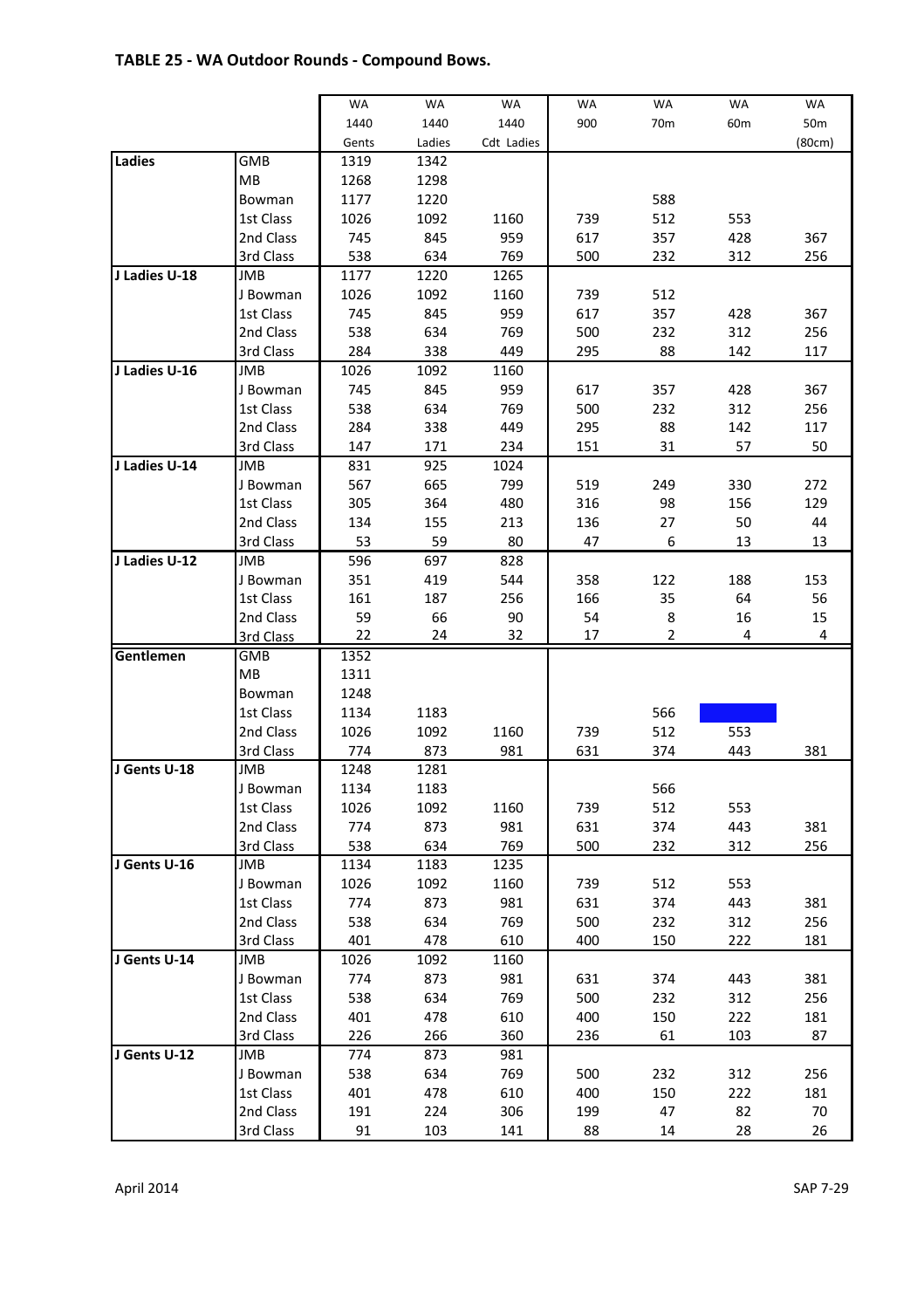# **TABLE 26 - WA Outdoor Rounds - Longbows**

|               |            | WA             | WA     | <b>WA</b>  | WA  | WA           | WA             | WA              |
|---------------|------------|----------------|--------|------------|-----|--------------|----------------|-----------------|
|               |            | 1440           | 1440   | 1440       | 900 | 70m          | 60m            | 50 <sub>m</sub> |
|               |            | Gents          | Ladies | Cdt Ladies |     |              |                | (80cm)          |
| Ladies        | GMB        | 453            | 539    |            |     |              |                |                 |
|               | <b>MB</b>  | 375            | 448    |            |     |              |                |                 |
|               | Bowman     | 305            | 364    |            |     | 98           |                |                 |
|               | 1st Class  | 208            | 245    | 332        | 217 | 53           | 92             |                 |
|               | 2nd Class  | 161            | 187    | 256        | 166 | 35           | 64             | 56              |
|               | 3rd Class  | 66             | 74     | 101        | 61  | 9            | 18             | 17              |
| J Ladies U-18 | <b>JMB</b> | 401            | 478    | 610        |     |              |                |                 |
|               | J Bowman   | 328            | 391    | 512        | 337 | 110          |                |                 |
|               | 1st Class  | 244            | 289    | 388        | 255 | 69           | 115            | 97              |
|               | 2nd Class  | 161            | 187    | 256        | 166 | 35           | 64             | 56              |
|               |            |                |        | 174        |     |              | 38             | 34              |
|               | 3rd Class  | 111            | 127    |            | 110 | 20           |                |                 |
| J Ladies U-16 | JMB        | 284            | 338    | 449        |     |              |                |                 |
|               | J Bowman   | 208            | 245    | 332        | 217 | 53           | 92             | 78              |
|               | 1st Class  | 147            | 171    | 234        | 151 | 31           | 57             | 50              |
|               | 2nd Class  | 101            | 114    | 157        | 99  | 17           | 33             | 30              |
|               | 3rd Class  | 59             | 66     | 90         | 54  | 8            | 16             | 15              |
| J Ladies U-14 | JMB        | 176            | 205    | 280        |     |              |                |                 |
|               | J Bowman   | 111            | 127    | 174        | 110 | 20           | 38             | 34              |
|               | 1st Class  | 66             | 74     | 101        | 61  | 9            | 18             | 17              |
|               | 2nd Class  | 37             | 41     | 55         | 31  | 4            | 8              | 8               |
|               | 3rd Class  | 13             | 14     | 18         | 9   | 1            | $\overline{2}$ | 2               |
| J Ladies U-12 | JMB        | 101            | 114    | 157        |     |              |                |                 |
|               | J Bowman   | 59             | 66     | 90         | 54  | 8            | 16             | 15              |
|               | 1st Class  | 33             | 36     | 48         | 27  | 3            | $\overline{7}$ | 7               |
|               | 2nd Class  | 15             | 16     | 21         | 11  | $\mathbf{1}$ | $\overline{2}$ | 3               |
|               | 3rd Class  | $\overline{7}$ | 8      | 10         | 5   |              | 1              | 1               |
| Gentlemen     | GMB        | 656            |        |            |     |              |                |                 |
|               | <b>MB</b>  | 567            |        |            |     |              |                |                 |
|               | Bowman     | 426            |        |            |     |              |                |                 |
|               | 1st Class  | 305            | 364    |            |     | 98           |                |                 |
|               | 2nd Class  | 226            | 266    | 360        | 236 | 61           | 103            |                 |
|               |            | 147            |        |            |     |              | 57             | 50              |
|               | 3rd Class  |                | 171    | 234        | 151 | 31           |                |                 |
| J Gents U-18  | <b>JMB</b> | 538            | 634    |            |     |              |                |                 |
|               | J Bowman   | 375            | 448    |            |     | 136          |                |                 |
|               | 1st Class  | 264            | 313    | 418        | 275 | 78           | 128            |                 |
|               | 2nd Class  | 161            | 187    | 256        | 166 | 35           | 64             | 56              |
|               | 3rd Class  | 91             | 103    | 141        | 88  | 14           | 28             | 26              |
| J Gents U-16  | <b>JMB</b> | 426            | 508    | 642        |     |              |                |                 |
|               | J Bowman   | 305            | 364    | 480        | 316 | 98           | 156            |                 |
|               | 1st Class  | 208            | 245    | 332        | 217 | 53           | 92             | 78              |
|               | 2nd Class  | 134            | 155    | 213        | 136 | 27           | 50             | 44              |
|               | 3rd Class  | 74             | 83     | 113        | 69  | 10           | 21             | 20              |
| J Gents U-14  | JMB        | 284            | 338    | 449        |     |              |                |                 |
|               | J Bowman   | 176            | 205    | 280        | 182 | 41           | 73             | 63              |
|               | 1st Class  | 111            | 127    | 174        | 110 | 20           | 38             | 34              |
|               | 2nd Class  | 66             | 74     | 101        | 61  | 9            | 18             | 17              |
|               | 3rd Class  | 37             | 41     | 55         | 31  | 4            | 8              | 8               |
| J Gents U-12  | JMB        | 134            | 155    | 213        |     |              |                |                 |
|               | J Bowman   | 74             | 83     | 113        | 69  | 10           | 21             | 20              |
|               | 1st Class  | 37             | 41     | 55         | 31  | 4            | 8              | 8               |
|               | 2nd Class  | 17             | 18     | 24         | 13  | 1            | 3              | 3               |
|               |            |                |        |            |     |              |                |                 |
|               | 3rd Class  | 7              | 8      | 10         | 5   |              | $\mathbf 1$    | $\mathbf 1$     |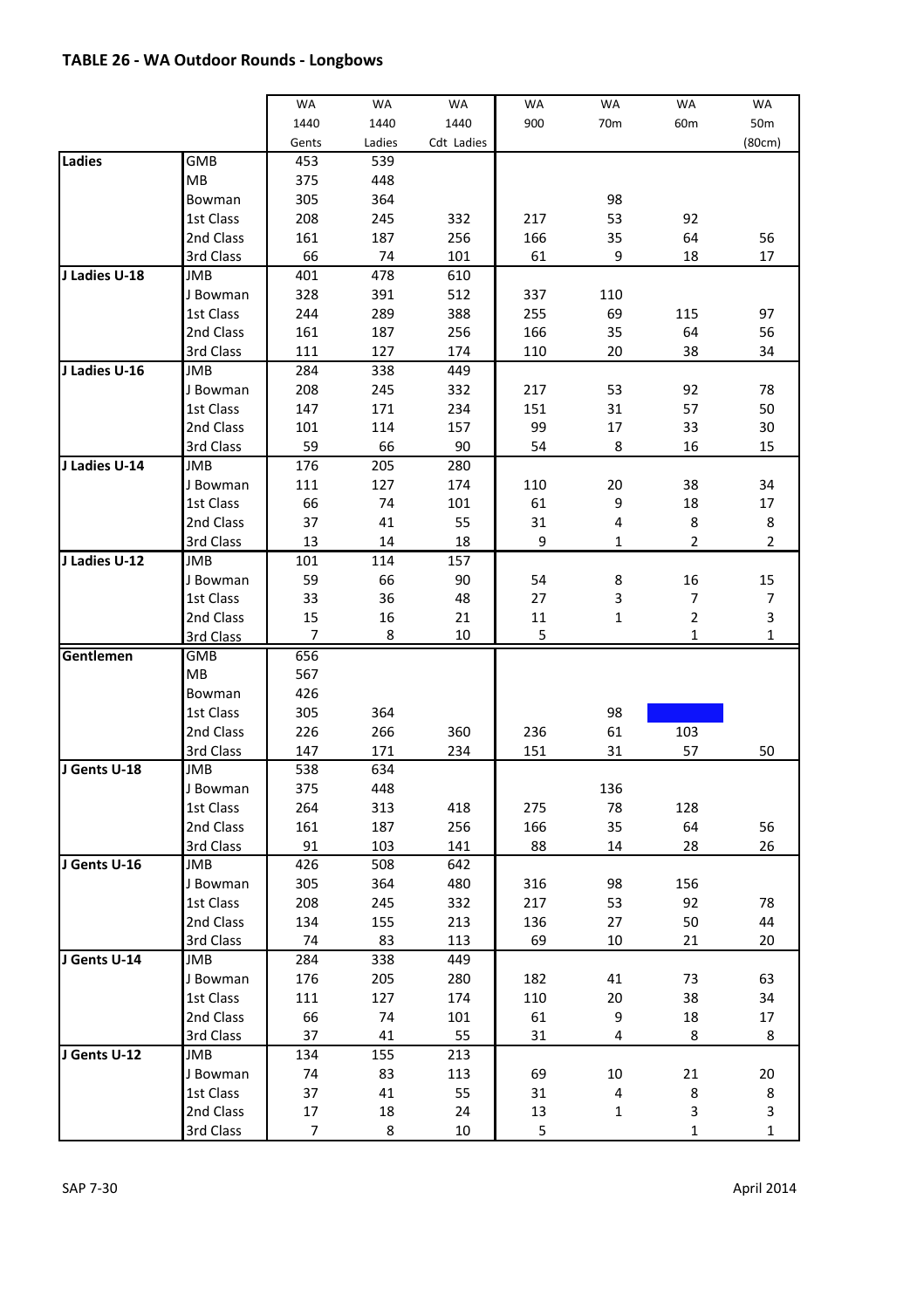# **TABLE 27 - WA Outdoor Rounds - Recurve Barebows.**

|               |                         | WA         | WA         | WA         | WA         | WA              | WA              | WA                  |
|---------------|-------------------------|------------|------------|------------|------------|-----------------|-----------------|---------------------|
|               |                         | 1440       | 1440       | 1440       | 900        | 70 <sub>m</sub> | 60 <sub>m</sub> | 50m                 |
|               |                         | Gents      | Ladies     | Cdt Ladies |            |                 |                 | (80cm)              |
| Ladies        | GMB                     | 745        | 845        |            |            |                 |                 |                     |
|               | MB                      | 686        | 788        |            |            |                 |                 |                     |
|               | Bowman                  | 509        | 602        |            |            | 214             |                 |                     |
|               | 1st Class               | 328        | 391        | 512        | 337        | 110             | 172             |                     |
|               | 2nd Class               | 191        | 224        | 306        | 199        | 47              | 82              | 70                  |
|               | 3rd Class               | 101        | 114        | 157        | 99         | 17              | 33              | 30                  |
| J Ladies U-18 | JMB                     | 596        | 697        | 828        |            |                 |                 |                     |
|               | J Bowman                | 453        | 539        | 675        | 441        | 181             |                 |                     |
|               | 1st Class               | 328        | 391        | 512        | 337        | 110             | 172             | 141                 |
|               | 2nd Class               | 226        | 266        | 360        | 236        | 61              | 103             | 87                  |
|               | 3rd Class               | 161        | 187        | 256        | 166        | 35              | 64              | 56                  |
| J Ladies U-16 | JMB                     | 453        | 539        | 675        |            |                 |                 |                     |
|               | J Bowman                | 305        | 364        | 480        | 316        | 98              | 156             | 129                 |
|               | 1st Class               | 208        | 245        | 332        | 217        | 53              | 92              | 78                  |
|               | 2nd Class               | 147        | 171        | 234        | 151        | 31              | 57              | 50                  |
|               | 3rd Class               | 91         | 103        | 141        |            | 14              | 28              | 26                  |
| J Ladies U-14 | JMB                     | 264        |            | 418        | 88         |                 |                 |                     |
|               | J Bowman                | 176        | 313<br>205 | 280        | 182        | 41              | 73              | 63                  |
|               |                         |            |            |            |            | 20              | 38              | 34                  |
|               | 1st Class               | 111        | 127        | 174        | 110        |                 |                 |                     |
|               | 2nd Class               | 59<br>25   | 66<br>28   | 90         | 54         | 8<br>2          | 16<br>5         | 15<br>5             |
| J Ladies U-12 | 3rd Class<br><b>JMB</b> |            | 187        | 37<br>256  | 20         |                 |                 |                     |
|               |                         | 161        |            |            |            | 17              | 33              | 30                  |
|               | J Bowman                | 101        | 114        | 157        | 99         |                 |                 |                     |
|               | 1st Class               | 53         | 59         | 80         | 47         | 6               | 13              | 13                  |
|               | 2nd Class               | 25<br>11   | 28<br>12   | 37<br>16   | 20<br>8    | 2<br>1          | 5<br>2          | 5<br>$\overline{2}$ |
| Gentlemen     | 3rd Class               | 982        |            |            |            |                 |                 |                     |
|               | <b>GMB</b><br>MB        |            |            |            |            |                 |                 |                     |
|               | Bowman                  | 858<br>745 |            |            |            |                 |                 |                     |
|               | 1st Class               | 538        | 634        |            |            | 232             |                 |                     |
|               | 2nd Class               | 328        | 391        | 512        | 337        | 110             | 172             |                     |
|               | 3rd Class               | 191        | 224        | 306        | 199        | 47              | 82              | 70                  |
| J Gents U-18  | JMB                     | 716        | 817        |            |            |                 |                 |                     |
|               | J Bowman                | 509        | 602        |            |            | 214             |                 |                     |
|               | 1st Class               | 375        | 448        | 577        | 379        | 136             | 204             |                     |
|               | 2nd Class               |            |            |            |            |                 |                 | 97                  |
|               |                         | 244        | 289        | 388        | 255        | 69<br>35        | 115             |                     |
| J Gents U-16  | 3rd Class<br>JMB        | 161<br>626 | 187<br>728 | 256<br>856 | 166        |                 | 64              | 56                  |
|               |                         | 426        | 508        | 642        | 421        | 165             | 239             |                     |
|               | J Bowman<br>1st Class   | 305        | 364        | 480        | 316        | 98              | 156             | 129                 |
|               | 2nd Class               | 208        | 245        | 332        | 217        | 53              | 92              | 78                  |
|               | 3rd Class               | 134        | 155        | 213        | 136        | 27              | 50              | 44                  |
| J Gents U-14  | JMB                     | 426        | 508        | 642        |            |                 |                 |                     |
|               |                         | 264        |            |            | 275        | 78              | 128             | 107                 |
|               | J Bowman                |            | 313        | 418        |            |                 |                 |                     |
|               | 1st Class<br>2nd Class  | 176<br>111 | 205<br>127 | 280<br>174 | 182<br>110 | 41<br>20        | 73<br>38        | 63<br>34            |
|               |                         |            |            |            |            |                 |                 |                     |
|               | 3rd Class               | 59         | 66         | 90         | 54         | 8               | 16              | 15                  |
| J Gents U-12  | JMB                     | 226        | 266        | 360        |            |                 |                 |                     |
|               | J Bowman                | 134        | 155        | 213        | 136        | 27              | 50              | 44                  |
|               | 1st Class               | 74         | 83         | 113        | 69         | 10              | 21              | 20                  |
|               | 2nd Class               | 33         | 36         | 48         | 27         | 3               | 7               | 7                   |
|               | 3rd Class               | 13         | 14         | 18         | 9          | $\mathbf{1}$    | 2               | $\overline{2}$      |